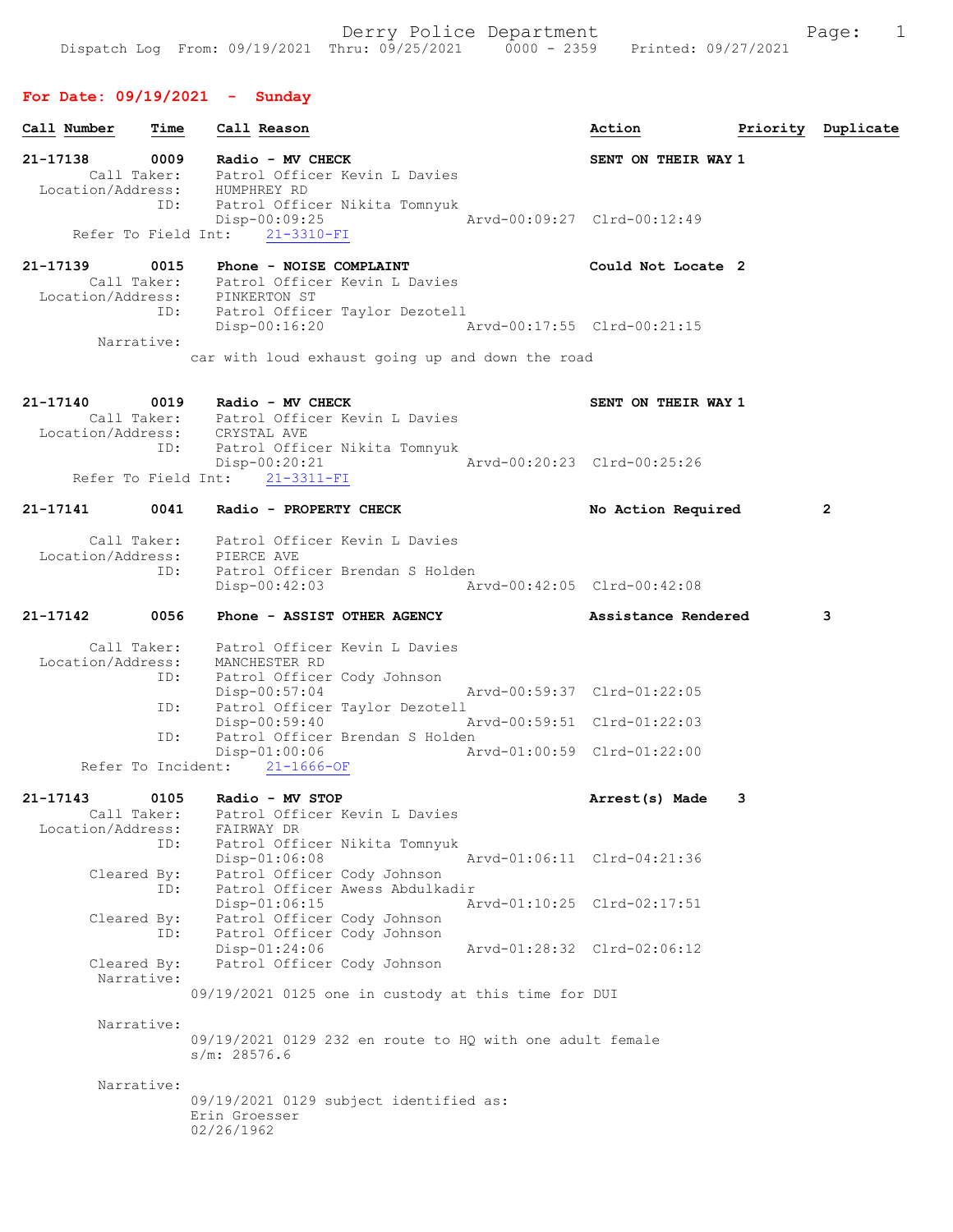|                                       |                                                                                                            | Derry Police Department<br>Dispatch Log From: 09/19/2021 Thru: 09/25/2021   0000 - 2359   Printed: 09/27/2021 | Page:        | 2 |
|---------------------------------------|------------------------------------------------------------------------------------------------------------|---------------------------------------------------------------------------------------------------------------|--------------|---|
|                                       | 412A Island Pond Rd Derry, NH                                                                              |                                                                                                               |              |   |
| Narrative:                            | 09/19/2021 0158 232 off at HO e/m: 2857806                                                                 |                                                                                                               |              |   |
| Narrative:                            | 09/19/2021 0200 next on the list was requested. birch st<br>notififed and responding                       |                                                                                                               |              |   |
| Narrative:                            | 09/19/2021 0201 birch st on scene                                                                          |                                                                                                               |              |   |
| Narrative:                            | 09/19/2021 0207 Birch Street Towing clear with the vehicle                                                 |                                                                                                               |              |   |
| Narrative:                            | 09/19/2021 0207 Clear                                                                                      |                                                                                                               |              |   |
| Narrative:                            | 09/19/2021 0421 released to sober party                                                                    |                                                                                                               |              |   |
|                                       | Refer To Arrest: 21-902-AR                                                                                 |                                                                                                               |              |   |
| 21-17144                              | 0210 Phone - ERRATIC OPERATION                                                                             | No Action Required                                                                                            | $\mathbf{2}$ |   |
| ID:                                   | Call Taker: Patrol Officer Cody Johnson<br>Location/Address: W BROADWAY<br>Patrol Officer Brendan S Holden |                                                                                                               |              |   |
| ID:                                   | Disp-02:17:44<br>Patrol Officer Taylor Dezotell                                                            | Arvd-02:17:53 Clrd-02:27:43                                                                                   |              |   |
| Narrative:                            | Disp-02:17:48                                                                                              | Arvd-02:17:55 Clrd-02:27:45                                                                                   |              |   |
|                                       | State Police called in erratic op - Blue pickup with tail<br>light out. Severe lane control issues.        |                                                                                                               |              |   |
| Narrative:                            | 09/19/2021 0223 LPD on scene                                                                               |                                                                                                               |              |   |
| 21-17145<br>0238<br>Location/Address: | 911 - MEDICAL EMERGENCY<br>Call Taker: Patrol Officer Cody Johnson<br>FLOYD RD + LANE RD                   | Arrest(s) Made<br>1                                                                                           |              |   |
|                                       | ID: Patrol Officer Brendan S Holden<br>$Disp-02:39:40$                                                     | Arvd-02:40:37 Clrd-04:21:59                                                                                   |              |   |
| ID:                                   | Patrol Officer Awess Abdulkadir<br>Disp-02:39:45                                                           | Arvd-02:46:21 Clrd-03:58:19                                                                                   |              |   |
| ID:                                   | Patrol Officer Taylor Dezotell<br>$Disp-02:51:59$                                                          | Arvd-02:57:10 Clrd-02:57:13                                                                                   |              |   |
| Narrative:                            | 09/19/2021 0246 NH 4959256                                                                                 |                                                                                                               |              |   |
| Narrative:                            | 328 conducting a 19 check                                                                                  |                                                                                                               |              |   |
| Narrative:                            | 09/19/2021 0246 DFD on scene                                                                               |                                                                                                               |              |   |
| Narrative:                            | 09/19/2021 0257 328 One in custody                                                                         |                                                                                                               |              |   |
| Narrative:                            | 09/19/2021 0302 328 transporting one male to HQ S/M 47135.8                                                |                                                                                                               |              |   |
| Narrative:                            | 09/19/2021 0303 Spacetown towing responding for tow                                                        |                                                                                                               |              |   |
| Narrative:                            | 09/19/2021 0332 Spacetown on scene                                                                         |                                                                                                               |              |   |
|                                       |                                                                                                            |                                                                                                               |              |   |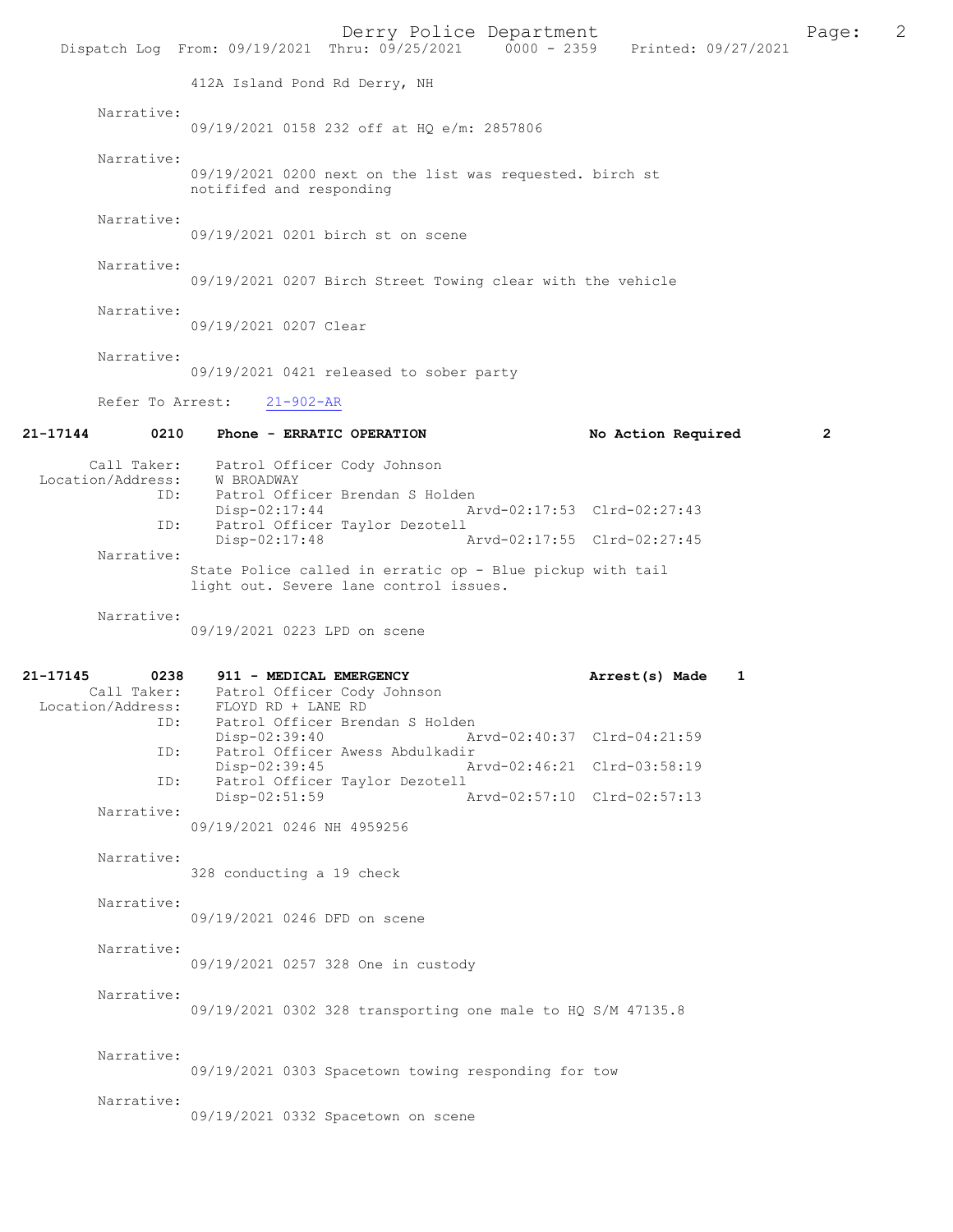Dispatch Log From: 09/19/2021 Thru: 09/25/2021 0000 - 2359 Printed: 09/27/2021 Narrative: Jason Lyons 03/27/1988 10 Page Road Hooksett, New Hampshire 03106 Charges: DUI Open Container Narrative: 09/19/2021 0421 released to sober party Refer To Arrest: 21-903-AR 21-17146 0358 911 - WELFARE CHECK 2 Assistance Rendered 2 Call Taker: Patrol Officer Cody Johnson<br>.on/Address: ISLAND POND RD Location/Address: ID: Patrol Officer Cody Johnson Disp-03:59:37 Arvd-03:59:42 Clrd-03:59:59 Refer To Field Int: 21-3296-FI 21-17147 0433 911 - DOMESTIC DISTURBANCE Report Taken 1 Call Taker: Patrol Officer Cody Johnson Location/Address: LINLEW DR ID: Patrol Officer Taylor Dezotell Disp-04:34:27 Arvd-04:34:33 Clrd-05:09:06 ID: Patrol Officer Awess Abdulkadir<br>Disp-04:34:29 A 04:34:29 Arvd-04:34:31 Clrd-05:09:04<br>21-1667-0F Refer To Incident: 21-17148 0819 Initiated - FOLLOW-UP No Action Required 2 Call Taker: Dispatcher Jess W Arcand Location/Address: PARKLAND DR ID: Patrol Officer Charles L Doherty Arvd-08:19:00 Clrd-08:31:26 21-17149 0824 Initiated - FOLLOW-UP No Action Required 2 Call Taker: Dispatcher Jess W Arcand<br>ion/Address: ISLAND POND RD Location/Address: ID: Patrol Officer Nikita Tomnyuk Arvd-08:24:00 Clrd-08:26:50 21-17150 0836 Initiated - FOLLOW-UP No Action Required 2 Call Taker: Dispatcher Jess W Arcand<br>ion/Address: LARAWAY CT Location/Address:<br>TD: Patrol Officer Charles L Doherty Arvd-08:36:00 Clrd-08:43:32 21-17151 0901 Initiated - FOLLOW-UP No Action Required 2 Call Taker: Dispatcher Jess W Arcand Location/Address: PARKLAND DR<br>TD: Patrol Offic Patrol Officer Charles L Doherty Arvd-09:01:00 Clrd-09:36:27 21-17152 0908 Phone - ALARM, BURGLAR False Alarm 1 Call Taker: Dispatcher Jess W Arcand<br>Location/Address: [DY 1246] E DERRY RD ess: [DY 1246] E DERRY RD<br>ID: Patrol Officer Nikita Patrol Officer Nikita Tomnyuk<br>Disp-09:13:23 Disp-09:13:23 Arvd-09:13:29 Clrd-09:13:35 ID: Patrol Officer Jack Stafford 09:13:26 Arvd-09:13:33 Clrd-09:13:36<br>21-3323-FI Refer To Field Int:

21-17153 0914 Walk-In - ASSIST CITIZEN Services Rendered 3

Derry Police Department Fage: 3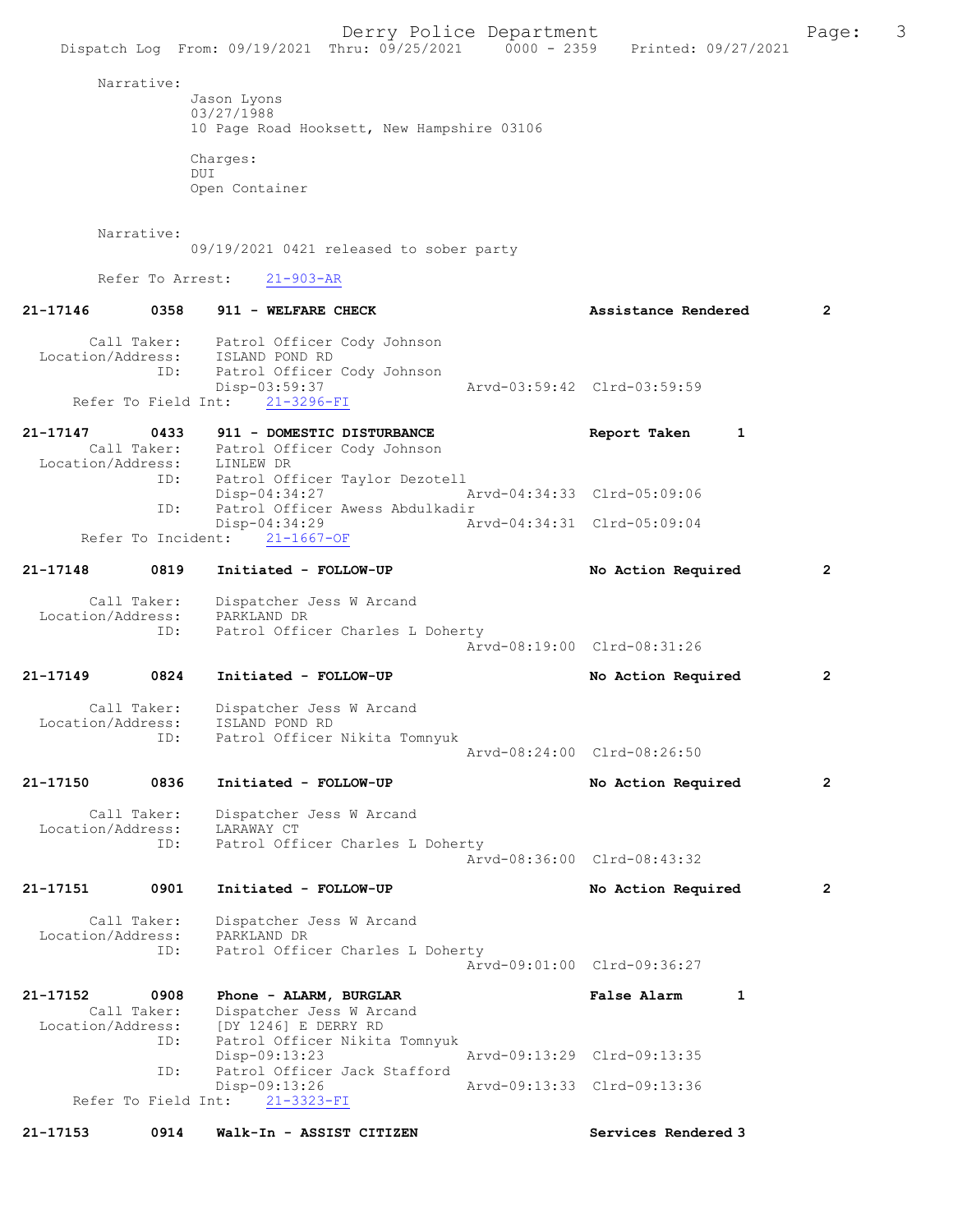Derry Police Department Fage: 4 Dispatch Log From: 09/19/2021 Thru: 09/25/2021 0000 - 2359 Printed: 09/27/2021 Call Taker: Dispatcher Jess W Arcand Location/Address: MUNICIPAL DR ID: Patrol Officer Scott M Beegan Disp-09:14:18 Arvd-09:24:50 Clrd-09:24:52 Refer To Field Int: 21-3297-FI 21-17154 0935 Phone - Wildlife Complaint Gone on Arrival 2 Call Taker: Dispatcher Jess W Arcand Location/Address: MODEAN DR ID: Patrol Officer Charles L Doherty Disp-09:37:19 Arvd-10:04:02 Clrd-10:14:35 Narrative: 09/19/2021 0936 POSSIBLE SICK FOX 21-17155 0937 Initiated - FOLLOW-UP No Action Required 2 Call Taker: Dispatcher Jess W Arcand Location/Address: MUNICIPAL DR ID: Patrol Officer Jack Stafford Arvd-09:37:00 Clrd-11:41:19 21-17156 0944 Phone - MV ACCIDENT Services Rendered 1 Call Taker: Dispatcher Jess W Arcand Location/Address: OLD CHESTER RD ID: Patrol Officer Nikita Tomnyuk Disp-09:45:04 Arvd-09:55:25 Clrd-10:05:13 Narrative: 09/19/2021 1005 OPERATORS DECLINED POLICE REPORT 21-17157 1024 Initiated - FOLLOW-UP No Action Required 2 Call Taker: Dispatcher Jess W Arcand Location/Address: TSIENNETO RD ID: Patrol Officer Nikita Tomnyuk Arvd-10:24:00 Clrd-10:34:14 21-17158 1054 Initiated - FOLLOW-UP Cleared 2 Call Taker: Dispatcher Jess W Arcand Location/Address: LANCELOT DR ID: Sergeant Jared Knox Arvd-10:54:00 Clrd-11:00:36 Cleared By: Lieutenant Shawn P O'Donaghue 21-17159 1150 Initiated - FOLLOW-UP No Action Required 2 Call Taker: Dispatcher Jess W Arcand Location/Address: MUNICIPAL DR ID: Patrol Officer Nicholas M Granville Arvd-11:50:00 Clrd-13:51:57 21-17160 1154 Initiated - DISABLED MV Vehicle checked 3 Call Taker: Dispatcher Jess W Arcand Location/Address: N MAIN ST ID: Patrol Officer Nikita Tomnyuk Arvd-11:54:00 Clrd-12:11:38 Refer To Field Int: 21-3358-FI 21-17161 1209 Phone - NOISE COMPLAINT Gone on Arrival 2 Call Taker: Dispatcher Jess W Arcand Location/Address: WARNER HILL RD ID: Patrol Officer Jack Stafford Disp-12:09:47 Arvd-12:18:07 Clrd-12:20:28 ID: Sergeant Jared Knox<br>Disp-12:20:02 Disp-12:20:02 Arvd-12:20:04 Clrd-12:20:30 21-17162 1224 Phone - OHRV COMPLAINT Services Rendered 1 Call Taker: Dispatcher Jess W Arcand Location/Address: WARNER HILL RD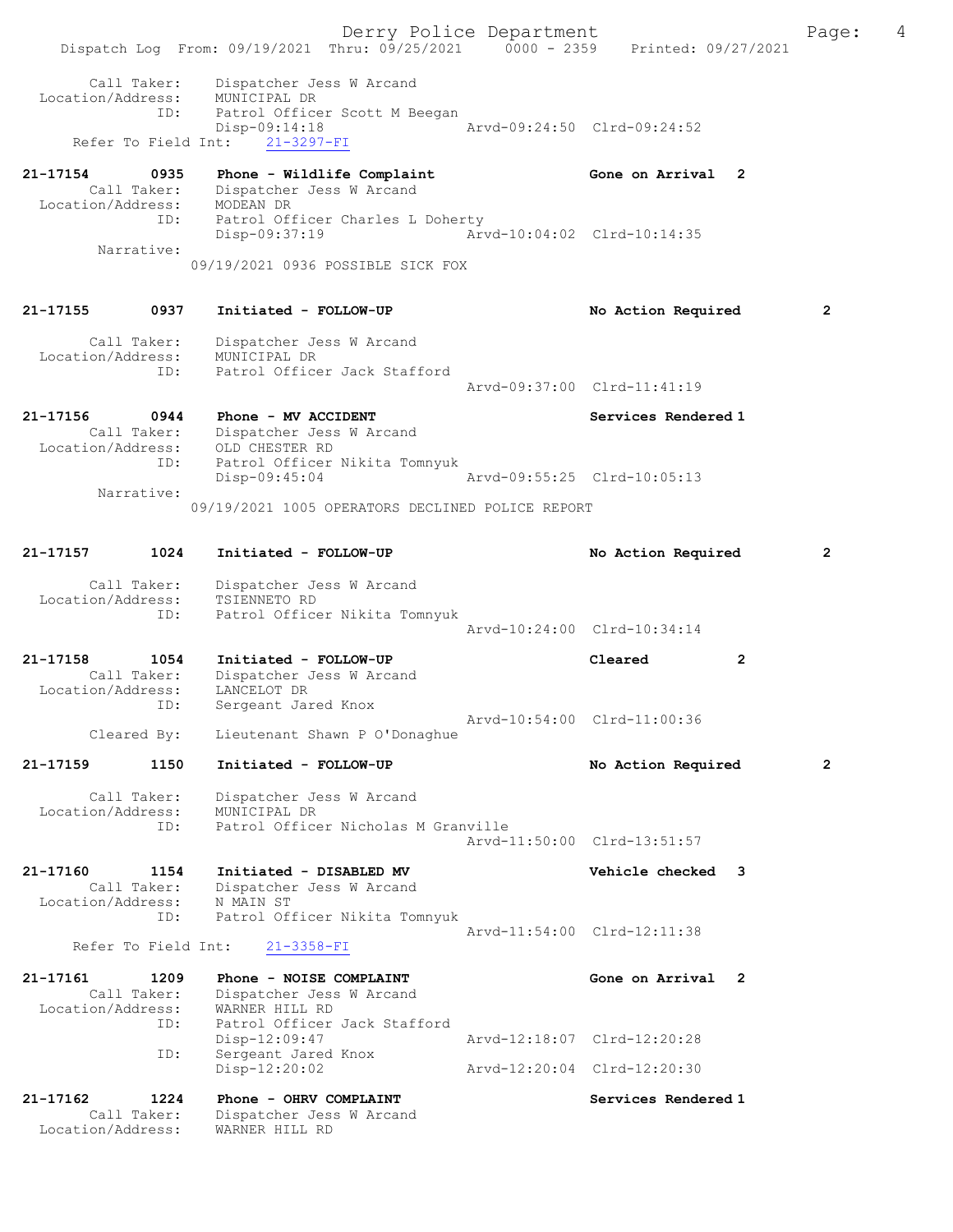Derry Police Department Fage: 5 Dispatch Log From: 09/19/2021 Thru: 09/25/2021 0000 - 2359 Printed: 09/27/2021 ID: Patrol Officer Jack Stafford Disp-12:27:08 Arvd-12:27:10 Clrd-12:29:32 ID: Sergeant Jared Knox Sergeant Jared Knox<br>Disp-12:28:05 Arvd-12:28:07 Clrd-12:29:30 21-17163 1240 Phone - MV ACCIDENT Report Taken 1 Call Taker: Dispatcher Jess W Arcand Location/Address: W BROADWAY + MAPLE ST ID: Patrol Officer Sara R Joyce Disp-12:40:48 Arvd-12:43:07 Clrd-13:19:38 Patrol Officer Scott M Beegan Refer To Citation: Narrative: 09/19/2021 1247 OFF WITH NH -HAHA- AND NH 2463068 Narrative: 09/19/2021 1318 NONREPORTABLE. Shumacher v. Stickney Refer To Accident: 21-448-AC 21-17164 1255 Phone - DEPARTMENT INFO Services Rendered 3 Call Taker: Lieutenant Shawn P O'Donaghue Location/Address: [DY 178] CRYSTAL AVE ID: Patrol Officer Nikita Tomnyuk Disp-12:56:34 Arvd-13:01:50 Clrd-13:56:09 Arrived By: Dispatcher Jess W Arcand Cleared By: Dispatcher Jess W Arcand Refer To Field Int: 21-3298-FI 21-17165 1331 Initiated - MV CHECK 1 21-17165 vehicle checked 1 Call Taker: Dispatcher Jess W Arcand Location/Address: ASHLEIGH DR ID: Patrol Officer Sara R Joyce Arvd-13:31:00 Clrd-13:39:27 Patrol Officer Scott M Beegan 21-17166 1339 Phone - NOISE COMPLAINT Services Rendered 2 Call Taker: Lieutenant Shawn P O'Donaghue Location/Address: FAIRWAY DR ID: Patrol Officer Sara R Joyce<br>Disp-13:42:12 Disp-13:42:12 Arvd-13:48:11 Clrd-13:59:41 Patrol Officer Scott M Beegan Arrived By: Dispatcher Jess W Arcand Cleared By: Dispatcher Jess W Arcand 21-17167 1345 Phone - THEFT **ADVICE GIVEN** 2 Call Taker: Dispatcher Jess W Arcand Location/Address: FROST RD ID: Patrol Officer Charles L Doherty Disp-13:46:41 Arvd-13:56:02 Clrd-14:20:03 Refer To Incident: 21-1668-OF 21-17168 1358 Phone - THEFT Cleared 2 Call Taker: Dispatcher Jess W Arcand Location/Address: ASHLEIGH DR ID: Patrol Officer Nikita Tomnyuk Disp-13:59:01 Arvd-14:05:09 Clrd-15:17:53 Cleared By: Patrol Officer Scott M Beegan ID: Patrol Officer Nicholas M Granville Disp-13:59:04 Clrd-13:59:39 ID: Patrol Officer Sara R Joyce<br>Disp-14:01:03 Disp-14:01:03 Arvd-14:06:37 Clrd-14:29:22 Patrol Officer Scott M Beegan ID: Sergeant Jared Knox Disp-14:03:53 Arvd-14:03:55 Clrd-14:29:19 Narrative: 09/19/2021 1415 ONE IN CUSTODY FOR WILFUL CONCEALMENT Narrative:

09/19/2021 1417 EN ROUTE TO HQ WITH ONE SM 28649.5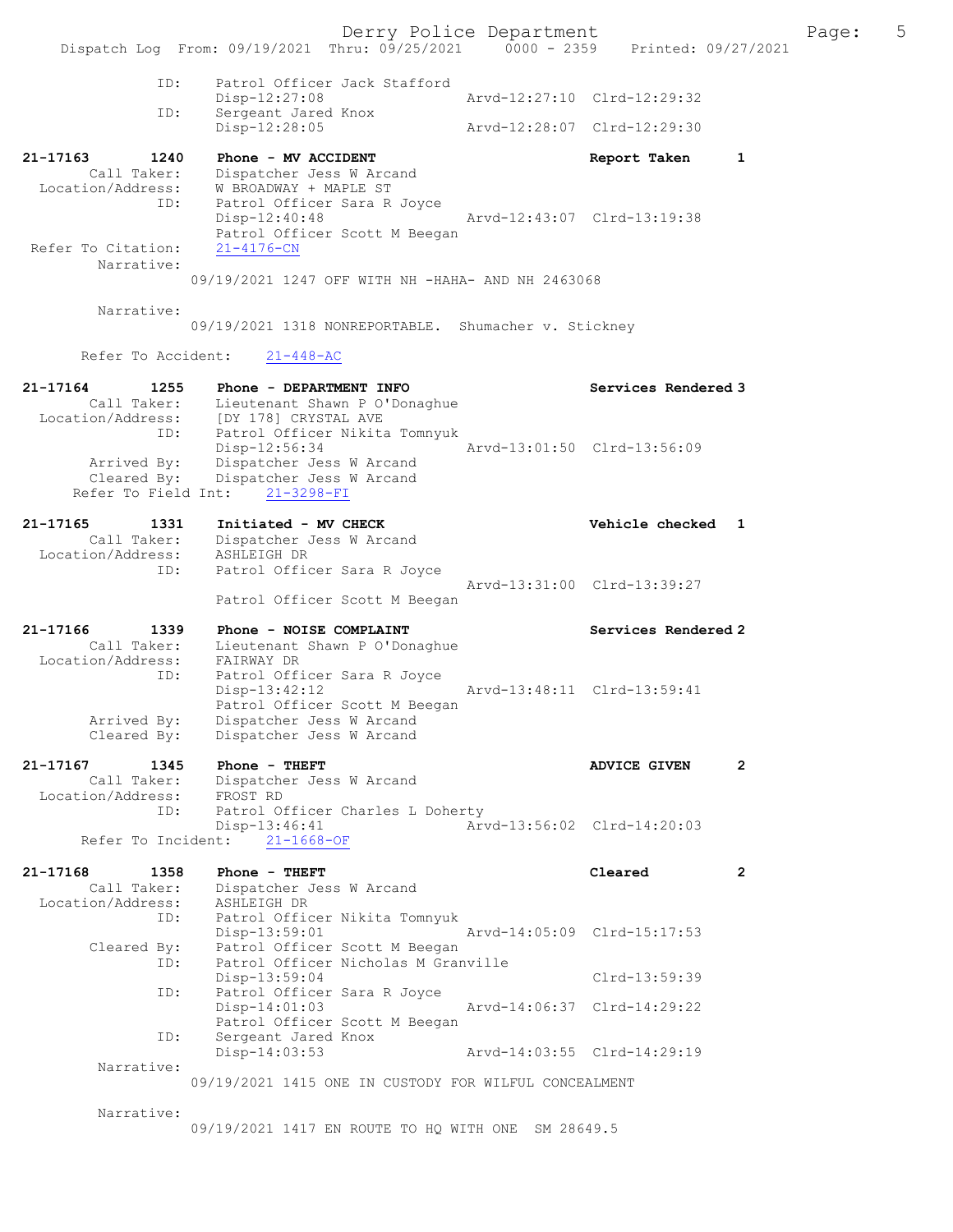Dispatch Log From: 09/19/2021 Thru: 09/25/2021

 Narrative: 09/19/2021 1422 OFF AT HQ EM 28650.5 Narrative: 09/19/2021 1447 IDENTIFIED AS: SCOTT SKELLY 144 MAMMOTH RD PELHAM NH DOB 11/24/69 Narrative: 09/19/2021 1448 BC NOTIFIED Narrative: 09/19/2021 1456 PLACED IN CELL 3 Refer To Arrest: 21-904-AR 21-17169 1540 Phone - TRANSPORT Call Taker: Patrol Officer Scott M Beegan Services Rendered 3 Patrol Officer Scott M Beegan Location/Address: [DY 146] ASHLEIGH DR .<br>Patrol Officer Joshua Martin<br>Disp-15:41:18 Arvd-15:41:21 Clrd-15:46:54 Narrative: starting mileage: 35463.5 End mileage: 35464.5 21-17170 1542 Phone - DOMESTIC DISTURBANCE Arrest(s) Made 1 Call Taker: Patrol Officer Scott M Beegan<br>.on/Address: ANNA CIR Location/Address:<br>ID: Patrol Officer Jack Stafford<br>Disp-15:43:28 Disp-15:43:28 Arvd-15:52:20 Clrd-16:40:47 ID: Patrol Officer Michael Carnazzo Disp-15:43:31 Arvd-15:59:08 Clrd-17:07:14 ID: Lieutenant Shawn P O'Donaghue Disp-15:49:44 Arvd-15:59:09 Clrd-16:27:52<br>ID: Patrol Officer Jack Stafford Patrol Officer Jack Stafford Disp-16:40:50 Arvd-16:40:52 Clrd-16:58:52 Narrative: argument between b/f and g/f Narrative: 09/19/2021 one in custody Narrative: starting milegae: 28658.2 Narrative: ending mileage 28665.1 Narrative: b/c contacted Narrative: 09/19/2021 1742 prisoner checked Narrative: 09/19/2021 1813 prisoner checked at this time Narrative: 09/19/2021 1922 Bail Commisioner arrived Narrative: 09/19/2021 2138 subject released on PR bail per B/C Mencis Narrative: 09/19/2021 2242 subject identified as: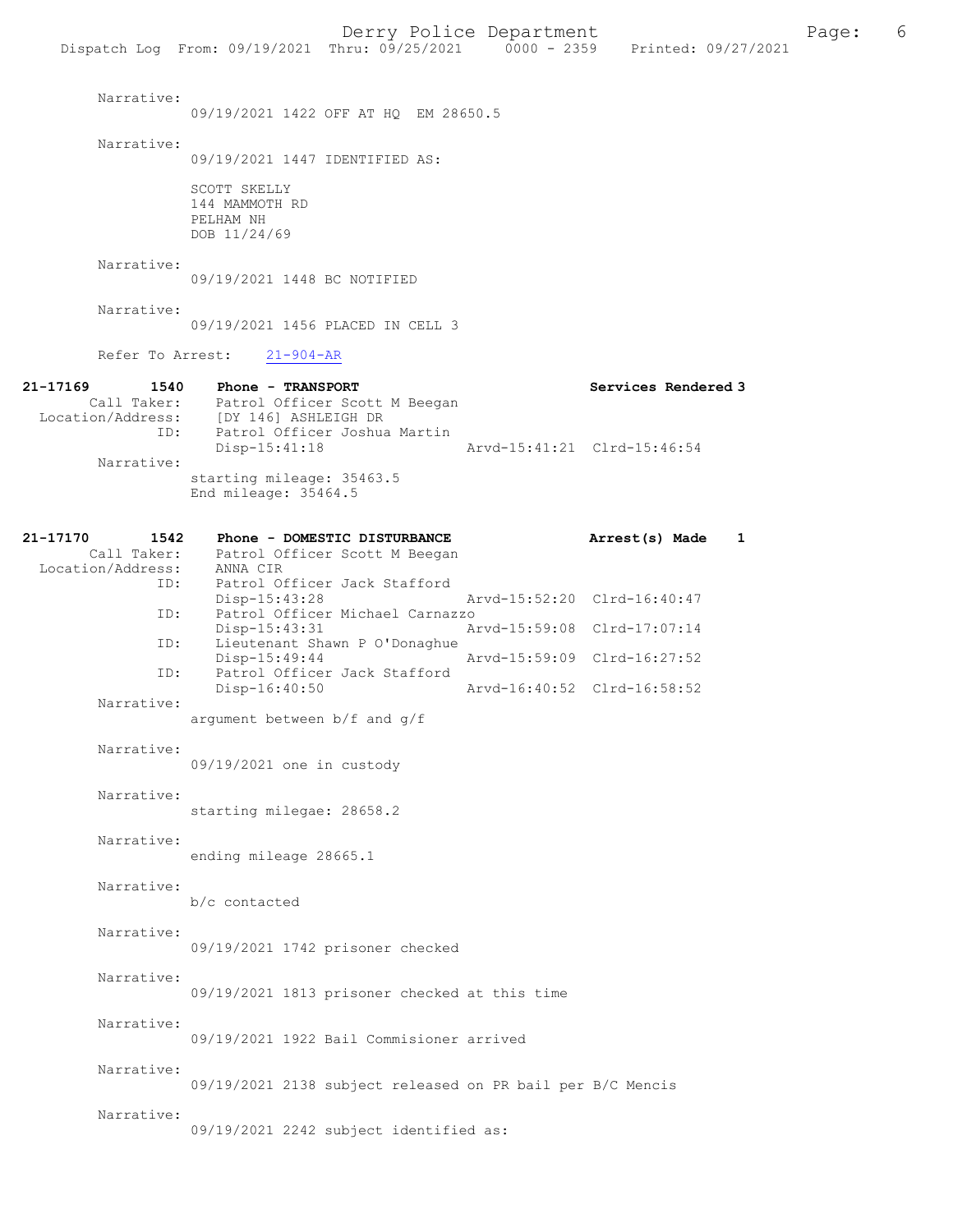James Medaglia DOB: 03/05/1983 4 Anna Cir Derry, NH 1 Count Domestic Violence: Simple Assault

### Refer To Arrest: 21-905-AR

| 21-17171<br>1551 | Walk-In - FOUND/LOST PROPERTY | Cleared                     |  |
|------------------|-------------------------------|-----------------------------|--|
| Call Taker:      | Patrol Officer Sara R Joyce   |                             |  |
| Location:        | BUDGET GAS STATION            |                             |  |
| ID:              | Patrol Officer Sara R Joyce   |                             |  |
|                  | Disp-16:59:34                 | Arvd-16:59:35 Clrd-17:00:44 |  |
|                  | Patrol Officer Scott M Beegan |                             |  |
| Dispatched By:   | Patrol Officer Scott M Beegan |                             |  |
| Arrived By:      | Patrol Officer Scott M Beegan |                             |  |
| Narrative:       |                               |                             |  |
|                  |                               |                             |  |

Found wallet at pump #5

Narrative:

Owner contacted

Refer To Field Int: 21-3299-FI

| 21-17172<br>1658  | Phone - PROPERTY CHECK          | Cleared                     | 2 |
|-------------------|---------------------------------|-----------------------------|---|
| Call Taker:       | Patrol Officer Scott M Beegan   |                             |   |
| Location/Address: | ASHLEIGH DR                     |                             |   |
| ID:               | Patrol Officer Joshua Martin    |                             |   |
|                   | $Disp-16:59:30$                 | Arvd-17:01:11 Clrd-17:28:14 |   |
| ID:               | Patrol Officer Monica Ricci     |                             |   |
|                   | $Disp-17:05:58$                 | Arvd-17:10:05 Clrd-17:24:42 |   |
| ID:               | Patrol Officer Michael Carnazzo |                             |   |
|                   | Disp-17:07:26                   | Arvd-17:12:01 Clrd-17:24:39 |   |
| ID:               | Lieutenant Shawn P O'Donaghue   |                             |   |
|                   | Disp-17:22:20                   | Arvd-17:22:21 Clrd-17:24:38 |   |
| Narrative:        |                                 |                             |   |
|                   | property secured                |                             |   |

| 21-17173          | 1748 | Radio - FOLLOW-UP             |                             | Cleared |  |
|-------------------|------|-------------------------------|-----------------------------|---------|--|
| Call Taker:       |      | Patrol Officer Kevin L Davies |                             |         |  |
| Location/Address: |      | OLD CHESTER RD                |                             |         |  |
|                   | TD:  | Patrol Officer Monica Ricci   |                             |         |  |
|                   |      | Disp-17:49:21                 | Aryd-17:56:07 Clrd-17:56:10 |         |  |
|                   |      |                               |                             |         |  |

| 21-17174          | 1754        | Phone - OHRV COMPLAINT        |                             | SENT ON THEIR WAY 1 |  |
|-------------------|-------------|-------------------------------|-----------------------------|---------------------|--|
|                   | Call Taker: | Patrol Officer Kevin L Davies |                             |                     |  |
| Location/Address: |             | WARNER HILL RD                |                             |                     |  |
|                   | TD:         | Patrol Officer Jack Stafford  |                             |                     |  |
|                   |             | Disp-17:55:10                 | Aryd-18:09:50 Clrd-18:14:42 |                     |  |
|                   |             |                               |                             |                     |  |

21-17175 1756 Phone - ROAD HAZARD Removed Hazard 2 Call Taker: Lieutenant Michael T Muncey Location/Address: E BROADWAY ID: Patrol Officer Joshua Martin Disp-17:57:04 Arvd-18:00:03 Clrd-18:01:38 Arrived By: Patrol Officer Kevin L Davies Cleared By: Patrol Officer Kevin L Davies

21-17176 1851 Phone - ANIMAL COMPLAINT Removed Hazard 1 Call Taker: Patrol Officer Kevin L Davies Location/Address: ISLAND POND RD ID: Patrol Officer Jack Stafford Disp-18:53:03 Arvd-18:58:45 Clrd-19:03:37 21-17177 1900 Radio - MV STOP 1900 1900 Redio - MV STOP 1900 1900 Arrest(s) Made Call Taker: Patrol Officer Kevin L Davies

 Location/Address: S MAIN ST ID: Patrol Officer Joshua Martin Disp-19:00:39 Clrd-19:17:30 ID: Patrol Officer Michael Carnazzo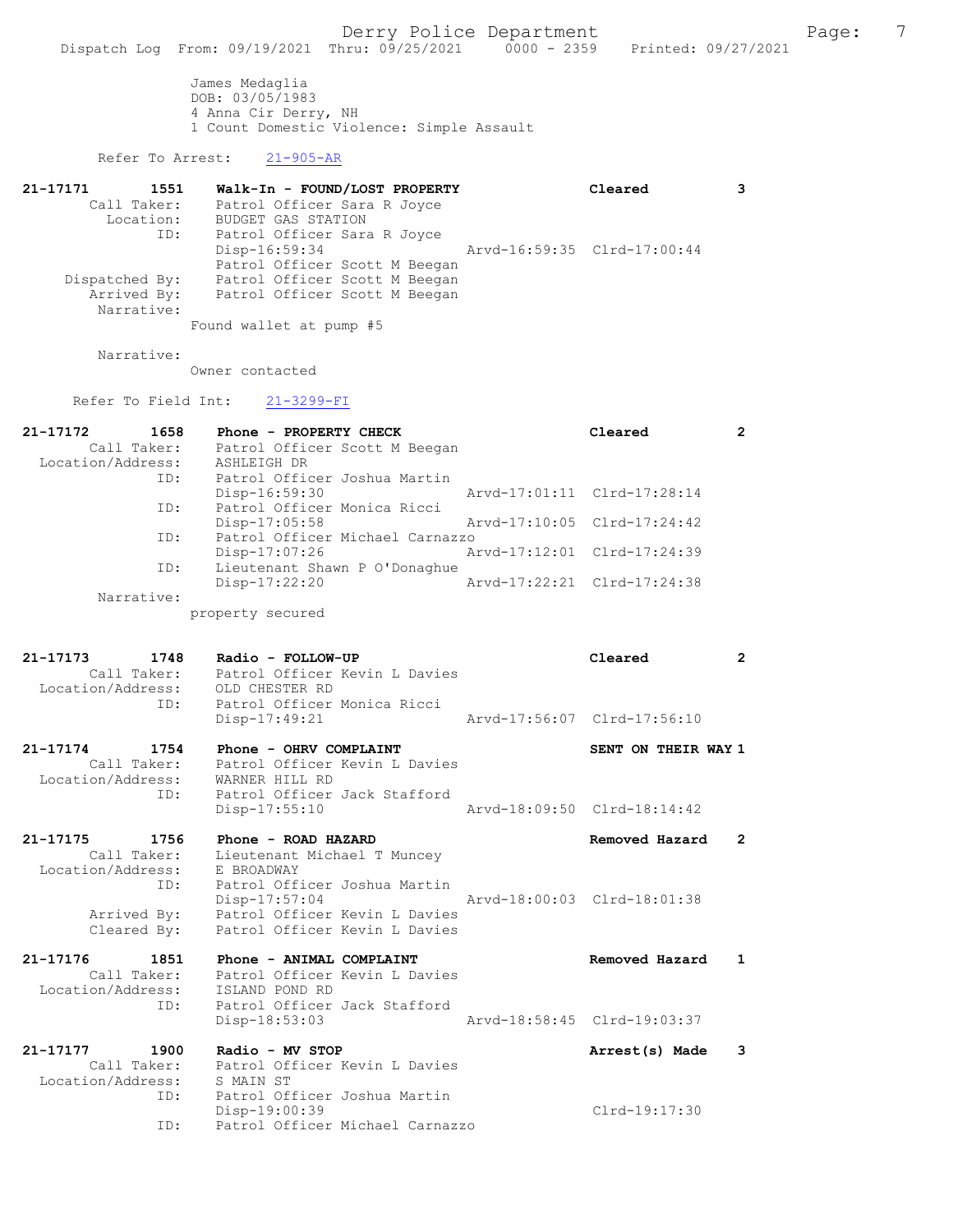Derry Police Department<br>
Page: 8 (19/25/2021 0000 - 2359 Printed: 09/27/2021 Dispatch Log From: 09/19/2021 Thru: 09/25/2021 0000 - 2359 Disp-19:06:17 Arvd-19:06:19 Clrd-19:17:24 Narrative: 09/19/2021 1915 subject stopped and given a court date of 1/13/22 for OAS. Subject identified as: Jeffrey Langenfeld 09/12/1971 14 Fairway Dr #1814 Refer To Summons: 21-906-AR 21-17178 1927 Radio - MV STOP Warning Issued 3 Call Taker: Patrol Officer Kevin L Davies Location/Address: KENDALL POND RD<br>ID: Patrol Officer M ID: Patrol Officer Michael Carnazzo Disp-19:28:03 Arvd-19:28:05 Clrd-19:34:43 Refer To Citation: 21-17179 1939 Phone - SUSPICIOUS ACTIVITY No Action Required 2 Call Taker: Patrol Officer Kevin L Davies Location/Address: [DY 231] TSIENNETO RD ID: Patrol Officer Joshua Martin Disp-19:40:48 Arvd-19:41:59 Clrd-19:44:10 ID: Patrol Officer Michael Carnazzo Disp-19:40:50 Arvd-19:44:01 Clrd-19:44:07 ID: Sergeant Patrick H Dawson Disp-19:41:24 Arvd-19:41:26 Clrd-19:44:04 21-17180 2004 Radio - FOLLOW-UP Cleared 2 Call Taker: Patrol Officer Kevin L Davies Location/Address: LARAWAY CT ID: Patrol Officer Joshua Martin Disp-20:04:44 Arvd-20:04:46 Clrd-20:07:47 21-17181 2026 Radio - KEEP THE PEACE Services Rendered 2 Call Taker: Patrol Officer Kevin L Davies Location/Address: ANNA CIR ID: Patrol Officer Monica Ricci Disp-20:26:49 Arvd-20:27:54 Clrd-20:38:03<br>ID: Patrol Officer Jack Stafford Patrol Officer Jack Stafford<br>Disp-20:26:51 Disp-20:26:51 Arvd-20:27:56 Clrd-20:38:06 21-17182 2050 Phone - ASSIST OTHER AGENCY Assistance Rendered 3 Call Taker: Patrol Officer Kevin L Davies<br>ion/Address: E BROADWAY Location/Address:<br>ID: Patrol Officer Michael Carnazzo Disp-20:50:31 Arvd-20:55:16 Clrd-20:58:41 21-17183 2112 Radio - MV STOP Warning Issued 3 Call Taker: Patrol Officer Kevin L Davies Location/Address: KENDALL POND RD ID: Patrol Officer Michael Carnazzo Disp-21:12:50 Arvd-21:12:52 Clrd-21:18:40 Refer To Citation: 21-17184 2117 Phone - NOISE COMPLAINT Gone on Arrival 2 Call Taker: Patrol Officer Kevin L Davies Location/Address: ASHLEIGH DR ID: Patrol Officer Joshua Martin Disp-21:18:36 Arvd-21:21:09 Clrd-21:23:18 21-17185 2131 Phone - MV STOP Arrest(s) Made 3 Call Taker: Patrol Officer Kevin L Davies<br>tion/Address: CRYSTAL AVE Location/Address:<br>ID: CRYSTAL Ave<br>Patrol Officer Joshua Martin<br>Disp-21:32:03 Disp-21:32:03 Arvd-21:32:05 Clrd-22:06:03 ID: Patrol Officer Monica Ricci Disp-21:39:08 Arvd-21:39:10 Clrd-21:54:10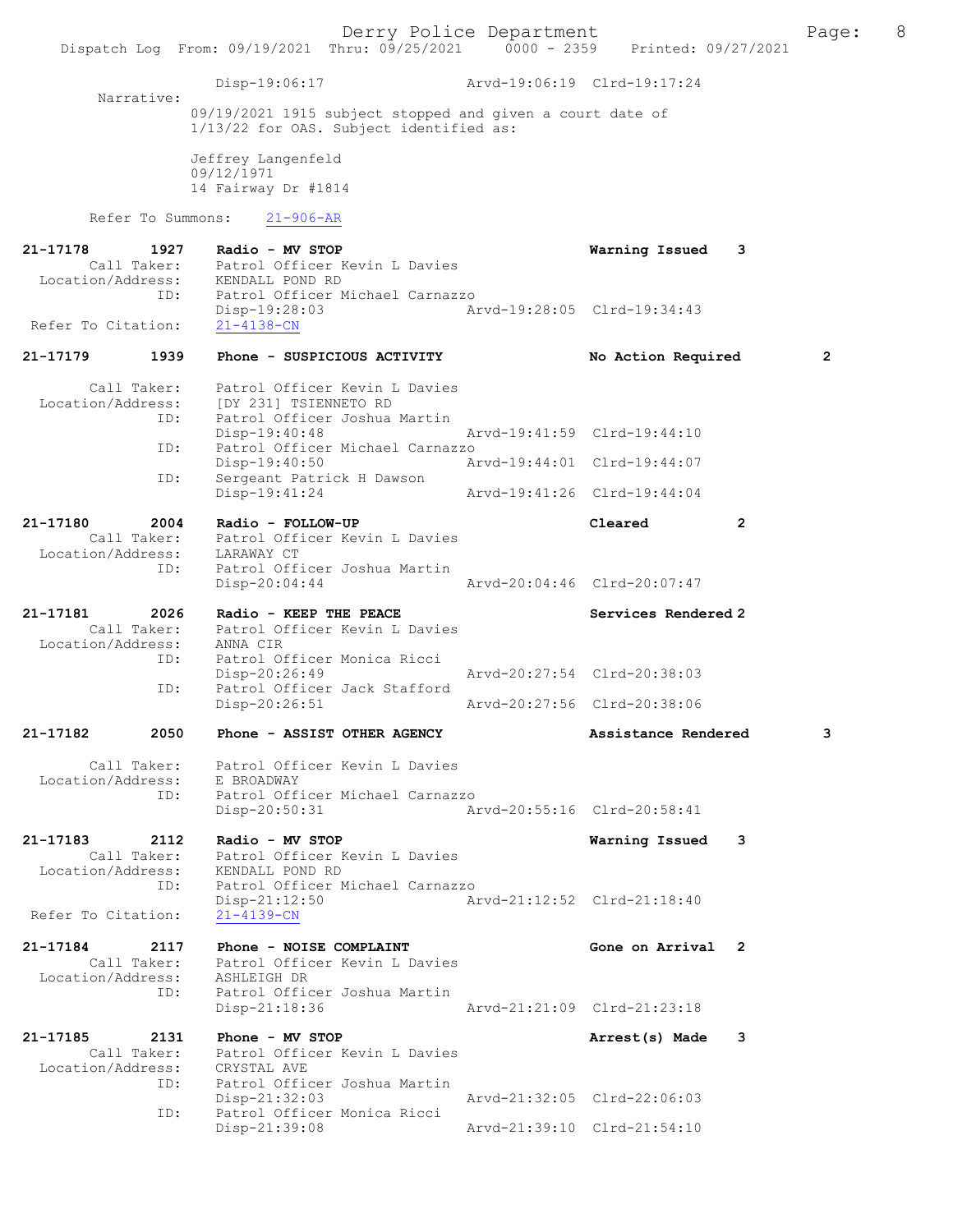| Refer To Citation:<br>Refer To Summons:              | $21 - 4141 - CN$                                                              |                             |                       |
|------------------------------------------------------|-------------------------------------------------------------------------------|-----------------------------|-----------------------|
|                                                      | $21 - 907 - AR$                                                               |                             |                       |
| 21-17186<br>2136<br>Call Taker:<br>Location/Address: | Radio - MV STOP<br>Patrol Officer Kevin L Davies<br>CRYSTAL AVE + LACONIA AVE | Warning Issued              | 3                     |
| ID:<br>Refer To Citation:                            | Patrol Officer Michael Carnazzo<br>$Disp-21:36:47$<br>$21 - 4140 - CN$        | Arvd-21:36:50 Clrd-21:42:53 |                       |
|                                                      |                                                                               |                             |                       |
| 21-17187<br>2155<br>Call Taker:<br>Location/Address: | Radio - MV STOP<br>Patrol Officer Kevin L Davies<br>W BROADWAY                | Warning Issued              | 3                     |
| ID:<br>ID:                                           | Patrol Officer Michael Carnazzo<br>Disp-21:55:22<br>Sergeant Patrick H Dawson | Arvd-21:55:24 Clrd-22:02:59 |                       |
| Refer To Citation:                                   | Disp-21:59:37<br>$21 - 4142 - CN$                                             | Arvd-21:59:40 Clrd-22:02:10 |                       |
|                                                      |                                                                               |                             |                       |
| 21-17188<br>2202<br>Call Taker:<br>Location/Address: | Phone - ERRATIC OPERATION<br>Patrol Officer Kevin L Davies<br>CRYSTAL AVE     | Could Not Locate 2          |                       |
| ID:                                                  | Sergeant Patrick H Dawson<br>Disp-22:02:56                                    | Arvd-22:04:11 Clrd-22:07:43 |                       |
| ID:                                                  | Patrol Officer Monica Ricci<br>Disp-22:03:21                                  | Arvd-22:03:23 Clrd-22:07:37 |                       |
| ID:                                                  | Patrol Officer Michael Carnazzo<br>Disp-22:04:15                              | Arvd-22:04:17 Clrd-22:07:40 |                       |
| 21-17189<br>2211                                     | Radio - MV STOP                                                               | Warning Issued              | 3                     |
| Call Taker:<br>Location/Address:                     | Patrol Officer Kevin L Davies<br>S MAIN ST                                    |                             |                       |
| ID:<br>Refer To Citation:                            | Patrol Officer Jack Stafford<br>Disp-22:11:37<br>$21 - 4143 - CN$             | Arvd-22:11:40 Clrd-22:16:37 |                       |
|                                                      |                                                                               |                             |                       |
| 21-17190<br>2234<br>Call Taker:                      | Phone - SUSPICIOUS ACTIVITY<br>Patrol Officer Kevin L Davies                  | Could Not Locate 2          |                       |
| Location/Address:                                    | COLLETTES GROVE RD + SANBORN RD                                               |                             |                       |
| ID:                                                  | Patrol Officer Jack Stafford<br>Disp-22:35:22                                 | Arvd-22:46:55 Clrd-22:48:47 |                       |
| ID:                                                  | Patrol Officer Michael Carnazzo<br>Disp-22:35:24                              | Arvd-22:46:57 Clrd-22:48:44 |                       |
| ID:                                                  | Sergeant Patrick H Dawson                                                     |                             |                       |
|                                                      | Disp-22:46:51                                                                 | Arvd-22:46:53 Clrd-22:48:42 |                       |
| 21-17191<br>2342<br>Call Taker:<br>Location/Address: | Initiated - MV STOP<br>Patrol Officer Ryan M Panaro<br>BIRCH ST               | Warning Issued              | 3                     |
| ID:                                                  | Patrol Officer Taylor Dezotell                                                |                             |                       |
| Refer To Citation:                                   | $21 - 4144 - CN$                                                              | Arvd-23:42:00 Clrd-23:46:49 |                       |
| 21-17192<br>2358                                     | Initiated - PROPERTY CHECK                                                    | Cleared                     | $\mathbf{2}^{\prime}$ |
| Call Taker:                                          | Patrol Officer Ryan M Panaro                                                  |                             |                       |
| Location/Address:<br>ID:                             | HUMPHREY RD<br>Patrol Officer Taylor Dezotell                                 |                             |                       |
|                                                      |                                                                               | Arvd-23:58:00 Clrd-23:59:24 |                       |
| For Date: $09/20/2021$ - Monday                      |                                                                               |                             |                       |
| 21-17193<br>0006<br>Call Taker:                      | Phone - WELFARE CHECK<br>Patrol Officer Ryan M Panaro                         | Services Rendered 2         |                       |
|                                                      | תת תקתדוווד                                                                   |                             |                       |

 Location/Address: JUNIPER RD ID: Patrol Officer Cody Johnson Disp-00:08:17 Arvd-00:17:27 Clrd-00:17:34 ID: Patrol Officer Taylor Dezotell Disp-00:08:19 Arvd-00:17:25 Clrd-00:17:32 Refer To Field Int: 21-3302-FI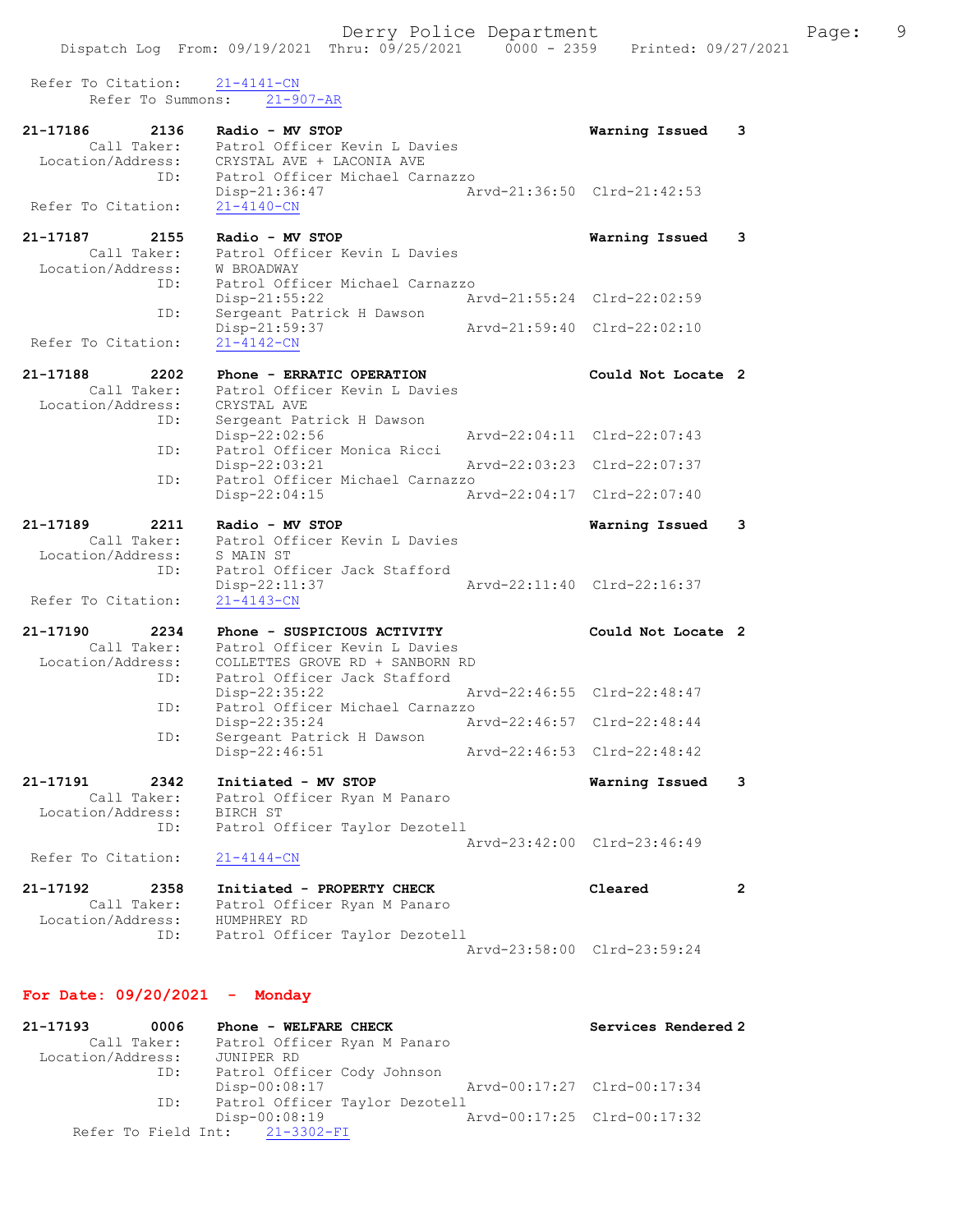21-17194 0025 Initiated - MV STOP **Warning Issued 3**<br>Call Taker: Patrol Officer Ryan M Panaro Call Taker: Patrol Officer Ryan M Panaro Location/Address: N MAIN ST ID: Patrol Officer Cody Johnson Arvd-00:25:00 Clrd-00:32:30<br>21-4145-CN Refer To Citation: 21-17195 0204 Phone - SUSPICIOUS ACTIVITY Arrest(s) Made 2 Call Taker: Patrol Officer Ryan M Panaro Call Taker: Patrol Offic<br>Location/Address: PARKLAND DR ID: Patrol Officer Cody Johnson Disp-02:06:52 Arvd-02:07:03 Clrd-02:57:41<br>ID: Patrol Officer Brendan S Holden Patrol Officer Brendan S Holden<br>Disp-02:06:54 A Disp-02:06:54 Arvd-02:09:07 Clrd-02:57:38 ID: Patrol Officer Taylor Dezotell<br>Disp-02:06:56 Disp-02:06:56 Arvd-02:07:31 Clrd-02:57:35<br>ID: Sergeant Patrick H Dawson Sergeant Patrick H Dawson<br>Disp-02:07:00 Disp-02:07:00 Arvd-02:07:45 Clrd-02:57:32 Narrative: Assist LPD at PMC w/ a male subject that took off on foot into the woods Narrative: 09/20/2021 0212 contact made in woodline b/t PMC and Alexander Carr park Narrative: 09/20/2021 0213 S7 advises one in custody for: Escape Resisting Arrest/Detention Identified as: Dylan Johnson 6/7/00 19 Buckthorn St. Londonderry, NH 03053 Narrative: 09/20/2021 0215 en route to PMC s/m: 47277.8 Narrative: 09/20/2021 0217 off at PMC e/m: 47278.2 Narrative: 09/20/2021 0524 released on a hand summons with a Derry District court date of 1/13/22 Refer To Arrest: 21-908-AR 21-17196 0718 Initiated - FOLLOW-UP Services Rendered 2 Call Taker: Dispatcher Jonathon S Pickering Location/Address: LARAWAY CT ID: Patrol Officer Charles L Doherty Arvd-07:18:00 Clrd-07:19:12 21-17197 0719 Phone - MEDICAL EMERGENCY Transported to Hospital 1 Call Taker: Dispatcher Jonathon S Pickering<br>ion/Address: ERMER RD Location/Address:<br>ID: Patrol Officer James M McClafferty<br>Disp-07:20:19 Arvd Disp-07:20:19 Arvd-07:28:55 Clrd-07:44:28<br>ID: Patrol Officer Nicholas M Granville Patrol Officer Nicholas M Granville Disp-07:20:56 Clrd-07:29:42<br>nt: 21-3305-FI Refer To Field Int: 21-17198 0748 Initiated - MV CHECK SENT ON THEIR WAY 1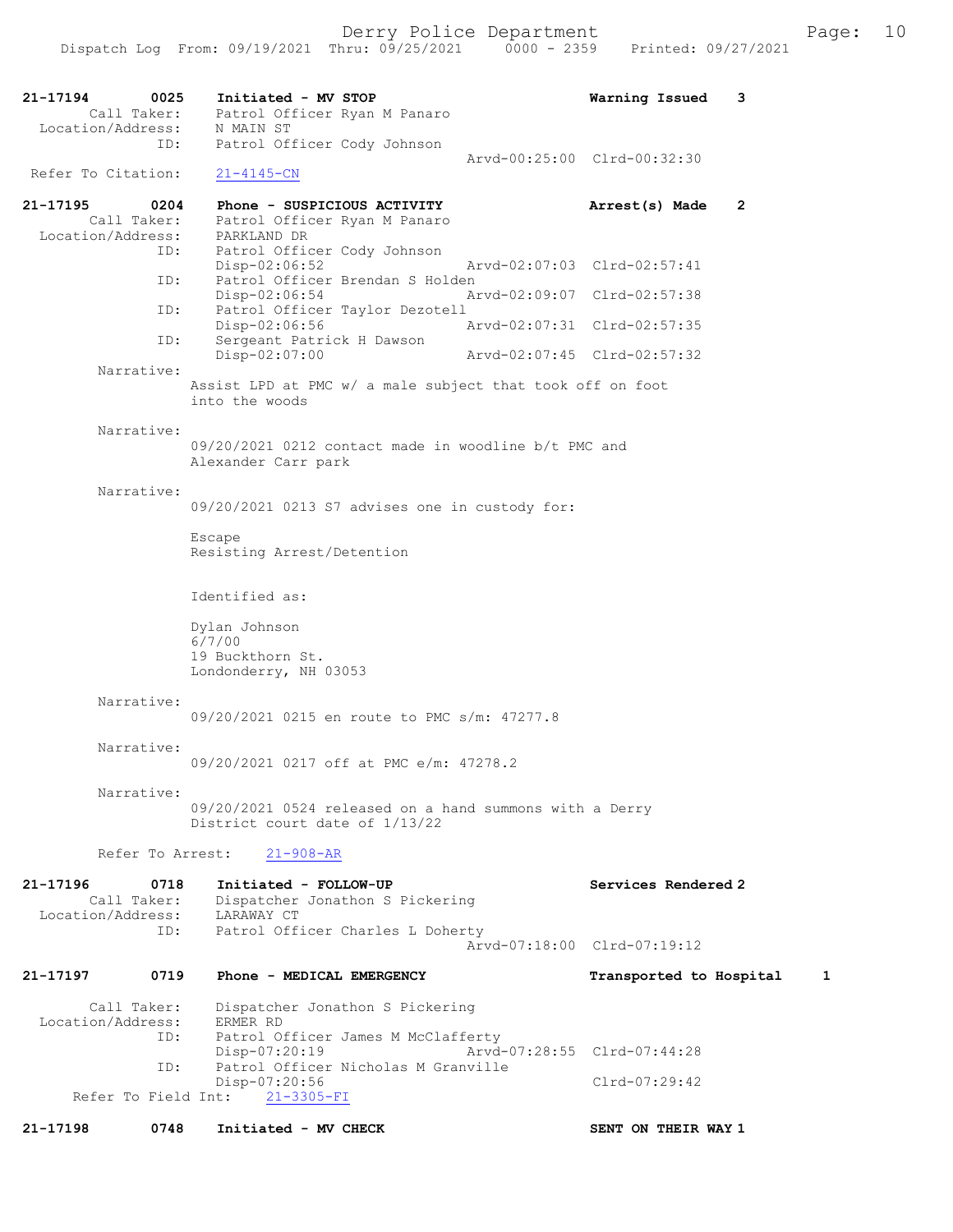Dispatch Log From: 09/19/2021 Thru: 09/25/2021 0000 - 2359 Printed: 09/27/2021 Call Taker: Dispatcher Jonathon S Pickering Location/Address: CHESTER RD + SILVESTRI CIR ID: Patrol Officer Andrew R Kennedy Arvd-07:48:00 Clrd-07:58:12<br>TD: Sergeant Jeffrey M Dawe Sergeant Jeffrey M Dawe<br>Disp-07:53:32 Disp-07:53:32 Arvd-07:53:33 Clrd-07:58:11 21-17199 0810 Initiated - SUBPOENA DELIVERY Not Served 1 Call Taker: Dispatcher Jonathon S Pickering Location/Address: [DY 3020] STONEGATE LN ID: Patrol Officer Nicholas M Granville Arvd-08:10:00 Clrd-08:18:36<br>Cleared By: Sergeant Jared Knox Sergeant Jared Knox 21-17200 0810 Initiated - Radar Trailer Cleared 3 Call Taker: Dispatcher Jonathon S Pickering Location/Address: CHESTER RD + REGENCY RD ID: Patrol Officer James M McClafferty Arvd-08:10:00 Clrd-08:19:41 Cleared By: Sergeant Jared Knox ID: Patrol Officer Charles L Doherty Disp-18:43:47 Arvd-18:43:49 Clrd-19:10:01<br>Dispatched By: Dispatcher Christina L Power Dispatcher Christina L Power Arrived By: Dispatcher Christina L Power Cleared By: Dispatcher Christina L Power 21-17201 0819 Initiated - Parking Enforcement Vehicle checked 1 Call Taker: Sergeant Jared Knox Location/Address: CHESTER RD + NESMITH ST ID: Patrol Officer James M McClafferty Arvd-08:19:00 Clrd-08:23:02 Cleared By: Dispatcher Jonathon S Pickering 21-17202 0821 Phone - VIN CHECK Vehicle checked 3 Call Taker: Sergeant Jared Knox Location/Address: DERRYFIELD RD Patrol Officer Nicholas M Granville Disp-08:23:02 Arvd-08:26:06 Clrd-08:38:02 Arrived By: Dispatcher Jonathon S Pickering Cleared By: Dispatcher Jonathon S Pickering 21-17203 0856 Initiated - FOLLOW-UP No Action Required 2 Call Taker: Dispatcher Jonathon S Pickering Location/Address: [DY 81] TSIENNETO RD ID: Patrol Officer James M McClafferty Arvd-08:56:00 Clrd-09:38:06 21-17204 0903 Phone - SUSPICIOUS ACTIVITY Services Rendered 2 Call Taker: Dispatcher Jonathon S Pickering<br>Location/Address: WYMAN ST 4<br>Call Taker: Dispacent<br>MYMAN ST Narrative: 09/20/2021 0905 suspicious person in the area, determined to be door to door sales 21-17205 0951 Initiated - DEPARTMENT INFO No Action Required 3 Call Taker: Dispatcher Jonathon S Pickering Location/Address: CEMETERY RD ID: Patrol Officer James M McClafferty Arvd-09:51:00 Clrd-09:56:35 Narrative: 09/20/2021 0951 survey box attached to stop sign, taken to town hall 21-17206 1012 Initiated - MV CHECK Cleared 1 Call Taker: Dispatcher Jonathon S Pickering Location/Address: MANCHESTER RD + TINKHAM AVE

ID: Patrol Officer Charles L Doherty

Derry Police Department The Page: 11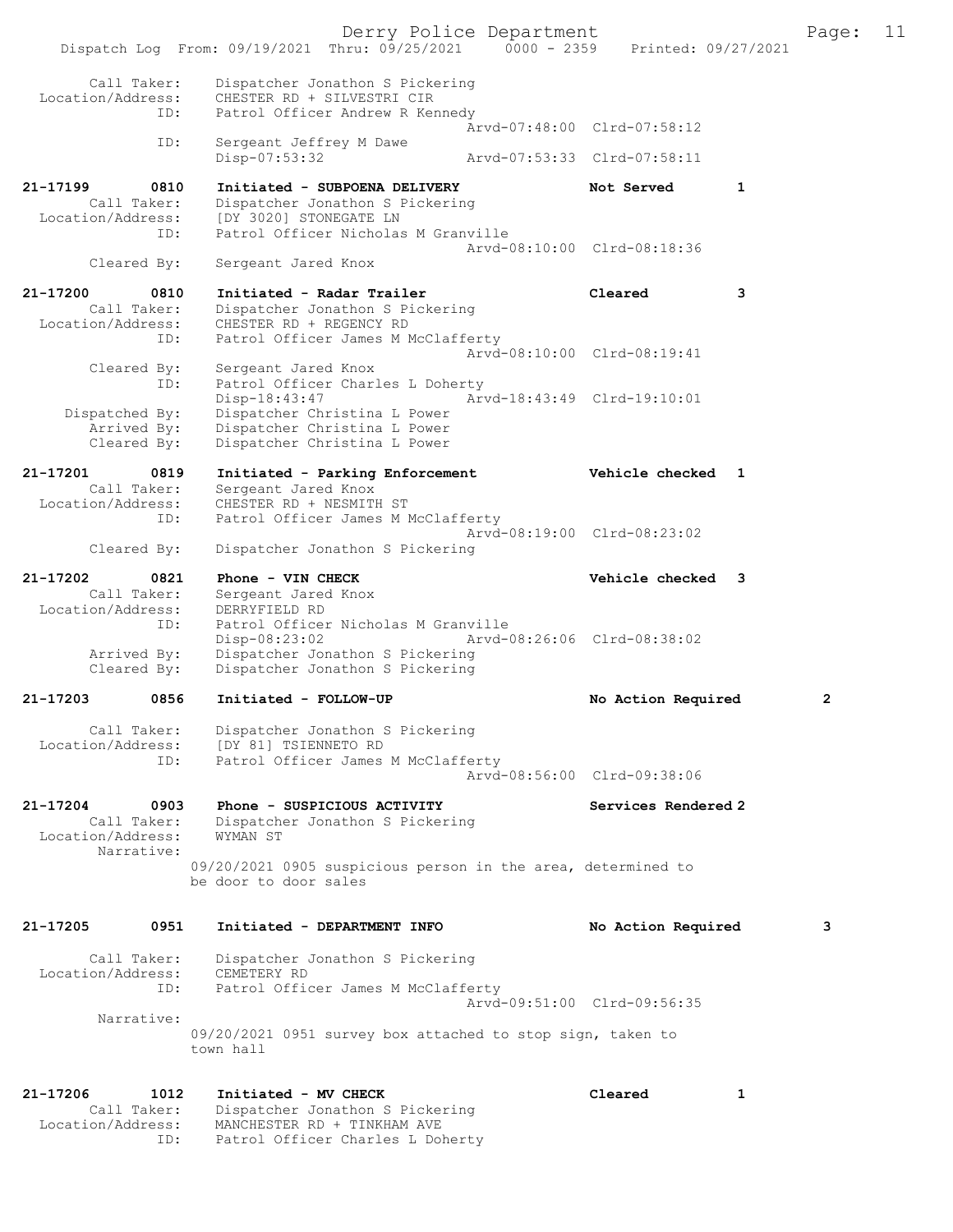|                                              |            | Dispatch Log From: 09/19/2021 Thru: 09/25/2021 0000 - 2359 Printed: 09/27/2021                                                                 | Derry Police Department     |                             |   | Page: | 12 |
|----------------------------------------------|------------|------------------------------------------------------------------------------------------------------------------------------------------------|-----------------------------|-----------------------------|---|-------|----|
|                                              |            | Cleared By: Patrol Officer Robert Corwin                                                                                                       |                             | Arvd-10:12:00 Clrd-11:07:59 |   |       |    |
| Narrative:                                   |            | 09/20/2021 1025 AAA requested for NH 4726370, notified and                                                                                     |                             |                             |   |       |    |
|                                              |            | responding                                                                                                                                     |                             |                             |   |       |    |
| 21-17207                                     | 1030       | Initiated - PAPER SERVICE<br>Call Taker: Dispatcher Jonathon S Pickering<br>Location/Address: [DY 1116] BEACON HILL RD                         |                             | Not Served                  | 3 |       |    |
|                                              | ID:        | Patrol Officer Andrew R Kennedy                                                                                                                |                             | Arvd-10:30:00 Clrd-10:43:40 |   |       |    |
|                                              | ID:<br>ID: | Sergeant Jeffrey M Dawe<br>Disp-10:30:42<br>Patrol Officer Nicholas M Granville                                                                |                             | Arvd-10:34:02 Clrd-10:43:33 |   |       |    |
|                                              | ID:        | Disp-10:30:46<br>Patrol Officer Timothy J Underhill                                                                                            |                             | Arvd-10:34:05 Clrd-10:43:36 |   |       |    |
|                                              |            | Disp-10:30:49                                                                                                                                  | Arvd-10:34:04 Clrd-10:43:35 |                             |   |       |    |
| 21-17208<br>1053<br>Call Taker:              |            | Initiated - PAPER SERVICE<br>Dispatcher Jonathon S Pickering<br>Location/Address: [DY 2097] E BROADWAY                                         |                             | Served                      | 3 |       |    |
|                                              | ID:        | Patrol Officer Nicholas M Granville                                                                                                            |                             | Arvd-10:53:00 Clrd-11:08:07 |   |       |    |
| Cleared By:                                  |            | Patrol Officer Robert Corwin                                                                                                                   |                             |                             |   |       |    |
| 21-17209                                     | 1201       | Walk-In - SEXUAL OFFENDER REGISTRATION<br>Call Taker: Patrol Officer Robert Corwin<br>Location/Address: [DY 2] MUNICIPAL DR                    |                             | Services Rendered 1         |   |       |    |
|                                              | ID:        | Detective Victoria M Kidd<br>$Disp-12:02:01$                                                                                                   | Arvd-12:02:04 Clrd-12:17:05 |                             |   |       |    |
| 21-17210                                     | 1212       | Initiated - FOLLOW-UP<br>Call Taker: Patrol Officer Robert Corwin<br>Location/Address: [DY 2] MUNICIPAL DR<br>Patrol Officer Charles L Doherty |                             | Cleared                     | 2 |       |    |
|                                              | ID:        |                                                                                                                                                |                             | Arvd-12:12:00 Clrd-12:27:49 |   |       |    |
| 21-17211<br>Location/Address: BERRY RD       | 1231       | Initiated - PAPER SERVICE<br>Call Taker: Patrol Officer Robert Corwin                                                                          |                             | Not Served                  | 3 |       |    |
|                                              | ID:        | Patrol Officer Timothy J Underhill                                                                                                             | Arvd-12:31:00 Clrd-12:33:02 |                             |   |       |    |
| 21-17212<br>Call Taker:<br>Location/Address: | 1253       | Initiated - MV STOP<br>Patrol Officer Robert Corwin<br>E DERRY RD                                                                              |                             | Summons Issued              | 3 |       |    |
| Refer To Citation:                           | ID:        | Patrol Officer Timothy J Underhill<br>$21 - 816 - 006028$                                                                                      |                             | Arvd-12:53:00 Clrd-13:01:55 |   |       |    |
| 21-17213                                     | 1318       | Phone - MEDICAL EMERGENCY                                                                                                                      |                             | Transported to Hospital     |   | 1     |    |
| Call Taker:                                  |            | Patrol Officer Robert Corwin                                                                                                                   |                             |                             |   |       |    |
| Location/Address:                            | ID:        | [DY 3071] MANCHESTER RD<br>Patrol Officer Charles L Doherty<br>Disp-13:18:58                                                                   |                             | Arvd-13:21:13 Clrd-13:33:58 |   |       |    |
|                                              | ID:        | Sergeant Jeffrey M Dawe<br>Disp-13:19:13                                                                                                       |                             | Arvd-13:21:18 Clrd-13:28:38 |   |       |    |
|                                              | ID:        | Patrol Officer Andrew R Kennedy<br>Disp-13:25:23                                                                                               |                             | Arvd-13:25:26 Clrd-13:28:35 |   |       |    |
| Refer To Field Int:                          |            | $21 - 3318 - FI$                                                                                                                               |                             |                             |   |       |    |
| 21-17214<br>Call Taker:<br>Location/Address: | 1332       | Initiated - DISABLED MV<br>Sergeant Jared Knox<br>[DY 2840] MANCHESTER RD                                                                      |                             | <b>Vehicle Towed</b>        | 3 |       |    |
|                                              | ID:        | Patrol Officer Andrew R Kennedy<br>Cleared By: Patrol Officer Robert Corwin                                                                    |                             | Arvd-13:32:00 Clrd-13:35:01 |   |       |    |

ID: Patrol Officer Charles L Doherty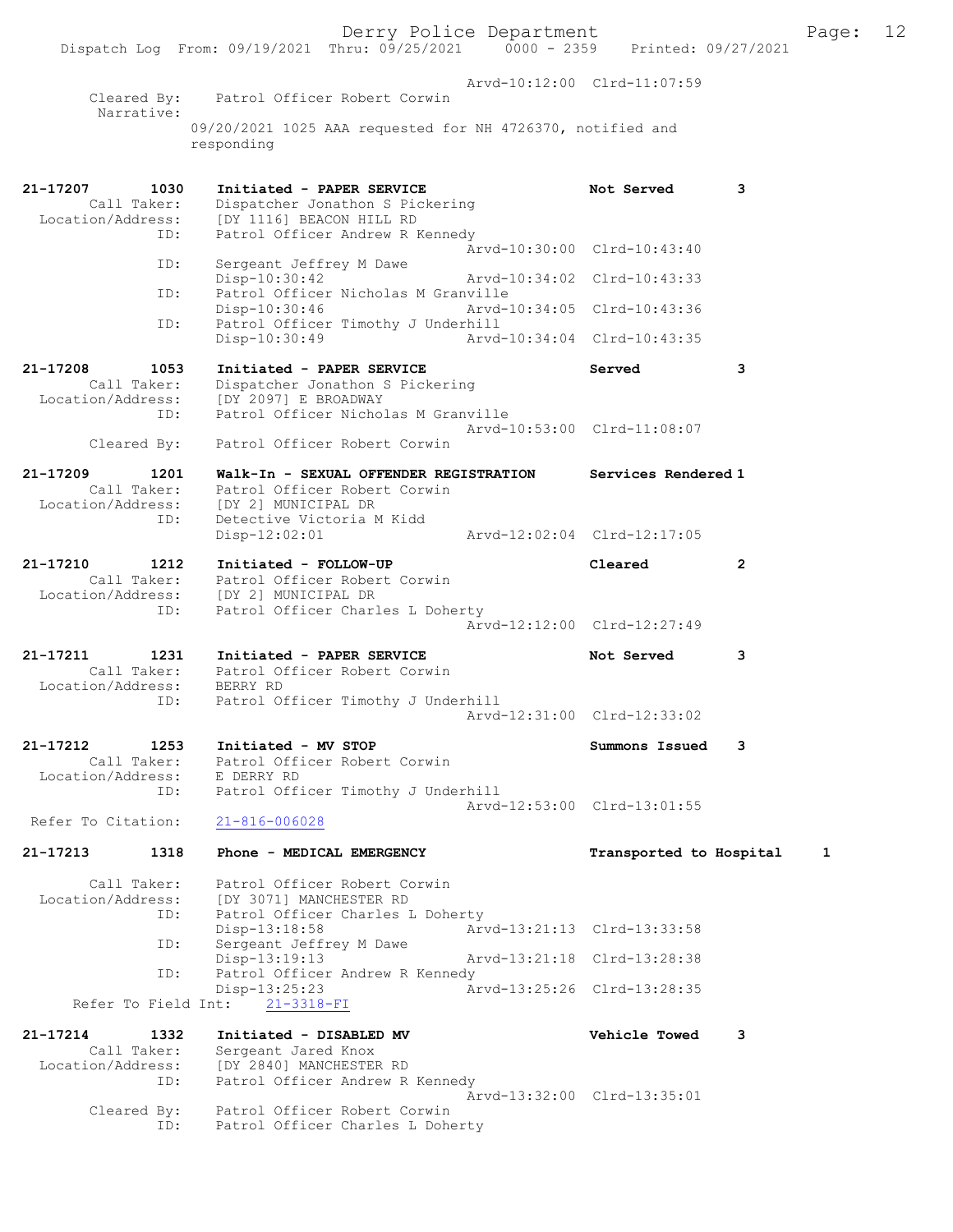Derry Police Department<br>Page: 13<br>Printed: 09/27/2021 0000 - 2359 Printed: 09/27/2021 Dispatch Log From: 09/19/2021 Thru: 09/25/2021 Disp-13:34:27 Arvd-13:34:31 Clrd-13:50:43 Dispatched By: Patrol Officer Robert Corwin<br>Arrived By: Patrol Officer Robert Corwin Patrol Officer Robert Corwin Cleared By: Patrol Officer Robert Corwin 21-17215 1337 911 - ERRATIC OPERATION No Action Required 2 Call Taker: Patrol Officer Robert Corwin Location/Address: BYPASS 28 ID: Patrol Officer James M McClafferty Patrol Officer James M McClafferty<br>Disp-13:38:50 Arvd-13:41:09 Clrd-13:47:08 Narrative: 09/20/2021 1341 stopping NH DLR W651M Narrative: 09/20/2021 1347 mechanical issues 21-17216 1341 911 - MEDICAL EMERGENCY Transported to Hospital 1 Call Taker: Patrol Officer Robert Corwin Location/Address: [DY 1480] W BROADWAY ID: Patrol Officer Nicholas M Granville<br>Disp-13:42:13 Arvd- Disp-13:42:13 Arvd-13:44:31 Clrd-13:59:10 Arrived By: Sergeant Jared Knox<br>ID: Sergeant Jeffrey M D. Sergeant Jeffrey M Dawe<br>Disp-13:42:22 Disp-13:42:22 <br>
Disp-13:42:22 Arvd-13:44:33 Clrd-13:46:56<br>
Arrived By: Sergeant Jared Knox Sergeant Jared Knox Refer To Field Int: 21-3319-FI 21-17217 1342 Phone - SHOPLIFTING **Arrest(s)** Made 3 Call Taker: Patrol Officer Robert Corwin<br>Location/Address: [DY 146] ASHLEIGH DR Location/Address: [DY 146] ASHLEIGH DR ID: Patrol Officer Timothy J Underhill Disp-13:44:16 Arvd-13:50:37 Clrd-14:41:44 ID: Sergeant Jeffrey M Dawe Disp-13:47:02 Arvd-13:54:37 Clrd-14:21:56<br>TD: Patrol Officer Charles L Doberty Patrol Officer Charles L Doherty<br>Disp-13:51:36 Art Disp-13:51:36 Arvd-13:52:37 Clrd-14:21:53 Narrative: 09/20/2021 1406 one in custody Narrative: 09/20/2021 1413 enroute to PD s/m 9247.2 Narrative: 09/20/2021 1417 off at PD e/m 9248.2 Narrative: 09/20/2021 1523 prisoner checked Narrative: 09/20/2021 1557 prisoner checked Narrative: 09/20/2021 1632 released on \$500 PR bail with a court date of 1/13/22 Narrative: 09/20/2021 1636 724 transporting to Walmart for a keep the peace s/m 9256.3 Narrative: 09/20/2021 1640 of at Walmart e/m 9257.3 Refer To Arrest: 21-909-AR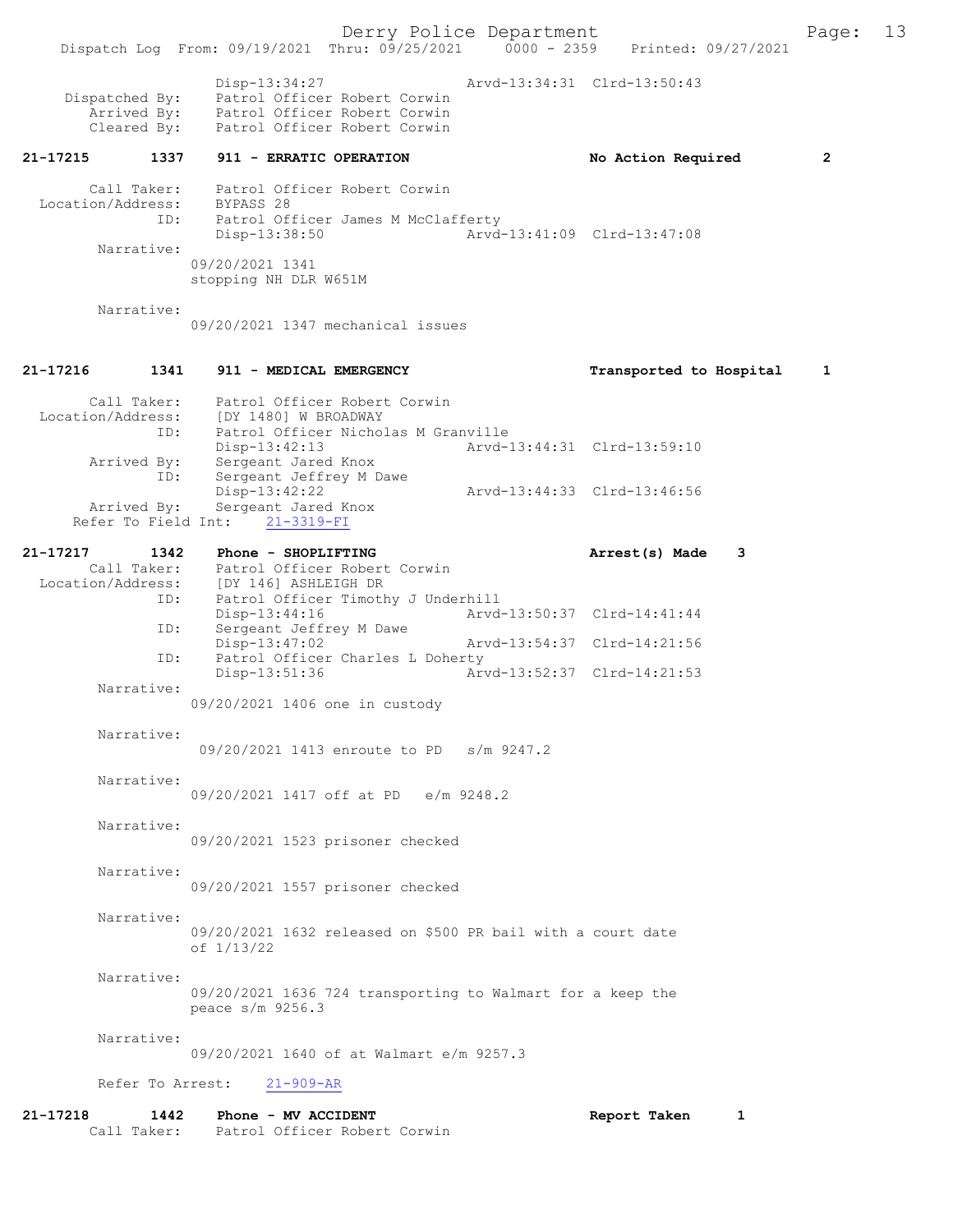Derry Police Department Fage: 14 Dispatch Log From: 09/19/2021 Thru: 09/25/2021 0000 - 2359 Printed: 09/27/2021 Location/Address: FRANKLIN ST ID: Patrol Officer Charles L Doherty Disp-14:44:04 Arvd-14:45:26 Clrd-15:13:08 Cleared By: Dispatcher Christina L Power Refer To Citation: 21-4146-CN Narrative: 09/20/2021 1445 off with NH 3324626 NH 4249376 Narrative: 09/20/2021 1512 AAA on scene Narrative: BOOZE v FICKETT FR Refer To Accident: 21-449-AC 21-17219 1504 Phone - WELFARE CHECK 2 Assistance Rendered 2 Call Taker: Dispatcher Christina L Power Location/Address: SCHURMAN DR ID: Patrol Officer Timothy J Underhill Disp-15:07:08 Arvd-15:09:45 Clrd-15:13:53 Narrative: contact made, no issues Refer To Field Int: 21-3326-FI 21-17220 1507 Phone - NEIGHBORHOOD DISPUTE ADVICE GIVEN 2 Call Taker: Dispatcher Christina L Power Location/Address: TSIENNETO RD ID: Patrol Officer Joshua Martin Disp-15:12:07 Arvd-15:18:31 Clrd-15:23:49 21-17221 1513 Phone - DEPARTMENT INFO Report Taken 3 Call Taker: Dispatcher Christina L Power Location/Address: MUNICIPAL DR ID: Detective Victoria M Kidd Disp-15:13:34 Arvd-15:13:35 Clrd-15:13:42 Refer To Incident: 21-1669-OF 21-17222 1514 Walk-In - ASSIST CITIZEN ADVICE GIVEN 3 Call Taker: Patrol Officer Casey J Noyes Location/Address: [DY 2] MUNICIPAL DR ID: Patrol Officer Casey J Noyes Disp-15:16:38 Arvd-15:16:41 Clrd-15:16:54 Disp-15:16:38<br>
Refer To Field Int:  $\frac{21-3320-FI}{21-3320-FI}$ 21-17223 1520 Phone - DISTURBANCE Gone on Arrival 1 Call Taker: Dispatcher Christina L Power Location/Address: CRYSTAL AVE ID: Patrol Officer Timothy J Underhill Disp-15:21:21 Arvd-15:23:45 Clrd-15:25:06 Narrative: speeding/disorderly mv's 21-17224 1522 Phone - DELIVER A MESSAGE NERRI Could Not Locate 1 Call Taker: Dispatcher Christina L Power Location/Address: DERRYFIELD RD ID: Patrol Officer Michael Carnazzo Disp-15:26:47 Arvd-15:30:35 Clrd-15:39:59 Narrative: resident moved 21-17225 1529 Phone - SUSPICIOUS ACTIVITY Gone on Arrival 2 Call Taker: Dispatcher Christina L Power Location/Address: UPSTONE LN ID: Patrol Officer Jack Stafford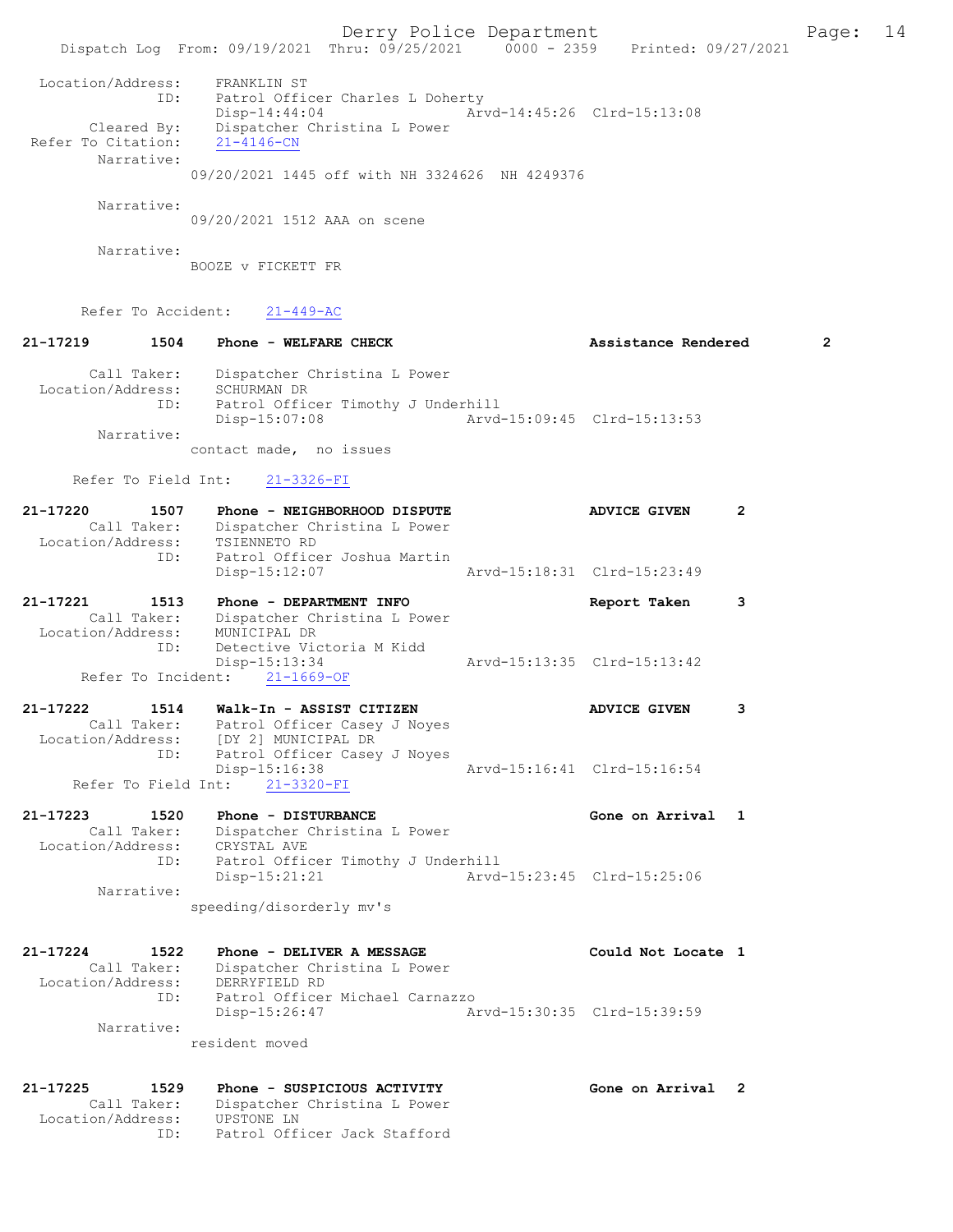Disp-15:30:34 Arvd-15:34:20 Clrd-15:46:30 Narrative: unk mv in the area 21-17226 1553 Phone - ERRATIC OPERATION Could Not Locate 2 Call Taker: Dispatcher Christina L Power Location/Address: ISLAND POND RD ID: Patrol Officer Jack Stafford Disp-15:54:15 Arvd-16:02:10 Clrd-16:06:15 Narrative: small gry mv 21-17227 1602 Radio - ATTEMPTED PAPER SERVICE Served 2 Call Taker: Dispatcher Christina L Power Location/Address: PINE TREE TER ID: Patrol Officer Michael Carnazzo Disp-16:02:56 Arvd-16:03:04 Clrd-16:07:25 ID: Sergeant Jeffrey M Dawe Disp-16:03:00 Arvd-16:03:02 Clrd-16:07:30 21-17228 1617 Phone - CRIMINAL THREAT Report Taken 2 Call Taker: Dispatcher Christina L Power Location/Address: PEABODY RD ANX ID: Patrol Officer Joshua Martin Disp-16:19:27 Arvd-16:22:11 Clrd-16:32:58 Refer To Incident: 21-1670-OF 21-17229 1628 Phone - MV ACCIDENT Report Taken 1 Call Taker: Dispatcher Christina L Power Location/Address: HAMPSTEAD RD + DAMREN RD ID: Patrol Officer Charles L Doherty Disp-16:28:46 Arvd-16:36:41 Clrd-18:26:55 ID: Patrol Officer Jack Stafford Disp-16:28:53 Arvd-16:36:38 Clrd-18:02:21 ID: Sergeant Jeffrey M Dawe Disp-16:33:16 Arvd-16:36:43 Clrd-17:08:52 Narrative: 09/20/2021 1643 next on the list requested for NH reg 4923560, Recovery Solutions assigned Narrative: 09/20/2021 1707 wrecker on scene Narrative: DOUCET v AVIZA, full report Refer To Accident: 21-450-AC 21-17230 1646 Initiated - SUBPOENA DELIVERY Not Served 1 Call Taker: Dispatcher Christina L Power Location/Address: LAWRENCE ST ID: Patrol Officer Michael Carnazzo Arvd-16:46:00 Clrd-16:50:05 21-17231 1647 Phone - JUVENILE OFFENSES INVESTIGATE Research of the control of the control of the 2 Call Taker: Dispatcher Christina L Power Location/Address: HAMPSTEAD RD ID: Patrol Officer Joshua Martin Disp-16:48:10 Arvd-16:52:22 Clrd-17:07:10 Refer To Incident: 21-1671-OF Refer To Field Int: 21-3321-FI 21-17232 1717 Initiated - PED CHECK No Action Required 2

 Call Taker: Sergeant Michael W Hughes Location/Address: [DY 2419] MANCHESTER RD ID: Patrol Officer Joshua Martin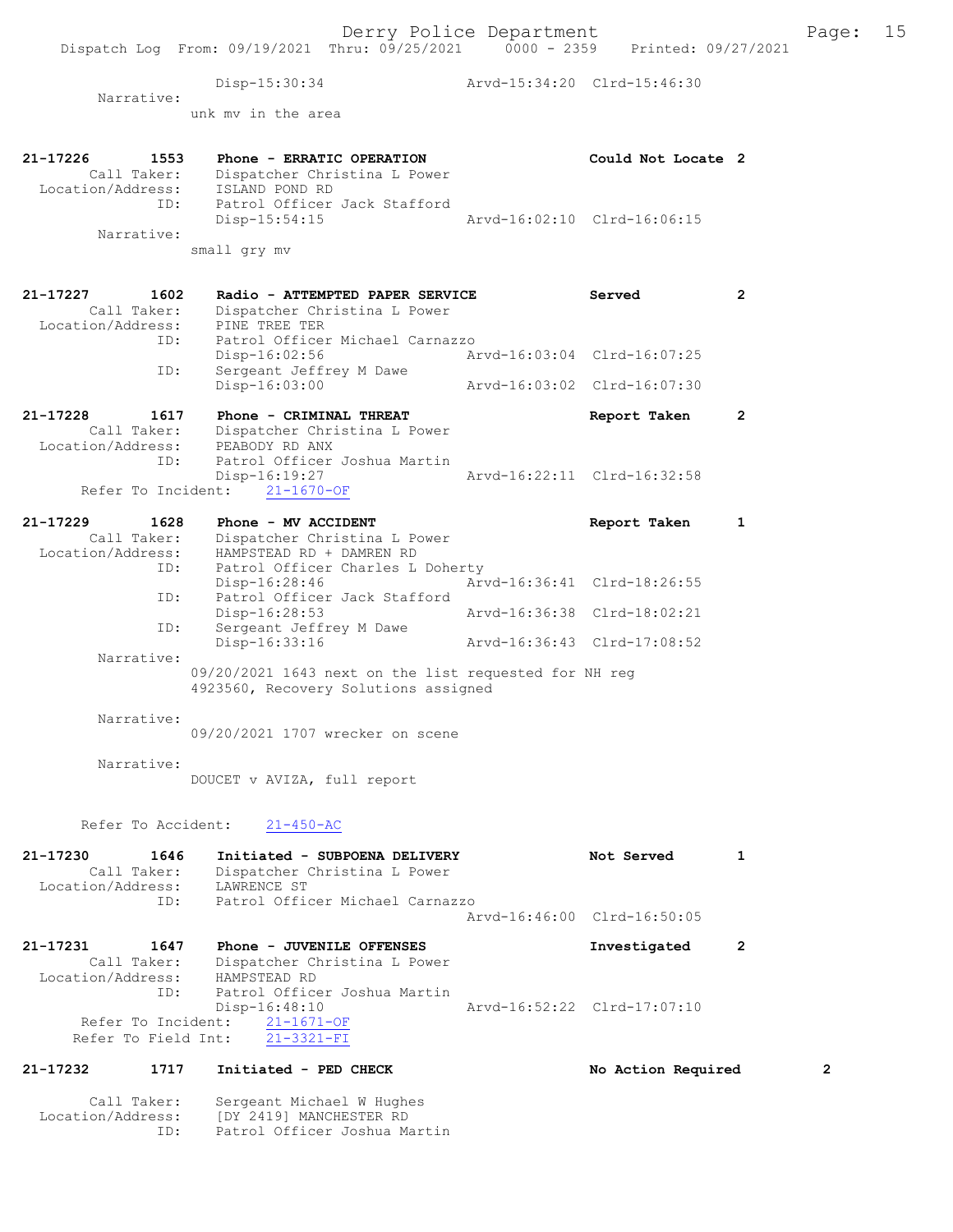Derry Police Department Fage: 16 Dispatch Log From: 09/19/2021 Thru: 09/25/2021 0000 - 2359 Printed: 09/27/2021 Arvd-17:17:00 Clrd-17:20:56 21-17233 1744 Initiated - MV STOP Warning Issued 3 Call Taker: Dispatcher Christina L Power Location/Address: BIRCH ST ID: Patrol Officer Michael Carnazzo Arvd-17:44:00 Clrd-17:51:06 Refer To Citation: 21-4147-CN 21-17234 1801 Initiated - MV STOP Warning Issued 3 Call Taker: Dispatcher Christina L Power Location/Address: N HIGH ST ID: Patrol Officer Michael Carnazzo Arvd-18:01:00 Clrd-18:05:21 Refer To Citation: 21-17235 1831 Phone - VIN CHECK Services Rendered 3 Call Taker: Patrol Officer Kevin L Davies Location/Address: DESMARAIS AVE ID: Patrol Officer Michael Carnazzo<br>Disp-18:32:47 Arvd-18:43:43 Clrd-18:45:37 Disp-18:32:47 Arvd-18:43:43 Clrd-18:45:37 Arrived By: Dispatcher Christina L Power Cleared By: Dispatcher Christina L Power 21-17236 1841 Initiated - MV STOP Warning Issued 3

 Call Taker: Dispatcher Christina L Power Location/Address: S MAIN ST ID: Patrol Officer Robert Corwin

21-17237 1845 Initiated - MV STOP Warning Issued 3 Call Taker: Dispatcher Christina L Power Location/Address: HIGHLAND AVE ID: Patrol Officer Michael Carnazzo Arvd-18:45:00 Clrd-18:49:43 Refer To Citation: 21-4149-CN 21-17238 1851 Initiated - ERRATIC OPERATION Could Not Locate 2

Arvd-18:41:00 Clrd-18:44:43

 Call Taker: Dispatcher Christina L Power Location/Address: HIGHLAND AVE ID: Patrol Officer Michael Carnazzo Arvd-18:51:00 Clrd-18:55:32 Narrative:

p/up truck

21-17239 1917 Phone - ASSIST OTHER AGENCY Cancelled Prior to Arrival 3 Call Taker: Dispatcher Christina L Power Location/Address: FORDWAY EXT + W BROADWAY ID: Patrol Officer Kevin L Davies Disp-19:19:19 Arvd-19:23:07 Clrd-19:24:24<br>ID: Patrol Officer Robert Corwin ID: Patrol Officer Robert Corwin Disp-19:24:22 21-17240 1919 Phone - WARRANT ARREST Report Taken 2 Call Taker: Dispatcher Christina L Power Location/Address: MUNICIPAL DR ID: Patrol Officer Charles L Doherty<br>Disp-19:21:24 Arv Disp-19:21:24 Arvd-19:21:25 Clrd-19:45:44 Narrative: subject into hq's to turn themself in on a warrant for conduct after an accident Trenholm,Connor 3 Visa Ave Derry, NH dob 032905

Narrative:

09/20/2021 1944 released on a summons with a court date of 1/13/22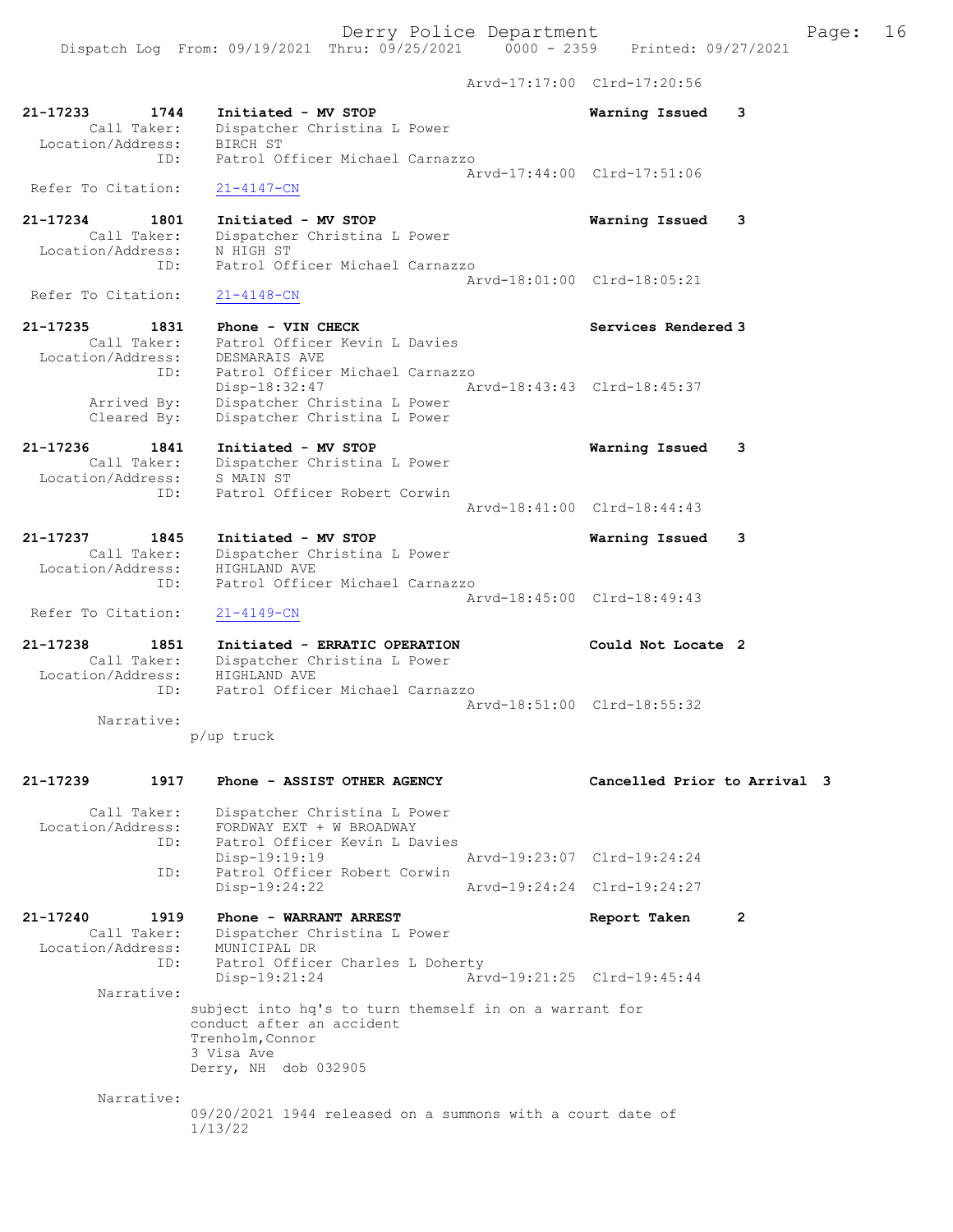| Refer To Arrest:                                     | $21 - 910 - AR$                                                                 |                             |                |
|------------------------------------------------------|---------------------------------------------------------------------------------|-----------------------------|----------------|
| 21-17241<br>1942<br>Call Taker:<br>Location/Address: | Initiated - MV STOP<br>Dispatcher Christina L Power<br><b>BIRCH ST</b>          | Warning Issued              | 3              |
| ID:                                                  | Patrol Officer Robert Corwin                                                    | Arvd-19:42:00 Clrd-19:52:39 |                |
| Cleared By:                                          | Patrol Officer Kevin L Davies                                                   |                             |                |
| 21-17242<br>1956<br>Call Taker:<br>Location/Address: | Phone - MV ACCIDENT<br>Patrol Officer Kevin L Davies<br>[DY 3470] MANCHESTER RD | <b>ADVICE GIVEN</b>         | $\mathbf{1}$   |
| ID:<br>Arrived By:                                   | Patrol Officer Robert Corwin<br>Disp-19:58:12<br>Dispatcher Christina L Power   | Arvd-20:11:03 Clrd-20:15:20 |                |
| Cleared By:                                          | Dispatcher Christina L Power                                                    |                             |                |
| 21-17243<br>2035<br>Call Taker:<br>Location/Address: | Initiated - MV STOP<br>Dispatcher Christina L Power<br>W BROADWAY               | Warning Issued              | 3              |
| ID:                                                  | Patrol Officer Michael Carnazzo                                                 | Arvd-20:35:00 Clrd-20:41:53 |                |
| Refer To Citation:                                   | $21 - 4150 - CN$                                                                |                             |                |
| 21-17244<br>2040<br>Call Taker:<br>Location/Address: | Initiated - MV CHECK<br>Dispatcher Christina L Power<br>CEMETERY RD             | Vehicle checked             | $\mathbf{1}$   |
| ID:                                                  | Patrol Officer Jack Stafford                                                    |                             |                |
|                                                      |                                                                                 | Aryd-20:40:00 Clrd-20:45:07 |                |
| 21-17245<br>2042<br>Call Taker:                      | Initiated - MV STOP<br>Dispatcher Christina L Power                             | Warning Issued              | 3              |
| Location/Address:<br>ID:                             | SOUTH AVE<br>Patrol Officer Michael Carnazzo                                    |                             |                |
|                                                      |                                                                                 | Arvd-20:42:00 Clrd-20:56:04 |                |
| Refer To Citation:                                   | $21 - 4151 - CN$                                                                |                             |                |
| 21-17246<br>2142<br>Call Taker:<br>Location/Address: | Initiated - MV STOP<br>Dispatcher Christina L Power<br>CRYSTAL AVE              | Warning Issued              | 3              |
| ID:                                                  | Patrol Officer Michael Carnazzo                                                 |                             |                |
| Refer To Citation:                                   | $21 - 4152 - CN$                                                                | Arvd-21:42:00 Clrd-21:50:30 |                |
| 21-17247<br>2204<br>Call Taker:                      | Initiated - MV STOP<br>Dispatcher Christina L Power                             | Warning Issued              | 3              |
| Location/Address:<br>ID:                             | PARKLAND DR<br>Patrol Officer Michael Carnazzo                                  |                             |                |
| Refer To Citation:                                   | $21 - 4153 - CN$                                                                | Arvd-22:04:00 Clrd-22:10:55 |                |
|                                                      |                                                                                 |                             |                |
| 21-17248<br>2212<br>Call Taker:<br>Location/Address: | Initiated - MV CHECK<br>Dispatcher Christina L Power<br>HUMPHREY RD             | SENT ON THEIR WAY 1         |                |
| ID:                                                  | Patrol Officer Jack Stafford                                                    | Aryd-22:12:00 Clrd-22:14:05 |                |
| 21-17249<br>2217<br>Call Taker:                      | Initiated - MV STOP<br>Dispatcher Christina L Power                             | Warning Issued              | 3              |
| Location/Address:<br>ID:                             | <b>W BROADWAY</b><br>Patrol Officer Michael Carnazzo                            |                             |                |
| Refer To Citation:                                   | $21 - 4154 - CN$                                                                | Arvd-22:17:00 Clrd-22:27:19 |                |
| 21-17250<br>2309<br>Call Taker:                      | Initiated - PROPERTY CHECK<br>Patrol Officer Adam J Petkus                      | Cleared                     | $\overline{2}$ |
| Location/Address:<br>ID:                             | HUMPHREY RD<br>Patrol Officer Melissa M Houde                                   |                             |                |

Arvd-23:09:00 Clrd-23:09:42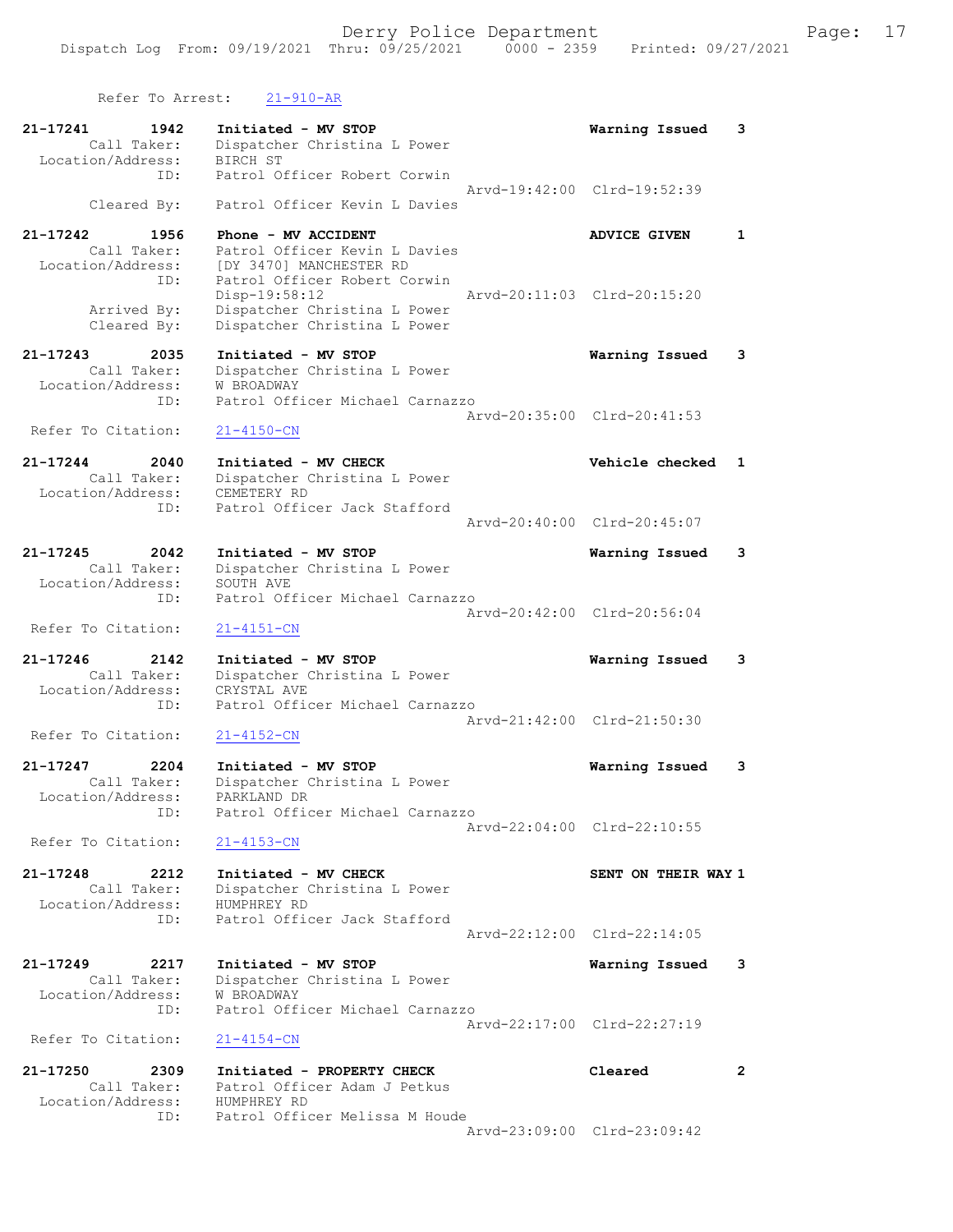Arvd-23:30:00 Clrd-23:34:53

| 21-17251<br>2329<br>Call Taker:<br>Location/Address:<br>ID: | Initiated - PROPERTY CHECK<br>Patrol Officer Adam J Petkus<br>ROLLINS ST<br>Patrol Officer Taylor Dezotell | Cleared                     |  |
|-------------------------------------------------------------|------------------------------------------------------------------------------------------------------------|-----------------------------|--|
|                                                             |                                                                                                            | Arvd-23:29:00 Clrd-23:30:16 |  |
| 21-17252<br>2330<br>Call Taker:<br>Location/Address:        | Initiated - MV STOP<br>Patrol Officer Adam J Petkus<br>ROCKINGHAM RD                                       | Warning Issued              |  |
| ID:                                                         | Patrol Officer Melissa M Houde                                                                             |                             |  |

For Date: 09/21/2021 - Tuesday

Refer To Citation: 21-4155-CN

| 21-17253 0011     | Phone - DISTURBANCE                            | Warning Issued 1            |
|-------------------|------------------------------------------------|-----------------------------|
| Call Taker:       | Patrol Officer Kevin L Davies                  |                             |
| Location/Address: | SILVESTRI CIR                                  |                             |
|                   | ID: Patrol Officer Ryan M Panaro               |                             |
|                   | $Disp-00:11:24$                                | Arvd-00:11:37 Clrd-00:28:11 |
| Cleared By:       | Patrol Officer Adam J Petkus                   |                             |
|                   | Patrol Officer Adam J Petkus<br>ID:            |                             |
|                   | $Disp-00:11:28$                                | Clrd-00:11:40               |
| Cleared By:       | Patrol Officer Adam J Petkus                   |                             |
|                   | Patrol Officer Robert Corwin<br>ID:            |                             |
|                   | $Disp-00:11:37$                                | Arvd-00:12:24 Clrd-00:28:11 |
| Dispatched By:    | Patrol Officer Adam J Petkus                   |                             |
| Arrived By:       | Patrol Officer Adam J Petkus                   |                             |
|                   | Cleared By: Patrol Officer Adam J Petkus       |                             |
|                   | Sergeant Patrick H Dawson<br>ID:               |                             |
|                   | Arvd-00:12:26 Clrd-00:28:11<br>Disp-00:11:43   |                             |
| Dispatched By:    | Patrol Officer Adam J Petkus                   |                             |
| Arrived By:       | Patrol Officer Adam J Petkus                   |                             |
|                   | Cleared By: Patrol Officer Adam J Petkus       |                             |
|                   | Patrol Officer Taylor Dezotell<br>ID:          |                             |
|                   | Arvd-00:15:00 Clrd-00:28:11<br>$Disp-00:14:57$ |                             |
| Dispatched By:    | Patrol Officer Adam J Petkus                   |                             |
| Arrived By:       | Patrol Officer Adam J Petkus                   |                             |
| Cleared By:       | Patrol Officer Adam J Petkus                   |                             |
| Narrative:        |                                                |                             |
|                   | 09/21/2021 0027                                |                             |
|                   | Disorderly conduct warning issued              |                             |

Refer To Incident: 21-1672-OF

| 21-17254          | 0031        | Initiated - FOLLOW-UP           | Could Not Locate 2          |                |
|-------------------|-------------|---------------------------------|-----------------------------|----------------|
|                   | Call Taker: | Patrol Officer Adam J Petkus    |                             |                |
| Location/Address: |             | SILVESTRI CIR                   |                             |                |
|                   | ID:         | Patrol Officer Ryan M Panaro    |                             |                |
|                   |             |                                 | Arvd-00:31:00 Clrd-01:02:27 |                |
|                   | ID:         | Sergeant Patrick H Dawson       |                             |                |
|                   |             | $Disp-00:32:13$                 | Arvd-00:32:15 Clrd-01:02:27 |                |
|                   | ID:         | Patrol Officer Robert Corwin    |                             |                |
|                   |             | Disp-00:32:17                   | Arvd-00:32:19 Clrd-01:02:27 |                |
| 21-17255          | 0056        | Initiated - PROPERTY CHECK      | Cleared                     | $\overline{2}$ |
|                   | Call Taker: | Patrol Officer Adam J Petkus    |                             |                |
|                   |             | Location/Address: PIERCE AVE    |                             |                |
|                   | ID:         | Patrol Officer Brendan S Holden |                             |                |
|                   |             |                                 | Arvd-00:56:00 Clrd-00:57:04 |                |
| 21-17256          | 0142        | Phone - DOMESTIC DISTURBANCE    | Verbal in Nature 1          |                |
|                   | Call Taker: | Patrol Officer Adam J Petkus    |                             |                |
| Location/Address: |             | LINLEW DR                       |                             |                |
|                   | ID:         | Patrol Officer Taylor Dezotell  |                             |                |
|                   |             | $Disp-01:43:56$                 | Arvd-01:48:16 Clrd-01:56:37 |                |
|                   | ID:         | Patrol Officer Ryan M Panaro    |                             |                |
|                   |             | $Disp-01:43:58$                 | Arvd-01:48:33 Clrd-01:56:37 |                |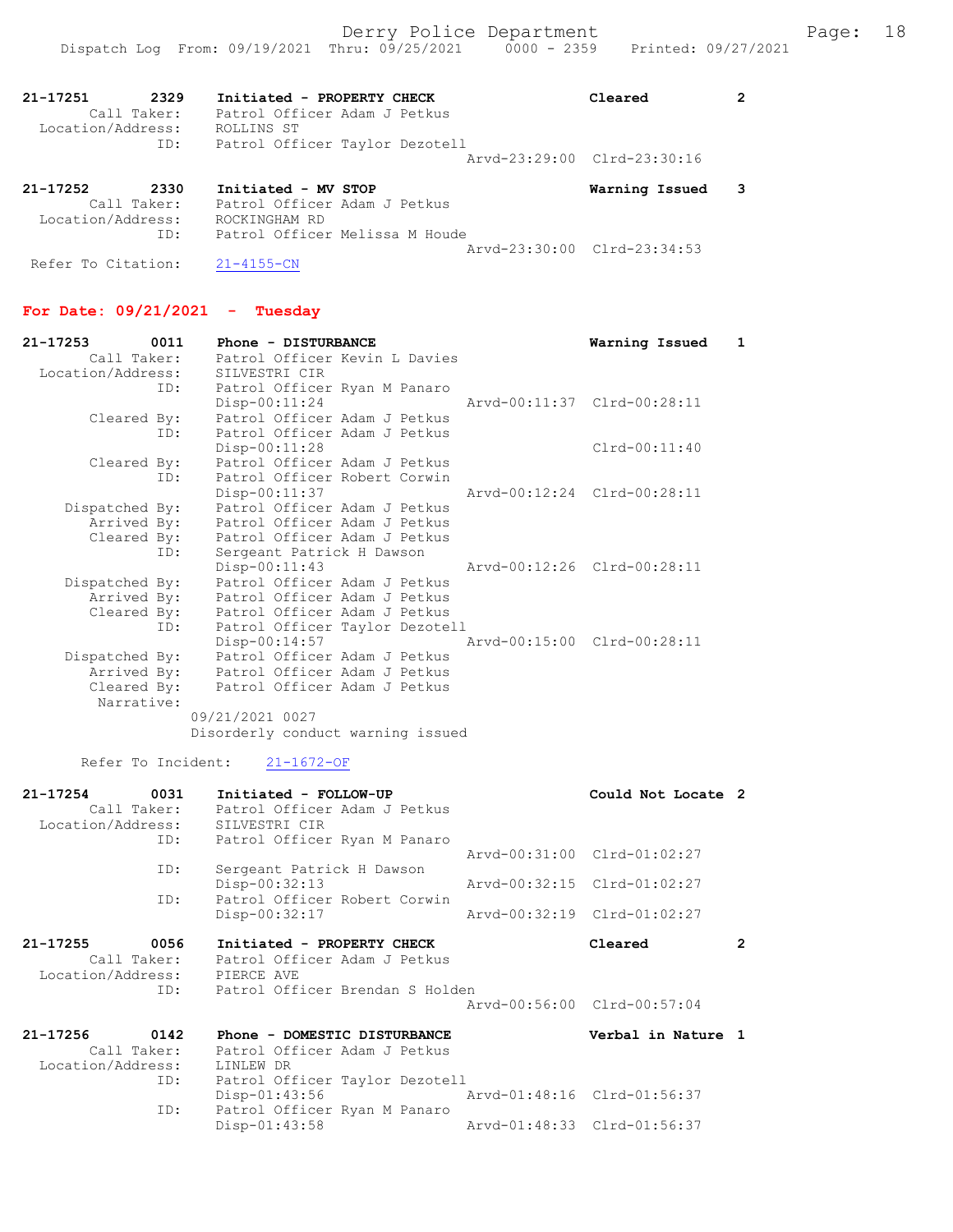Derry Police Department<br>
Page: 19 (19/25/2021 0000 - 2359 Printed: 09/27/2021 Dispatch Log From: 09/19/2021 Thru: 09/25/2021 0000 - 2359 ID: Sergeant Patrick H Dawson Disp-01:48:47 Arvd-01:48:49 Clrd-01:56:37 21-17257 0235 Initiated - MV STOP No Action Required 3 Call Taker: Patrol Officer Adam J Petkus<br>Location/Address: [DY 1459] CRYSTAL AVE ess: [DY 1459] CRYSTAL AVE<br>ID: Patrol Officer Brendar Patrol Officer Brendan S Holden Arvd-02:35:00 Clrd-02:41:04 Refer To Field Int: 21-3337-FI 21-17258 0452 Phone - DISTURBANCE Could Not Locate 1<br>Call Taker: Patrol Officer Adam J Petkus Patrol Officer Adam J Petkus<br>SILVESTRI CIR Location/Address: ID: Patrol Officer Ryan M Panaro Disp-04:54:07 Arvd-04:56:19 Clrd-05:45:54<br>TD: Patrol Officer Taylor Dezotell Patrol Officer Taylor Dezotell<br>Disp-04:54:10 Disp-04:54:10 Arvd-04:56:22 Clrd-05:39:23<br>TD: Sergeant Patrick H Dawson Sergeant Patrick H Dawson Disp-04:56:26 Arvd-04:58:54 Clrd-05:45:54<br>ID: Patrol Officer Melissa M Houde Patrol Officer Melissa M Houde<br>Disp-04:56:28 Disp-04:56:28 Arvd-04:56:40 Clrd-05:45:54<br>ID: Patrol Officer Brendan S Holden Patrol Officer Brendan S Holden<br>Disp-04:58:57 Ar Arvd-04:58:59 Clrd-05:45:54 Narrative: loud screaming 21-17259 0536 Phone - INDECENT EXPOSURE Report Taken 2<br>Call Taker: Patrol Officer Adam J Petkus Patrol Officer Adam J Petkus<br>COLORADO PL Location/Address: ID: Patrol Officer Taylor Dezotell Disp-05:39:36 Arvd-05:50:52 Clrd-06:14:11<br>TD: Patrol Officer Ryan M Panaro Patrol Officer Ryan M Panaro<br>Disp-05:46:52 Disp-05:46:52 Arvd-06:06:35 Clrd-06:14:11 Refer To Incident: 21-1673-OF 21-17260 0556 Initiated - FOLLOW-UP 117260 111260 2<br>Call Taker: Patrol Officer Adam J Petkus Patrol Officer Adam J Petkus<br>SILVESTRI CIR Location/Address: ID: Sergeant Patrick H Dawson Arvd-05:56:00 Clrd-06:22:29<br>TD: Patrol Officer Brendan S Holden Patrol Officer Brendan S Holden<br>Disp-05:56:35 Ar Disp-05:56:35 Arvd-05:56:38 Clrd-06:22:29 21-17261 0621 Phone - MV ACCIDENT Call Taken 1 Call Taker: Patrol Officer Adam J Petkus Patrol Officer Adam J Petkus<br>E BROADWAY Location/Address: ID: Patrol Officer Taylor Dezotell Disp-06:22:13 Arvd-06:23:35 Clrd-06:53:52<br>Cleared By: Dispatcher Jonathon S Pickering By: Dispatcher Jonathon S Pickering<br>ID: Patrol Officer Ryan M Panaro Patrol Officer Ryan M Panaro Disp-06:22:18 Arvd-06:23:16 Cleared By: Dispatcher Jonathon S Pickering By: Dispatcher Jonathon S Pickering<br>ID: Sergeant Patrick H Dawson Sergeant Patrick H Dawson<br>Disp-06:22:40 Disp-06:22:40 Arvd-06:23:43 Clrd-06:44:09<br>Cleared By: Dispatcher Jonathon S Pickering Dispatcher Jonathon S Pickering ID: Patrol Officer Brendan S Holden<br>Disp-06:25:35 A Disp-06:25:35 Arvd-06:25:38 Clrd-06:44:06<br>Cleared By: Dispatcher Jonathon S Pickering Dispatcher Jonathon S Pickering ID: Patrol Officer Melissa M Houde<br>Disp-06:25:50 1 Disp-06:25:50 Arvd-06:25:52 Clrd-06:44:07<br>Cleared By: Dispatcher Jonathon S Pickering Dispatcher Jonathon S Pickering Narrative: 09/21/2021 0624 off w/ NH 4684213 and NH 4222985 Narrative: 09/21/2021 0628 DFD on scene

LBP and Birch St. Collision notified and responding.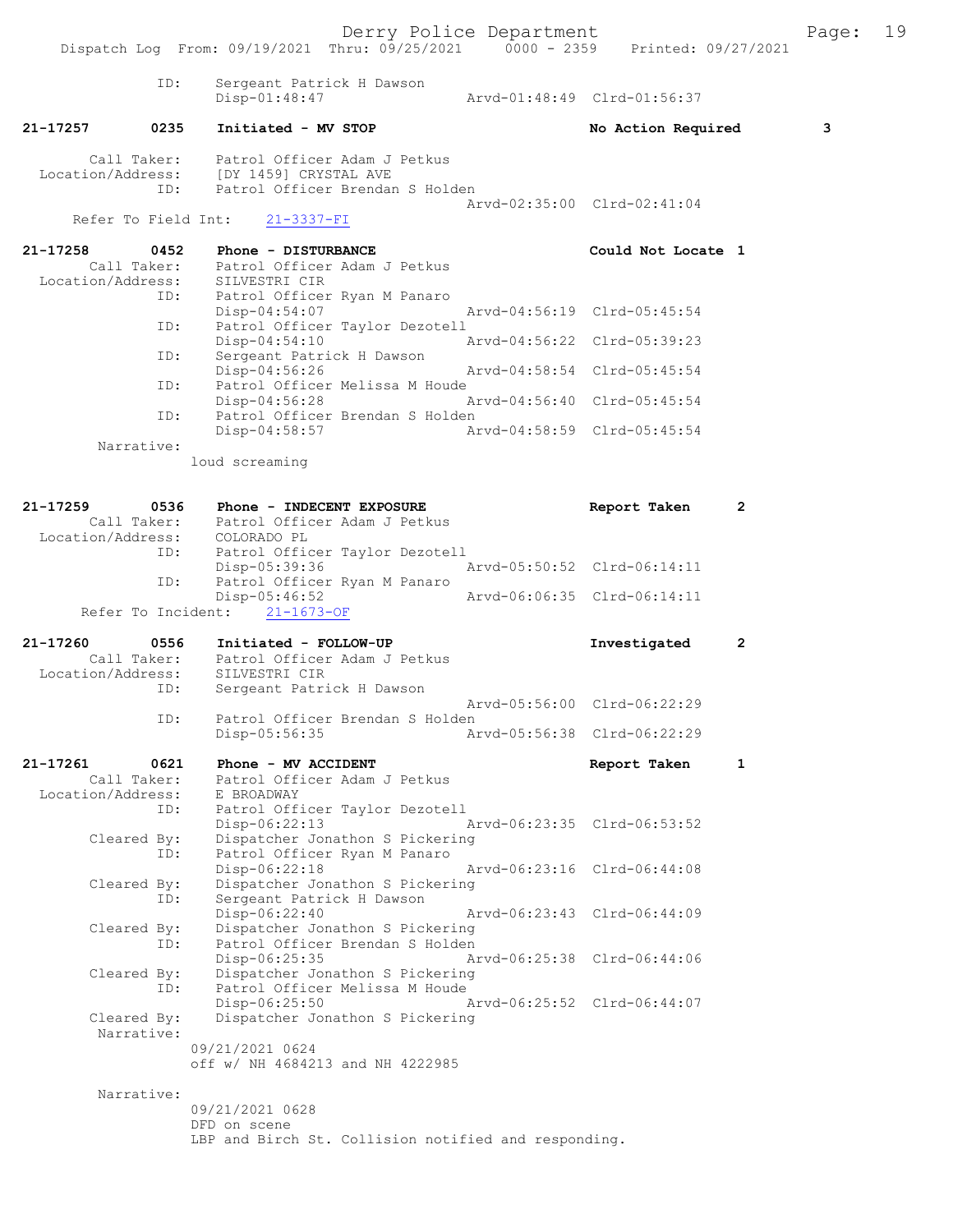Derry Police Department The Page: 20 Dispatch Log From: 09/19/2021 Thru: 09/25/2021 0000 - 2359 Printed: 09/27/2021 Narrative: 09/21/2021 0639 Birch St on scene for NH 4222985 Narrative: 09/21/2021 0640 LBP Towing on scene for NH 4684213 Narrative: 09/21/2021 0653 Kennedy v Caito - full report Refer To Accident: 21-451-AC 21-17262 0715 Initiated - MV STOP Warning Issued 3 Call Taker: Dispatcher Jonathon S Pickering<br>ion/Address: W BROADWAY Location/Address:<br>ID: Patrol Officer Michael Carnazzo Arvd-07:15:00 Clrd-07:18:54<br>21-4156-CN Refer To Citation: 21-17263 0717 Phone - Radar Trailer Cleared 3 Call Taker: Dispatcher Jonathon S Pickering<br>Location/Address: CHESTER RD + REGENCY RD Location/Address: CHESTER RD + REGENCY RD ID: Patrol Officer James M McClafferty Disp-07:18:41 Arvd-07:47:25 Clrd-07:47:28 ID: Patrol Officer Andrew R Kennedy<br>Disp-07:18:49 Ar Disp-07:18:49 Arvd-07:47:26 Clrd-07:47:27 ID: Patrol Officer Joshua Martin Disp-21:18:49<br>Dispatched By: Dispatcher Christina L Power<br>Dispatched By: Dispatcher Christina L Power patched By: Dispatcher Christina L Power<br>Arrived Bv: Dispatcher Christina L Power Arrived By: Dispatcher Christina L Power<br>Cleared By: Dispatcher Christina L Power Dispatcher Christina L Power 21-17264 0727 Phone - DEPARTMENT INFO No Action Required 3 Call Taker: Dispatcher Jonathon S Pickering Location/Address: W BROADWAY + FORDWAY ST ID: Patrol Officer Michael Carnazzo Disp-07:31:38 Arvd-07:31:41 Clrd-07:34:50 Narrative: 09/21/2021 0734 report of lights cycling improperly, checked, no issues found 21-17265 0750 Initiated - MV STOP Warning Issued 3 Call Taker: Dispatcher Jonathon S Pickering<br>ion/Address: E BROADWAY Location/Address:<br>TD: Patrol Officer Michael Carnazzo Arvd-07:50:00 Clrd-07:54:28 Refer To Citation: 21-4157-CN 21-17266 0804 Initiated - MV STOP Warning Issued 3 Call Taker: Dispatcher Jonathon S Pickering<br>ion/Address: E BROADWAY Location/Address:<br>ID: Patrol Officer Michael Carnazzo Arvd-08:04:00 Clrd-08:09:21 Refer To Citation: 21-4158-CN 21-17267 0832 Initiated - FOLLOW-UP No Action Required 2 Call Taker: Dispatcher Jonathon S Pickering<br>Location/Address: [DY 3529] FRANKLIN ST ess: [DY 3529] FRANKLIN ST<br>ID: Patrol Officer James N Patrol Officer James M McClafferty Arvd-08:32:00 Clrd-08:36:28 21-17268 0836 Initiated - FOLLOW-UP Services Rendered 2 Call Taker: Dispatcher Jonathon S Pickering<br>Location/Address: [DY 151] E BROADWAY ess: [DY 151] E BROADWAY<br>ID: Patrol Officer Andre Patrol Officer Andrew R Kennedy Arvd-08:36:00 Clrd-08:46:17<br>TD: Sergeant Jeffrey M Dawe

Sergeant Jeffrey M Dawe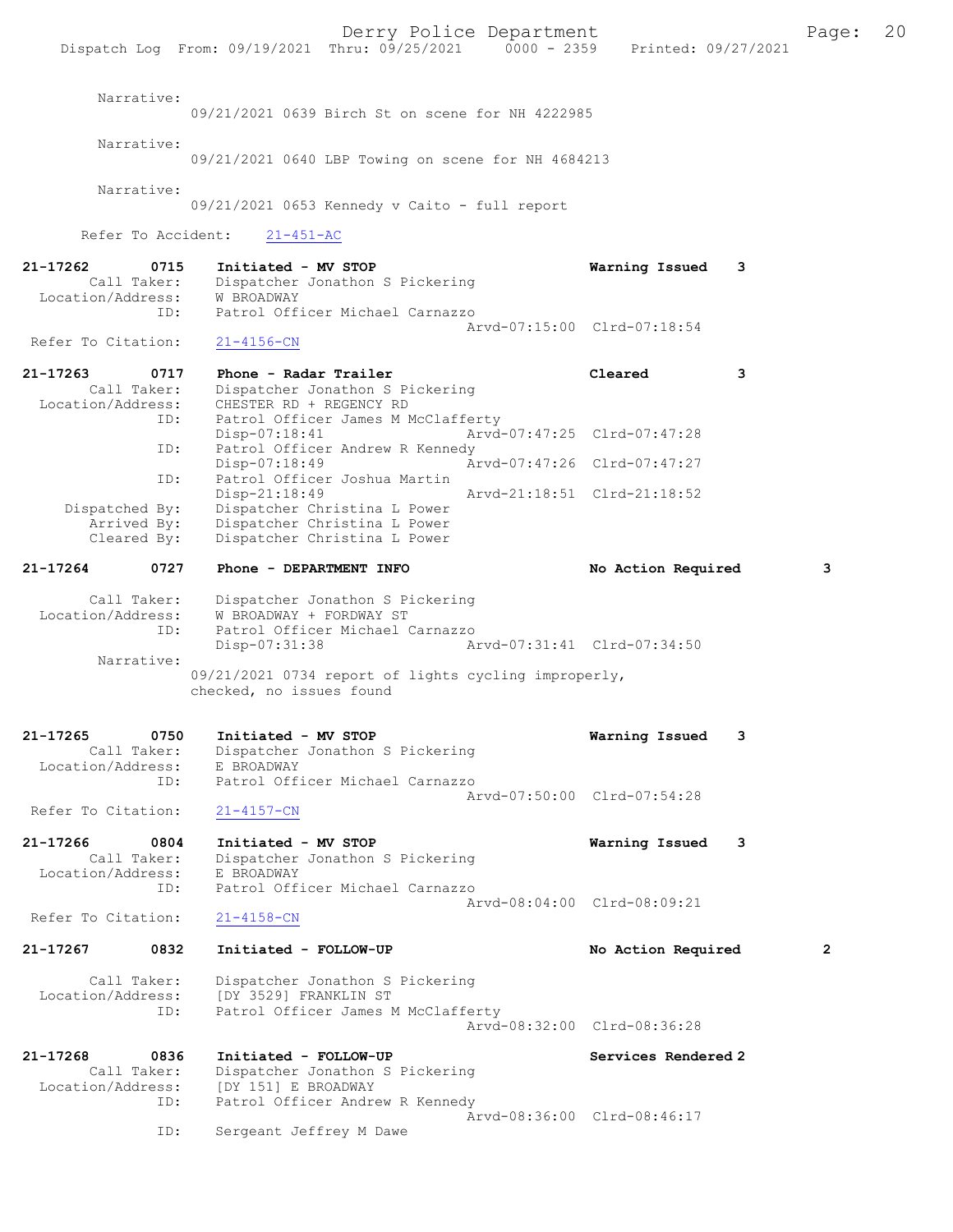Dispatch Log From: 09/19/2021 Thru: 09/25/2021 0000 - 2359 Printed: 09/27/2021

 Disp-08:36:55 Arvd-08:36:57 Clrd-08:46:18 21-17269 0840 Initiated - Parking Enforcement Vehicle checked 1 Call Taker: Dispatcher Jonathon S Pickering Location/Address: CHESTER RD + SILVESTRI CIR ID: Patrol Officer James M McClafferty Arvd-08:40:00 Clrd-08:42:39 21-17270 0842 Initiated - FOLLOW-UP Services Rendered 2 Call Taker: Dispatcher Jonathon S Pickering Location/Address: ADAMS POND RD ID: Patrol Officer Awess Abdulkadir Arvd-08:42:00 Clrd-08:47:26 21-17271 0844 Initiated - Parking Enforcement Vehicle checked 1 Call Taker: Dispatcher Jonathon S Pickering Location/Address: CORWIN DR ID: Patrol Officer Charles L Doherty Arvd-08:44:00 Clrd-08:47:34 21-17272 0845 Phone - ASSAULT Report Taken 1 Call Taker: Dispatcher Jonathon S Pickering Location/Address: PEABODY RD ID: Patrol Officer Andrew R Kennedy Disp-08:47:46 Arvd-08:54:40 Clrd-09:25:31 ID: Sergeant Jeffrey M Dawe Disp-08:47:50 Arvd-08:56:18 Clrd-09:25:34 Refer To Incident: 21-1675-OF 21-17273 0855 Initiated - Community Relations Services Rendered 2 Call Taker: Dispatcher Jonathon S Pickering Location/Address: [DY 1278] EASTGATE RD ID: Patrol Officer James M McClafferty Arvd-08:55:00 Clrd-09:11:20 21-17274 0907 Initiated - SEXUAL OFFENDER REGISTRATION Services Rendered 1 Call Taker: Dispatcher Jonathon S Pickering Location/Address: [DY 2] MUNICIPAL DR ID: Detective Peter A Houlis Arvd-09:07:00 Clrd-09:17:36 21-17275 0907 Walk-In - FOUND/LOST PROPERTY Report Taken 3 Call Taker: Patrol Officer Casey J Noyes Location/Address: [DY 2] MUNICIPAL DR ID: Patrol Officer Casey J Noyes Disp-09:07:53 Arvd-09:07:57 Clrd-09:11:18 Refer To Incident: 21-1674-OF 21-17276 0915 Initiated - MV STOP Warning Issued 3 Call Taker: Dispatcher Jonathon S Pickering Location/Address: TSIENNETO RD ID: Patrol Officer James M McClafferty Arvd-09:15:00 Clrd-09:17:30<br>21-4159-CN Refer To Citation: 21-17277 0917 Initiated - Community Relations Services Rendered 2 Call Taker: Dispatcher Jonathon S Pickering Location/Address: [DY 279] DUBEAU DR ID: Patrol Officer Awess Abdulkadir Arvd-09:17:00 Clrd-09:27:52 21-17278 0930 Initiated - MV STOP Warning Issued 3 Call Taker: Dispatcher Jonathon S Pickering Location/Address: CRYSTAL AVE ID: Patrol Officer Michael Carnazzo Arvd-09:30:00 Clrd-09:35:21<br>21-4160-CN Refer To Citation: 21-17279 0932 Initiated - FOLLOW-UP Cleared 2 Call Taker: Dispatcher Jonathon S Pickering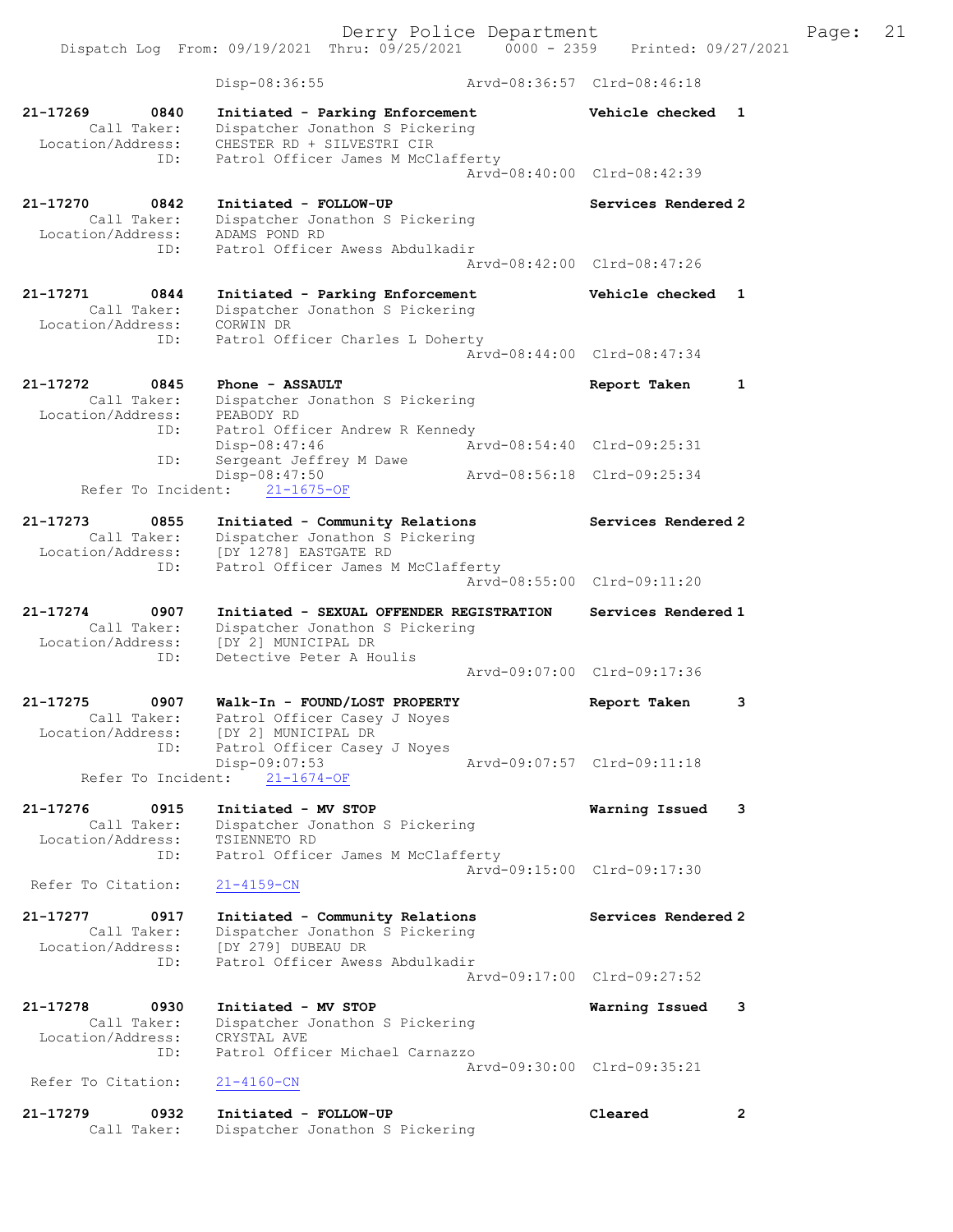Derry Police Department The Page: 22 Dispatch Log From: 09/19/2021 Thru: 09/25/2021 0000 - 2359 Printed: 09/27/2021 Location/Address: OLD CHESTER RD ID: Patrol Officer James M McClafferty Arvd-09:32:00 Clrd-09:40:10 21-17280 0943 Phone - ARSON Report Taken 1 Call Taker: Dispatcher Jonathon S Pickering Location/Address: ROLLINS ST ID: Patrol Officer Charles L Doherty<br>Disp-09:45:30 Arv Disp-09:45:30 Arvd-09:47:08 Clrd-10:10:00 Refer To Incident: 21-1676-OF 21-17281 1004 Phone - Lockdown Drill Services Rendered 2 Call Taker: Dispatcher Jonathon S Pickering Location/Address: [DY 8] MANNING ST<br>ID: Patrol Officer Mio ID: Patrol Officer Michael Carnazzo Disp-10:05:01 Arvd-10:09:57 Clrd-10:58:40 ID: Patrol Officer Awess Abdulkadir<br>Disp-10:05:03 Am Disp-10:05:03 Arvd-10:09:56 Clrd-10:58:40 ID: Patrol Officer Andrew R Kennedy<br>Disp-10:05:07 An Disp-10:05:07 Arvd-10:09:58 Clrd-10:58:41 ID: Sergeant Jeffrey M Dawe Disp-10:05:12 Arvd-10:10:06 Clrd-10:55:13<br>ID: Captain Vernon L Thomas Captain Vernon L Thomas<br>Captain Vernon L Thomas<br>Disp-10:05:15 Arvd-10:09:59 Clrd-10:58:42 21-17282 1010 Phone - AUTO THEFT Report Taken 3 Call Taker: Dispatcher Jonathon S Pickering Location/Address: N MAIN ST ID: Patrol Officer Charles L Doherty Disp-10:11:22 Arvd-10:17:47 Clrd-10:33:34 Narrative: 09/21/2021 1021 stolen MC Refer To Incident: 21-1677-OF 21-17283 1020 Initiated - MV STOP Warning Issued 3 Call Taker: Dispatcher Jonathon S Pickering Location/Address: E BROADWAY ID: Patrol Officer James M McClafferty Arvd-10:20:00 Clrd-10:26:00<br>
21-4161-CN Refer To Citation: 21-17284 1023 Phone - SUSPICIOUS ACTIVITY Could Not Locate 2 Call Taker: Dispatcher Jonathon S Pickering Location/Address: BILL ST ID: Patrol Officer Timothy J Underhill Disp-10:25:24 Arvd-10:33:17 Clrd-10:43:39<br>TD: Patrol Officer James M McClafferty Patrol Officer James M McClafferty<br>Disp-10:26:24 Arvd- Disp-10:26:24 Arvd-10:38:13 Clrd-10:43:44 Narrative: 09/21/2021 1030 suspicious person going door to door Refer To Field Int: 21-3347-FI 21-17285 1057 Phone - WELFARE CHECK 2 Assistance Rendered 2 Call Taker: Dispatcher Jonathon S Pickering Location/Address: [DY 278] S MAIN ST<br>ID: Patrol Officer Timo Patrol Officer Timothy J Underhill<br>Disp-10:58:38 Arvd Disp-10:58:38 <br>
D: Sergeant Jeffrey M Dawe <br>  $\frac{10!}{2!}$  Arvd-11:07:57 Clrd-12:03:47 ---.<br>Sergeant Jeffrey M Dawe<br>Disp-11:25:57 Arvd-11:25:58 Clrd-12:03:49 Narrative: 09/21/2021 1158 off on Fairway Dr Narrative: 09/21/2021 1203 no issues

Refer To Field Int: 21-3328-FI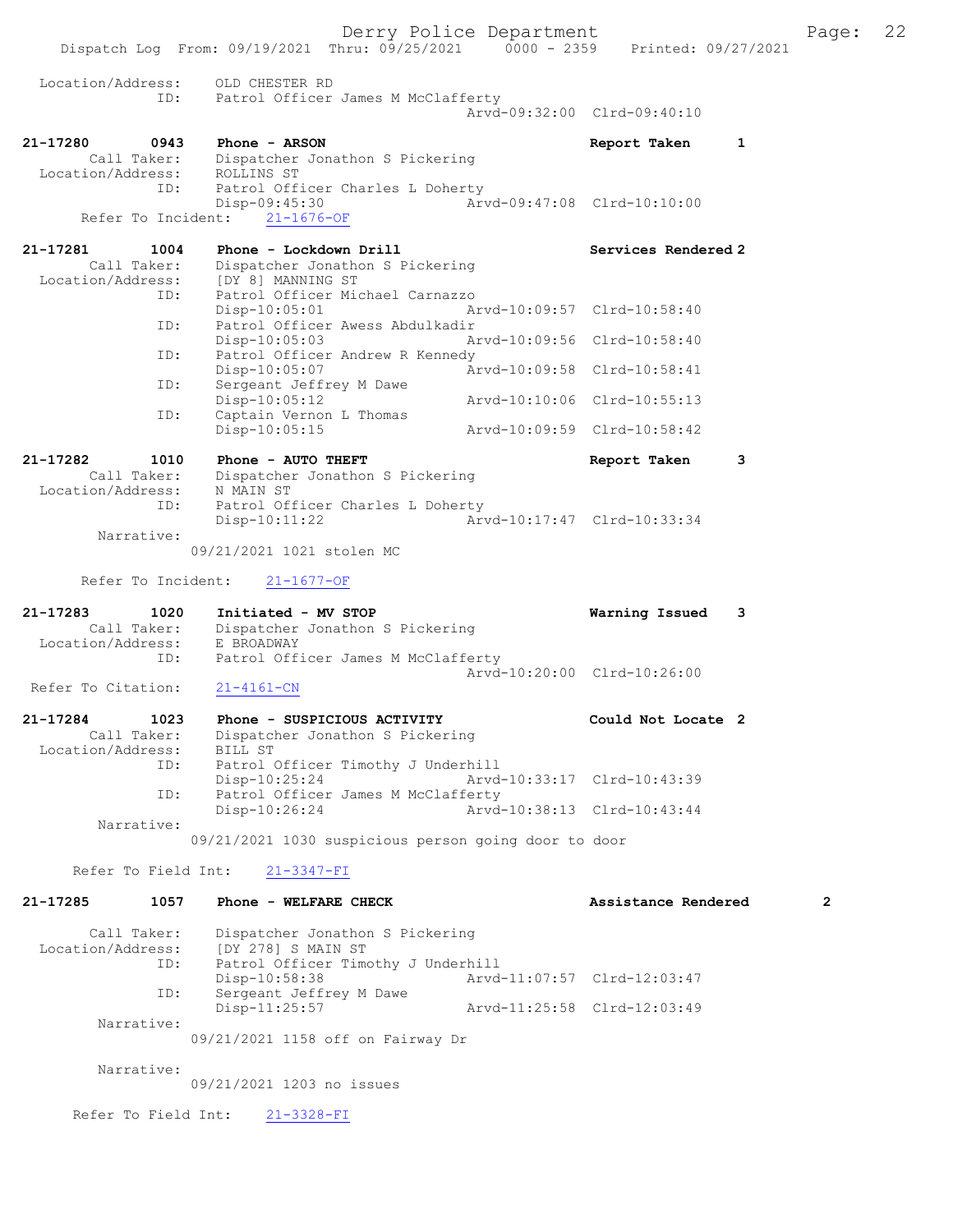Derry Police Department Fage: 23 Dispatch Log From: 09/19/2021 Thru: 09/25/2021 0000 - 2359 Printed: 09/27/2021 21-17286 1101 Initiated - MV STOP Warning Issued 3 Call Taker: Dispatcher Jonathon S Pickering Location/Address: KENDALL POND RD + WOOD AVE ID: Patrol Officer Michael Carnazzo Arvd-11:01:00 Clrd-11:05:36 Refer To Citation: 21-4162-CN 21-17287 1107 Phone - Loose Dog Complaint Services Rendered 2 Call Taker: Dispatcher Jonathon S Pickering Location/Address: PINKERTON ST ID: Patrol Officer Awess Abdulkadir Disp-11:07:53 Arvd-11:16:14 Clrd-11:23:56 ID: Sergeant Jeffrey M Dawe Disp-11:15:43 Arvd-11:15:45 Clrd-11:23:59 Narrative: 09/21/2021 1107 loose dog Narrative: 09/21/2021 1124 recovered by owner 21-17288 1133 Initiated - MV STOP Warning Issued 3 Call Taker: Dispatcher Jonathon S Pickering Location/Address: N HIGH ST ID: Patrol Officer Michael Carnazzo Arvd-11:33:00 Clrd-11:38:45<br>21-4164-CN Refer To Citation: 21-17289 1141 Initiated - MV STOP Warning Issued 3 Call Taker: Dispatcher Jonathon S Pickering Location/Address: FRANKLIN ST

 ID: Patrol Officer Michael Carnazzo Arvd-11:41:00 Clrd-11:47:16 Refer To Citation: 21-4163-CN

21-17290 1204 Phone - JUVENILE OFFENSES Services Rendered 2 Call Taker: Dispatcher Jonathon S Pickering Location/Address: [DY 278] S MAIN ST ID: Patrol Officer Timothy J Underhill Disp-12:04:55 <br>ID: Sergeant Jeffrey M Dawe <br>Arvd-12:04:59 Clrd-14:01:33 ID: Sergeant Jeffrey M Dawe Disp-12:04:58 Arvd-12:05:00 Clrd-12:21:46 Refer To Incident: 21-1678-OF

#### 21-17291 1226 Phone - ANIMAL COMPLAINT Naming Issued 1 Call Taker: Dispatcher Jonathon S Pickering Location/Address: EMERALD DR ID: Patrol Officer Charles L Doherty Disp-12:41:55 Arvd-12:56:14 Clrd-13:27:57 Narrative: 09/21/2021 1251 concerns over an aggressive dog

Narrative:

09/21/2021 1328 warning issued for dog-at-large

# 21-17292 1306 Phone - SUSPICIOUS ACTIVITY No Action Required 2

| Call Taker:       |                                              | Dispatcher Jonathon S Pickering |                             |  |  |  |
|-------------------|----------------------------------------------|---------------------------------|-----------------------------|--|--|--|
| Location/Address: | E DERRY RD                                   |                                 |                             |  |  |  |
| ID:               |                                              | Patrol Officer Awess Abdulkadir |                             |  |  |  |
|                   | Disp-13:08:14                                |                                 | Arvd-13:12:06 Clrd-14:12:00 |  |  |  |
| ID:               | Sergeant Jeffrey M Dawe                      |                                 |                             |  |  |  |
|                   | $Disp-13:25:25$                              |                                 | Arvd-13:29:51 Clrd-14:12:01 |  |  |  |
| Narrative:        |                                              |                                 |                             |  |  |  |
|                   | 09/21/2021 1325 DFD requested and responding |                                 |                             |  |  |  |

Narrative:

09/21/2021 1337 DFD on scene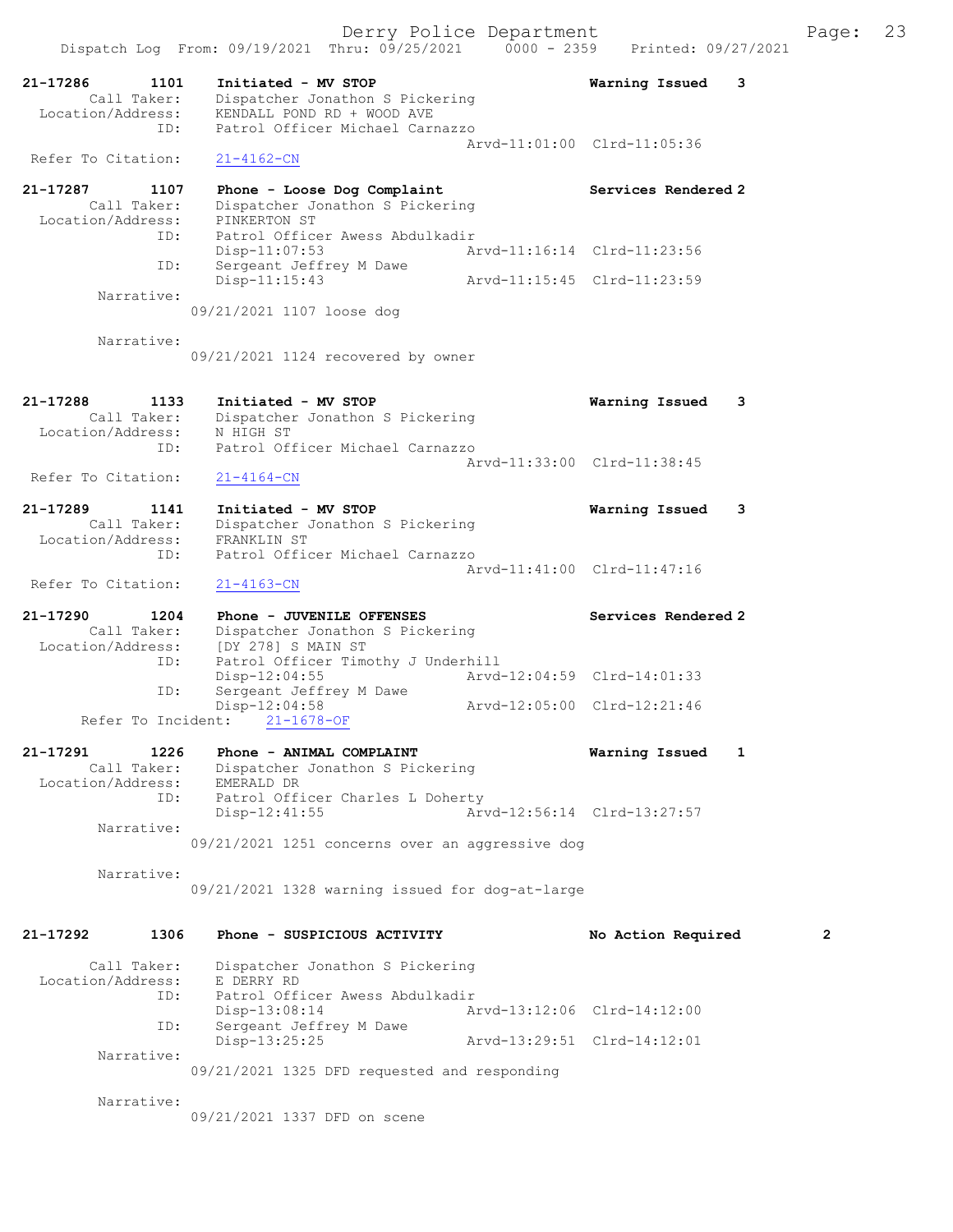Narrative:

09/21/2021 1412 all units clear, no issues found

Refer To Field Int: 21-3329-FI

| $21 - 17293$<br>1307<br>Call Taker:<br>Location/Address:<br>ID: | Phone - FIGHT<br>Dispatcher Jonathon S Pickering<br>[DY 277] HOOD RD<br>Patrol Officer Michael Carnazzo              | Report Taken                | $\mathbf{2}$   |
|-----------------------------------------------------------------|----------------------------------------------------------------------------------------------------------------------|-----------------------------|----------------|
| Refer To Incident:                                              | Disp-13:07:35<br>$21 - 1679 - OF$                                                                                    | Arvd-13:10:08 Clrd-14:29:52 |                |
| 21-17294<br>1337<br>Call Taker:<br>Location/Address:<br>ID:     | Initiated - FOLLOW-UP<br>Dispatcher Jonathon S Pickering<br>[DY 92] SUNSET AVE<br>Patrol Officer James M McClafferty | Services Rendered 2         |                |
|                                                                 | Patrol Officer Andrew R Kennedy                                                                                      | Arvd-13:37:00 Clrd-13:49:34 |                |
| 21-17295<br>1401                                                | Initiated - SEXUAL OFFENDER REGISTRATION                                                                             | Services Rendered 1         |                |
| Call Taker:<br>Location/Address:                                | Dispatcher Jonathon S Pickering<br>[DY 2] MUNICIPAL DR                                                               |                             |                |
| ID:                                                             | Detective Benjamin J Doyle                                                                                           | Arvd-14:01:00 Clrd-14:04:38 |                |
| $21 - 17296$<br>1403                                            | Phone - ROAD HAZARD                                                                                                  | Removed Hazard              | $\overline{2}$ |
| Call Taker:                                                     | Dispatcher Jonathon S Pickering                                                                                      |                             |                |
| Location/Address:<br>ID:                                        | BIRCH ST<br>Patrol Officer Timothy J Underhill                                                                       |                             |                |
|                                                                 | Disp-14:03:36                                                                                                        | Arvd-14:03:45 Clrd-14:04:31 |                |
| Narrative:                                                      |                                                                                                                      |                             |                |
|                                                                 | 09/21/2021 1403 trash bins in parking spot                                                                           |                             |                |
| 1438                                                            |                                                                                                                      |                             |                |
| 21-17297<br>Call Taker:                                         | Phone - WELFARE CHECK<br>Dispatcher Jonathon S Pickering                                                             | Services Rendered 2         |                |
| Location/Address:                                               | [DY 2584] FORDWAY ST                                                                                                 |                             |                |
| ID:                                                             | Patrol Officer Timothy J Underhill                                                                                   |                             |                |
| Cleared By:                                                     | Disp-14:39:07<br>Dispatcher Christina L Power                                                                        | Arvd-14:42:33 Clrd-15:25:31 |                |
| ID:                                                             | Patrol Officer Blake A Martineau                                                                                     |                             |                |
|                                                                 | $Disp-15:05:25$                                                                                                      | Arvd-15:05:43 Clrd-15:25:32 |                |
| Dispatched By:                                                  | Dispatcher Christina L Power                                                                                         |                             |                |
| Arrived By:<br>Cleared By:                                      | Dispatcher Christina L Power<br>Dispatcher Christina L Power                                                         |                             |                |
| ID:                                                             | Sergeant Seth Plumer                                                                                                 |                             |                |
|                                                                 | Disp-15:05:34                                                                                                        | Arvd-15:05:44 Clrd-15:25:35 |                |
| Dispatched By:<br>Arrived By:                                   | Dispatcher Christina L Power<br>Dispatcher Christina L Power                                                         |                             |                |
| Cleared By:                                                     | Dispatcher Christina L Power                                                                                         |                             |                |
|                                                                 | Refer To Field Int: 21-3339-FI                                                                                       |                             |                |
| 21-17298<br>1442                                                | Phone - SUSPICIOUS ACTIVITY                                                                                          | <b>ADVICE GIVEN</b>         | 2              |
| Call Taker:                                                     | Dispatcher Jonathon S Pickering                                                                                      |                             |                |
| Location/Address:                                               | REDFIELD CIR                                                                                                         |                             |                |
| ID:                                                             | Patrol Officer Blake A Martineau<br>Disp-15:28:11                                                                    | Arvd-15:39:08 Clrd-16:18:07 |                |
| Dispatched By:                                                  | Dispatcher Christina L Power                                                                                         |                             |                |
| Arrived By:                                                     | Dispatcher Christina L Power                                                                                         |                             |                |
| Cleared By:                                                     | Dispatcher Christina L Power                                                                                         |                             |                |
| Refer To Field Int:                                             | $21 - 3343 - FI$                                                                                                     |                             |                |
| 21-17299<br>1508                                                | Phone - DEPARTMENT INFO                                                                                              | Warning Issued              | 3              |
| Call Taker:                                                     | Dispatcher Christina L Power                                                                                         |                             |                |
| Location/Address:                                               | [DY 2] MUNICIPAL DR                                                                                                  |                             |                |
| ID:                                                             | Detective Benjamin J Doyle<br>Disp-15:10:29                                                                          | Arvd-15:10:30 Clrd-15:10:31 |                |
| Refer To Field Int:                                             | $21 - 3338 - FI$                                                                                                     |                             |                |
| 21-17300<br>1532                                                | Initiated - FOLLOW-UP                                                                                                | Warning Issued              | 2              |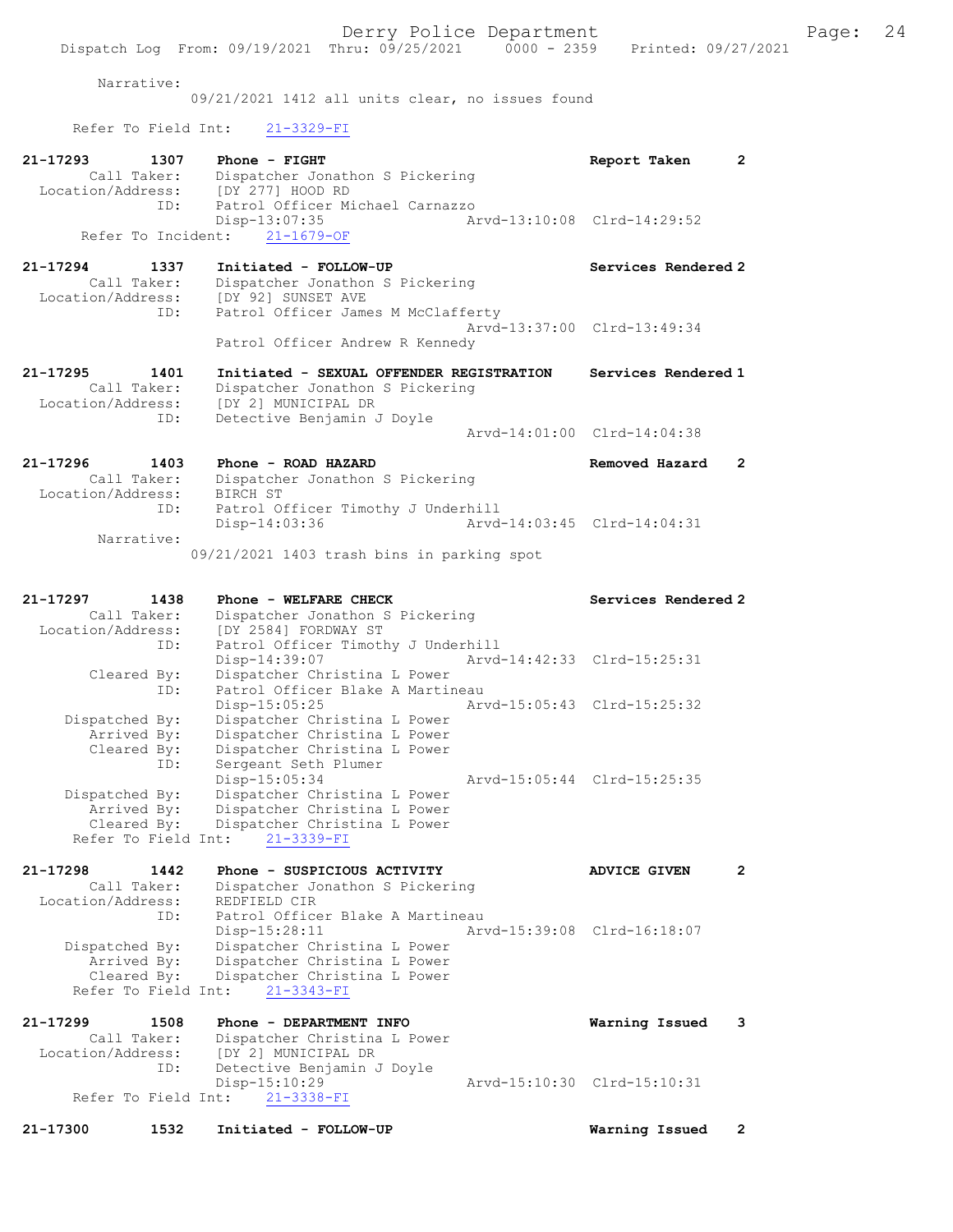Derry Police Department Form Page: 25 Dispatch Log From: 09/19/2021 Thru: 09/25/2021 0000 - 2359 Printed: 09/27/2021 Call Taker: Dispatcher Christina L Power Location/Address: ASHLEIGH DR<br>ID: Patrol Office Patrol Officer Joshua Martin Arvd-15:32:00 Clrd-15:51:10 21-17301 1551 Phone - SUSPICIOUS ACTIVITY Services Rendered 2 Call Taker: Dispatcher Christina L Power Location/Address: FAIRWAY DR + PIERCE AVE ID: Patrol Officer Michael Carnazzo<br>Disp-15:52:13 Ar Disp-15:52:13 Arvd-16:01:09 Clrd-16:18:19 ID: Patrol Officer Joshua Martin Disp-15:52:16 Arvd-16:01:10 Clrd-16:18:20 Narrative: couple sleeping on the trail Narrative: checked and no issues 21-17302 1559 Phone - ANIMAL COMPLAINT Cancelled Prior to Arrival 1 Call Taker: Sergeant Michael W Hughes<br>.on/Address: BRADY AVE Location/Address: Narrative: Loose dog Narrative: owner located prior to police arrival. 21-17303 1605 Walk-In - WARRANT ARREST Arrest(s) Made 2 Call Taker: Dispatcher Christina L Power Location/Address: [DY 2] MUNICIPAL DR ID: Patrol Officer Casey J Noyes<br>Disp-16:06:17 Disp-16:06:17 Arvd-16:11:08 Clrd-16:48:29 Narrative: subject into hq's to turn themself in on a warrant for simple assault. Bourgeois, Benjamin 227 Hooksett Rd Auburn, NH dob 062099 Narrative: 09/21/2021 1619 BC notified Narrative: 09/21/2021 1700 prisoner checked Narrative: 09/21/2021 1746 released on PR bail with a court date of 1/13/22 Refer To Arrest: 21-911-AR 21-17304 1636 Phone - DISTURBANCE Report Taken 1 Call Taker: Sergeant Michael W Hughes<br>ion/Address: FAIRWAY DR Location/Address:<br>ID: Patrol Officer Michael Carnazzo<br>Disp-16:37:40 Disp-16:37:40 Clrd-16:38:14 ID: Patrol Officer Timothy J Underhill Disp-16:37:46 Arvd-16:48:22 Clrd-17:17:29 Arrived By: Dispatcher Christina L Power Cleared By: Dispatcher Christina L Power<br>ID: Patrol Officer Joshua Martin

Patrol Officer Joshua Martin<br>Disp-16:38:19

Arrived By: Dispatcher Christina L Power<br>Cleared By: Dispatcher Christina L Power

By: Dispatcher Christina L Power<br>ID: Sergeant Seth Plumer Sergeant Seth Plumer<br>Disp-16:51:24

Disp-16:38:19 Arvd-16:49:35 Clrd-17:17:30<br>Arrived By: Dispatcher Christina L Power

Disp-16:51:24 Arvd-17:01:20 Clrd-17:17:32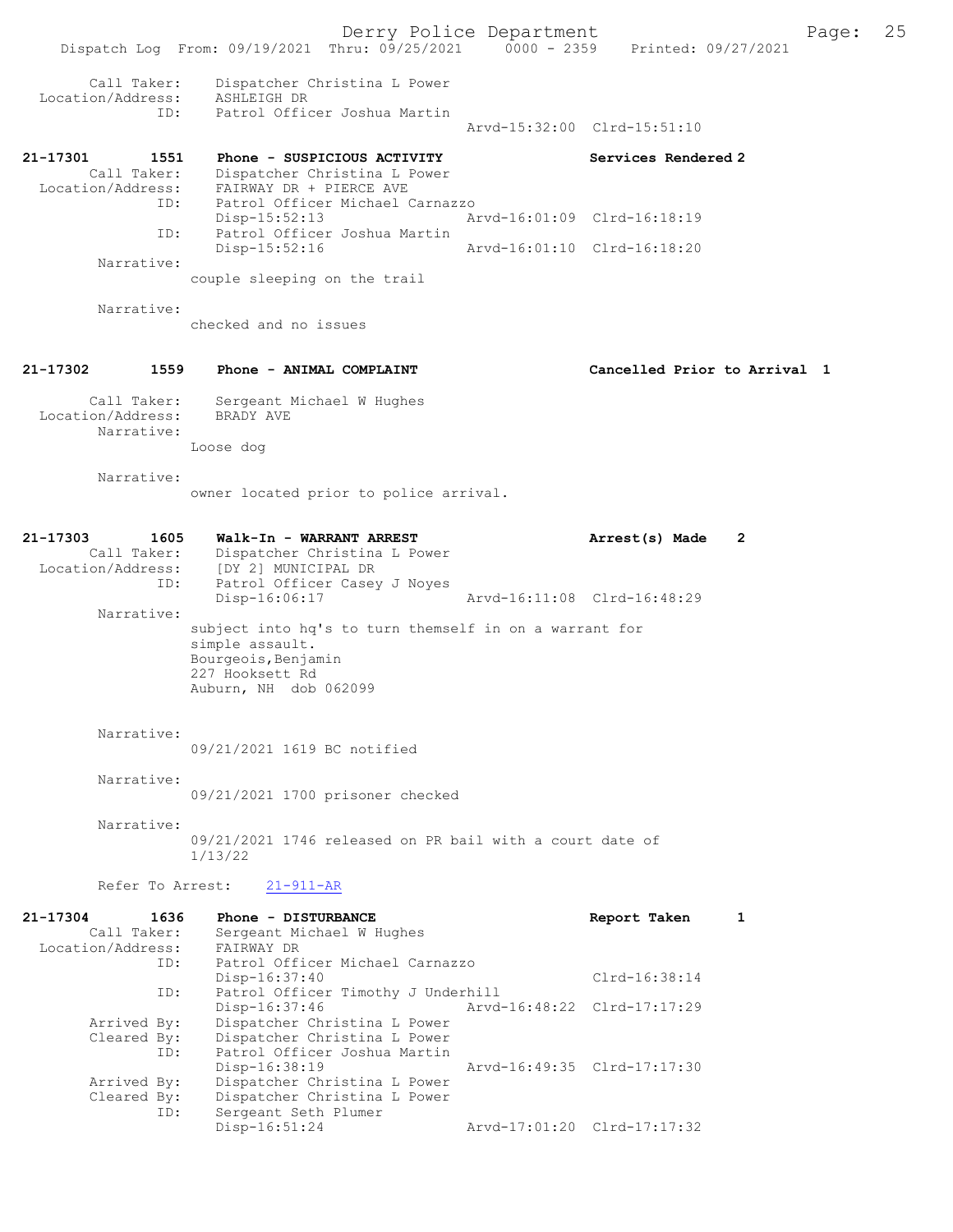Derry Police Department The Page: 26 Dispatch Log From: 09/19/2021 Thru: 09/25/2021 0000 - 2359 Printed: 09/27/2021 Dispatched By: Dispatcher Christina L Power Arrived By: Dispatcher Christina L Power Cleared By: Dispatcher Christina L Power Refer To Incident: 21-1680-OF 21-17305 1639 Initiated - MV STOP Warning Issued 3 Call Taker: Dispatcher Christina L Power Location/Address: W BROADWAY ID: Patrol Officer Michael Carnazzo Arvd-16:39:00 Clrd-16:49:13 Refer To Citation: 21-4166-CN 21-17306 1642 Phone - ERRATIC OPERATION Could Not Locate 2 Call Taker: Sergeant Michael W Hughes Location/Address: CHESTER RD ID: Sergeant Seth Plumer Disp-16:43:54 Clrd-16:49:54 Dispatched By: Dispatcher Christina L Power Cleared By: Dispatcher Christina L Power ID: Patrol Officer Blake A Martineau Disp-16:46:02 Arvd-16:49:31 Clrd-17:01:11 Arrived By: Dispatcher Christina L Power Cleared By: Dispatcher Christina L Power Narrative: NH 3417486, Black Hyundai 21-17307 1651 Initiated - MV STOP Warning Issued 3 Call Taker: Dispatcher Christina L Power Call Taker: Dispatche<br>Location/Address: MAPLE ST ID: Patrol Officer Michael Carnazzo Arvd-16:51:00 Clrd-17:01:04 Refer To Citation: 21-4167-CN 21-17308 1717 Phone - WELFARE CHECK COUL Could Not Locate 2 Call Taker: Dispatcher Christina L Power Location/Address: FAIRWAY DR ID: Patrol Officer Timothy J Underhill<br>Disp-17:18:04 Arvd Disp-17:18:04 Arvd-17:18:17 Clrd-17:48:32 ID: Patrol Officer Joshua Martin Disp-17:18:08 Arvd-17:18:16 Clrd-17:48:31 ID: Sergeant Seth Plumer Disp-17:18:13 Arvd-17:18:14 Clrd-17:48:27 ID: Sergeant Michael W Hughes Disp-17:48:13 Clrd-17:48:25 Refer To Incident: 21-1681-OF 21-17309 1721 Initiated - MV STOP Warning Issued 3 Call Taker: Dispatcher Christina L Power Location/Address: CRYSTAL AVE ID: Patrol Officer Michael Carnazzo Arvd-17:21:00 Clrd-17:24:59<br>21-4168-CN Refer To Citation: 21-17310 1726 Phone - MV STOP Arrest(s) Made 3 Call Taker: Dispatcher Christina L Power Location/Address: CRYSTAL AVE ID: Patrol Officer Michael Carnazzo Disp-17:27:23 Arvd-17:38:44 Clrd-18:54:54 ID: Patrol Officer Blake A Martineau<br>Disp-17:35:52 Arw Disp-17:35:52 Arvd-17:37:52 Clrd-18:36:29 Dispatched By: Sergeant Michael W Hughes Arrived By: Patrol Officer Kevin L Davies Cleared By: Sergeant Michael W Hughes Narrative: 09/21/2021 1756 225 is transporting two juvenile male status offenders to HQ s/m: 47516 Narrative:

09/21/2021 1757 336 is transporting two juvenile female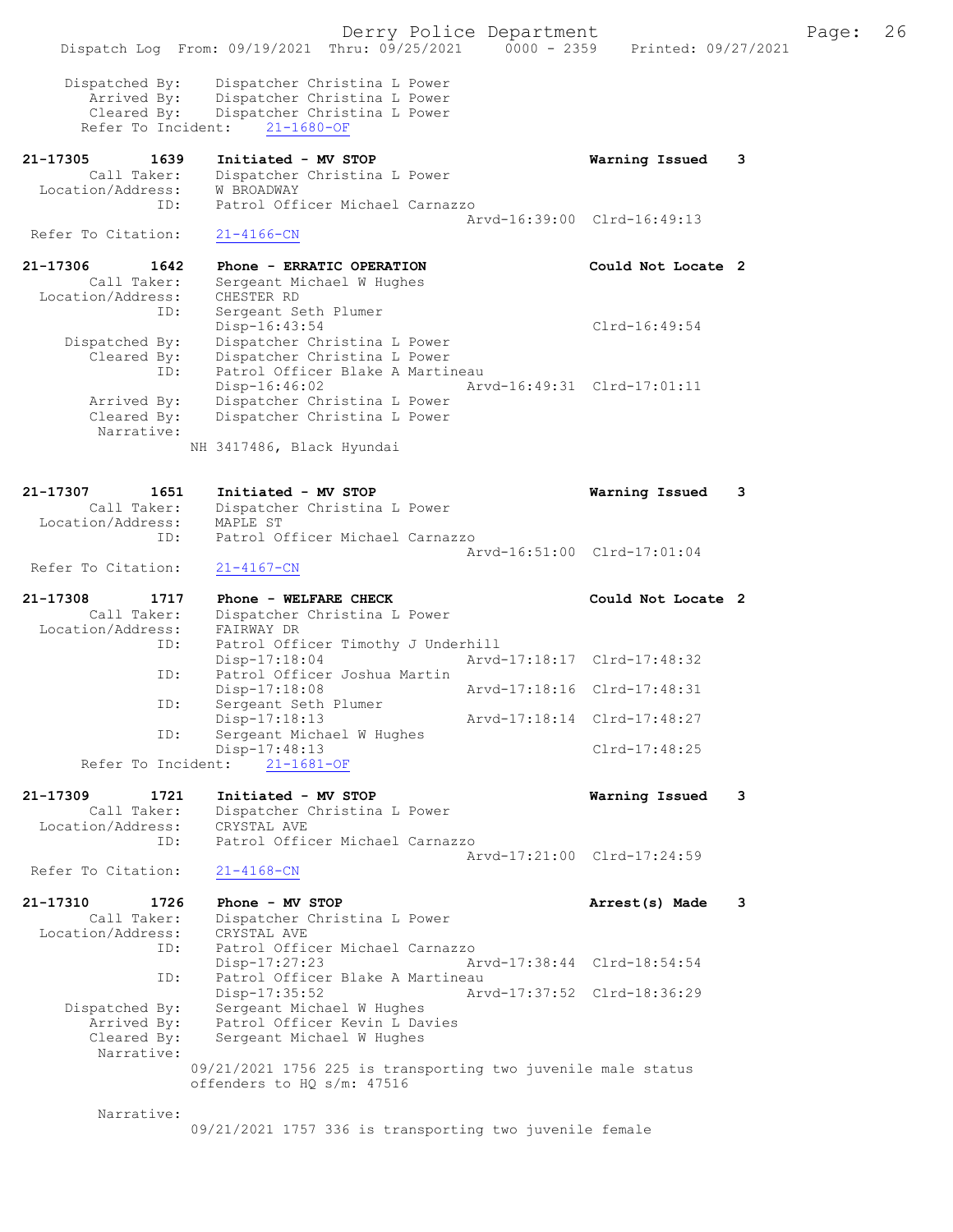|                                                                     | Dispatch Log From: 09/19/2021 Thru: 09/25/2021 0000 - 2359                                         | Derry Police Department                                    |                | Printed: 09/27/2021 | Page: | 27 |
|---------------------------------------------------------------------|----------------------------------------------------------------------------------------------------|------------------------------------------------------------|----------------|---------------------|-------|----|
|                                                                     | status offenders to HQ s/m: 28954.9                                                                |                                                            |                |                     |       |    |
| Narrative:                                                          | 09/21/2021 1759 225 off at hq's e/m 47516.4                                                        |                                                            |                |                     |       |    |
| Narrative:                                                          | 09/21/2021 1800 336 off at hq's e/m 28955.3                                                        |                                                            |                |                     |       |    |
| Narrative:                                                          | 09/21/2021 1826 one male juvenile released to a parent                                             |                                                            |                |                     |       |    |
| Narrative:                                                          | 09/21/2021 1846 one female juvenile released                                                       |                                                            |                |                     |       |    |
| Narrative:                                                          | 09/21/2021 1848 female juvenile released                                                           |                                                            |                |                     |       |    |
| Narrative:                                                          | 09/21/2021 1854 male juvenile released                                                             |                                                            |                |                     |       |    |
| Refer To Arrest:<br>Refer To $P/C$ :                                | $21 - 912 - AR$<br>$21 - 914 - AR$                                                                 |                                                            |                |                     |       |    |
| 21-17311<br>1739<br>Call Taker:<br>Location/Address: WARNER HILL RD | Phone - WELFARE CHECK<br>Dispatcher Christina L Power                                              |                                                            | Investigated   | 2                   |       |    |
|                                                                     | ID: Patrol Officer Joshua Martin<br>Disp-18:03:38<br>Cleared By: Patrol Officer Kevin L Davies     | Arvd-18:13:16 Clrd-18:38:41                                |                |                     |       |    |
| ID:<br>Cleared By:<br>Refer To Field Int:                           | Patrol Officer Robert Corwin<br>Disp-18:03:42<br>Patrol Officer Kevin L Davies<br>$21 - 3330 - FI$ | Arvd-18:21:23 Clrd-18:47:11                                |                |                     |       |    |
| 21-17312<br>1754                                                    | Phone - FOLLOW-UP                                                                                  |                                                            | Cleared        | $\mathbf{2}$        |       |    |
|                                                                     |                                                                                                    |                                                            |                |                     |       |    |
| Call Taker:<br>Location/Address:                                    | Dispatcher Christina L Power<br>E BROADWAY                                                         |                                                            |                |                     |       |    |
| ID:                                                                 | Patrol Officer Timothy J Underhill<br>Disp-17:55:19                                                | Arvd-17:55:27 Clrd-18:02:44                                |                |                     |       |    |
| ID:                                                                 | Sergeant Seth Plumer<br>$Disp-17:55:24$                                                            | Arvd-17:55:25 Clrd-18:02:34                                |                |                     |       |    |
| ID:                                                                 | Patrol Officer Joshua Martin<br>$Disp-18:02:12$                                                    | Arvd-18:02:13 Clrd-18:02:42                                |                |                     |       |    |
| 21-17313<br>1757<br>Call Taker:                                     | Phone - DOMESTIC DISTURBANCE<br>Dispatcher Christina L Power                                       |                                                            | Arrest(s) Made | $\mathbf{1}$        |       |    |
| Location/Address:<br>ID:                                            | NEWHOUSE DR<br>Sergeant Seth Plumer                                                                |                                                            |                |                     |       |    |
| ID:                                                                 | Disp-18:03:27<br>Patrol Officer Timothy J Underhill                                                | Arvd-18:11:55 Clrd-19:06:24                                |                |                     |       |    |
| ID:                                                                 | Disp-18:03:31<br>Patrol Officer Timothy J Underhill<br>$Disp-21:13:14$                             | Arvd-18:13:24 Clrd-19:52:22<br>Arvd-21:13:24 Clrd-21:35:16 |                |                     |       |    |
| Narrative:                                                          | 09/21/2021 1836 male subject in custody at this time for DV:<br>Criminal Threat x2                 |                                                            |                |                     |       |    |
| Narrative:                                                          | 09/21/2021 1846 enroute to hq's s/m 9337.6                                                         |                                                            |                |                     |       |    |
| Narrative:                                                          |                                                                                                    |                                                            |                |                     |       |    |
|                                                                     | 09/21/2021 1852 off at hq's e/m 934 with;<br>Richards, Zachary<br>1 Newhouse Dr                    |                                                            |                |                     |       |    |
|                                                                     | Derry, NH dob 121290                                                                               |                                                            |                |                     |       |    |
| Narrative:                                                          | 09/21/2021 1952 prisoner checked                                                                   |                                                            |                |                     |       |    |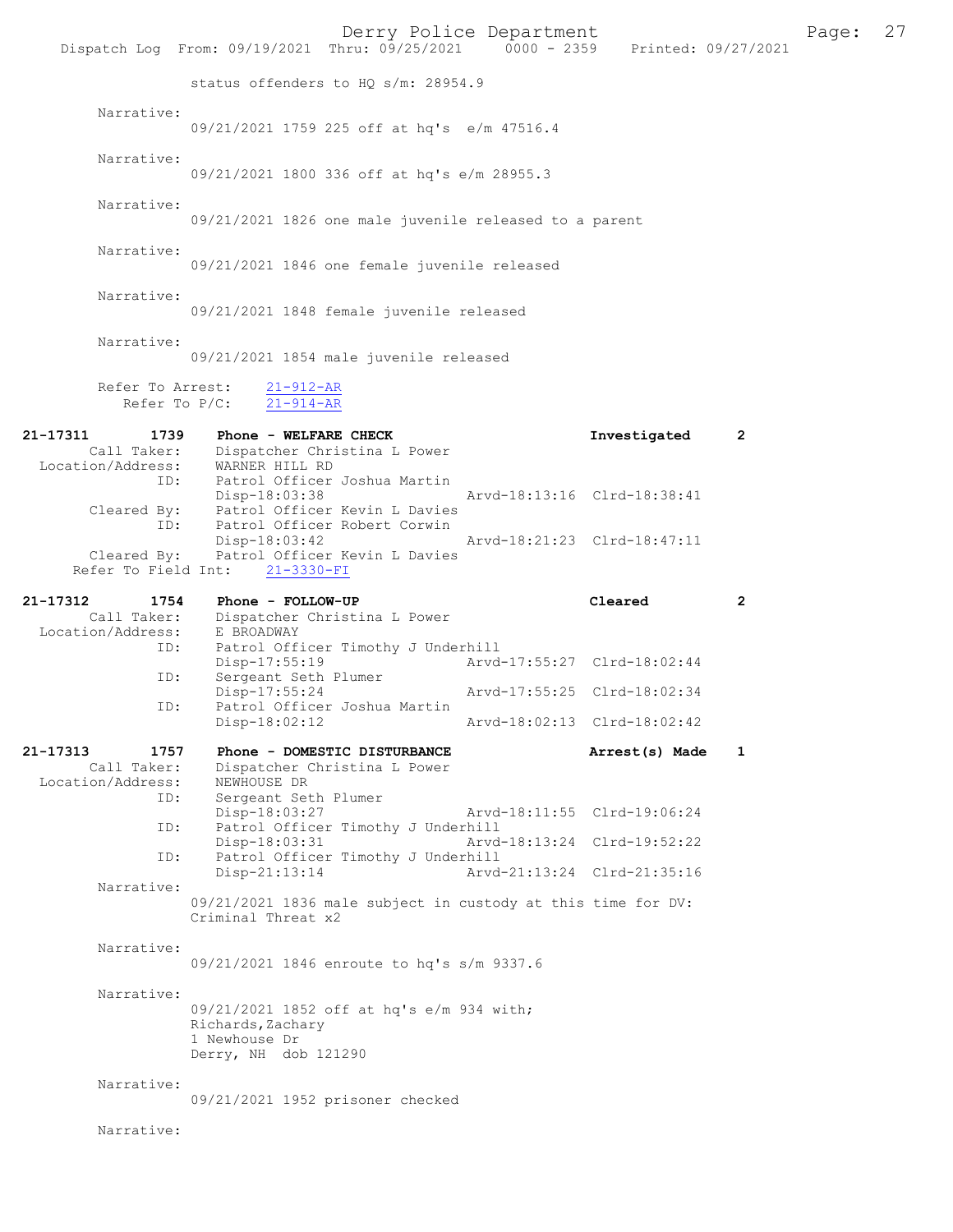Derry Police Department The Page: 28 Dispatch Log From: 09/19/2021 Thru: 09/25/2021 0000 - 2359 Printed: 09/27/2021 09/21/2021 2020 prisoner check Narrative: 09/21/2021 2113 released on \$1000 PR with a court date of 1/13/22 Refer To Arrest: 21-918-AR 21-17314 1821 Phone - ERRATIC OPERATION Gone on Arrival 2<br>Call Taker: Sergeant Michael W Hughes Call Taker: Sergeant Michael W Hughes Location/Address: [DY 1377] CRYSTAL AVE ID: Patrol Officer Blake A Martineau<br>Disp-18:36:39 Ar Disp-18:36:39 Arvd-18:38:38 Clrd-18:55:01<br>Arrived By: Patrol Officer Kevin L Davies Arrived By: Patrol Officer Kevin L Davies<br>Cleared By: Dispatcher Christina L Power Dispatcher Christina L Power 21-17315 1844 Other - PARKING COMPLAINT Parking Ticket Issued 1 Call Taker: Sergeant Michael W Hughes Location/Address: E BROADWAY<br>ID: Patrol Off: Patrol Officer Joshua Martin<br>Disp-18:45:09 Disp-18:45:09 Arvd-18:47:26 Clrd-18:55:39 Arrived By: Dispatcher Christina L Power Cleared By: Dispatcher Christina L Power 21-17316 1904 Phone - WELFARE CHECK 1988 Report Taken 2 Call Taker: Dispatcher Christina L Power Location/Address: GAITA DR ID: Patrol Officer Kevin L Davies<br>Disp-19:06:19 Disp-19:06:19 Arvd-19:06:22 Clrd-19:30:24<br>TD: Patrol Officer Blake A Martineau Patrol Officer Blake A Martineau<br>Disp-19:27:19 Ary Disp-19:27:19 Arvd-19:43:20 Clrd-20:28:01 ID: Sergeant Seth Plumer<br>Disp-19:53:10 Disp-19:53:10 Arvd-19:53:19 Clrd-20:27:47 Refer To Incident: 21-1682-OF 21-17317 1930 Initiated - FOLLOW-UP Cleared 2 Call Taker: Dispatcher Christina L Power<br>ion/Address: MUNICIPAL DR Location/Address:<br>TD: Patrol Officer Kevin L Davies Arvd-19:30:00 Clrd-20:10:05 21-17318 2028 Phone - MEDICAL EMERGENCY Transported to Hospital 1 Call Taker: Patrol Officer Kevin L Davies Location/Address: [DY 2258] E BROADWAY<br>ID: Patrol Officer Blake Patrol Officer Blake A Martineau<br>Disp-20:29:15 Art Disp-20:29:15 Arvd-20:29:20 Cleared By: Dispatcher Christina L Power Dispatcher Christina L Power ID: Patrol Officer Robert Corwin<br>Disp-20:29:18 Disp-20:29:18 Arvd-20:31:10 Clrd-20:38:34<br>Arrived By: Dispatcher Christina L Power Arrived By: Dispatcher Christina L Power<br>Cleared By: Dispatcher Christina L Power Dispatcher Christina L Power Narrative: 09/21/2021 2029 DFD on scene Narrative: transported to PMC via DFD Refer To Field Int: 21-3331-FI 21-17319 2119 Phone - NOISE COMPLAINT Summons Issued 2 Call Taker: Dispatcher Christina L Power<br>ion/Address: PEMBROKE DR Location/Address: ID: Patrol Officer Joshua Martin Disp-21:19:42 Arvd-21:25:57 Clrd-22:03:24 ID: Patrol Officer Robert Corwin<br>Disp-21:19:47 Arvd-21:21:26 Clrd-22:40:36 Narrative: summons issued on a disorderly conduct warrants on the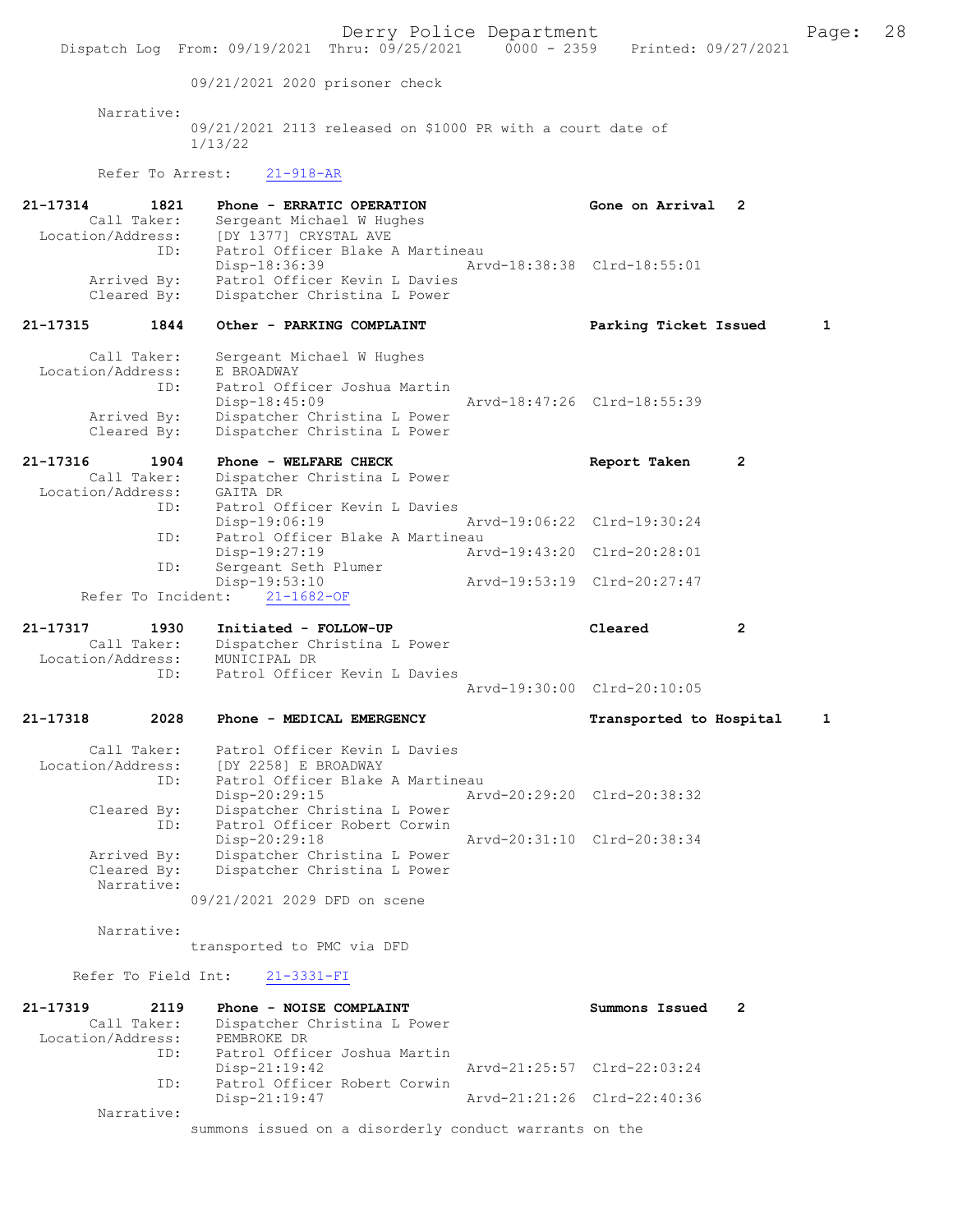|                                                             | Dispatch Log From: 09/19/2021 Thru: 09/25/2021 0000 - 2359 Printed: 09/27/2021                                                         | Derry Police Department     |                                          | Page: | 29 |
|-------------------------------------------------------------|----------------------------------------------------------------------------------------------------------------------------------------|-----------------------------|------------------------------------------|-------|----|
|                                                             | following.<br>Dalrymple, Anthony<br>4 Pembroke Dr<br>Derry, NH 022590                                                                  |                             |                                          |       |    |
|                                                             | Hynds, Shannon<br>4 Pembroke Dr<br>Derry, NH dob 020189                                                                                |                             |                                          |       |    |
| Narrative:                                                  | 09/21/2021 2140 DFD requested                                                                                                          |                             |                                          |       |    |
| Narrative:                                                  |                                                                                                                                        |                             |                                          |       |    |
|                                                             | 09/21/2021 2200 DFD trasnsported one to PMC                                                                                            |                             |                                          |       |    |
| Refer To Summons:<br>Refer To Summons:                      | $21 - 919 - AR$<br>$21 - 920 - AR$                                                                                                     |                             |                                          |       |    |
| 21-17320<br>2138<br>Location/Address:<br>ID:                | Phone - SUSPICIOUS ACTIVITY<br>Call Taker: Patrol Officer Kevin L Davies<br>MANCHESTER RD<br>Patrol Officer Michael Carnazzo           |                             | Gone on Arrival 2                        |       |    |
| Arrived By:<br>Cleared By:<br>Narrative:                    | $Disp-21:39:53$<br>Dispatcher Christina L Power<br>Dispatcher Christina L Power                                                        | Arvd-21:42:35 Clrd-21:46:47 |                                          |       |    |
|                                                             | checking for two males                                                                                                                 |                             |                                          |       |    |
| 21-17321<br>2155<br>Call Taker:<br>Location/Address:<br>ID: | Initiated - MV STOP<br>Dispatcher Christina L Power<br>BIRCH ST<br>Patrol Officer Michael Carnazzo                                     |                             | Warning Issued                           | 3     |    |
| Refer To Citation:                                          | $21 - 4169 - CN$                                                                                                                       |                             | Arvd-21:55:00 Clrd-22:03:18              |       |    |
| 21-17322<br>2204<br>Call Taker:                             | Initiated - FOLLOW-UP<br>Dispatcher Christina L Power                                                                                  |                             | Arrest(s) Made                           | 2     |    |
| Location/Address:                                           | FAIRWAY DR                                                                                                                             |                             |                                          |       |    |
| ID:                                                         | Patrol Officer Joshua Martin                                                                                                           |                             | Arvd-22:04:00 Clrd-22:51:49              |       |    |
| ID:                                                         | Patrol Officer Blake A Martineau<br>Disp-22:05:08                                                                                      |                             | Arvd-22:15:28 Clrd-22:51:47              |       |    |
| ID:                                                         | Sergeant Seth Plumer<br>Disp-22:07:33                                                                                                  |                             | Arvd-22:15:30 Clrd-22:32:11              |       |    |
| ID:                                                         | Patrol Officer Michael Carnazzo<br>Disp-22:08:55                                                                                       |                             | Arvd-22:15:29 Clrd-22:32:15              |       |    |
| ID:                                                         | Patrol Officer Joshua Martin<br>Disp-23:53:38                                                                                          |                             | Arvd-23:53:41 Clrd-09/22/2021 @ 01:39:26 |       |    |
| Dispatched By:<br>Arrived By:<br>Cleared By:<br>ID:         | Dispatcher Jess W Arcand<br>Dispatcher Jess W Arcand<br>Dispatcher Jess W Arcand<br>Sergeant Patrick H Dawson                          |                             |                                          |       |    |
| Dispatched By:                                              | Disp-00:00:36<br>Dispatcher Jess W Arcand                                                                                              |                             | Arvd-00:00:39 Clrd-09/22/2021 @ 01:20:16 |       |    |
| Arrived By:<br>Cleared By:<br>ID:                           | Dispatcher Jess W Arcand<br>Dispatcher Jess W Arcand<br>Patrol Officer Robert Corwin<br>$Disp-00:00:40$                                |                             | Arvd-00:00:42 Clrd-09/22/2021 @ 01:20:15 |       |    |
| Dispatched By:<br>Arrived By:<br>Cleared By:<br>ID:         | Dispatcher Jess W Arcand<br>Dispatcher Jess W Arcand<br>Dispatcher Jess W Arcand<br>Patrol Officer Ryan M Panaro                       |                             |                                          |       |    |
| Dispatched By:<br>Arrived By:<br>Cleared By:<br>ID:         | $Disp-00:24:06$<br>Dispatcher Jess W Arcand<br>Dispatcher Jess W Arcand<br>Dispatcher Jess W Arcand<br>Patrol Officer Brendan S Holden |                             | Arvd-00:24:08 Clrd-09/22/2021 @ 01:20:11 |       |    |
| Dispatched By:<br>Arrived By:                               | $Disp-01:01:01$<br>Dispatcher Jess W Arcand<br>Dispatcher Jess W Arcand                                                                |                             | Arvd-01:03:41 Clrd-09/22/2021 @ 01:39:24 |       |    |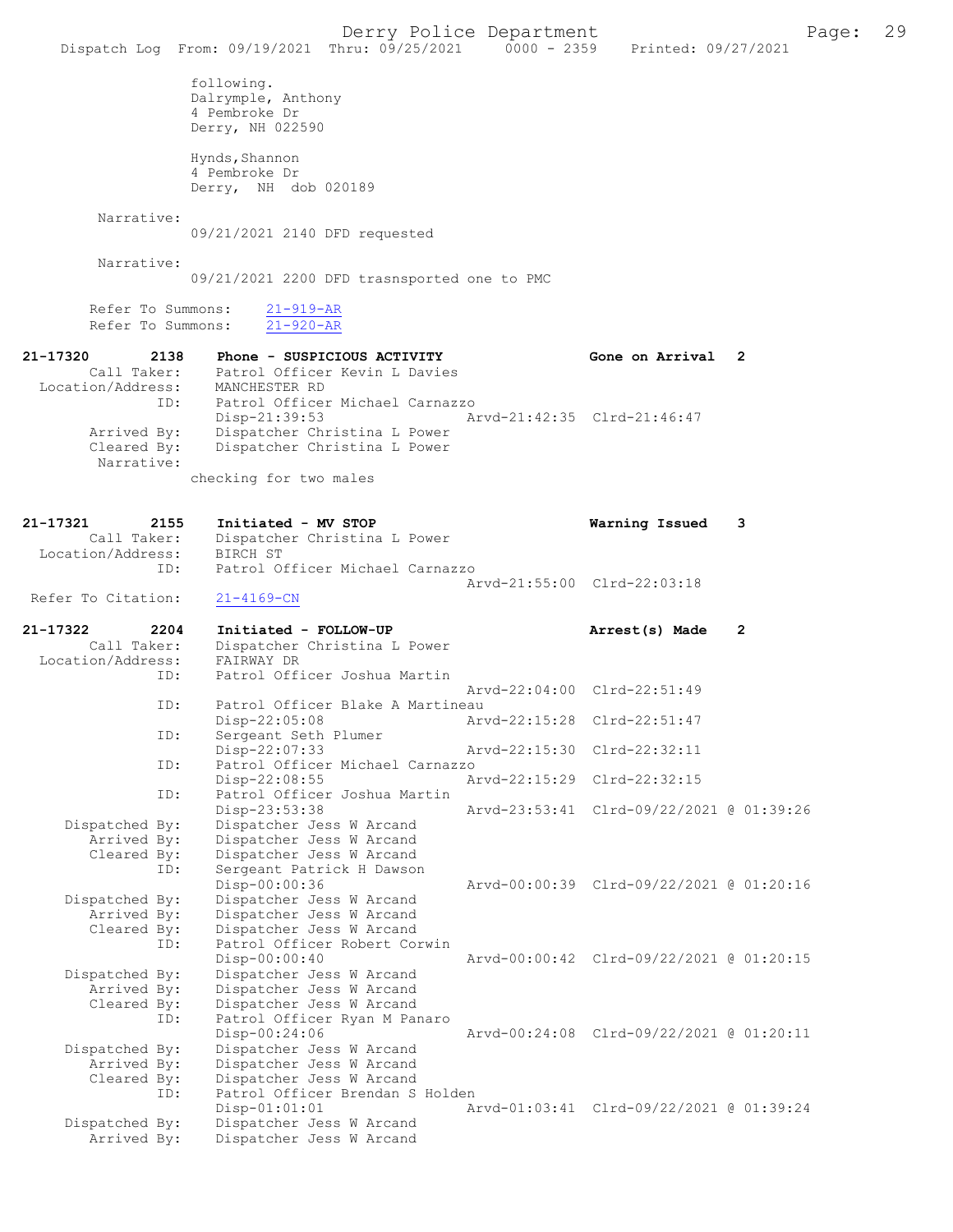Derry Police Department The Page: 30 Dispatch Log From: 09/19/2021 Thru: 09/25/2021 0000 - 2359 Printed: 09/27/2021 Cleared By: Dispatcher Jess W Arcand Narrative: 09/21/2021 2215 ped check by # 21 Narrative: 09/21/2021 2215 one in custody for an EBW for OAS Narrative: 09/21/2021 2222 enroute to hq's s/m 35739.9 Narrative: Hardwick,Alan 19 Fairway Dr Derry, NH dob 091473 Narrative: 09/21/2021 2223 BC notified Narrative: 09/21/2021 2228 off at hq's e/m 35741 Narrative: 09/21/2021 2354 RELEASED ON PR BAIL WITH COURT 11/1/21 AT CANDIA DISTRICT COURT Narrative: 09/21/2021 2354 734 EN ROUTE TO PMC SM 35741.3 Narrative: 09/21/2021 2359 OFF AT PMC EM 35742.9 Refer To Arrest: 21-921-AR Refer To Arrest: 21-922-AR 21-17323 2307 Initiated - PROPERTY CHECK Services Rendered 2 Call Taker: Dispatcher Jess W Arcand Location/Address: PIERCE AVE ID: Patrol Officer Brendan S Holden Arvd-23:07:00 Clrd-23:07:58 21-17324 2310 Initiated - PARKING COMPLAINT Vehicle checked 1 Call Taker: Dispatcher Jess W Arcand Location/Address: E BROADWAY ID: Patrol Officer Brendan S Holden Arvd-23:10:00 Clrd-23:18:32 21-17325 2316 Initiated - PROPERTY CHECK Services Rendered 2 Call Taker: Dispatcher Jess W Arcand Location/Address: ROLLINS ST ID: Patrol Officer Ryan M Panaro Arvd-23:16:00 Clrd-23:17:12 21-17326 2318 Initiated - SECURITY /OPEN DOOR/WINDOW Services Rendered 2 Call Taker: Dispatcher Jess W Arcand Location/Address: PINKERTON ST<br>ID: Sergeant Pati Sergeant Patrick H Dawson Arvd-23:18:00 Clrd-23:29:03<br>TD: Patrol Officer Ryan M Panaro Patrol Officer Ryan M Panaro<br>Disp-23:18:22 Disp-23:18:22 Arvd-23:19:47 Clrd-23:29:03<br>ID: Patrol Officer Robert Corwin Patrol Officer Robert Corwin<br>Disp-23:19:49 Disp-23:19:49 Arvd-23:19:51 Clrd-23:29:03 21-17327 2330 Initiated - PROPERTY CHECK Services Rendered 2 Call Taker: Dispatcher Jess W Arcand Location/Address: ROLLINS ST ID: Patrol Officer Brendan S Holden Arvd-23:30:00 Clrd-23:32:57 21-17328 2333 Initiated - MV STOP Warning Issued 3

Call Taker: Dispatcher Jess W Arcand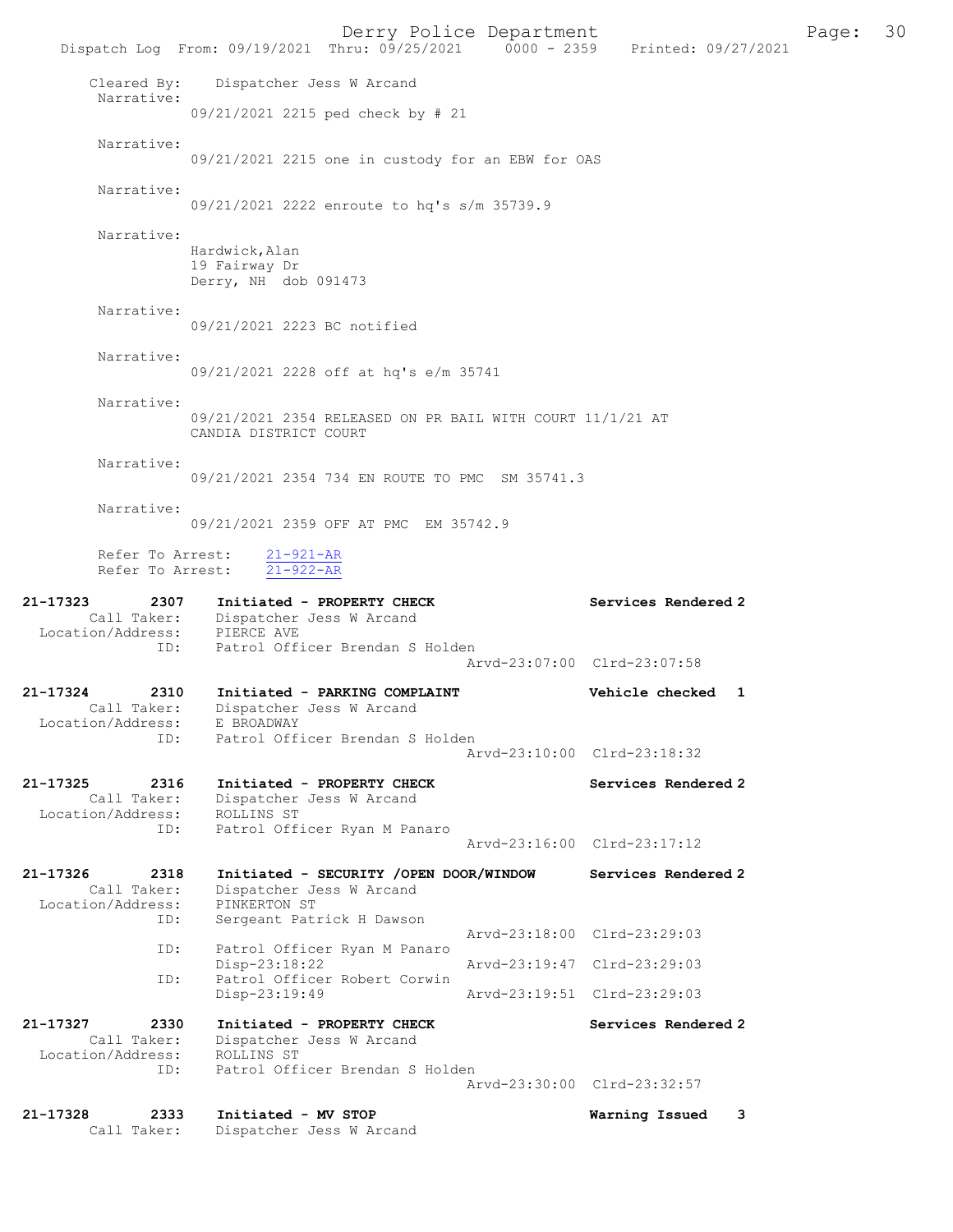Derry Police Department The Page: 31 Dispatch Log From: 09/19/2021 Thru: 09/25/2021 0000 - 2359 Printed: 09/27/2021 Location/Address: BIRCH ST ID: Patrol Officer Brendan S Holden Arvd-23:33:00 Clrd-23:38:18<br>21-4170-CN Refer To Citation: For Date:  $09/22/2021$  - Wednesday 21-17329 0014 Initiated - MV STOP Warning Issued 3 Call Taker: Dispatcher Jess W Arcand Location/Address: S MAIN ST ID: Patrol Officer Melissa M Houde Arvd-00:14:00 Clrd-00:19:21 Refer To Citation: 21-4171-CN 21-17330 0058 Initiated - MV STOP Warning Issued 3 Call Taker: Dispatcher Jess W Arcand Location/Address: S MAIN ST ID: Patrol Officer Melissa M Houde Arvd-00:58:00 Clrd-01:02:35 Refer To Citation: 21-4172-CN 21-17331 0119 Other - VEHICLE OFF THE ROAD Could Not Locate 2 Call Taker: Dispatcher Jess W Arcand Location/Address: W BROADWAY ID: Patrol Officer Melissa M Houde Disp-01:20:09 Arvd-01:22:29 Clrd-01:22:32 21-17332 0148 Phone - DISTURBANCE Could Not Locate 1 Call Taker: Dispatcher Jess W Arcand<br>Cion/Address: SCENIC DR Location/Address:<br>ID: Patrol Officer Melissa M Houde Disp-01:48:44 Arvd-01:53:05 Clrd-02:01:08 ID: Patrol Officer Brendan S Holden Disp-01:48:46 Arvd-01:53:06 Clrd-02:01:09 Narrative: 09/22/2021 0148 MALE SUBJECT YELLING IN THE AREA 21-17333 0207 Initiated - FOLLOW-UP No Action Required 2 Call Taker: Dispatcher Jess W Arcand Location/Address: MUNICIPAL DR ID: Patrol Officer Ryan M Panaro Arvd-02:07:00 Clrd-02:13:23 21-17334 0208 Phone - NOISE COMPLAINT Quieted on Request 2 Call Taker: Dispatcher Jess W Arcand<br>ion/Address: WALNUT HILL RD Location/Address:<br>ID: Patrol Officer Melissa M Houde Disp-02:09:47 Arvd-02:21:13 Clrd-02:29:25<br>ID: Patrol Officer Brendan S Holden Patrol Officer Brendan S Holden<br>Disp-02:09:50 Ar Disp-02:09:50 Arvd-02:22:14 Clrd-02:29:23 Refer To Field Int: 21-3349-FI 21-17335 0241 Phone - INVOL EMERGENCY ADMISSION Arrest(s) Made 2<br>Call Taker: Dispatcher Jess W Arcand Phone - Involtant ...<br>Dispatcher Jess W Arcand Location/Address: PARKLAND DR<br>Location/Address: PARKLAND DR<br>TD: Patrol Offic Patrol Officer Melissa M Houde Disp-02:42:30 Arvd-02:42:33 Clrd-04:16:44 ID: Patrol Officer Brendan S Holden<br>Disp-04:11:59 Ar Disp-04:11:59 Arvd-04:13:38 Clrd-06:53:42 Cleared By: Dispatcher Jonathon S Pickering ID: Patrol Officer Melissa M Houde Disp-06:20:33 Arvd-06:20:36 Cleared Bv: Dispatcher Jonathon S Pickering By: Dispatcher Jonathon S Pickering<br>ID: Patrol Officer Brendan S Holden Patrol Officer Brendan S Holden Disp-07:05:33 Arvd-07:13:26 Clrd-08:44:13<br>Dispatched By: Dispatcher Jonathon S Pickering Dispatcher Jonathon S Pickering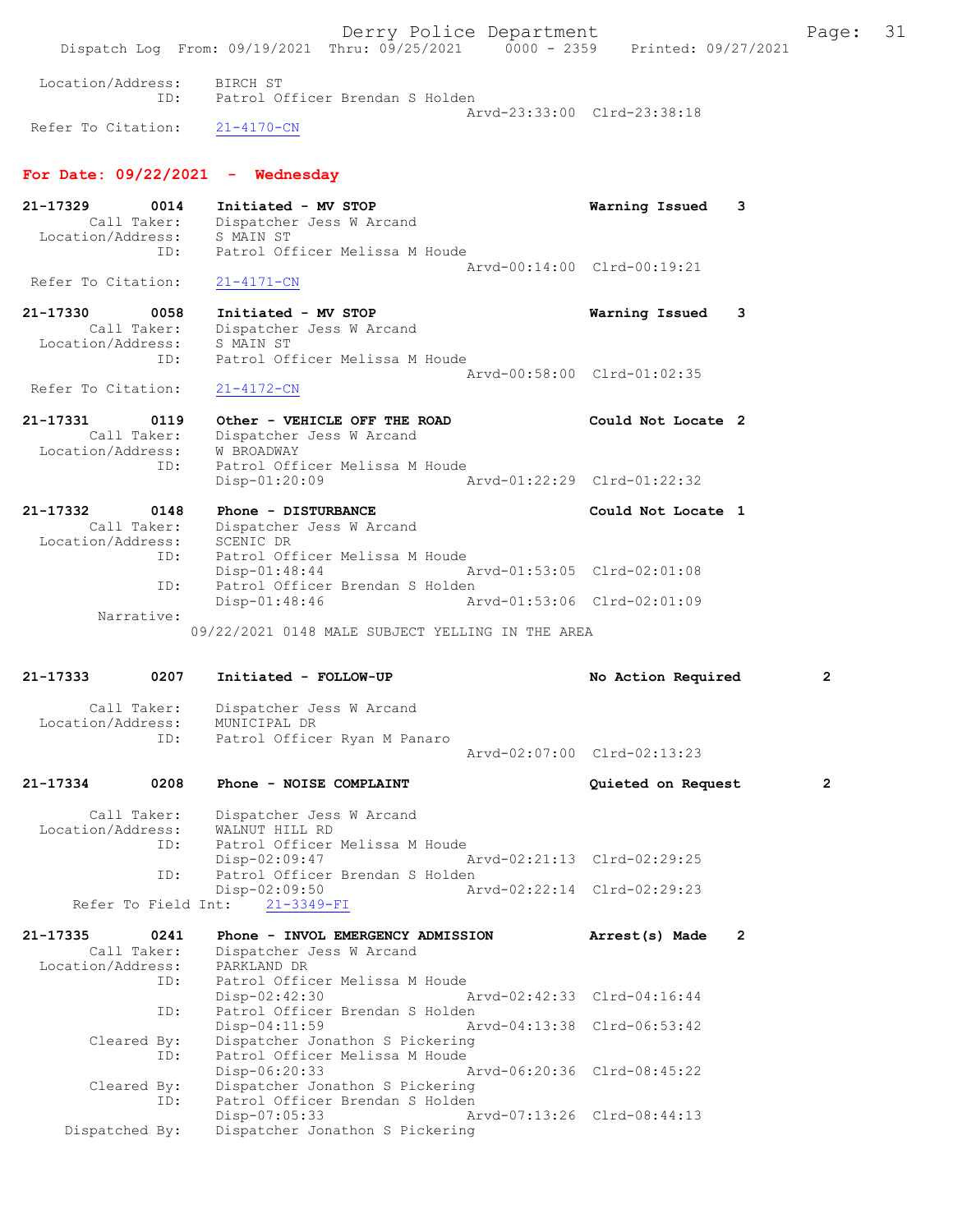|                                                      | Dispatch Log From: 09/19/2021 Thru: 09/25/2021 0000 - 2359 Printed: 09/27/2021                                                                               | Derry Police Department     |                     | Page: | 32 |
|------------------------------------------------------|--------------------------------------------------------------------------------------------------------------------------------------------------------------|-----------------------------|---------------------|-------|----|
| Arrived By:<br>Cleared By:<br>Narrative:             | Dispatcher Jonathon S Pickering<br>Dispatcher Jonathon S Pickering                                                                                           |                             |                     |       |    |
|                                                      | 09/22/2021 0724 see call #21-17322                                                                                                                           |                             |                     |       |    |
| Narrative:                                           | 09/22/2021 0024 subject now charged with Resist Arrest,<br>Simple Assault on LE Officer, and Simple Assault                                                  |                             |                     |       |    |
| Narrative:                                           | 09/22/2021 0743 Subject Info:<br>Alan Hardwick<br>19 Fairway Dr #22<br>Derry, NH DOB: 9/14/73                                                                |                             |                     |       |    |
| Narrative:                                           | 09/22/2021 0744 BC en route to PMC                                                                                                                           |                             |                     |       |    |
| Narrative:                                           | 09/22/2021 0825 BC on scene                                                                                                                                  |                             |                     |       |    |
| Narrative:                                           | 09/22/2021 0844 subject released to PMC staff on PR bail,<br>held as an IEA                                                                                  |                             |                     |       |    |
| Refer To Arrest:                                     | $21 - 922 - AR$                                                                                                                                              |                             |                     |       |    |
| 21-17336<br>0446<br>Call Taker:<br>Location/Address: | Phone - SUSPICIOUS ACTIVITY<br>Dispatcher Jess W Arcand<br>DREW RD                                                                                           |                             | Could Not Locate 2  |       |    |
| ID:                                                  | Patrol Officer Joshua Martin<br>$Disp-04:47:13$                                                                                                              | Arvd-04:56:52 Clrd-04:58:49 |                     |       |    |
| ID:                                                  | Patrol Officer Melissa M Houde<br>Disp-04:48:25                                                                                                              |                             | $Clrd-04:58:45$     |       |    |
| 21-17337<br>0541<br>Call Taker:<br>Location/Address: | Phone - DISTURBANCE<br>Dispatcher Jess W Arcand<br>PEMBROKE DR                                                                                               |                             | Services Rendered 1 |       |    |
| ID:                                                  | Patrol Officer Melissa M Houde<br>Disp-05:45:34                                                                                                              | Arvd-05:47:52 Clrd-05:55:58 |                     |       |    |
| ID:<br>Refer To Field Int:                           | Patrol Officer Joshua Martin<br>$Disp-05:45:39$<br>$21 - 3350 - FI$                                                                                          | Arvd-05:49:36 Clrd-05:56:00 |                     |       |    |
| 21-17338<br>0632                                     | Phone - DISABLED MV                                                                                                                                          |                             | Services Rendered 3 |       |    |
| Call Taker:<br>Location/Address:<br>ID:              | Dispatcher Jess W Arcand<br>E DERRY RD + SCHURMAN DR<br>Patrol Officer Sara R Joyce                                                                          |                             |                     |       |    |
| Dispatched By:<br>Arrived By:<br>Cleared By:         | Disp-06:53:35<br>Dispatcher Jonathon S Pickering<br>Dispatcher Jonathon S Pickering<br>Dispatcher Jonathon S Pickering                                       | Arvd-06:54:47 Clrd-07:15:19 |                     |       |    |
| ID:<br>Dispatched By:<br>Arrived By:<br>Cleared By:  | Patrol Officer James M McClafferty<br>Disp-06:59:56<br>Dispatcher Jonathon S Pickering<br>Dispatcher Jonathon S Pickering<br>Dispatcher Jonathon S Pickering | Arvd-06:59:56 Clrd-07:15:19 |                     |       |    |
| 21-17339<br>0712<br>Call Taker:<br>Location/Address: | Phone - MV ACCIDENT<br>Dispatcher Jonathon S Pickering<br>E BROADWAY                                                                                         |                             | Report Taken<br>1   |       |    |
| ID:                                                  | Patrol Officer Awess Abdulkadir<br>Disp-07:12:48                                                                                                             | Arvd-07:14:50 Clrd-07:42:19 |                     |       |    |
| ID:                                                  | Patrol Officer Monica Ricci<br>Disp-07:12:50                                                                                                                 | Arvd-07:14:49 Clrd-07:42:20 |                     |       |    |
| ID:<br>ID:                                           | Sergeant Jeffrey M Dawe<br>Disp-07:13:36<br>Patrol Officer Awess Abdulkadir                                                                                  | Arvd-07:16:27 Clrd-07:40:36 |                     |       |    |
|                                                      | Disp-07:42:26                                                                                                                                                | Arvd-07:42:27 Clrd-08:00:34 |                     |       |    |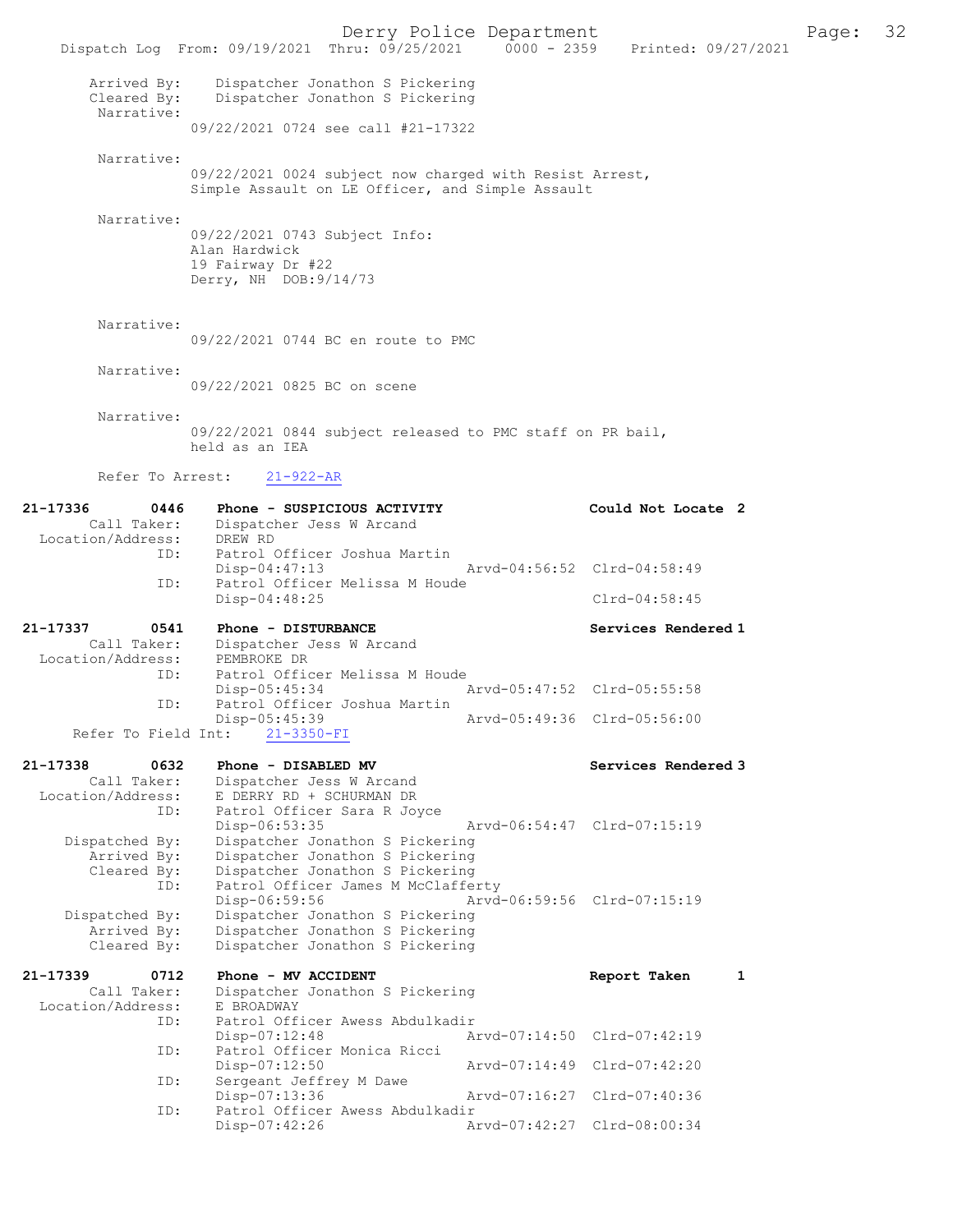Derry Police Department Fage: 33 Dispatch Log From: 09/19/2021 Thru: 09/25/2021 0000 - 2359 Printed: 09/27/2021 Narrative: 09/22/2021 0714 DFD on scene Narrative: 09/22/2021 0734 parent contacted Narrative: 09/22/2021 0923 Verville v pedestrian - full report Refer To Accident: 21-452-AC 21-17340 0740 Phone - NOISE COMPLAINT Quieted on Request 2 Call Taker: Dispatcher Jonathon S Pickering Location/Address: LARAWAY CT ID: Patrol Officer Sara R Joyce Disp-07:41:58 Arvd-07:52:08 Clrd-08:05:42 Patrol Officer James M McClafferty Narrative: 09/22/2021 0741 on-going neighbor dispute 21-17341 0742 Initiated - PARKING COMPLAINT Parking Ticket Issued 1 Call Taker: Dispatcher Jonathon S Pickering Location/Address: E BROADWAY ID: Patrol Officer Monica Ricci Arvd-07:42:00 Clrd-08:19:34 21-17342 0752 Phone - Loose Dog Complaint Gone on Arrival 2 Call Taker: Dispatcher Jonathon S Pickering Location/Address: [DY 2379] E DERRY RD ID: Patrol Officer Monica Ricci Disp-08:36:18 Arvd-08:36:19 Clrd-08:36:19 21-17343 0808 Phone - WELFARE CHECK Services Rendered 2 Call Taker: Dispatcher Jonathon S Pickering Location/Address: FRANKLIN ST ID: Patrol Officer Awess Abdulkadir Disp-08:37:34 Arvd-08:43:12 Clrd-09:12:17 ID: Patrol Officer Sara R Joyce Disp-08:37:37 Arvd-08:41:56 Clrd-09:12:16 Patrol Officer James M McClafferty Refer To Field Int: 21-3346-FI 21-17344 0841 Phone - Wildlife Complaint ADVICE GIVEN 2 Call Taker: Dispatcher Jonathon S Pickering Location/Address: FORDWAY EXT ID: Patrol Officer Blake A Martineau Disp-09:21:52 Arvd-09:25:31 Clrd-10:05:05 Cleared By: Detective Kimberly M Bouse 21-17345 0844 Initiated - FOLLOW-UP Services Rendered 2 Call Taker: Dispatcher Jonathon S Pickering Location/Address: [DY 81] TSIENNETO RD ID: Patrol Officer Monica Ricci Arvd-08:44:00 Clrd-09:12:24 21-17346 0938 911 - ABANDONED 911 Investigated 1 Call Taker: Patrol Officer Adam J Petkus Location/Address: BIRCH ST ID: Patrol Officer Nicholas M Granville Disp-09:39:03 Arvd-09:42:03 Clrd-09:51:07 Narrative: from an elevator 21-17347 1033 Phone - PARKING COMPLAINT Vehicle checked 1 Call Taker: Detective Kimberly M Bouse Location/Address: E BROADWAY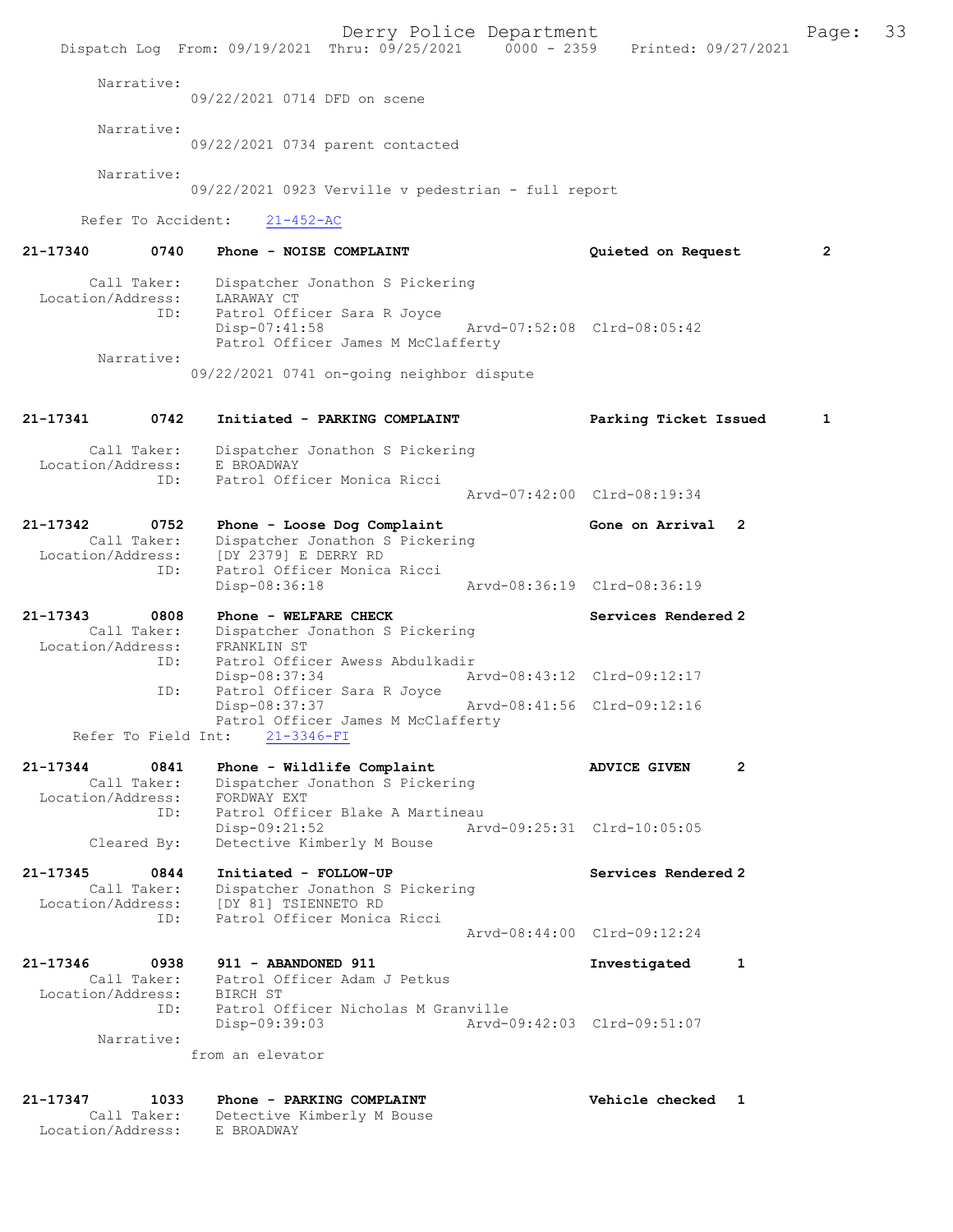Derry Police Department Fage: 34 Dispatch Log From: 09/19/2021 Thru: 09/25/2021 0000 - 2359 Printed: 09/27/2021 ID: Patrol Officer Nicholas M Granville<br>Disp-10:35:38 Mrvd-10:38:33 Clrd-10:44:06 Disp-10:35:38 Narrative: cars parked on road by Garden Meadow over white lines Narrative: NH 426 517 moved by owner. 21-17348 1042 Initiated - FOLLOW-UP Cleared 2 Call Taker: Detective Kimberly M Bouse Location/Address: N SHORE (IP) RD ID: Patrol Officer Awess Abdulkadir Arvd-10:42:00 Clrd-10:54:59 Cleared By: Patrol Officer Adam J Petkus 21-17349 1049 Initiated - MV STOP Warning Issued 3 Call Taker: Detective Kimberly M Bouse Location/Address: CRYSTAL AVE ID: Patrol Officer Blake A Martineau Arvd-10:49:00 Clrd-10:54:50 Cleared By: Patrol Officer Adam J Petkus Refer To Citation: 21-4174-CN 21-17350 1118 Phone - ANIMAL COMPLAINT Services Rendered 1 Call Taker: Detective Kimberly M Bouse Location/Address: CRYSTAL AVE ID: Patrol Officer Blake A Martineau Disp-11:20:01 Arvd-11:21:26 Clrd-11:32:08 Narrative: racoon stuck in dumpster in back parking lot Narrative: Racoon removed. 21-17351 1132 Walk-In - SEXUAL OFFENDER REGISTRATION Services Rendered 1 Call Taker: Detective Kimberly M Bouse Location/Address: [DY 2] MUNICIPAL DR ID: Detective Peter A Houlis [DY 2] MUNICIFAL D.<br>Detective Peter A Houlis<br>Arvd-11:34:21 Clrd-11:34:22 21-17352 1200 Other - SERVE RESTRAINING ORDER Not Served 2 Call Taker: Detective Kimberly M Bouse Location/Address: DEBBIE TER ID: Patrol Officer Monica Ricci Disp-12:00:45 Arvd-12:16:08 Clrd-12:23:44 ID: Patrol Officer Blake A Martineau<br>Disp-12:05:53 Arv Disp-12:05:53 Arvd-12:16:09 Clrd-12:23:42 21-17353 1204 Radio - TOBACCO VIOLATION Report Taken 1 Call Taker: Detective Kimberly M Bouse Location/Address: [DY 250] PINKERTON ST ID: Patrol Officer Brian J Landry Disp-12:05:14 Arvd-12:05:17 Clrd-12:05:33 Narrative: warning issued Refer To Incident: 21-1683-OF 21-17354 1237 Initiated - FOLLOW-UP Cleared 2 Call Taker: Detective Kimberly M Bouse Location/Address: BIRCH ST ID: Patrol Officer Nicholas M Granville Arvd-12:37:00 Clrd-13:19:03 21-17355 1248 911 - DISTURBANCE Services Rendered 1 Call Taker: Detective Kimberly M Bouse Location/Address: WINDHAM DEPOT RD ID: Patrol Officer Awess Abdulkadir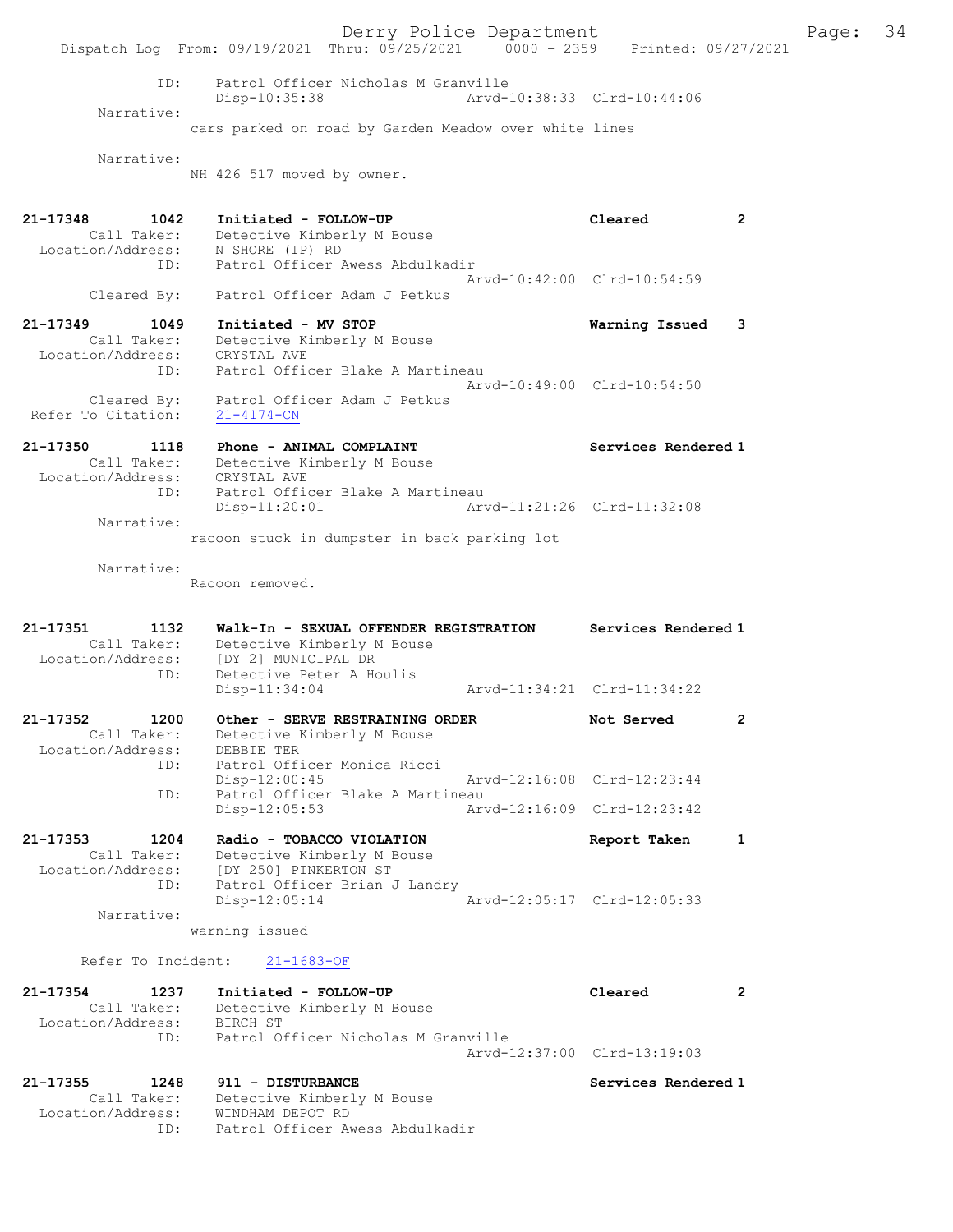Derry Police Department<br>Page: 35 Printed: 09/27/2021 0000 - 2359 Printed: 09/27/2021 Dispatch Log From: 09/19/2021 Thru: 09/25/2021 0000 - 2359 Disp-12:49:51 Arvd-12:51:10 Clrd-13:22:22 ID: Patrol Officer Blake A Martineau<br>Disp-12:49:56 Art Disp-12:49:56 Arvd-12:52:25 Clrd-13:22:20<br>ID: Sergeant Jeffrey M Dawe Sergeant Jeffrey M Dawe<br>Disp-12:49:59 Disp-12:49:59 Arvd-12:54:35 Clrd-13:16:05 Refer To Field Int: 21-3333-FI 21-17356 1328 Phone - SUSPICIOUS ACTIVITY Report Taken 2<br>Call Taker: Detective Kimberly M Bouse Call Taker: Detective Kimberly M Bouse Location/Address: HOOD RD ID: Patrol Officer Sara R Joyce Disp-13:29:57 Arvd-13:38:21 Clrd-14:02:45 Patrol Officer James M McClafferty Narrative: female approached by older male at Hood Commons offering ride Refer To Incident: 21-1684-OF 21-17357 1335 Phone - PARKING COMPLAINT Services Rendered 1 Call Taker: Detective Kimberly M Bouse Location/Address: [DY 433] LANE RD ess: الله عليه عليه عليه الله التي الله .<br>ID: Patrol Officer Awess Abdulkadir<br>Disp-13:36:43 Disp-13:36:43 Arvd-13:44:14 Clrd-13:56:07 21-17358 1357 911 - WELFARE CHECK Services Rendered 2 Call Taker: Detective Kimberly M Bouse Location/Address: [DY 3065] MIDDLERIDGE RD ID: Patrol Officer Blake A Martineau Disp-13:59:32 Arvd-14:07:40 Clrd-14:36:48 Patrol Officer Awess Abdulkadir Disp-14:18:24 Clrd-14:19:08 Refer To Field Int: 21-3348-FI 21-17359 1432 Initiated - MV STOP Warning Issued 3 Call Taker: Detective Kimberly M Bouse Location/Address: CRYSTAL AVE ID: Patrol Officer Sara R Joyce Arvd-14:32:00 Clrd-14:43:50 Patrol Officer James M McClafferty Refer To Citation: 21-4177-CN 21-17360 1437 911 - ABANDONED 911 Transported to Hospital 1 Call Taker: Detective Kimberly M Bouse Location/Address: E DERRY RD ID: Patrol Officer Monica Ricci Disp-14:38:25 Arvd-14:39:10 Clrd-15:16:01<br>Cleared By: Dispatcher Christina L Power Cleared By: Dispatcher Christina L Power ID: Patrol Officer Blake A Martineau Disp-14:38:35 Arvd-14:43:09 Clrd-14:52:07 ID: Captain Vernon L Thomas Disp-14:38:41 Arvd-14:39:12 Clrd-15:06:21<br>Cleared By: Dispatcher Christina L Power Cleared By: Dispatcher Christina L Power ID: Sergeant Seth Plumer Disp-14:48:20 Arvd-14:48:23 Clrd-15:16:04 Cleared By: Dispatcher Christina L Power Narrative: 09/22/2021 1443 DFD on scene Narrative: transported to PMC via DFD Refer To Incident: 21-1685-OF 21-17361 1507 Initiated - MV STOP Warning Issued 3 Call Taker: Dispatcher Christina L Power Location/Address: TSIENNETO RD<br>ID: Captain Verne Captain Vernon L Thomas Arvd-15:07:00 Clrd-15:16:22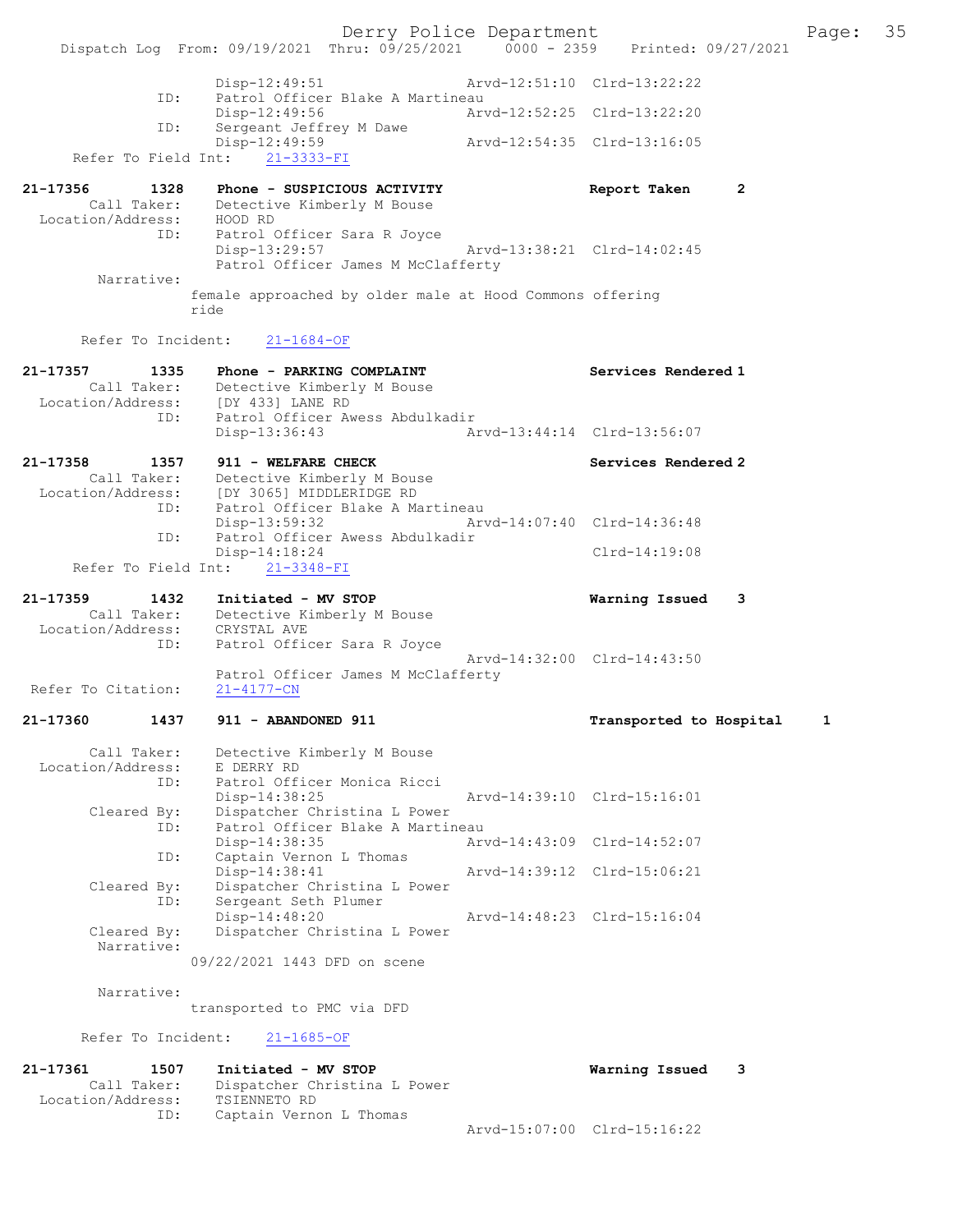| 21-17362<br>1514<br>Call Taker:                             | Walk-In - FINGERPRINTS<br>Patrol Officer Timothy J Underhill<br>Location/Address: [DY 2] MUNICIPAL DR                    | Services Rendered 3         |
|-------------------------------------------------------------|--------------------------------------------------------------------------------------------------------------------------|-----------------------------|
| ID:<br>Narrative:                                           | Patrol Officer Timothy J Underhill<br>$Disp-15:14:54$                                                                    | Arvd-15:14:55 Clrd-15:24:58 |
|                                                             | employment                                                                                                               |                             |
| 21-17363<br>1516                                            | Initiated - DISABLED MV                                                                                                  | Assistance Rendered<br>3    |
| Call Taker:<br>Location/Address:<br>ID:                     | Dispatcher Christina L Power<br>S MAIN ST<br>Sergeant Seth Plumer                                                        |                             |
| ID:                                                         | Patrol Officer Michael Carnazzo                                                                                          | Arvd-15:16:00 Clrd-15:27:08 |
| ID:                                                         | Disp-15:17:35<br>Patrol Officer Brian J Landry                                                                           | $Clrd-15:17:48$             |
| Narrative:                                                  | $Disp-15:17:46$                                                                                                          | Arvd-15:27:04 Clrd-15:27:06 |
|                                                             | trailer                                                                                                                  |                             |
| Refer To Field Int:                                         | $21 - 3336 - FI$                                                                                                         |                             |
| $21 - 17364$<br>1517                                        | Initiated - MV ACCIDENT<br>Call Taker: Dispatcher Christina L Power<br>Location/Address: W BROADWAY                      | Report Taken<br>1           |
| ID:                                                         | Patrol Officer Michael Carnazzo                                                                                          | Arvd-15:17:00 Clrd-15:43:09 |
| Narrative:                                                  | patel vs chechowitz, full report                                                                                         |                             |
|                                                             |                                                                                                                          |                             |
| Refer To Accident:                                          | $21 - 453 - AC$                                                                                                          |                             |
| 21-17365<br>1519<br>Call Taker:<br>Location/Address:<br>ID: | Walk-In - SEXUAL OFFENDER REGISTRATION<br>Dispatcher Christina L Power<br>[DY 2] MUNICIPAL DR<br>Detective Mark Borgatti | Services Rendered 1         |
|                                                             | Disp-15:20:32                                                                                                            | Arvd-15:20:34 Clrd-15:20:35 |
| 21-17366<br>1526<br>Call Taker:<br>Location/Address:        | Initiated - MV STOP<br>Dispatcher Christina L Power<br>CRYSTAL AVE                                                       | 3<br>Warning Issued         |
| ID:<br>Refer To Citation:                                   | Patrol Officer Scott M Beegan<br>$21 - 4178 - CN$                                                                        | Arvd-15:26:00 Clrd-15:36:05 |
| 21-17367<br>1529<br>Call Taker:<br>Location/Address:        | Phone - DEPARTMENT INFO<br>Dispatcher Christina L Power<br>[DY 2] MUNICIPAL DR                                           | Services Rendered 3         |
| ID:<br>Refer To Field Int:                                  | Detective Victoria M Kidd<br>Disp-15:29:48<br>$21 - 3334 - FI$                                                           | Arvd-15:29:50 Clrd-15:35:52 |
| 21-17368<br>1545<br>Call Taker:<br>Location/Address:        | Initiated - MV STOP<br>Dispatcher Christina L Power<br>E BROADWAY                                                        | Warning Issued<br>3         |
| ID:<br>Refer To Citation:                                   | Patrol Officer Michael Carnazzo<br>$21 - 4179 - CN$                                                                      | Arvd-15:45:00 Clrd-15:51:24 |
| 21-17369<br>1550                                            | Phone - Loose Dog Complaint                                                                                              | Services Rendered 2         |
| Call Taker:<br>Location/Address:<br>ID:                     | Dispatcher Christina L Power<br>CHESTER RD<br>Patrol Officer Monica Ricci<br>Disp-15:51:20                               | Arvd-15:54:04 Clrd-16:30:10 |
| Narrative:                                                  | lg brown dog, taken to the pound                                                                                         |                             |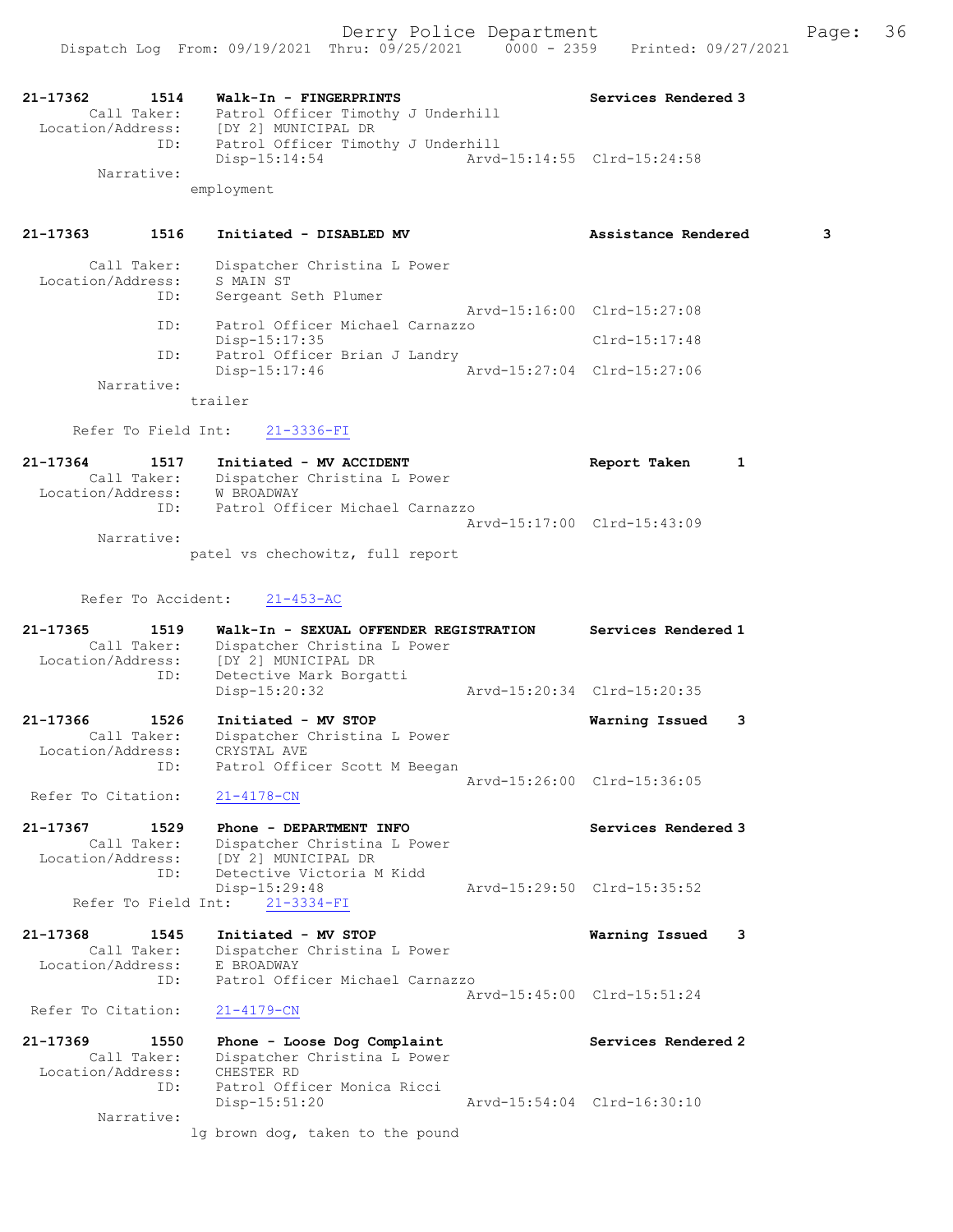| 21-17370<br>1551<br>Call Taker:<br>Location/Address:<br>ID: | Phone - PARKING COMPLAINT<br>Dispatcher Christina L Power<br>KILREA RD<br>Patrol Officer Scott M Beegan | Gone on Arrival             | 1                     |
|-------------------------------------------------------------|---------------------------------------------------------------------------------------------------------|-----------------------------|-----------------------|
| Narrative:                                                  | $Disp-15:51:49$<br>trailer in the roadway                                                               | Arvd-15:53:44 Clrd-15:56:47 |                       |
|                                                             |                                                                                                         |                             |                       |
| 21–17371<br>1601<br>Call Taker:<br>Location/Address:<br>ID: | Initiated - MV STOP<br>Dispatcher Christina L Power<br>GROVE ST<br>Patrol Officer Michael Carnazzo      | Warning Issued              | 3                     |
|                                                             |                                                                                                         | Arvd-16:01:00 Clrd-16:10:23 |                       |
| Refer To Citation:                                          | $21 - 4180 - CN$                                                                                        |                             |                       |
| 21-17372<br>1626<br>Call Taker:<br>Location/Address:<br>ID: | Initiated - MV STOP<br>Dispatcher Christina L Power<br>CRYSTAL AVE<br>Patrol Officer Blake A Martineau  | Warning Issued              | 3                     |
| Refer To Citation:                                          | $21 - 4182 - CN$                                                                                        | Arvd-16:26:00 Clrd-16:30:00 |                       |
| 21-17373<br>1632<br>Call Taker:<br>Location/Address:        | Initiated - MV STOP<br>Dispatcher Christina L Power<br>S MAIN ST                                        | Warning Issued              | 3                     |
| ID:                                                         | Patrol Officer Scott M Beegan                                                                           |                             |                       |
| Refer To Citation:                                          | $21 - 4181 - CN$                                                                                        | Arvd-16:32:00 Clrd-16:38:45 |                       |
| 21-17374<br>1648<br>Call Taker:<br>Location/Address:        | Initiated - MV STOP<br>Dispatcher Christina L Power<br>FORDWAY EXT                                      | Warning Issued              | 3                     |
| ID:                                                         | Patrol Officer Michael Carnazzo                                                                         | Arvd-16:48:00 Clrd-16:56:29 |                       |
| Refer To Citation:                                          | $21 - 4183 - CN$                                                                                        |                             |                       |
| 21-17375<br>1702<br>Call Taker:                             | Initiated - SERVE RESTRAINING ORDER<br>Dispatcher Christina L Power                                     | Served                      | $\mathbf{2}^{\prime}$ |
| Location/Address:<br>ID:                                    | MUNICIPAL DR<br>Patrol Officer Monica Ricci                                                             |                             |                       |
|                                                             |                                                                                                         | Arvd-17:02:00 Clrd-17:07:13 |                       |
| 21-17376<br>1705<br>Call Taker:<br>Location/Address:        | Initiated - MV STOP<br>Dispatcher Christina L Power<br>HIGH ST                                          | Warning Issued              | 3                     |
| ID:                                                         | Patrol Officer Michael Carnazzo                                                                         | Arvd-17:05:00 Clrd-17:12:41 |                       |
| 21-17377<br>1717<br>Call Taker:<br>Location/Address:        | Phone - KEEP THE PEACE<br>Dispatcher Christina L Power<br>NEWHOUSE DR                                   | Services Rendered 2         |                       |
| ID:                                                         | Patrol Officer Monica Ricci<br>Disp-17:19:05                                                            | $Clrd-17:35:51$             |                       |
| ID:                                                         | Patrol Officer Brian J Landry<br>Disp-17:19:12                                                          | Arvd-17:27:22 Clrd-17:47:57 |                       |
| ID:                                                         | Patrol Officer Michael Carnazzo<br>Disp-17:21:32                                                        | $Clrd-17:21:35$             |                       |
| 21-17378<br>1721                                            | Phone - ERRATIC OPERATION                                                                               | Could Not Locate 2          |                       |
| Call Taker:<br>Location/Address:<br>ID:                     | Dispatcher Christina L Power<br>MANCHESTER RD<br>Patrol Officer Michael Carnazzo                        |                             |                       |
| Narrative:                                                  | $Disp-17:21:51$<br>sm gold car                                                                          | Arvd-17:27:16 Clrd-17:35:56 |                       |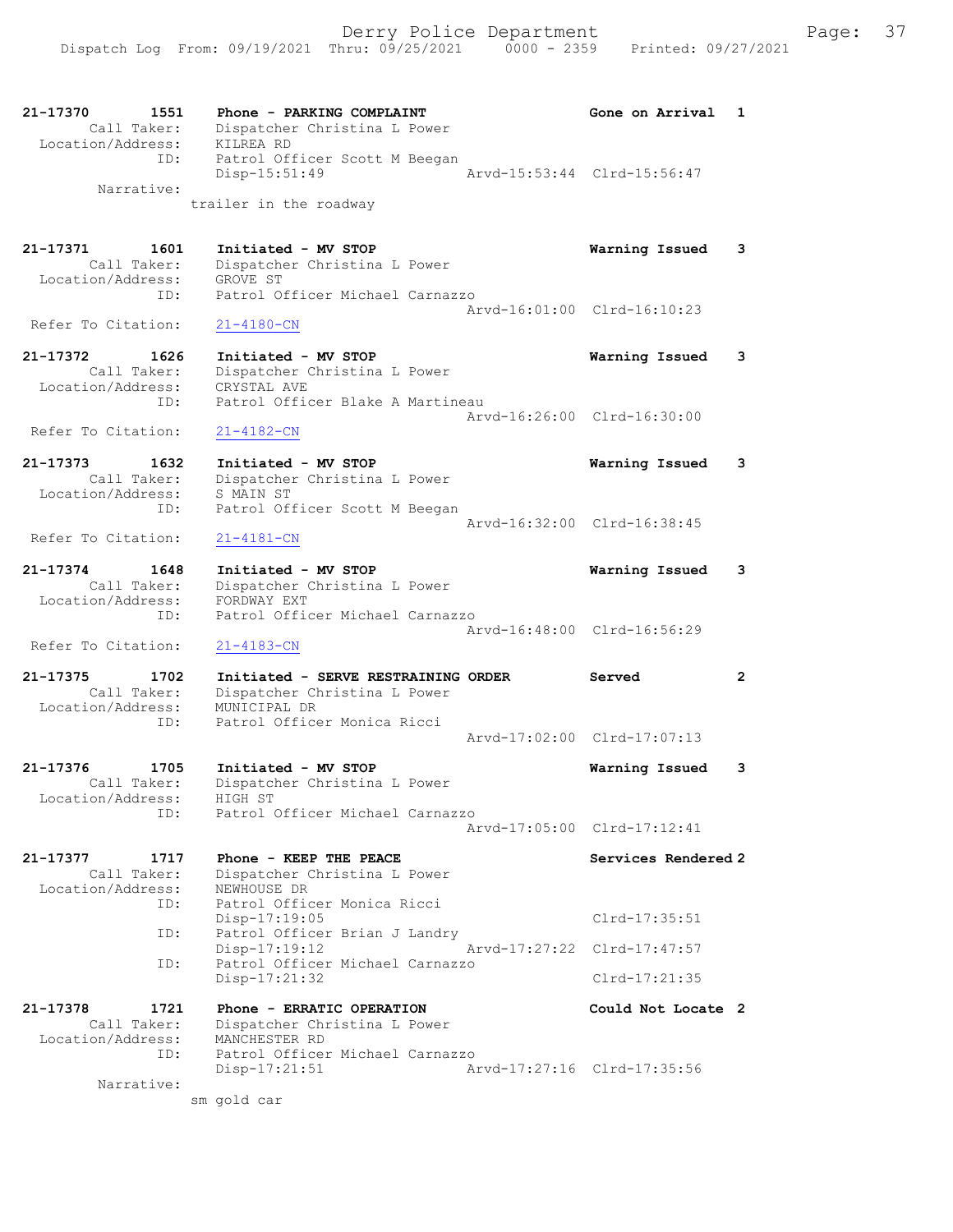| 21-17379<br>1751                 | Phone - DOMESTIC DISTURBANCE                                 | Verbal in Nature 1                       |              |
|----------------------------------|--------------------------------------------------------------|------------------------------------------|--------------|
| Call Taker:<br>Location/Address: | Patrol Officer Robert Corwin<br>FORDWAY EXT                  |                                          |              |
| ID:                              | Patrol Officer Michael Carnazzo                              |                                          |              |
| Arrived By:                      | Disp-17:54:58<br>Dispatcher Christina L Power                | Arvd-17:58:00 Clrd-18:19:32              |              |
| Cleared By:                      | Dispatcher Christina L Power                                 |                                          |              |
| 21-17380<br>1808                 | Initiated - FOLLOW-UP                                        | Cleared                                  | $\mathbf{2}$ |
| Call Taker:<br>Location/Address: | Dispatcher Christina L Power<br>MUNICIPAL DR                 |                                          |              |
| ID:                              | Patrol Officer Monica Ricci                                  | Arvd-18:08:00 Clrd-18:43:11              |              |
|                                  |                                                              |                                          |              |
| 21-17381<br>1821<br>Call Taker:  | Phone - DOMESTIC DISTURBANCE<br>Dispatcher Christina L Power | Report Taken                             | 1            |
| Location/Address:                | BLACKBERRY RD                                                |                                          |              |
| ID:                              | Patrol Officer Scott M Beegan<br>$Disp-18:22:11$             | Arvd-18:27:42 Clrd-18:50:58              |              |
| ID:                              | Patrol Officer Brian J Landry<br>Disp-18:22:14               | Arvd-18:27:43 Clrd-18:50:56              |              |
| ID:                              | Sergeant Seth Plumer                                         |                                          |              |
| Refer To Incident:               | $Disp-18:31:52$<br>$21 - 1686 - OF$                          | Aryd-18:31:54 Clrd-18:50:55              |              |
| 21-17382<br>1848                 | Initiated - MV STOP                                          | Warning Issued                           | 3            |
| Call Taker:                      | Dispatcher Christina L Power                                 |                                          |              |
| Location/Address:<br>ID:         | ROLLINS ST<br>Patrol Officer Michael Carnazzo                |                                          |              |
|                                  |                                                              | Arvd-18:48:00 Clrd-18:53:43              |              |
| Refer To Citation:               | $21 - 4184 - CN$                                             |                                          |              |
| 21-17383<br>1900<br>Call Taker:  | Phone - WELFARE CHECK                                        | SENT ON THEIR WAY 2                      |              |
| Location/Address:                | Dispatcher Christina L Power<br>CRYSTAL AVE                  |                                          |              |
| ID:                              | Patrol Officer Michael Carnazzo<br>$Disp-19:01:05$           | Arvd-19:04:31 Clrd-19:15:15              |              |
| ID:                              | Patrol Officer Brian J Landry                                |                                          |              |
| ID:                              | $Disp-19:01:06$<br>Detective Lieutenant Jon M Breen          | Arvd-19:06:16 Clrd-19:15:13              |              |
|                                  | Disp-19:02:24                                                | Arvd-19:02:25 Clrd-19:15:11              |              |
| 21-17384<br>1916                 | Initiated - MV CHECK                                         | Vehicle checked                          | 1            |
| Call Taker:<br>Location/Address: | Dispatcher Christina L Power<br>YOUNG RD                     |                                          |              |
| TD:                              | Patrol Officer Monica Ricci                                  |                                          |              |
|                                  |                                                              | Arvd-19:16:00 Clrd-19:53:11              |              |
| 21-17385<br>2009<br>Call Taker:  | Phone - DOMESTIC DISTURBANCE<br>Dispatcher Christina L Power | <b>TRANSPORTED</b>                       | $\mathbf{1}$ |
| Location/Address:                | GARDINERS WAY                                                |                                          |              |
| ID:                              | Patrol Officer Scott M Beegan<br>Disp-20:10:45               | Arvd-20:28:41 Clrd-22:40:50              |              |
| ID:                              | Patrol Officer Brian J Landry                                |                                          |              |
| ID:                              | Disp-20:10:48<br>Sergeant Seth Plumer                        | Arvd-20:17:36 Clrd-22:40:33              |              |
| ID:                              | Disp-20:11:39<br>Patrol Officer Michael Carnazzo             | Arvd-20:21:14 Clrd-21:21:36              |              |
|                                  | Disp-20:21:08                                                | $Clrd-21:21:31$                          |              |
| ID:                              | Patrol Officer Monica Ricci<br>Disp-20:21:11                 | Arvd-20:27:53 Clrd-21:01:26              |              |
| ID:                              | Patrol Officer Michael Carnazzo<br>Disp-23:04:53             | Arvd-23:04:56 Clrd-09/23/2021 @ 00:15:22 |              |
| Dispatched By:                   | Patrol Officer Robert Corwin                                 |                                          |              |
| Arrived By:<br>Cleared By:       | Patrol Officer Robert Corwin<br>Patrol Officer Robert Corwin |                                          |              |
| Narrative:                       |                                                              |                                          |              |
|                                  | 129, 219 and S8 off on Rockingham Rd                         |                                          |              |
| Narrative:                       |                                                              |                                          |              |

09/22/2021 2039 one in custody enroute to hq's s/m 9449.3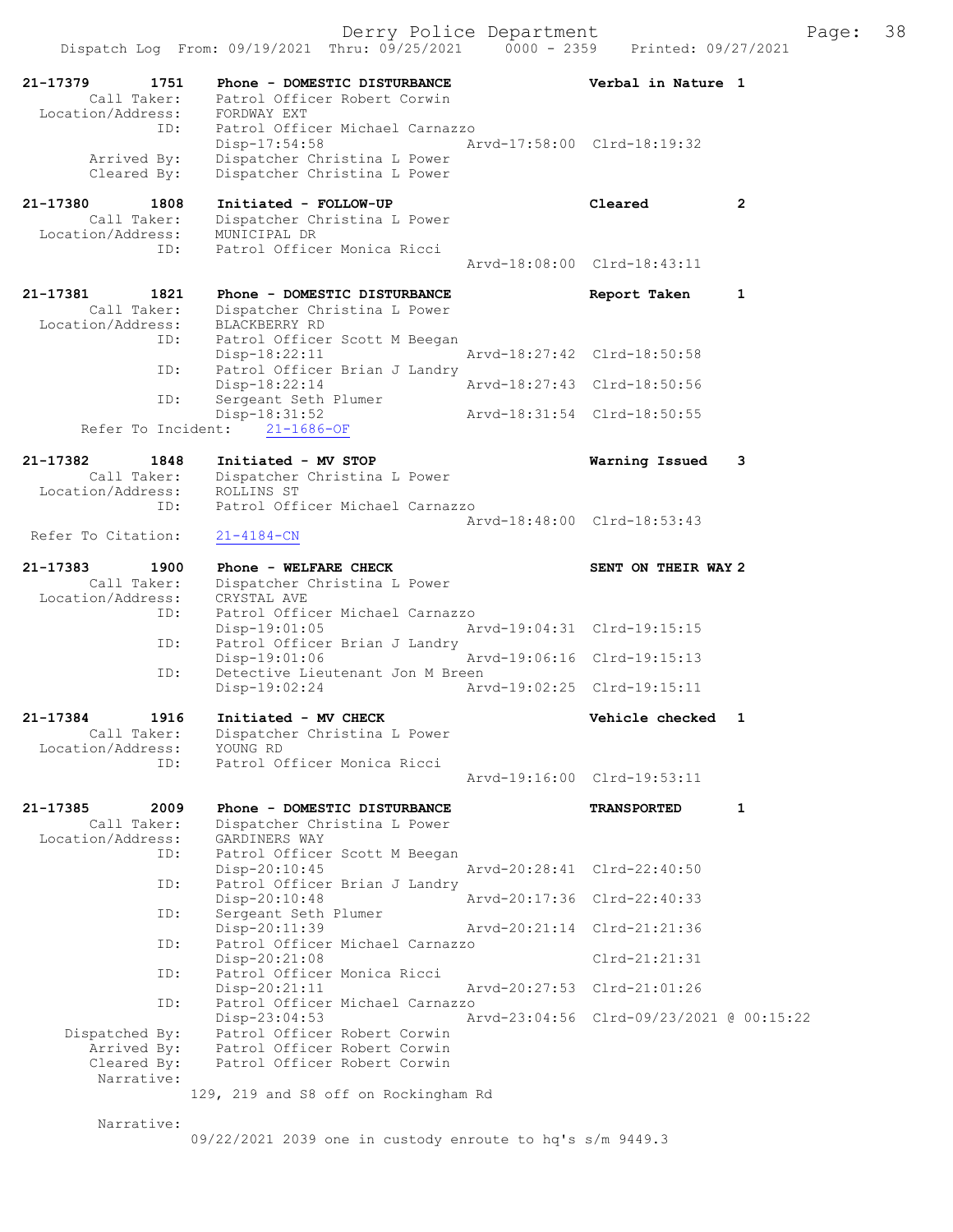|                     |             | Dispatch Log From: 09/19/2021 Thru: 09/25/2021 0000 - 2359 Printed: 09/27/2021    |                                |                                                          |                             |              |
|---------------------|-------------|-----------------------------------------------------------------------------------|--------------------------------|----------------------------------------------------------|-----------------------------|--------------|
|                     |             |                                                                                   |                                |                                                          |                             |              |
|                     | Narrative:  | 09/22/2021 2051 off at hq's e/m 9452.9 with                                       |                                |                                                          |                             |              |
|                     |             | Kershaw, Nicholas                                                                 |                                |                                                          |                             |              |
|                     |             | 185 Rockingham Rd                                                                 |                                |                                                          |                             |              |
|                     |             | Derry, NH dob 111885                                                              |                                |                                                          |                             |              |
|                     |             |                                                                                   |                                | charged with violation of a protective order, felony     |                             |              |
|                     |             | criminal mischief, resisting arrest and DUI                                       |                                |                                                          |                             |              |
|                     | Narrative:  |                                                                                   |                                |                                                          |                             |              |
|                     |             | 09/22/2021 2240 prisoner checked                                                  |                                |                                                          |                             |              |
|                     |             |                                                                                   |                                |                                                          |                             |              |
|                     | Narrative:  | 09/22/2021 2244 no bail per BC Mencis                                             |                                |                                                          |                             |              |
|                     |             |                                                                                   |                                |                                                          |                             |              |
|                     | Narrative:  |                                                                                   |                                |                                                          |                             |              |
|                     |             | en route to Brentwood s/m 29094.9                                                 |                                |                                                          |                             |              |
|                     |             |                                                                                   |                                |                                                          |                             |              |
|                     | Narrative:  |                                                                                   |                                | 09/22/2021 2330 136 off at brentwood e/m: 29116.3        |                             |              |
|                     |             |                                                                                   |                                |                                                          |                             |              |
|                     | Narrative:  |                                                                                   |                                |                                                          |                             |              |
|                     |             |                                                                                   |                                | 09/22/2021 2343 subject released into the custody of the |                             |              |
|                     |             | Rockingham County Office Sherriff's                                               |                                |                                                          |                             |              |
|                     |             | Refer To Arrest:<br>$21 - 923 - AR$                                               |                                |                                                          |                             |              |
|                     |             |                                                                                   |                                |                                                          |                             |              |
| 21-17386            |             | 2017 Walk-In - THEFT                                                              |                                |                                                          | Report Taken                | 2            |
|                     |             | Call Taker: Patrol Officer Robert Corwin<br>Location/Address: [DY 2] MUNICIPAL DR |                                |                                                          |                             |              |
|                     | ID:         |                                                                                   | Patrol Officer Robert Corwin   |                                                          |                             |              |
|                     |             | Disp-20:20:45                                                                     |                                |                                                          | Arvd-20:20:48 Clrd-20:36:24 |              |
|                     | Narrative:  |                                                                                   |                                |                                                          |                             |              |
|                     |             | Motorcycle                                                                        |                                |                                                          |                             |              |
| Refer To Incident:  |             | $21 - 1687 - OF$                                                                  |                                |                                                          |                             |              |
| 21-17387            | 2024        | Phone - HIT AND RUN                                                               |                                |                                                          | No Action Required          | $\mathbf{2}$ |
|                     |             |                                                                                   |                                |                                                          |                             |              |
|                     | Call Taker: |                                                                                   | Dispatcher Christina L Power   |                                                          |                             |              |
| Location/Address:   |             | MUNICIPAL DR<br>Refer To Incident:<br>$21 - 1688 - OF$                            |                                |                                                          |                             |              |
|                     |             |                                                                                   |                                |                                                          |                             |              |
| 21-17388            |             | 2209 Walk-In - ASSIST CITIZEN                                                     |                                |                                                          | Matter Mediated             |              |
|                     |             | Call Taker: Patrol Officer Robert Corwin                                          |                                |                                                          |                             |              |
|                     |             | Location/Address: [DY 2] MUNICIPAL DR                                             |                                |                                                          |                             |              |
|                     | ID:         |                                                                                   | Patrol Officer Robert Corwin   |                                                          |                             |              |
| Refer To Field Int: |             | Disp-22:26:28<br>$21 - 3344 - FI$                                                 |                                |                                                          | Arvd-22:26:30 Clrd-22:28:04 |              |
|                     |             |                                                                                   |                                |                                                          |                             |              |
| 21-17389            | 2228        | Phone - MV CHECK                                                                  |                                |                                                          | Gone on Arrival 1           |              |
|                     | Call Taker: |                                                                                   | Patrol Officer Robert Corwin   |                                                          |                             |              |
|                     |             | Location/Address: DRAKE LN                                                        |                                |                                                          |                             |              |
|                     |             | ID: Patrol Officer Cody Johnson<br>Disp-23:03:36                                  |                                |                                                          | Arvd-23:26:24 Clrd-23:30:05 |              |
|                     |             | Arrived By: Patrol Officer Kevin L Davies                                         |                                |                                                          |                             |              |
|                     |             | Cleared By: Patrol Officer Kevin L Davies                                         |                                |                                                          |                             |              |
|                     | Narrative:  |                                                                                   |                                |                                                          |                             |              |
|                     |             | vehicle in roadway                                                                |                                |                                                          |                             |              |
|                     |             |                                                                                   |                                |                                                          |                             |              |
| 21-17390            | 2309        | Radio - PROPERTY CHECK                                                            |                                |                                                          | No Action Required          | $\mathbf{2}$ |
|                     |             | Call Taker: Patrol Officer Kevin L Davies                                         |                                |                                                          |                             |              |
|                     |             | Location/Address: PIERCE AVE                                                      |                                |                                                          |                             |              |
|                     | ID:         |                                                                                   | Patrol Officer Melissa M Houde |                                                          |                             |              |

21-17391 2341 Radio - FOLLOW-UP Cleared 2 Call Taker: Patrol Officer Kevin L Davies

Disp-23:10:35 Arvd-23:10:37 Clrd-23:10:42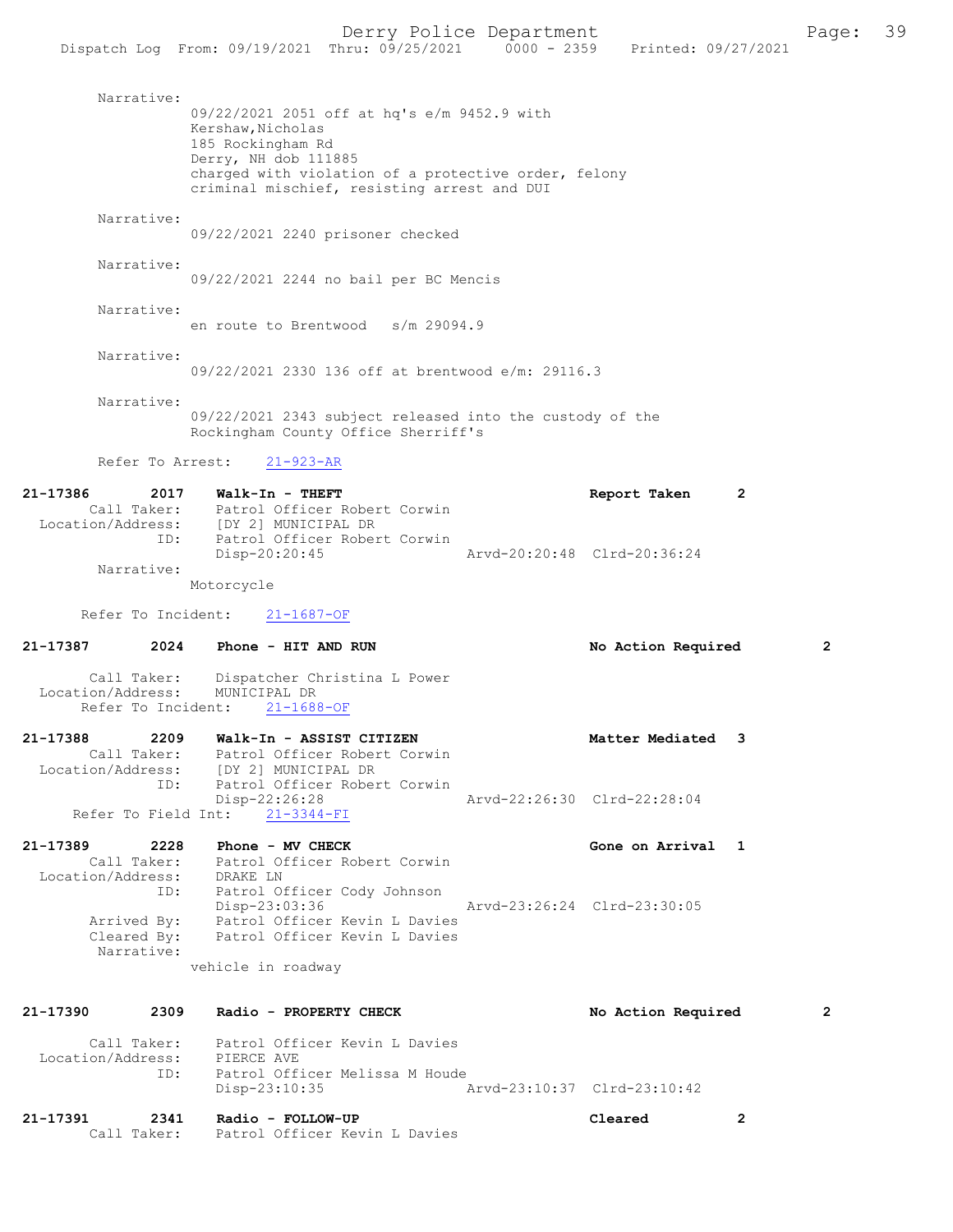Derry Police Department Fage: 40 Dispatch Log From: 09/19/2021 Thru: 09/25/2021 0000 - 2359 Printed: 09/27/2021 Location/Address: PEABODY RD<br>ID: Patrol Officer<br>Disp-23:43:53 Patrol Officer Cody Johnson Disp-23:43:53 Arvd-23:43:55 Clrd-23:44:46 21-17392 2344 Radio - FOLLOW-UP Cleared 2 Call Taker: Patrol Officer Kevin L Davies Location/Address: [DY 997] PARKLAND DR ID: Patrol Officer Cody Johnson Disp-23:45:20 Arvd-23:45:22 Clrd-23:58:54 For Date:  $09/23/2021$  - Thursday 21-17393 0008 Radio - FOLLOW-UP Cleared 2 Call Taker: Patrol Officer Kevin L Davies 17393<br>Call Taker: Patrol Ull<br>Location/Address: PEABODY RD ID: Patrol Officer Ryan M Panaro<br>Disp-00:09:03 Disp-00:09:03 Arvd-00:09:05 Clrd-00:09:07 21-17394 0009 Radio - MV STOP Warning Issued 3 Call Taker: Patrol Officer Kevin L Davies Location/Address: E BROADWAY + OAK ST ID: Patrol Officer Melissa M Houde Disp-00:09:31 Arvd-00:09:33 Clrd-00:15:16 Cleared By: Patrol Officer Robert Corwin Refer To Citation: 21-4185-CN 21-17395 0050 Radio - MV STOP Warning Issued 3 Call Taker: Patrol Officer Kevin L Davies Location/Address: CHESTER RD ID: Patrol Officer Michael Carnazzo Disp-00:50:31 Arvd-00:50:33 Clrd-00:56:47 Refer To Citation: 21-4186-CN 21-17396 0113 Radio - SUSPICIOUS ACTIVITY No Action Required 2 Call Taker: Patrol Officer Kevin L Davies Location/Address: WINDHAM RD ID: Patrol Officer Cody Johnson Disp-01:14:28 Clrd-01:14:36 ID: Patrol Officer Ryan M Panaro Disp-01:14:31 Arvd-01:15:59 Clrd-01:24:30 ID: Patrol Officer Melissa M Houde Disp-01:14:33 Arvd-01:19:19 Clrd-01:24:24 ID: Sergeant Patrick H Dawson Disp-01:14:40 Arvd-01:17:10 Clrd-01:24:27 21-17397 0201 Initiated - MV STOP Warning Issued 3 Call Taker: Patrol Officer Kevin L Davies Location/Address: E BROADWAY ID: Patrol Officer Michael Carnazzo Arvd-02:01:00 Clrd-02:06:46 Refer To Citation: 21-4187-CN Narrative: NH AH-6 21-17398 0348 Walk-In - WELFARE CHECK Services Rendered 2 Call Taker: Patrol Officer Kevin L Davies Location/Address: [DY 2] MUNICIPAL DR<br>ID: Sergeant Patrick H Da Sergeant Patrick H Dawson<br>Disp-03:48:49 Disp-03:48:49 Arvd-03:48:50 Clrd-03:57:26<br>ID: Patrol Officer Ryan M Panaro Patrol Officer Ryan M Panaro<br>Diso-03:48:53 Disp-03:48:53 Arvd-03:48:56 Clrd-03:57:48 ID: Patrol Officer Michael Carnazzo Disp-03:48:59 Arvd-03:49:01 Clrd-03:57:24 Refer To Field Int: 21-3345-FI

21-17399 0739 Phone - ABANDONED 911 1 No Action Required 1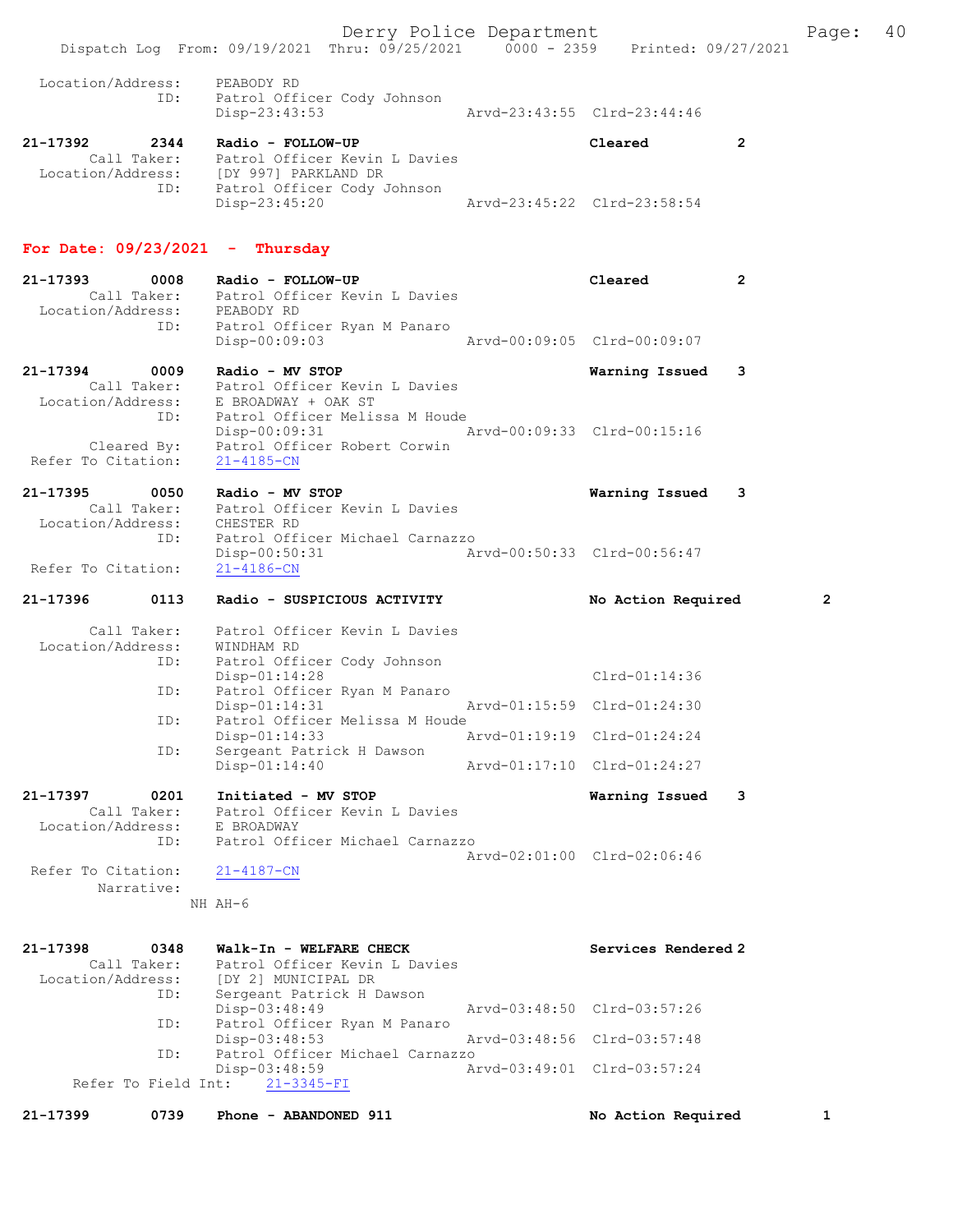Derry Police Department Fage: 41 Dispatch Log From: 09/19/2021 Thru: 09/25/2021 0000 - 2359 Printed: 09/27/2021 Call Taker: Dispatcher Jonathon S Pickering Location/Address: [DY 796] TSIENNETO RD ID: Patrol Officer Nikita Tomnyuk Disp-07:39:59 Clrd-07:41:38 21-17400 0756 Initiated - ROAD HAZARD Services Rendered 2 Call Taker: Dispatcher Jonathon S Pickering Location/Address: CRYSTAL AVE ID: Patrol Officer Jeffrey R Pike Arvd-07:56:00 Clrd-07:56:34 Narrative: 09/23/2021 0756 bag of trash in road, ticket entered for DPW 21-17401 0838 Initiated - MV STOP Summons Issued 3 Call Taker: Dispatcher Jonathon S Pickering Location/Address: CHESTER RD ID: Patrol Officer Nikita Tomnyuk Arvd-08:38:00 Clrd-08:49:03 Refer To Citation: 21-816-002021 21-17402 0850 Initiated - MV STOP Warning Issued 3 Call Taker: Dispatcher Jonathon S Pickering Location/Address: ROCKINGHAM RD + FROST RD ID: Patrol Officer Ryan M Panaro Arvd-08:50:00 Clrd-08:53:42<br>21-4188-CN Refer To Citation: 21-17403 0851 Initiated - MV STOP Summons Issued 3 Call Taker: Dispatcher Jonathon S Pickering Location/Address: WYMAN ST + W BROADWAY ID: Patrol Officer Melissa M Houde Arvd-08:51:00 Clrd-09:22:49 Narrative: 09/23/2021 0903 next on the list requested for NH 3683212, Spacetown notified and responding Narrative: 09/23/2021 0919 Spacetown on scene Refer To Summons: 21-924-AR 21-17404 0917 Initiated - Parking Enforcement Vehicle checked 1 Call Taker: Dispatcher Jonathon S Pickering Location/Address: CORWIN DR ID: Patrol Officer Nikita Tomnyuk Arvd-09:17:00 Clrd-09:17:58 21-17405 0918 Initiated - Parking Enforcement Vehicle checked 1 Call Taker: Dispatcher Jonathon S Pickering Location/Address: PEABODY RD ID: Patrol Officer Nikita Tomnyuk Arvd-09:18:00 Clrd-09:18:12 21-17406 0927 Initiated - Parking Enforcement Vehicle checked 1 Call Taker: Dispatcher Jonathon S Pickering Location/Address: CHESTER RD + SILVESTRI CIR ID: Patrol Officer Nikita Tomnyuk Arvd-09:27:00 Clrd-09:32:05 21-17407 0929 Initiated - MV CHECK Vehicle checked 1 Call Taker: Dispatcher Jonathon S Pickering Location/Address: PINKERTON ST ID: Patrol Officer Brian J Landry Arvd-09:29:00 Clrd-09:35:09<br>ID: Patrol Officer Nikita Tomnyuk ID: Patrol Officer Nikita Tomnyuk Disp-09:32:09 21-17408 0945 Initiated - MV STOP Warning Issued 3 Call Taker: Dispatcher Jonathon S Pickering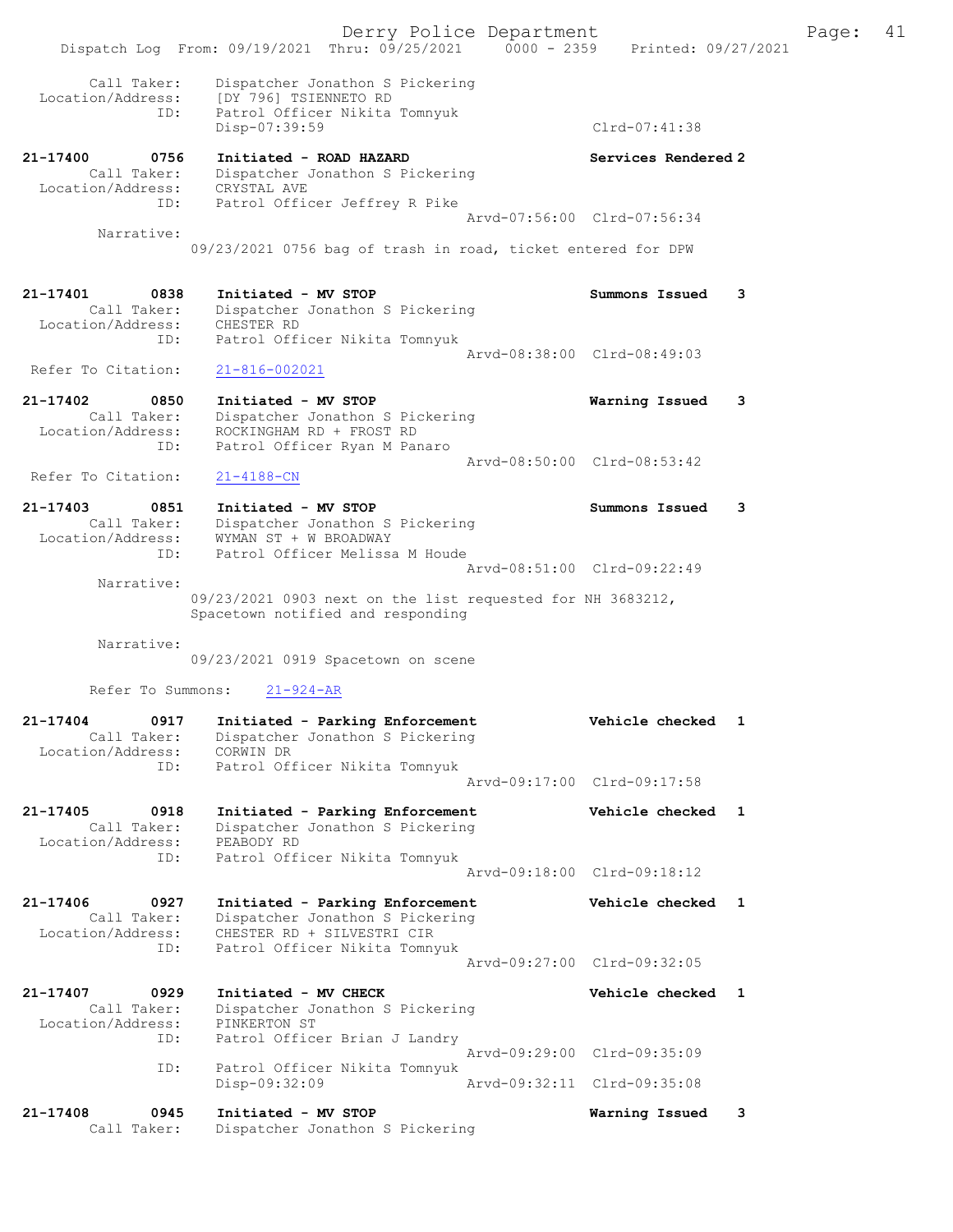Derry Police Department The Page: 42 Dispatch Log From: 09/19/2021 Thru: 09/25/2021 0000 - 2359 Printed: 09/27/2021 Location/Address: N MAIN ST ID: Patrol Officer Nikita Tomnyuk Arvd-09:45:00 Clrd-09:53:35<br>21-4189-CN Refer To Citation: 21-17409 0955 Initiated - MV STOP Warning Issued 3 Call Taker: Dispatcher Jonathon S Pickering Location/Address:<br>ID: -------<br>E BROADWAY<br>Patrol Officer Nikita Tomnyuk Arvd-09:55:00 Clrd-10:02:51<br>21-4190-CN Refer To Citation: 21-17410 0957 Phone - RESTRAINING ORDER VIOLATION Report Taken 2 Call Taker: Dispatcher Jonathon S Pickering<br>ion/Address: FORDWAY ST Location/Address:<br>ID: Patrol Officer Melissa M Houde<br>Disp-09:58:17 Disp-09:58:17 Arvd-09:58:27 Clrd-11:00:17<br>TD: Patrol Officer Sara R Joyce Patrol Officer Sara R Joyce<br>Disp-09:58:20 Disp-09:58:20 Arvd-09:59:09 Clrd-10:58:00 Patrol Officer Scott M Beegan<br>ID: Sergeant Jeffrey M Dawe Sergeant Jeffrey M Dawe<br>Disp-10:03:28 Disp-10:03:28 Arvd-10:03:29 Clrd-10:57:37<br>ID: Patrol Officer Nikita Tomnyuk Patrol Officer Nikita Tomnyuk<br>Disp-10:03:31 Disp-10:03:31 Arvd-10:10:37 Clrd-10:15:11 ID: Patrol Officer Ryan M Panaro Disp-10:19:42 <br>
Detective Kimberly M Bouse <br>
Detective Kimberly M Bouse Detective Kimberly M Bouse Disp-10:21:08 Arvd-10:21:12 Clrd-10:57:56<br>ID: Detective Scott A Tompkins Detective Scott A Tompkins<br>Disp-10:21:09 Disp-10:21:09 Arvd-10:21:11 Clrd-10:57:55<br>TD: Patrol Officer Nikita Tomnvuk Patrol Officer Nikita Tomnyuk<br>Disp-10:37:45 Disp-10:37:45 Arvd-10:37:47 Clrd-10:57:54 Narrative: 09/23/2021 0958 off with subject at Cumberland Farms Narrative: 09/23/2021 1006 units off at Fordway St Narrative: 09/23/2021 1034 L1 and 903 off at Cumberland Farms Narrative: 09/23/2021 1042 S9/216/719 conduct building check Refer To Incident: 21-1689-OF 21-17411 1040 Phone - ABANDONED MV ADVICE GIVEN 3 Dispatcher Jonathon S Pickering Location/Address: FRANKLIN ST EXT ID: Patrol Officer Nikita Tomnyuk Disp-11:11:58 Arvd-11:22:22 Clrd-11:35:27 Narrative: 09/23/2021 1040 black ford focus Narrative: 09/23/2021 1135 contact made with vehicle owner, will move Refer To Field Int: 21-3374-FI 21-17412 1040 Initiated - PROPERTY CHECK No Action Required 2 Call Taker: Dispatcher Jonathon S Pickering Location/Address: [DY 543] CENTRAL ST ID: Patrol Officer Andrew R Kennedy Arvd-10:40:00 Clrd-10:41:46 Patrol Officer James M McClafferty Narrative:

> 09/23/2021 1041 audible alarm, determined to be alarm tech on scene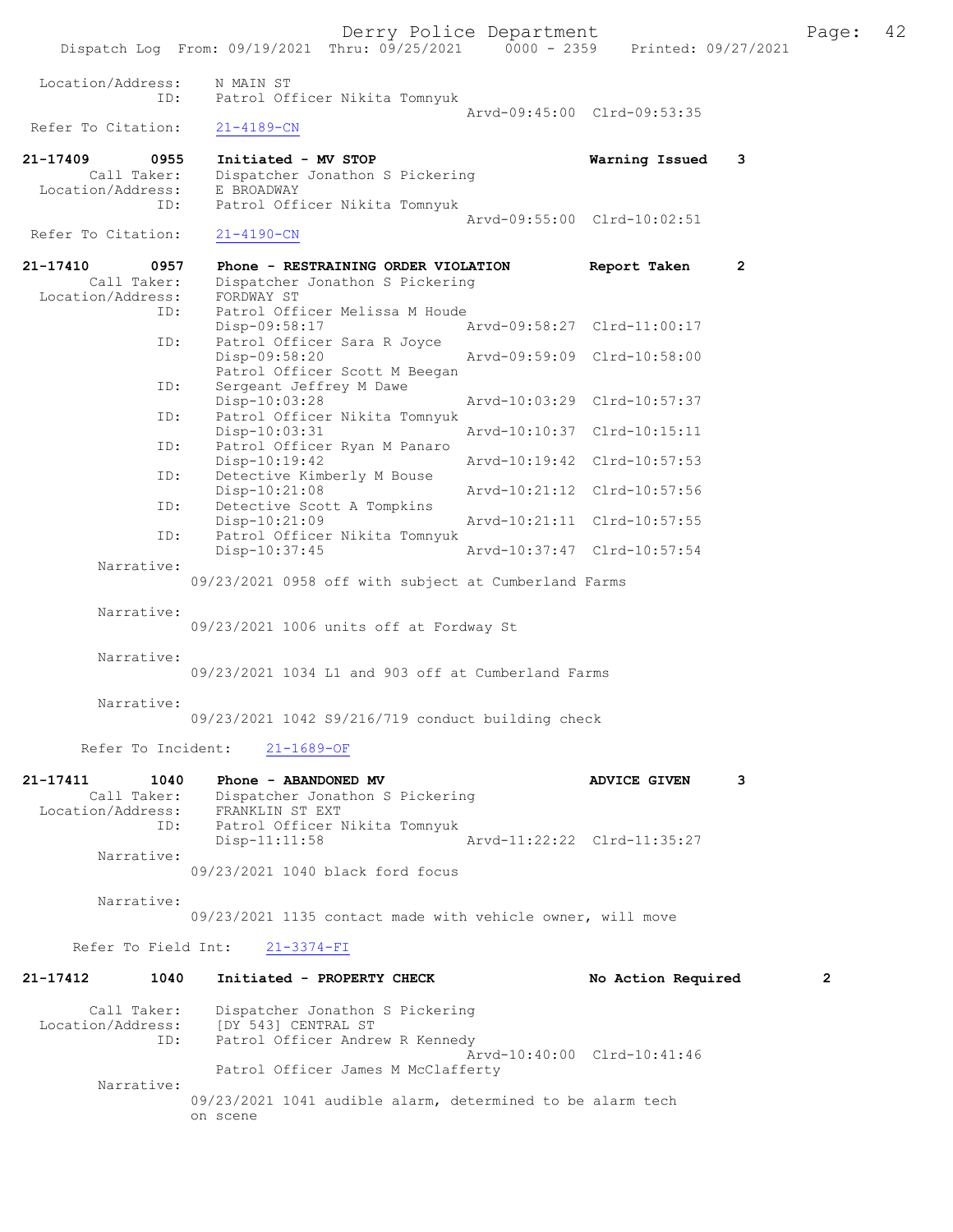| 1052<br>21-17413<br>Call Taker:<br>Location/Address:<br>ID:<br>ID: | Phone - WELFARE CHECK<br>Dispatcher Jonathon S Pickering<br>W BROADWAY<br>Patrol Officer Andrew R Kennedy<br>Disp-10:53:41<br>Patrol Officer James M McClafferty<br>Patrol Officer Sara R Joyce | Services Rendered 2<br>Arvd-10:56:41 Clrd-11:52:20         |
|--------------------------------------------------------------------|-------------------------------------------------------------------------------------------------------------------------------------------------------------------------------------------------|------------------------------------------------------------|
| ID:<br>Narrative:                                                  | $Disp-11:20:24$<br>Patrol Officer Scott M Beegan<br>Sergeant Jeffrey M Dawe<br>Disp-11:20:30<br>09/23/2021 1152 checked, no issues found                                                        | Arvd-11:28:28 Clrd-11:52:20<br>Arvd-11:28:30 Clrd-11:52:21 |
| Refer To Field Int:                                                | $21 - 3351 - FI$                                                                                                                                                                                |                                                            |
| $21 - 17414$<br>1110<br>Call Taker:<br>Location/Address:<br>ID:    | Phone - VIN CHECK<br>Dispatcher Jonathon S Pickering<br>ESCUMBUIT RD<br>Patrol Officer Sara R Joyce<br>$Disp-11:53:53$<br>Patrol Officer Scott M Beegan                                         | Services Rendered 3<br>Arvd-12:17:22 Clrd-13:04:22         |
| 21-17415<br>1134<br>Call Taker:<br>Location/Address:<br>ID:        | Phone - SUSPICIOUS ACTIVITY<br>Dispatcher Jonathon S Pickering<br>A ST<br>Patrol Officer Ryan M Panaro                                                                                          | SENT ON THEIR WAY 2                                        |
| ID:                                                                | Disp-11:35:25<br>Patrol Officer Nikita Tomnyuk<br>$Disp-11:35:46$                                                                                                                               | $Clrd-11:39:31$<br>Arvd-11:36:43 Clrd-11:39:28             |
| Narrative:                                                         | 09/23/2021 1135 suspicious person on the property                                                                                                                                               |                                                            |
| Refer To Field Int:                                                | $21 - 3375 - FI$                                                                                                                                                                                |                                                            |
| 21-17416<br>1142                                                   |                                                                                                                                                                                                 |                                                            |
| Call Taker:<br>Location/Address:                                   | Initiated - SEXUAL OFFENDER REGISTRATION<br>Dispatcher Jonathon S Pickering<br>[DY 2] MUNICIPAL DR                                                                                              | Services Rendered 1                                        |
| ID:                                                                | Detective Peter A Houlis                                                                                                                                                                        | Aryd-11:42:00 Clrd-11:43:00                                |
| 1150<br>$21 - 17417$<br>Call Taker:<br>Location/Address:<br>ID:    | Walk-In - MV ACCIDENT<br>Patrol Officer Timothy J Underhill<br>FORDWAY EXT<br>Patrol Officer Timothy J Underhill<br>Disp-11:51:59                                                               | Report Taken<br>1<br>Arvd-11:52:01 Clrd-11:52:13           |
| Narrative:                                                         | conduct after from Tuesday night (9/21/21) around 2200.                                                                                                                                         |                                                            |
| Refer To Incident:                                                 | damaged guard rail<br>$21 - 1690 - OF$                                                                                                                                                          |                                                            |
| 21-17418<br>1207<br>Call Taker:<br>Location/Address:<br>ID:        | Initiated - Parking Enforcement<br>Dispatcher Jonathon S Pickering<br>CORWIN DR<br>Patrol Officer Nikita Tomnyuk                                                                                | Summons Issued<br>1                                        |
| Cleared By:                                                        | Lieutenant Shawn P O'Donaghue                                                                                                                                                                   | Arvd-12:07:00 Clrd-12:15:06                                |
| $21 - 17419$<br>1215                                               | Initiated - PARKING COMPLAINT                                                                                                                                                                   | Parking Ticket Issued<br>1                                 |
| Call Taker:<br>Location/Address:<br>ID:<br>Cleared By:             | Lieutenant Shawn P O'Donaghue<br>PEABODY RD<br>Patrol Officer Nikita Tomnyuk<br>Dispatcher Jonathon S Pickering                                                                                 | Arvd-12:15:00 Clrd-12:17:29                                |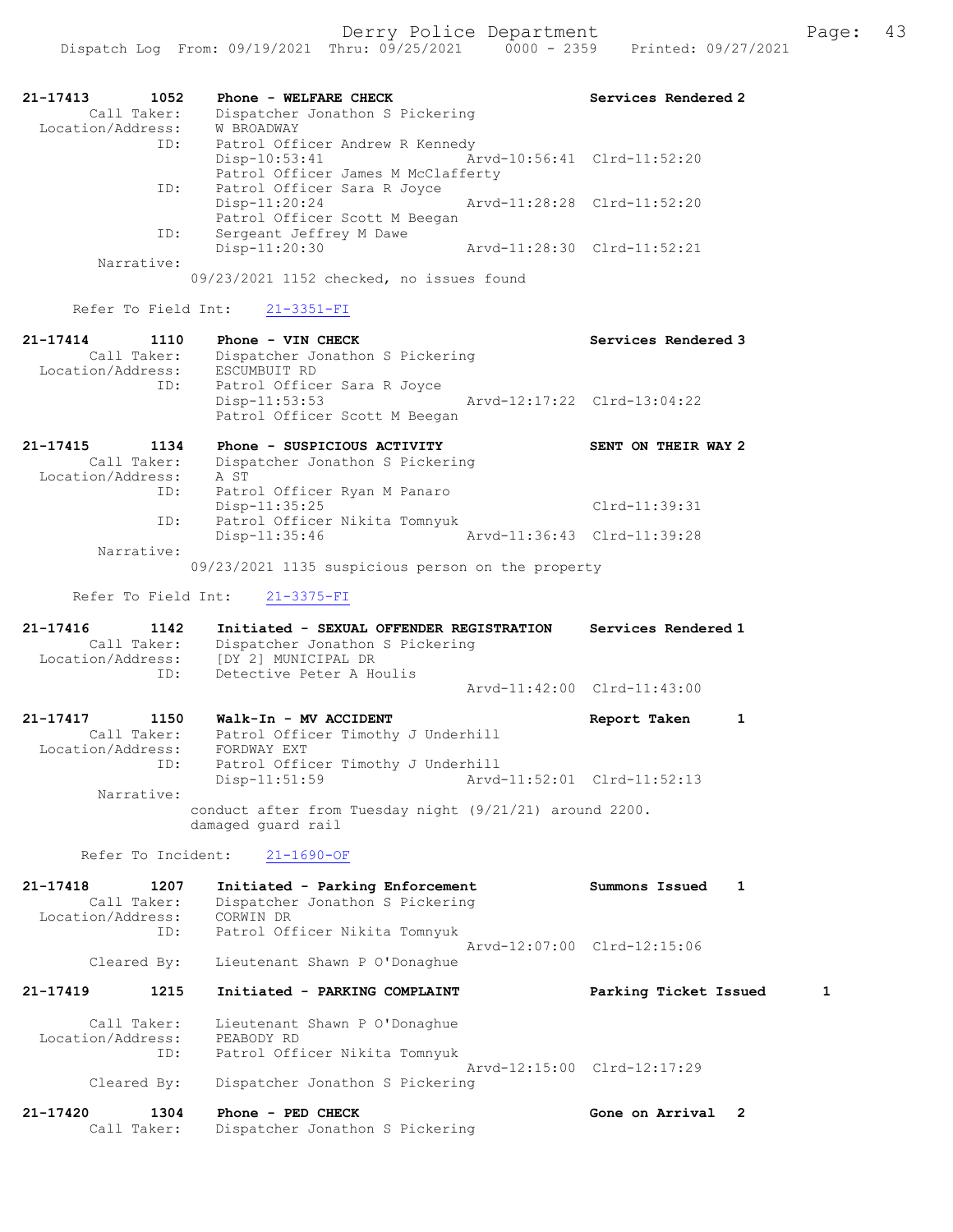## Derry Police Department Page: 44

|                    | Dispatch Log From: 09/19/2021 Thru: 09/25/2021                   | $0000 - 2359$ |                             | Printed: 09/27/2021 |
|--------------------|------------------------------------------------------------------|---------------|-----------------------------|---------------------|
| Location/Address:  | ROLLINS ST                                                       |               |                             |                     |
| ID:                | Patrol Officer Ryan M Panaro<br>Disp-13:05:10                    |               | Arvd-13:05:13 Clrd-13:57:59 |                     |
| Cleared By:        | Lieutenant Shawn P O'Donaghue                                    |               |                             |                     |
| ID:                | Patrol Officer Melissa M Houde                                   |               |                             |                     |
|                    | $Disp-13:05:11$                                                  |               | Arvd-13:06:27 Clrd-13:57:52 |                     |
| Cleared By:<br>ID: | Lieutenant Shawn P O'Donaghue<br>Patrol Officer Andrew R Kennedy |               |                             |                     |
|                    | $Disp-13:05:41$                                                  |               | Arvd-13:08:28 Clrd-13:59:15 |                     |
|                    | Patrol Officer James M McClafferty                               |               |                             |                     |
| ID:                | Patrol Officer Sara R Joyce                                      |               |                             |                     |
|                    | Disp-13:05:42                                                    |               | Arvd-13:08:31 Clrd-13:59:14 |                     |
|                    | Patrol Officer Scott M Beegan                                    |               |                             |                     |
| ID:                | Patrol Officer Nikita Tomnyuk                                    |               |                             |                     |
| Cleared By:        | Disp-13:06:43<br>Lieutenant Shawn P O'Donaghue                   |               | Arvd-13:08:30 Clrd-13:57:57 |                     |
| ID:                | Patrol Officer Timothy J Underhill                               |               |                             |                     |
|                    | $Disp-13:08:35$                                                  |               | Arvd-13:14:19 Clrd-13:58:04 |                     |
| Cleared By:        | Lieutenant Shawn P O'Donaghue                                    |               |                             |                     |
| ID:                | Detective Lieutenant Jon M Breen                                 |               |                             |                     |
|                    | Disp-13:16:34                                                    |               | Arvd-13:16:35 Clrd-13:55:38 |                     |
| ID:                | Administrative Sergeant Christopher R Talbot                     |               |                             |                     |
| Cleared By:        | Disp-13:19:07<br>Lieutenant Shawn P O'Donaghue                   |               | Arvd-13:19:09 Clrd-13:58:10 |                     |
| Narrative:         |                                                                  |               |                             |                     |
|                    | 09/23/2021 1307 subject fled from officer                        |               |                             |                     |
|                    |                                                                  |               |                             |                     |
| Narrative:         |                                                                  |               |                             |                     |
|                    | 09/23/2021 1313 perimeter set up on Granite State Industrial     |               |                             |                     |
|                    | Gas                                                              |               |                             |                     |
| Narrative:         |                                                                  |               |                             |                     |
|                    | 09/23/2021 1319 units searching the building                     |               |                             |                     |
|                    |                                                                  |               |                             |                     |
| Narrative:         |                                                                  |               |                             |                     |
|                    | 09/23/2021 1358 all units clear                                  |               |                             |                     |
|                    |                                                                  |               |                             |                     |
| 21-17421<br>1309   | Phone - MV ACCIDENT                                              |               | Report Taken                | $\mathbf{1}$        |
| Call Taker:        | Dispatcher Jonathon S Pickering                                  |               |                             |                     |
| Location/Address:  | ROCKINGHAM RD                                                    |               |                             |                     |
| ID:                | Patrol Officer Sara R Joyce                                      |               |                             |                     |
|                    | $Disp-14:14:53$                                                  |               | Clrd-14:19:28               |                     |
|                    | Patrol Officer Scott M Beegan                                    |               |                             |                     |
| ID:                | Patrol Officer Sara R Joyce<br>Disp-14:41:51                     |               | Arvd-14:53:17 Clrd-15:18:29 |                     |
|                    | Patrol Officer Scott M Beegan                                    |               |                             |                     |
| Dispatched By:     | Dispatcher Christina L Power                                     |               |                             |                     |
| Arrived By:        | Dispatcher Christina L Power                                     |               |                             |                     |
| Cleared By:        | Dispatcher Christina L Power                                     |               |                             |                     |
| Narrative:         |                                                                  |               |                             |                     |
|                    | Waite v. Bogardus reportable                                     |               |                             |                     |

Refer To Accident:  $21-455-AC$ 

| 21-17422          | 1353        | Initiated - FOLLOW-UP           | Cleared                     |  |
|-------------------|-------------|---------------------------------|-----------------------------|--|
|                   | Call Taker: | Dispatcher Jonathon S Pickering |                             |  |
| Location/Address: |             | BERRY ST                        |                             |  |
|                   | ID:         | Detective Victoria M Kidd       |                             |  |
|                   |             |                                 | Arvd-13:53:00 Clrd-16:24:31 |  |
|                   | Cleared By: | Dispatcher Christina L Power    |                             |  |
|                   | ID:         | Detective Peter A Houlis        |                             |  |
|                   |             | Disp-13:55:06                   | Arvd-13:55:08 Clrd-16:24:29 |  |
|                   | Cleared By: | Dispatcher Christina L Power    |                             |  |
| $21 - 17423$      | 1407        | Initiated - PED CHECK           | Services Rendered 2         |  |
|                   | Call Taker: | Dispatcher Jonathon S Pickering |                             |  |
| Location/Address: |             | [DY 2] MUNICIPAL DR             |                             |  |
|                   | ID:         | Patrol Officer Melissa M Houde  |                             |  |
|                   |             |                                 | Arvd-14:07:00 Clrd-14:09:09 |  |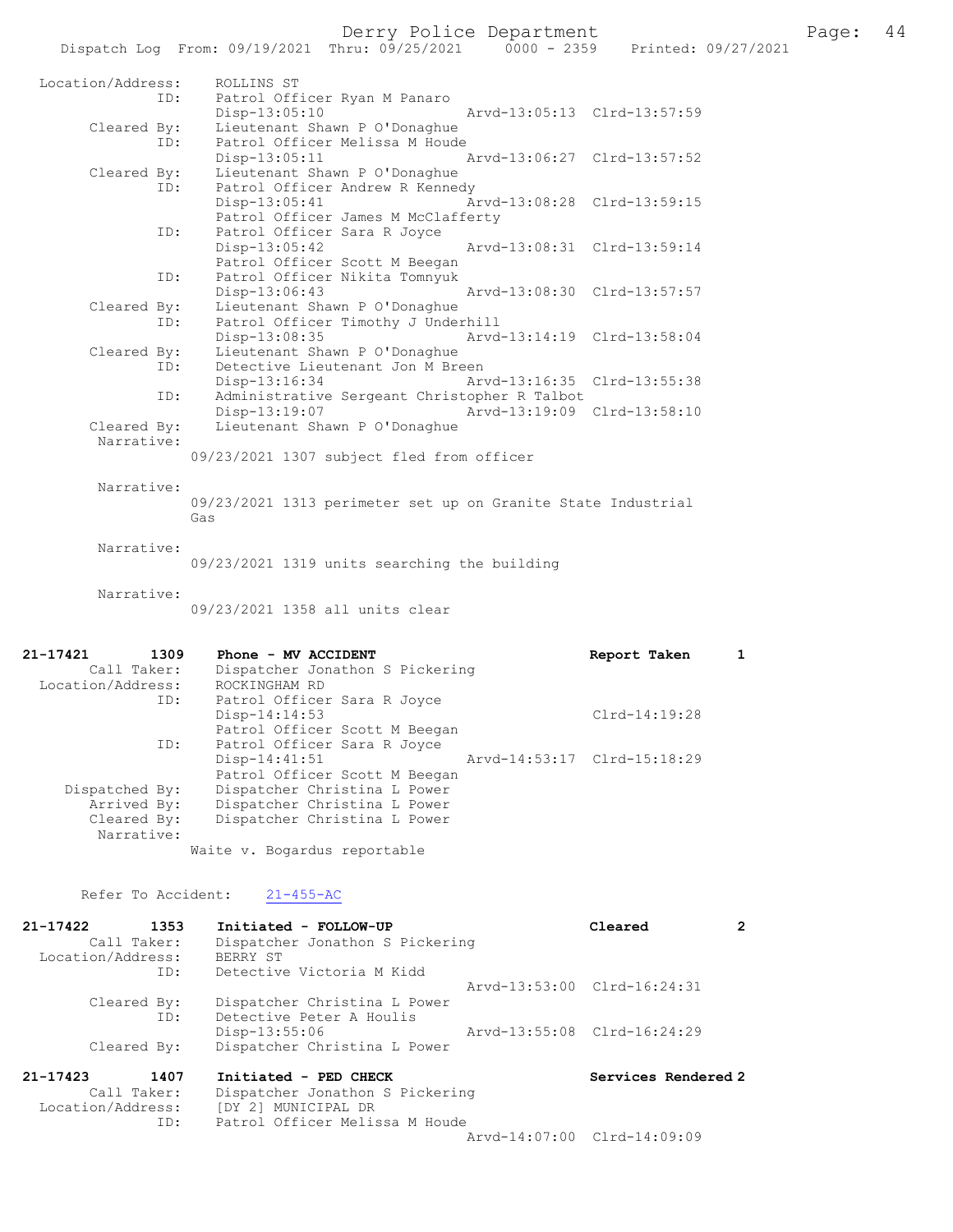Dispatch Log From: 09/19/2021 Thru: 09/25/2021 0000 - 2359 Printed: 09/27/2021 Narrative: 09/23/2021 1407 subject on the ramp to the rear lot Refer To Field Int:  $\frac{21-3352-FI}{21-3372-FI}$ Refer To Field Int: 21-17424 1413 Phone - MV ACCIDENT 1 21-17424 Report Taken 1 Call Taker: Dispatcher Jonathon S Pickering Location/Address: PINKERTON ST ID: Patrol Officer Nikita Tomnyuk Disp-14:14:17 Arvd-14:21:00 Clrd-14:53:23 Cleared By: Dispatcher Christina L Power Refer To Citation: 21-4197-CN Narrative: 09/23/2021 1427 off with NH 3088350 and NH 4733414 Narrative: BORGES VS CHEMI REPORTABLE Refer To Accident: 21-454-AC 21-17425 1419 Phone - MEDICAL EMERGENCY Transported to Hospital 1 Call Taker: Dispatcher Jonathon S Pickering Location/Address: [DY 1734] WINCHESTER TER ID: Patrol Officer Sara R Joyce Disp-14:19:33 Arvd-14:27:41 Clrd-14:41:24 Patrol Officer Scott M Beegan<br>Cleared By: Dispatcher Christina L Power Dispatcher Christina L Power Narrative: transported to PMC via DFD Refer To Field Int: 21-3353-FI 21-17426 1511 Initiated - SUSPICIOUS ACTIVITY Arrest(s) Made 2 Call Taker: Dispatcher Christina L Power Location/Address: MAPLE ST ID: Patrol Officer Blake A Martineau Arvd-15:11:00 Clrd-16:20:12 ID: Patrol Officer Jack Stafford Disp-15:11:20 Arvd-15:14:57 Clrd-15:28:11 ID: Patrol Officer Monica Ricci Disp-15:14:17 Arvd-15:14:20 Clrd-15:28:09<br>ID: Patrol Officer Timothy J Underhill Patrol Officer Timothy J Underhill<br>Disp-16:33:18 Arvd Disp-16:33:18 Arvd-16:37:30 Clrd-17:27:52<br>ID: Patrol Officer Sara R Joyce Patrol Officer Sara R Joyce Disp-17:12:21 Clrd-17:12:25 Patrol Officer Scott M Beegan Narrative: 09/23/2021 1517 one in custody for stalking Narrative: 09/23/2021 1522 enroute to hq's s/m 29232.0 Narrative: 09/23/2021 1525 off at hq's 29233.2 with; Makura,Eugene 32 Old Bedford Rd Beford, NH dob 060279 Narrative: 09/23/2021 1637 enroute to RCHOC s/m 94538.1 Narrative: 09/23/2021 1707 off at RCHOS 9474.6 Refer To Arrest: 21-926-AR 21-17427 1549 Walk-In - ASSIST CITIZEN ADVICE GIVEN 3 Call Taker: Dispatcher Christina L Power

Derry Police Department The Page: 45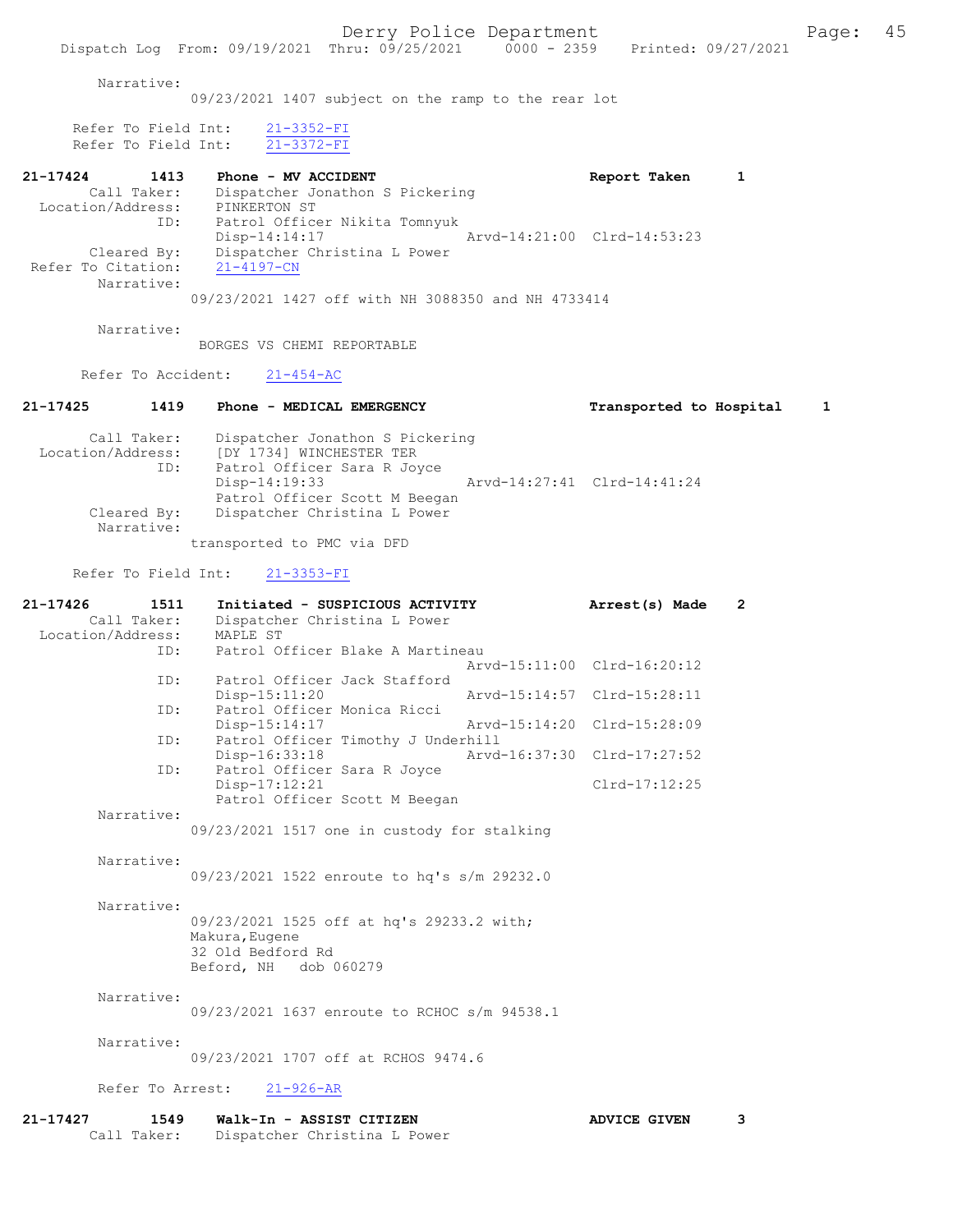Derry Police Department Fage: 46 Dispatch Log From: 09/19/2021 Thru: 09/25/2021 0000 - 2359 Printed: 09/27/2021 Location/Address: [DY 2] MUNICIPAL DR ID: Patrol Officer Sara R Joyce<br>Disp-15:50:42 Disp-15:50:42 Arvd-15:50:43 Clrd-15:50:51 Patrol Officer Scott M Beegan Refer To Field Int: 21-3354-FI 21-17428 1552 Phone - MV ACCIDENT Report Taken 1 Call Taker: Dispatcher Christina L Power Location/Address: W BROADWAY ID: Patrol Officer Jack Stafford Disp-15:52:33 Arvd-16:00:06 Clrd-16:37:11<br>21-4230-CN Refer To Citation: Narrative: DERANIAN VS PERRAULT, NON-REPORTABLE Refer To Accident: 21-456-AC

21-17429 1603 Walk-In - SUSPICIOUS ACTIVITY ADVICE GIVEN 2 Call Taker: Patrol Officer Timothy J Underhill Location/Address: [DY 2] MUNICIPAL DR ID: Patrol Officer Timothy J Underhill ID: Patrol Officer Timothy J Underhill<br>Disp-16:06:25 Arvd-16:06:27 Clrd-16:06:47 Refer To Field Int: 21-3355-FI 21-17430 1614 Other - CRIMINAL THREAT Report Taken 2 Call Taker: Patrol Officer Timothy J Underhill Location/Address: [DY 276] GRINNELL RD ID: Patrol Officer Timothy J Underhill Disp-16:15:26 Arvd-16:15:27 Clrd-16:15:36 Disp-16:15:26<br>Refer To Incident:  $\frac{21-1691-OF}{21-1691-OF}$ 21-17431 1634 Initiated - FOLLOW-UP Cleared 2 Call Taker: Dispatcher Christina L Power Location/Address: OLD CHESTER RD ID: Patrol Officer Monica Ricci Arvd-16:34:00 Clrd-16:40:23 21-17432 1711 Walk-In - WARRANT ARREST Summons Issued 2 Call Taker: Dispatcher Christina L Power Location/Address: [DY 2] MUNICIPAL DR ID: Patrol Officer Sara R Joyce Disp-17:12:55 Arvd-17:12:56 Clrd-17:13:34 Patrol Officer Scott M Beegan ID: Patrol Officer Sara R Joyce Disp-17:13:52 Arvd-17:19:37 Clrd-18:06:20 Patrol Officer Scott M Beegan Cleared By: Lieutenant Michael T Muncey Narrative: subject into hq's to turn themself in on a warrant for willful concealment. Blanco,Mirsa 206 Bruce St Lawrence, MA dob 070494 Narrative: 09/23/2021 1804 released on a summons with a court date of

1/13/22

Refer To Arrest: 21-927-AR

| 21-17433          | 1713        | Walk-In - SUBPOENA DELIVERY                                                   | Served                      |  |
|-------------------|-------------|-------------------------------------------------------------------------------|-----------------------------|--|
|                   | Call Taker: | Dispatcher Christina L Power                                                  |                             |  |
| Location/Address: |             | [DY 2] MUNICIPAL DR                                                           |                             |  |
|                   | ID:         | Patrol Officer Sara R Joyce<br>Disp-17:13:40<br>Patrol Officer Scott M Beegan | Arvd-17:13:41 Clrd-17:13:42 |  |

| 21-17434 | 1726        | Other - ASSIST CITIZEN      | Cleared |  |
|----------|-------------|-----------------------------|---------|--|
|          | Call Taker: | Lieutenant Michael T Muncey |         |  |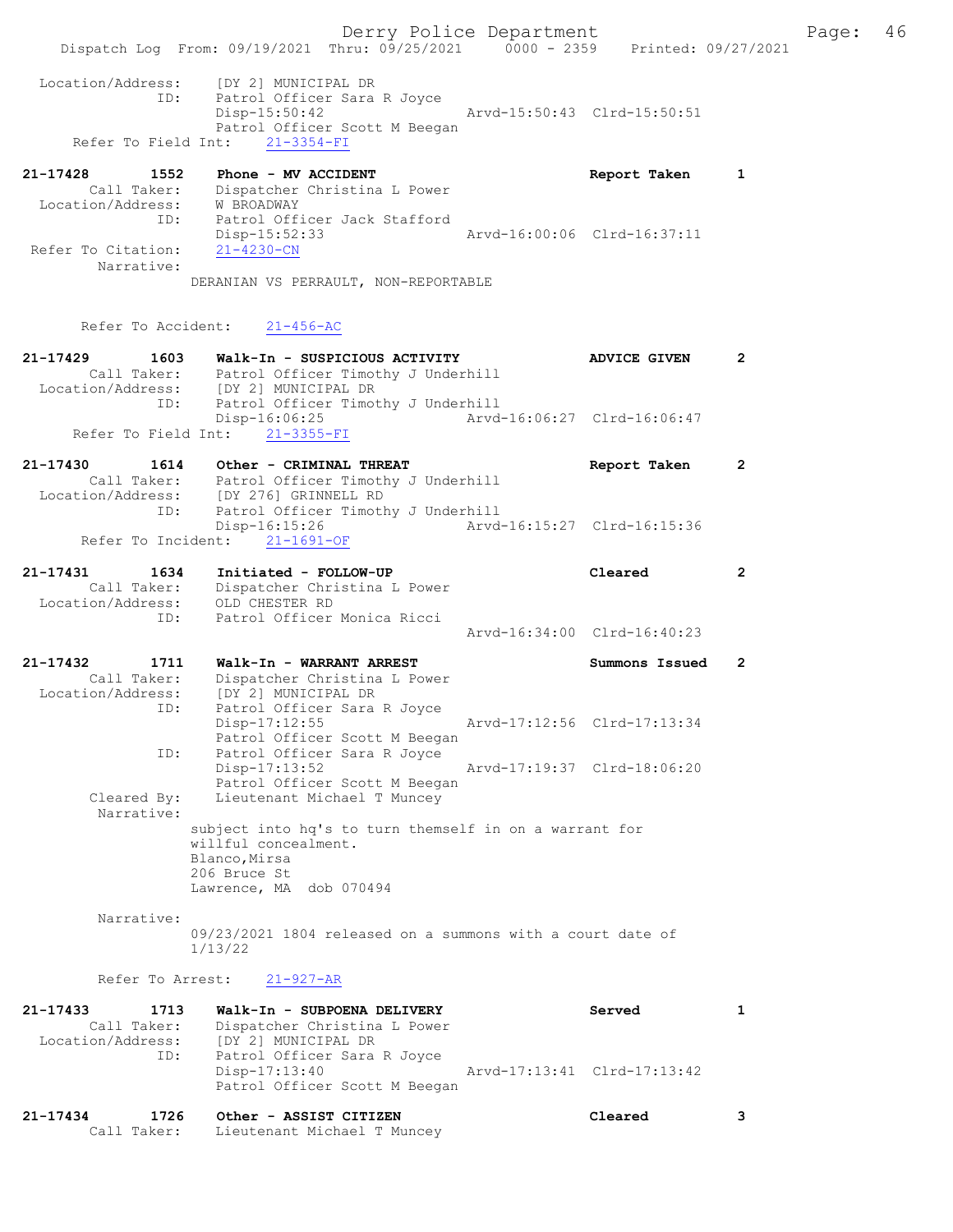| 21-17436                                    |     | 1847 Phone - ERRATIC OPERATION |                 |                                          |  | Gone on Arrival 2                                                              |  |
|---------------------------------------------|-----|--------------------------------|-----------------|------------------------------------------|--|--------------------------------------------------------------------------------|--|
| Refer To Field Int: 21-3357-FI              |     |                                |                 |                                          |  |                                                                                |  |
|                                             |     | between ex's                   |                 |                                          |  |                                                                                |  |
| Narrative:                                  |     |                                |                 |                                          |  |                                                                                |  |
|                                             |     |                                |                 | Arrived By: Patrol Officer Robert Corwin |  |                                                                                |  |
| Dispatched By: Patrol Officer Robert Corwin |     |                                |                 |                                          |  |                                                                                |  |
|                                             |     |                                | Disp-17:48:37   |                                          |  |                                                                                |  |
|                                             | ID: |                                |                 | Patrol Officer Blake A Martineau         |  |                                                                                |  |
|                                             |     |                                |                 | Cleared By: Patrol Officer Robert Corwin |  |                                                                                |  |
|                                             |     |                                | $Disp-17:44:15$ |                                          |  | $Clrd-17:48:39$                                                                |  |
|                                             | ID: |                                |                 | Patrol Officer Jack Stafford             |  |                                                                                |  |
|                                             |     |                                | $Disp-17:44:12$ |                                          |  | Arvd-17:44:16 Clrd-18:30:26                                                    |  |
|                                             |     |                                |                 | ID: Patrol Officer Monica Ricci          |  |                                                                                |  |
| Location/Address: FAIRWAY DR                |     |                                |                 |                                          |  |                                                                                |  |
| Call Taker:                                 |     |                                |                 | Dispatcher Christina L Power             |  |                                                                                |  |
| 21-17435 1737 Phone - DOMESTIC DISTURBANCE  |     |                                |                 |                                          |  | Matter Mediated 1                                                              |  |
| Refer To Field Int: 21-3356-FI              |     |                                |                 |                                          |  |                                                                                |  |
|                                             |     |                                | Disp-17:28:57   |                                          |  | Arvd-17:28:59 Clrd-17:29:15                                                    |  |
|                                             |     |                                |                 | ID: Patrol Officer Jack Stafford         |  |                                                                                |  |
| Location/Address: FROST RD                  |     |                                |                 |                                          |  |                                                                                |  |
|                                             |     |                                |                 |                                          |  |                                                                                |  |
|                                             |     |                                |                 |                                          |  | Dispatch Log From: 09/19/2021 Thru: 09/25/2021 0000 - 2359 Printed: 09/27/2021 |  |

| 2 1 7 7 7 9 9 0<br><b>LOT</b> | $F11011E = E111111C$ OFERALION | GONE ON ALLIVAL             |  |
|-------------------------------|--------------------------------|-----------------------------|--|
| Call Taker:                   | Patrol Officer Robert Corwin   |                             |  |
| Location/Address:             | ISLAND POND RD                 |                             |  |
| ID:                           | Patrol Officer Jack Stafford   |                             |  |
|                               | Disp-18:48:17                  | Arvd-18:57:53 Clrd-19:03:44 |  |
| Arrived By:                   | Dispatcher Christina L Power   |                             |  |
| Cleared By:                   | Dispatcher Christina L Power   |                             |  |
| Narrative:                    |                                |                             |  |
|                               | Red P/U MA #9YS765             |                             |  |

| 21-17437          | 1918        | Initiated - MV STOP          | Warning Issued 3            |  |
|-------------------|-------------|------------------------------|-----------------------------|--|
|                   | Call Taker: | Dispatcher Christina L Power |                             |  |
| Location/Address: |             | S MAIN ST                    |                             |  |
|                   | TD:         | Patrol Officer Jack Stafford |                             |  |
|                   |             |                              | Arvd-19:18:00 Clrd-19:27:55 |  |

Refer To Citation: 21-4191-CN

```
21-17438 2014 Phone - DISPERSE A GROUP Gone on Arrival 2 
 Call Taker: Dispatcher Christina L Power
 Location/Address: CRYSTAL AVE
          ID: Patrol Officer Blake A Martineau
 Disp-20:14:18 Arvd-20:17:07 Clrd-20:25:19
 ID: Patrol Officer Scott M Beegan
 Disp-20:14:20 Arvd-20:16:57 Clrd-20:25:18
```
21-17439 2031 Phone - PARKING COMPLAINT Gone on Arrival 1 Call Taker: Dispatcher Christina L Power Location/Address: ASHLEIGH DR ID: Patrol Officer Scott M Beegan Disp-20:32:16 Arvd-20:42:22 Clrd-20:44:20 Narrative:

blk suv

| 21-17440<br>2105   | Initiated - MV STOP           | Warning Issued              | - 3 |
|--------------------|-------------------------------|-----------------------------|-----|
| Call Taker:        | Dispatcher Christina L Power  |                             |     |
| Location/Address:  | S MAIN ST                     |                             |     |
| ID:                | Patrol Officer Scott M Beegan |                             |     |
|                    |                               | Aryd-21:05:00 Clrd-21:09:59 |     |
| Refer To Citation: | 21-4192-CN                    |                             |     |
|                    |                               |                             |     |

```
21-17441 2110 Initiated - MV STOP Warning Issued 3 
 Call Taker: Dispatcher Christina L Power
 Location/Address: S MAIN ST
 ID: Patrol Officer Scott M Beegan
               Arvd-21:10:00 Clrd-21:31:44<br>21-4193-CN
```
Refer To Citation: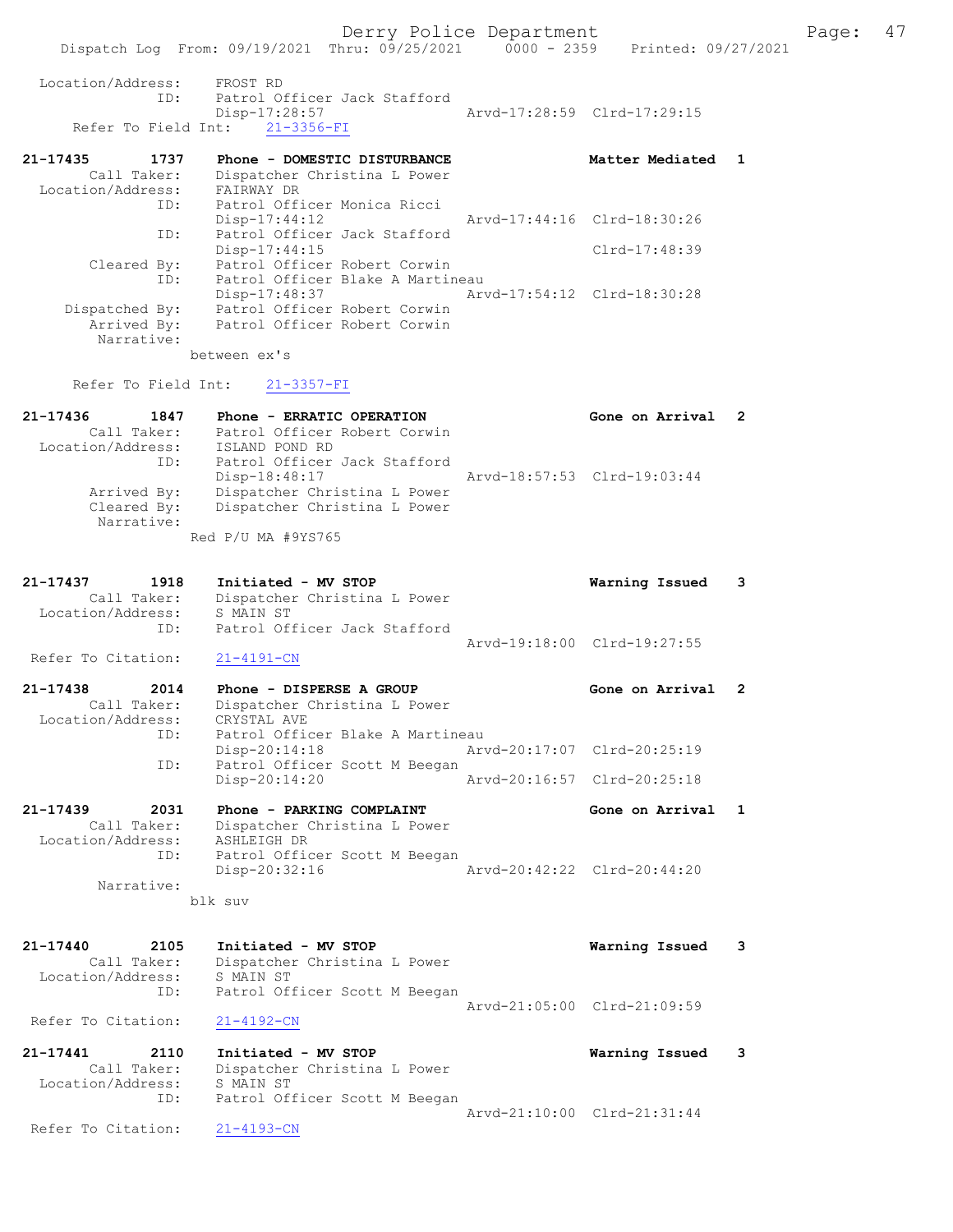Dispatch Log From: 09/19/2021 Thru: 09/25/2021 0000 - 2359 Printed: 09/27/2021 21-17442 2131 Initiated - MV STOP Warning Issued 3 Call Taker: Dispatcher Christina L Power Location/Address: W BROADWAY ID: Patrol Officer Blake A Martineau Arvd-21:31:00 Clrd-21:36:04 ID: Patrol Officer Blake A Martineau<br>Disp-21:36:13 Arw Disp-21:36:13 Arvd-21:36:14 Clrd-21:40:37 Refer To Citation: 21-17443 2210 Phone - SUSPICIOUS ACTIVITY Could Not Locate 2 Call Taker: Dispatcher Christina L Power Location/Address: ASHLEIGH DR ID: Patrol Officer Scott M Beegan Disp-22:14:09 Arvd-22:14:11 Clrd-22:31:07 Narrative: report of two subjects possibly under the influence 21-17444 2318 Initiated - MV CHECK 21 Vehicle checked 1 Call Taker: Dispatcher Christine D Carlson Location/Address: ROLLINS ST ID: Patrol Officer Melissa M Houde Arvd-23:18:00 Clrd-23:44:47 ID: Patrol Officer Collin Kennedy<br>Disp-23:21:45 Arvd-23:24:00 Clrd-23:40:44 Disp-23:21:45 Narrative: 09/23/2021 2330 131 enroute to 4 Laurel St Narrative: 09/23/2021 2331 131 off on Laurel St Narrative: 09/23/2021 2338 131 Transporting one from Laurel St to Hood Park, s/m: 15,187.9 Narrative: 09/23/2021 2339 131 off at Hood Park, e/m: 15,188.2 21-17445 2319 Initiated - MV STOP Warning Issued 3 Call Taker: Dispatcher Christine D Carlson Location/Address: N MAIN ST ID: Patrol Officer Taylor Dezotell Arvd-23:19:00 Clrd-23:22:09 Refer To Citation: 21-4195-CN 21-17446 2319 Phone - ASSIST OTHER AGENCY Services Rendered 3 Call Taker: Dispatcher Christine D Carlson Location/Address: ROCKINGHAM RD ID: Lieutenant Shawn P O'Donaghue<br>Disp-23:27:18 Disp-23:27:18 Arvd-23:28:26 Clrd-09/24/2021 @ 02:43:27 Dispatched By: Lieutenant Michael T Muncey ID: Patrol Officer Collin Kennedy Disp-23:40:53 Arvd-23:53:20 Clrd-09/24/2021 @ 02:45:27 ID: Patrol Officer Cody Johnson<br>Disp-23:47:04 Disp-23:47:04 Arvd-23:53:21 Clrd-09/24/2021 @ 02:47:48 Narrative: 09/23/2021 2319 Assist NHSP Narrative: 09/23/2021 2331 L4 off behind bldg w/ NHSP Narrative: 09/24/2021 0117 Wrecker on scene 21-17447 2321 Initiated - MV STOP Arrest(s) Made 3 Call Taker: Dispatcher Christine D Carlson Location/Address: CRYSTAL AVE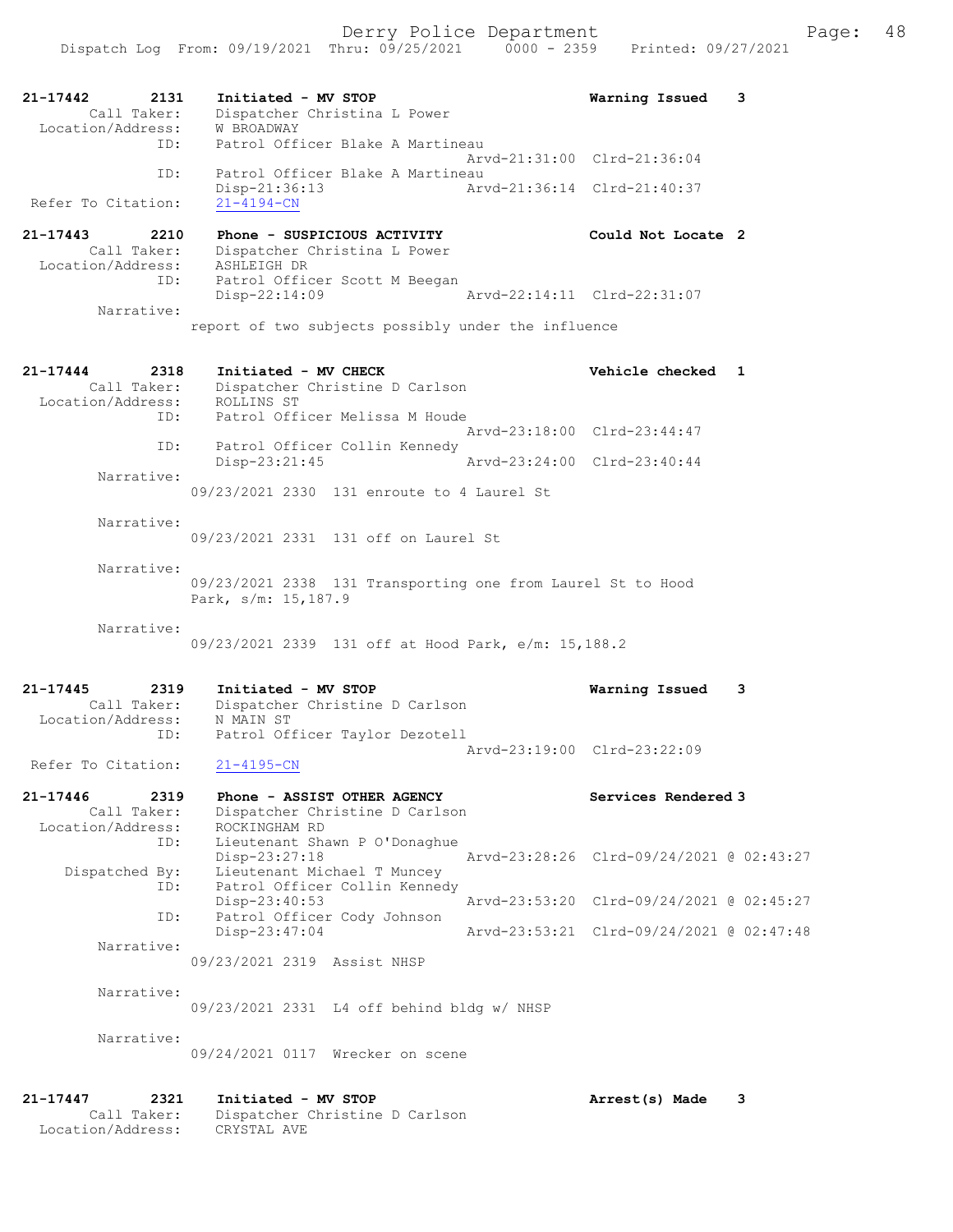ID: Patrol Officer Cody Johnson Arvd-23:21:00 Clrd-23:46:30 ID: Patrol Officer Taylor Dezotell Disp-23:22:23 Arvd-23:24:06 Clrd-23:34:11 Narrative:

09/23/2021 2332 215 transporting one to PMC, s/m: 47,724.0

Narrative:

09/23/2021 2339 215 off at PMC, e/m: 47,725

| 21-17448          | 2344 | Phone - SUSPICIOUS ACTIVITY    |                             | Services Rendered 2 |
|-------------------|------|--------------------------------|-----------------------------|---------------------|
| Call Taker:       |      | Patrol Officer Robert Corwin   |                             |                     |
| Location/Address: |      | LARAWAY CT                     |                             |                     |
|                   | ID:  | Patrol Officer Taylor Dezotell |                             |                     |
|                   |      | $Disp-23:45:46$                |                             | $Clrd-23:53:50$     |
| Cleared By:       |      | Dispatcher Christine D Carlson |                             |                     |
|                   | ID:  | Patrol Officer Melissa M Houde |                             |                     |
|                   |      | $Disp-23:45:51$                | Arvd-23:46:42 Clrd-23:53:52 |                     |
| Arrived By:       |      | Dispatcher Christine D Carlson |                             |                     |
| Cleared By:       |      | Dispatcher Christine D Carlson |                             |                     |
| Narrative:        |      |                                |                             |                     |
|                   |      | dark sedan                     |                             |                     |

Narrative:

09/23/2021 2353 No issues, waiting for a friend

| 21-17449          | 2354        | Phone - SUSPICIOUS ACTIVITY                  | Services Rendered 2 |
|-------------------|-------------|----------------------------------------------|---------------------|
|                   | Call Taker: | Dispatcher Christine D Carlson               |                     |
| Location/Address: |             | PINKERTON ST                                 |                     |
|                   | ID:         | Patrol Officer Taylor Dezotell               |                     |
|                   |             | Arvd-23:57:25 Clrd-23:57:32<br>Disp-23:54:30 |                     |
|                   | Narrative:  |                                              |                     |
|                   |             | 09/23/2021 2354 Smoke in the area            |                     |

### For Date: 09/24/2021 - Friday

| 21-17450          | 0011        | Phone - SUSPICIOUS ACTIVITY                       |                             | Services Rendered 2 |
|-------------------|-------------|---------------------------------------------------|-----------------------------|---------------------|
|                   | Call Taker: | Dispatcher Christine D Carlson                    |                             |                     |
| Location/Address: |             | PINKERTON ST                                      |                             |                     |
|                   | ID:         | Patrol Officer Taylor Dezotell                    |                             |                     |
|                   |             | $Disp-00:11:38$                                   | Arvd-00:13:28 Clrd-00:18:37 |                     |
|                   | ID:         | Patrol Officer Melissa M Houde                    |                             |                     |
|                   |             | $Disp-00:11:40$                                   | Arvd-00:12:51 Clrd-00:18:39 |                     |
|                   | Narrative:  |                                                   |                             |                     |
|                   |             | $09/24/2021$ 0011 2 people arquing in parking lot |                             |                     |

 Narrative: 09/24/2021 0018 No issues, just celebrating a birthday

| 21-17451<br>0119                                                                                 | Phone - SUSPICIOUS ACTIVITY    |                             | Services Rendered 2 |  |  |
|--------------------------------------------------------------------------------------------------|--------------------------------|-----------------------------|---------------------|--|--|
| Call Taker:                                                                                      | Dispatcher Christine D Carlson |                             |                     |  |  |
| Location/Address:                                                                                | LINLEW DR                      |                             |                     |  |  |
| ID:                                                                                              | Patrol Officer Taylor Dezotell |                             |                     |  |  |
|                                                                                                  | $Disp-01:19:54$                | Arvd-01:22:27 Clrd-02:12:21 |                     |  |  |
| ID:                                                                                              | Patrol Officer Melissa M Houde |                             |                     |  |  |
|                                                                                                  | $Disp-01:19:57$                | Arvd-01:22:04 Clrd-02:12:30 |                     |  |  |
| Narrative:                                                                                       |                                |                             |                     |  |  |
| 09/24/2021 0119 Caller states trees leaning up against her<br>balcony and could here loud noises |                                |                             |                     |  |  |
| Refer To Field Int:                                                                              | $21 - 3359 - FI$               |                             |                     |  |  |
| Refer To Field Int:                                                                              | $21 - 3373 - FI$               |                             |                     |  |  |

| 21-17452 | 0503        | <b>Phone - TRANSPORT</b>       | <b>TRANSPORTED</b> |  |
|----------|-------------|--------------------------------|--------------------|--|
|          | Call Taker: | Dispatcher Christine D Carlson |                    |  |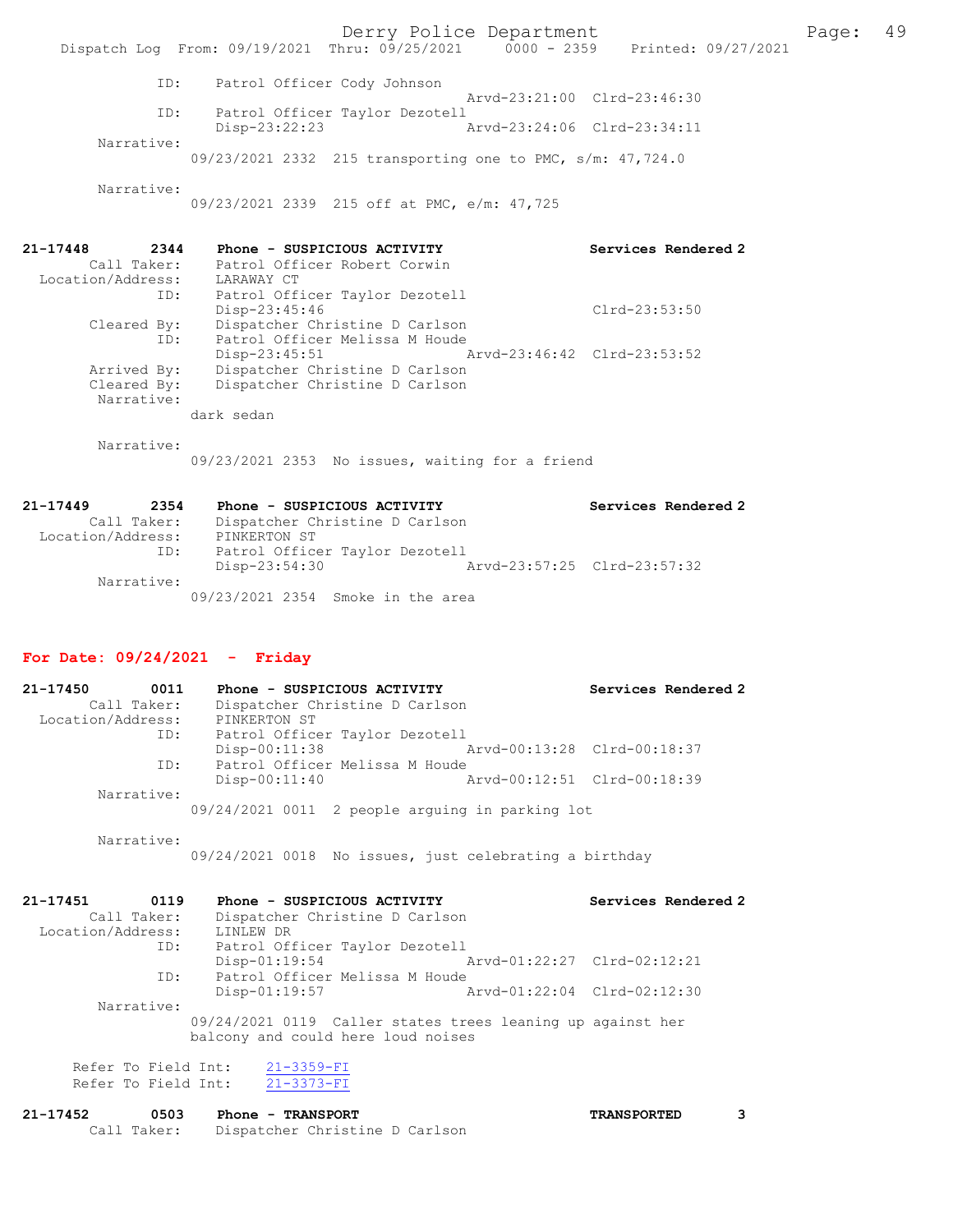Derry Police Department The Page: 50 Dispatch Log From: 09/19/2021 Thru: 09/25/2021 0000 - 2359 Printed: 09/27/2021 Location/Address: PARKLAND DR<br>ID: Patrol Officer<br>Disp-05:03:57 Patrol Officer Cody Johnson Disp-05:03:57 Arvd-05:08:02 Clrd-05:27:38 Narrative: 09/24/2021 0518 215 transporting one to Bank of America parking lot, s/m: 47,733.5 Narrative: 09/24/2021 0523 215 off on Crystal, e/m: 47,734.6 21-17453 0647 Phone - MEDICAL EMERGENCY Services Rendered 1 Call Taker: Dispatcher Christine D Carlson Location/Address: ID: Patrol Officer Cody Johnson Disp-06:48:00 Arvd-06:50:19 Clrd-06:59:03 Refer To Field Int: 21-3360-FI 21-17454 0716 Phone - PARKING COMPLAINT Vehicle checked 1 Call Taker: Dispatcher Jess W Arcand Location/Address: PEABODY RD ID: Patrol Officer Charles L Doherty Disp-07:19:26 Arvd-07:19:28 Clrd-07:19:31 21-17455 0720 Initiated - Parking Enforcement Vehicle checked 1 Call Taker: Dispatcher Jess W Arcand Location/Address: CORWIN DR ID: Patrol Officer Charles L Doherty Arvd-07:20:00 Clrd-07:21:27 21-17456 0722 911 - DISTURBANCE Services Rendered 1 Call Taker: Dispatcher Jess W Arcand Location/Address: CHESTER RD ID: Patrol Officer Nikita Tomnyuk Disp-07:23:03 Arvd-07:25:15 Clrd-07:45:12<br>ID: Patrol Officer Charles L Doherty Patrol Officer Charles L Doherty<br>Disp-07:23:05 Arv Disp-07:23:05 Arvd-07:24:19 Clrd-07:45:14 Refer To Field Int: 21-3361-FI 21-17457 0834 Phone - ALARM, BURGLAR False Alarm 1 Call Taker: Dispatcher Jess W Arcand Location/Address: [DY 1138] QUINCY DR ess. IPI IISS, gerner In Media Carnazzo Disp-08:35:19 Arvd-08:45:29 Clrd-08:51:17 ID: Patrol Officer Nicholas M Granville<br>Disp-08:35:23 Arvd-0 Disp-08:35:23 Arvd-08:45:32 Clrd-08:51:19<br>ID: Captain Vernon L Thomas Captain Vernon L Thomas<br>Disp-08:40:26 Disp-08:40:26 Arvd-08:40:28 Clrd-08:51:21 21-17458 0851 Initiated - FOLLOW-UP No Action Required 2 Call Taker: Dispatcher Jess W Arcand Location/Address: OLD CHESTER RD ID: Patrol Officer Nikita Tomnyuk Arvd-08:51:00 Clrd-09:01:57 21-17459 0856 Initiated - PARKING COMPLAINT Services Rendered 1 Call Taker: Dispatcher Jess W Arcand Location/Address: QUINCY DR ID: Patrol Officer Michael Carnazzo Arvd-08:56:00 Clrd-09:04:15 21-17460 0858 Phone - MV ACCIDENT Report Taken 1 Call Taker: Dispatcher Jess W Arcand Location/Address: BIRCH ST ID: Patrol Officer Nicholas M Granville Disp-08:58:42 Arvd-09:00:24 Clrd-09:32:18 Refer To Citation: Narrative: 09/24/2021 0906 OFF WITH MA 5DY464 AND NH T671983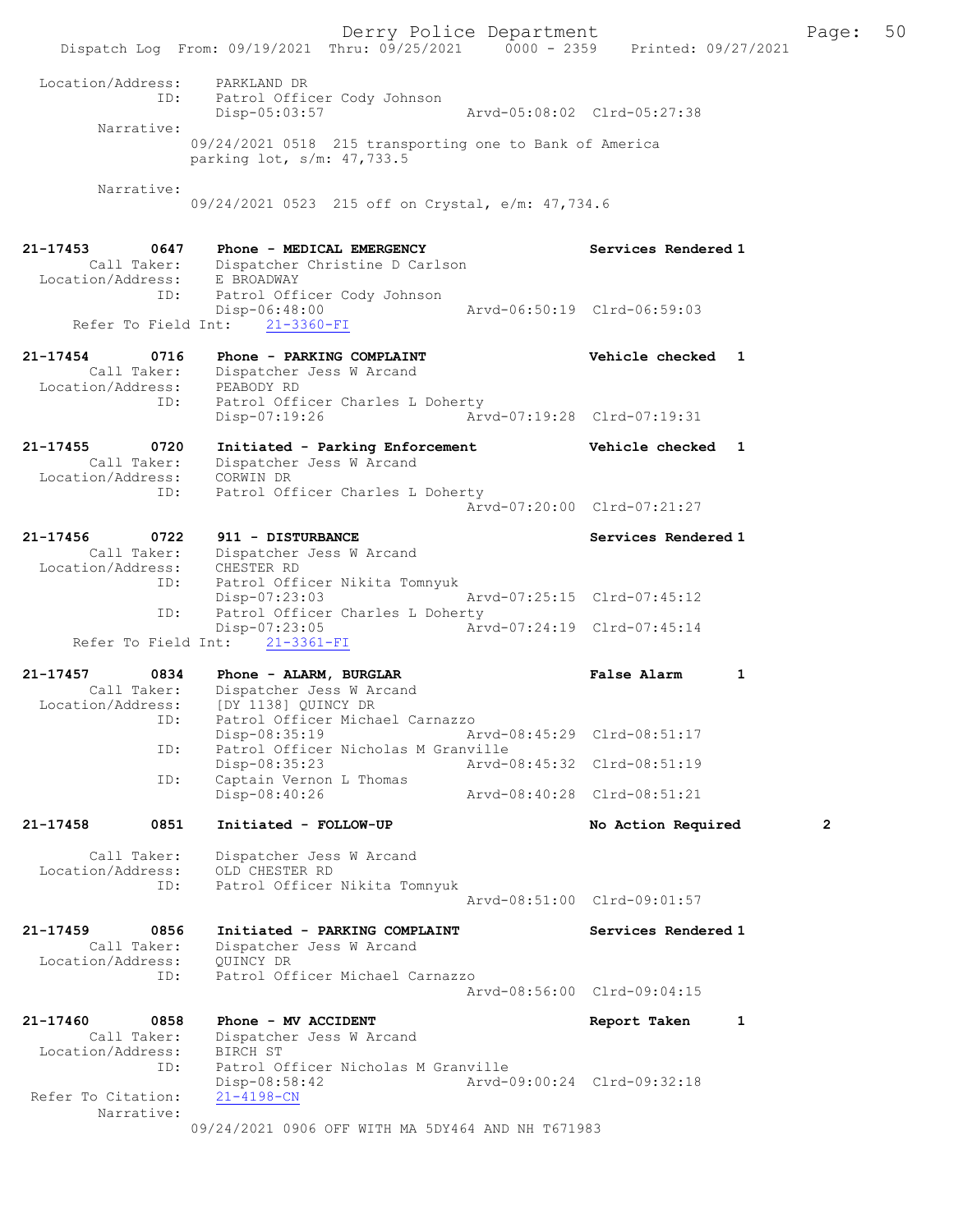Narrative:

09/24/2021 0927 REPORTABLE. Resendes v. Macero Refer To Accident: 21-457-AC 21-17461 0902 Initiated - Parking Enforcement Parking Ticket Issued 1 Call Taker: Dispatcher Jess W Arcand Location/Address:<br>ID: .<br>CORWIN DR<br>Patrol Officer Nikita Tomnyuk Arvd-09:02:00 Clrd-09:12:44 21-17462 0904 Phone - ALARM, BURGLAR False Alarm 1 Call Taker: Dispatcher Jess W Arcand<br>Location/Address: [DY 1138] QUINCY DR [DY 1138] QUINCY DR ID: Patrol Officer Michael Carnazzo Disp-09:05:58 Arvd-09:06:00 Clrd-09:11:43 21-17463 0924 Initiated - Parking Enforcement Parking Ticket Issued 1 Call Taker: Dispatcher Jess W Arcand Location/Address: PEABODY RD ID: Patrol Officer Charles L Doherty Arvd-09:24:00 Clrd-09:24:38 21-17464 0925 Phone - Wildlife Complaint Services Rendered 2 Call Taker: Dispatcher Jess W Arcand<br>CRYSTAL AVE: CRYSTAL AVE Location/Address: ID: Patrol Officer Charles L Doherty Disp-09:32:40 Arvd-09:32:42 Clrd-11:04:40 21-17465 0931 Walk-In - SEXUAL OFFENDER REGISTRATION Services Rendered 1 Call Taker: Dispatcher Jess W Arcand<br>ion/Address: MUNICIPAL DR Location/Address: ID: Detective Benjamin J Doyle<br>Disp-09:31:55 Disp-09:31:55 Arvd-09:31:57 Clrd-09:32:25 21-17466 0948 911 - MEDICAL EMERGENCY Services Rendered 1 Call Taker: Dispatcher Jess W Arcand Location/Address: PEABODY RD ID: Patrol Officer Nikita Tomnyuk Disp-09:49:52 Arvd-09:51:21 Clrd-10:08:49 ID: Patrol Officer Nicholas M Granville Disp-09:50:03 Arvd-09:51:59 Clrd-10:08:47 Refer To Incident: 21-1692-OF 21-17467 0951 Initiated - JUVENILE OFFENSES Services Rendered 2 Call Taker: Dispatcher Jess W Arcand Location/Address: PINKERTON ST ID: Patrol Officer Brian J Landry Arvd-09:51:00 Clrd-10:09:01 21-17468 0956 Initiated - PAPER SERVICE Served 3 Call Taker: Dispatcher Jess W Arcand Location/Address: [BRE] NORTH RD ID: Patrol Officer Sara R Joyce Arvd-09:56:00 Clrd-10:11:10 Patrol Officer Scott M Beegan<br>ID: Patrol Officer Sara R Joyce Patrol Officer Sara R Joyce<br>Disp-10:11:19 Arvd-10:11:20 Clrd-10:49:04 Patrol Officer Scott M Beegan 21-17469 1049 Phone - TREE(S) DOWN Could Not Locate 1 Call Taker: Dispatcher Jess W Arcand<br>Location/Address: OLD AUBURN RD + ELWOOD RD OLD AUBURN RD + ELWOOD RD ID: Patrol Officer Sara R Joyce Disp-10:49:55 Arvd-10:57:56 Clrd-11:00:23 Patrol Officer Scott M Beegan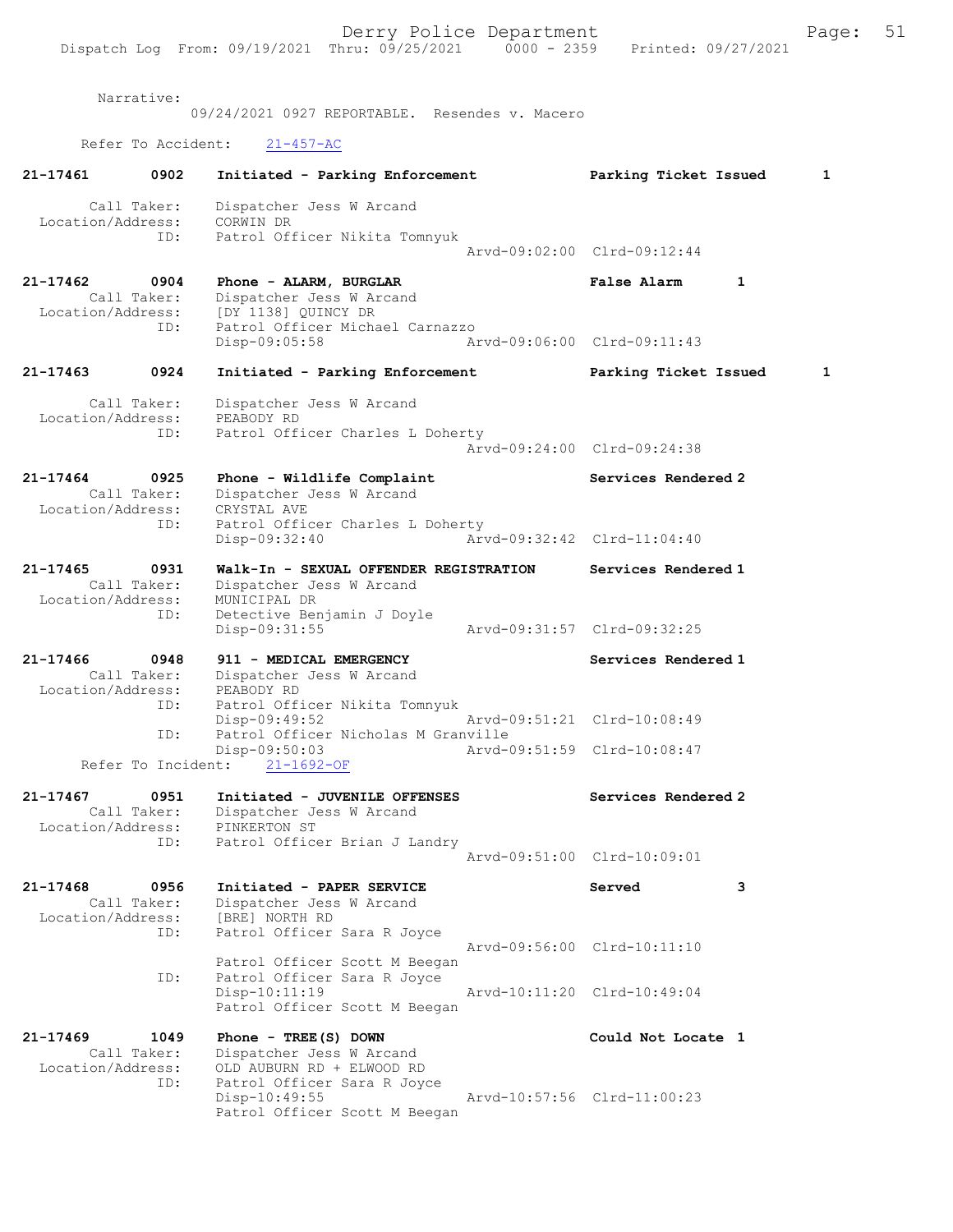Derry Police Department Form Page: 52 Dispatch Log From: 09/19/2021 Thru: 09/25/2021 0000 - 2359 Printed: 09/27/2021 21-17470 1050 Initiated - FOLLOW-UP No Action Required 2 Call Taker: Dispatcher Jess W Arcand Location/Address: MUNICIPAL DR ID: Patrol Officer Nikita Tomnyuk Arvd-10:50:00 Clrd-11:09:18 21-17471 1108 Initiated - JUVENILE OFFENSES No Action Required 2 Call Taker: Dispatcher Jess W Arcand Location/Address: PINKERTON ST ID: Patrol Officer Brian J Landry Arvd-11:08:00 Clrd-11:17:36 Refer To Field Int: 21-3363-FI 21-17472 1119 Initiated - FOLLOW-UP No Action Required 2 Call Taker: Dispatcher Jess W Arcand Location/Address: E BROADWAY ID: Patrol Officer Nikita Tomnyuk Arvd-11:19:00 Clrd-11:52:03 21-17473 1134 Initiated - JUVENILE OFFENSES Report Taken 2 Call Taker: Dispatcher Jess W Arcand Location/Address: MUNICIPAL DR ID: Detective Peter A Houlis Arvd-11:34:00 Clrd-11:35:09 Refer To Incident: 21-1693-OF 21-17474 1144 Phone - WARRANT ARREST TRANSPORTED 2 Call Taker: Dispatcher Jess W Arcand Location/Address: COURTHOUSE LN ID: Patrol Officer Sara R Joyce Disp-11:45:36 Arvd-11:50:21 Clrd-15:06:40 Patrol Officer Scott M Beegan Cleared By: Patrol Officer Robert Corwin ID: Patrol Officer Nikita Tomnyuk Disp-14:38:16 Clrd-14:38:35 Narrative: 09/24/2021 1150 ONE IN CUSTODY ON A DERRY WARRANT FOR STALKING (X2) Narrative: 09/24/2021 1156 738 EN ROUTE TO HQ WITH ONE SM 29598.1 Narrative: 09/24/2021 1201 OFF AT HQ EM 29599.2 Narrative: 09/24/2021 1236 PLACED IN CELL 1 Narrative: 09/24/2021 1236 IDENTIFIED AS: KRISTEN SWEENEY HOMELESS DERRY NH DOB 2/11/89 Narrative: 09/24/2021 1427 TRANSPORTING ONE TO DDC SM 29599.3 Narrative: 09/24/2021 1431 OFF AT DDC EM 29600.6 Refer To Arrest: 21-929-AR

21-17475 1146 Phone - WELFARE CHECK Services Rendered 2 Call Taker: Dispatcher Jess W Arcand Location/Address: WARNER HILL RD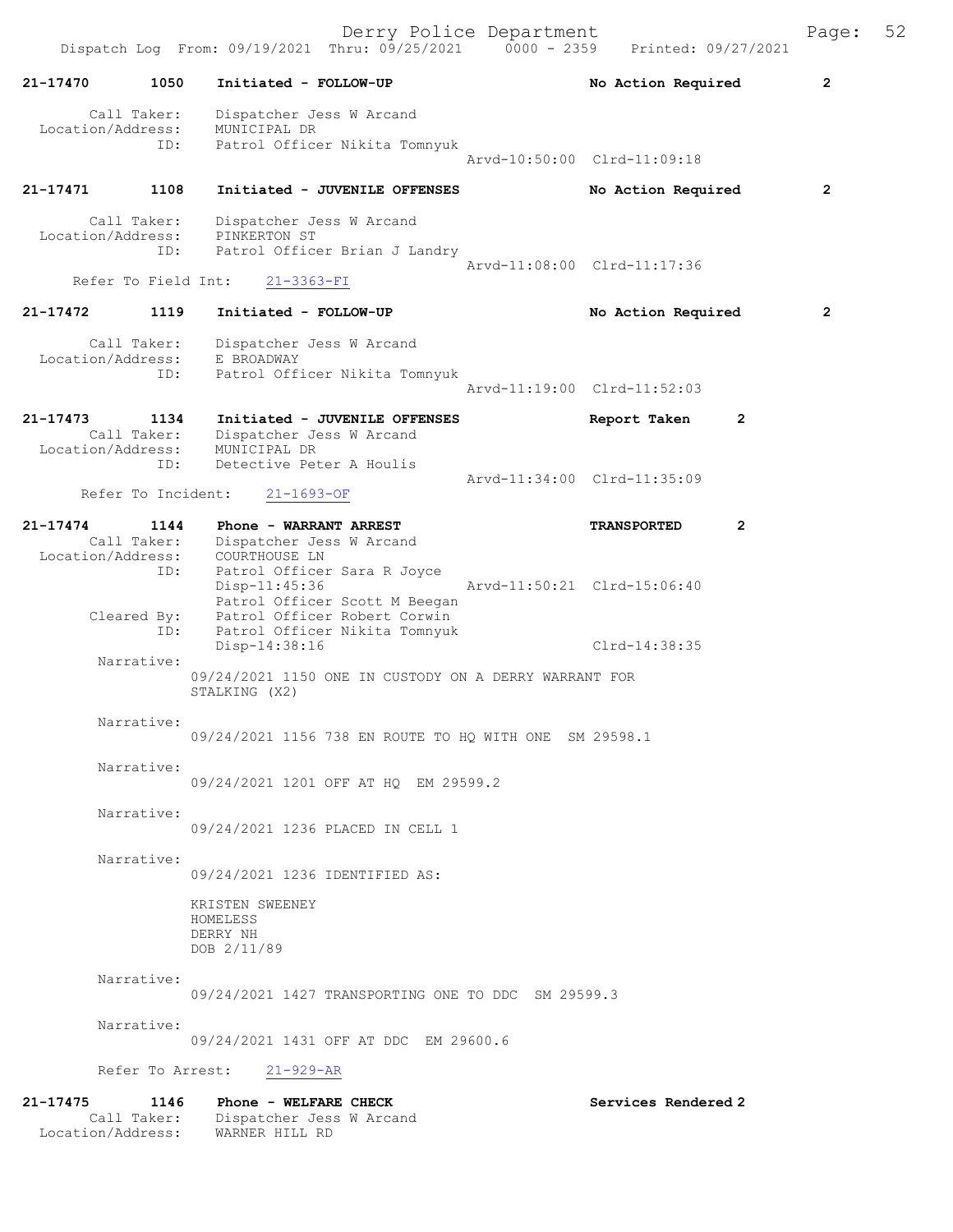|                                  | ID:         | Patrol Officer Michael Carnazzo<br>Disp-11:47:16           | Arvd-12:00:56 Clrd-12:10:28 |                             |                |
|----------------------------------|-------------|------------------------------------------------------------|-----------------------------|-----------------------------|----------------|
| 21-17476                         | 1211        | Phone - ASSIST OTHER AGENCY                                |                             | Cleared                     | 3              |
| Call Taker:                      |             | Dispatcher Jess W Arcand                                   |                             |                             |                |
| Location/Address:                |             | ROCKINGHAM RD                                              |                             |                             |                |
|                                  | ID:         | Patrol Officer Charles L Doherty                           |                             |                             |                |
| Cleared By:                      |             | Disp-12:11:34<br>Patrol Officer Robert Corwin              |                             | Arvd-12:31:08 Clrd-15:27:40 |                |
|                                  | ID:         | Detective Lieutenant Jon M Breen                           |                             |                             |                |
|                                  |             | $Disp-12:11:38$                                            |                             | Arvd-12:22:29 Clrd-15:14:27 |                |
| Cleared By:                      |             | Patrol Officer Robert Corwin                               |                             |                             |                |
|                                  | ID:         | Detective Benjamin J Doyle                                 |                             |                             |                |
| Cleared By:                      |             | Disp-12:23:19<br>Patrol Officer Robert Corwin              |                             | Arvd-12:23:21 Clrd-15:14:12 |                |
|                                  | ID:         | Detective Scott A Tompkins                                 |                             |                             |                |
|                                  |             | Disp-12:47:47                                              |                             | Arvd-12:47:48 Clrd-15:14:42 |                |
| Cleared By:                      |             | Patrol Officer Robert Corwin                               |                             |                             |                |
|                                  | ID:         | Detective Kimberly M Bouse                                 |                             |                             |                |
|                                  |             | Disp-12:48:18                                              |                             | Arvd-12:48:19 Clrd-15:14:39 |                |
| Cleared By:<br>Narrative:        |             | Patrol Officer Robert Corwin                               |                             |                             |                |
|                                  |             | 09/24/2021 1248 904 ON A COURTESY TRANSPORT TO HQ SM 20302 |                             |                             |                |
| Narrative:                       |             | 09/24/2021 1259 904 OFF AT HO EM 20307                     |                             |                             |                |
| Refer To Incident:               |             | $21 - 1694 - OF$                                           |                             |                             |                |
|                                  |             |                                                            |                             |                             |                |
| 21-17477                         | 1231        | Initiated - FOLLOW-UP                                      |                             | No Action Required          | $\overline{2}$ |
| Call Taker:<br>Location/Address: |             | Dispatcher Jess W Arcand<br>MUNICIPAL DR                   |                             |                             |                |
|                                  | ID:         | Patrol Officer Nicholas M Granville                        |                             | Arvd-12:31:00 Clrd-12:57:55 |                |
| 21-17478                         | 1235        | Phone - WELFARE CHECK                                      |                             | Services Rendered 2         |                |
| Call Taker:                      |             | Dispatcher Jess W Arcand                                   |                             |                             |                |
| Location/Address:                | ID:         | E BROADWAY<br>Patrol Officer Nicholas M Granville          |                             |                             |                |
|                                  |             | $Disp-12:58:08$                                            | Arvd-13:14:40 Clrd-13:25:35 |                             |                |
|                                  |             |                                                            |                             |                             |                |
| 21-17479                         | 1340        | Phone - JUVENILE OFFENSES                                  |                             | Services Rendered 2         |                |
| Call Taker:                      |             | Dispatcher Jess W Arcand                                   |                             |                             |                |
| Location/Address:                | ID:         | HOOD RD<br>Patrol Officer Nicholas M Granville             |                             |                             |                |
|                                  |             | Disp-13:45:46                                              |                             | Arvd-13:45:48 Clrd-14:16:43 |                |
| Refer To Incident:               |             | $21 - 1695 - OF$                                           |                             |                             |                |
|                                  |             |                                                            |                             |                             |                |
| 21-17480<br>Call Taker:          | 1432        | Phone - MV ACCIDENT<br>Dispatcher Jess W Arcand            |                             | Report Taken                | 1              |
| Location/Address:                |             | MANCHESTER RD                                              |                             |                             |                |
|                                  | ID:         | Patrol Officer Nikita Tomnyuk                              |                             |                             |                |
|                                  |             | Disp-14:38:40                                              |                             | Arvd-14:43:01 Clrd-15:15:31 |                |
| Arrived By:                      |             | Patrol Officer Robert Corwin                               |                             |                             |                |
| Cleared By:<br>Narrative:        |             | Patrol Officer Robert Corwin                               |                             |                             |                |
|                                  |             | 09/24/2021 1500 off with NH #4791234 MA #3FXM71            |                             |                             |                |
|                                  |             |                                                            |                             |                             |                |
| Narrative:                       |             | 09/24/2021 1515 ROBERTSON VS. DAABOUL REPORTABLE           |                             |                             |                |
| Refer To Accident:               |             | $21 - 458 - AC$                                            |                             |                             |                |
| 21-17481                         | 1504        | 911 - MEDICAL EMERGENCY                                    |                             | No Action Required          | 1              |
|                                  | Call Taker: | Patrol Officer Robert Corwin                               |                             |                             |                |

Location/Address: N HIGH ST

ID: Patrol Officer Joshua Martin

Disp-15:10:19 Arvd-15:16:57 Clrd-15:24:16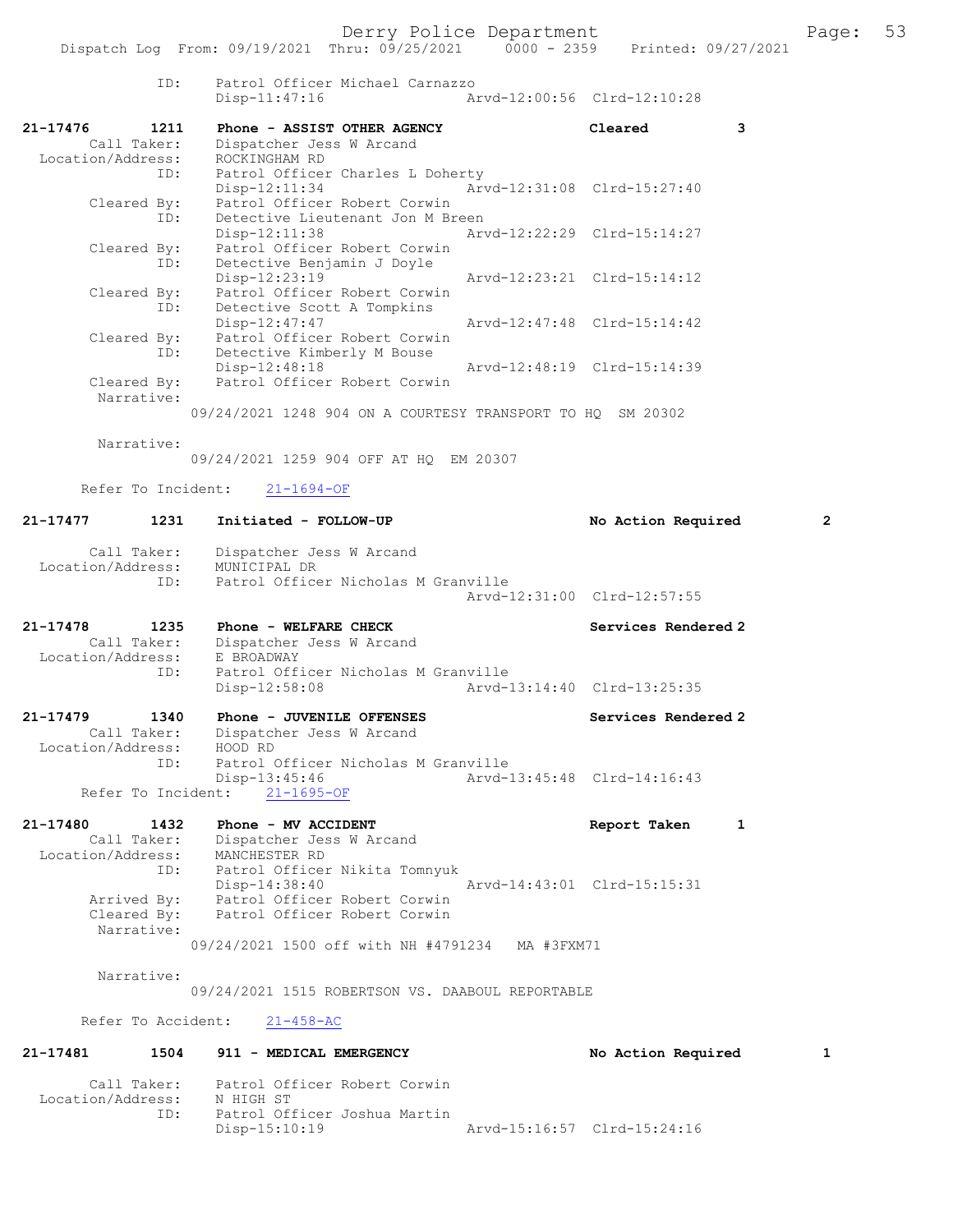Derry Police Department Fage: 54 Dispatch Log From: 09/19/2021 Thru: 09/25/2021 0000 - 2359 Printed: 09/27/2021 ID: Patrol Officer Sara R Joyce Disp-15:13:19 Arvd-15:16:43 Clrd-15:24:18 Patrol Officer Scott M Beegan 21-17482 1513 Phone - JUVENILE OFFENSES SENT ON THEIR WAY 2 Call Taker: Patrol Officer Robert Corwin Location/Address: FAIRWAY DR ID: Patrol Officer Jack Stafford Disp-15:13:51 Arvd-15:16:53 Clrd-15:20:17 21-17483 1541 Phone - SUSPICIOUS ACTIVITY Cone on Arrival 2 Call Taker: Patrol Officer Robert Corwin Location/Address: CRYSTAL AVE ID: Patrol Officer Joshua Martin Disp-15:43:30 Arvd-15:47:09 Clrd-16:14:56 Narrative: Silver Acura #4750490 Narrative: 09/24/2021 1551 off with NH #2689011 21-17484 1549 Phone - DISABLED MV Matter Rectified 3 Call Taker: Patrol Officer Robert Corwin Location/Address: N MAIN ST ID: Patrol Officer Monica Ricci Disp-15:55:47 Arvd-15:55:49 Clrd-16:09:17 Narrative: Rav 4 in roadway Narrative: 09/24/2021 1609 vehicle moved off roadway Refer To Field Int: 21-3371-FI 21-17485 1610 Phone - ANIMAL COMPLAINT Could Not Locate 1 Call Taker: Patrol Officer Robert Corwin Location/Address: BYPASS 28 ID: Patrol Officer Monica Ricci Disp-16:38:24 Arvd-16:38:26 Clrd-16:38:28 Narrative: injured turkey 21-17486 1622 Walk-In - EMERGENCY RESTRAINING ORDER Report Taken 2 Call Taker: Patrol Officer Robert Corwin Location/Address: [DY 2] MUNICIPAL DR ID: Patrol Officer Charles L Doherty Disp-16:23:58 Arvd-16:24:00 Clrd-16:40:01 Disp-16:23:58<br>
Refer To Incident: 21-1696-OF<br>
Refer To Incident: 21-1696-OF 21-17487 1625 Initiated - MV STOP Warning Issued 3 Call Taker: Patrol Officer Robert Corwin Location/Address: E BROADWAY ID: Patrol Officer Collin Kennedy Arvd-16:25:00 Clrd-16:30:55 21-17488 1639 Initiated - Community Relations Cleared 2 Call Taker: Patrol Officer Robert Corwin Location/Address: PIERCE AVE ID: Patrol Officer Collin Kennedy Arvd-16:39:00 Clrd-16:45:20 21-17489 1640 Initiated - FOLLOW-UP Cleared 2 Call Taker: Patrol Officer Robert Corwin Location/Address: COVE DR ID: Patrol Officer Monica Ricci Arvd-16:40:00 Clrd-16:51:10 21-17490 1649 Initiated - PAPER SERVICE Not Served 3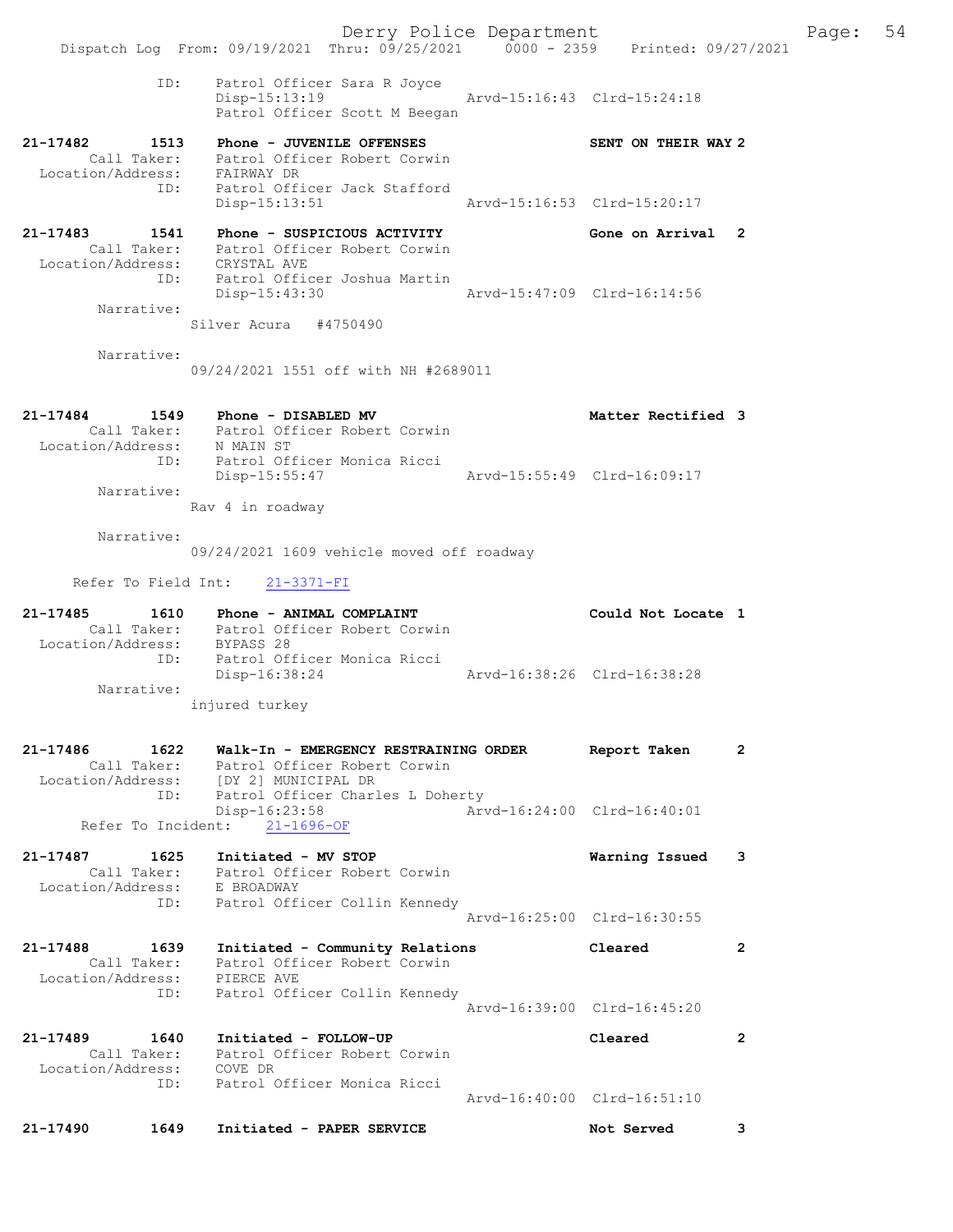Derry Police Department Fage: 55 Dispatch Log From: 09/19/2021 Thru: 09/25/2021 0000 - 2359 Printed: 09/27/2021 Call Taker: Patrol Officer Robert Corwin Location/Address: BIRCH ST ID: Patrol Officer Collin Kennedy Arvd-16:49:00 Clrd-16:58:57 21-17491 1650 Walk-In - STALKING Report Taken 2 Call Taker: Patrol Officer Robert Corwin Location/Address: [DY 2] MUNICIPAL DR ID: Patrol Officer Charles L Doherty Disp-16:50:36 Arvd-16:50:52 Clrd-16:50:54 ID: Patrol Officer Charles L Doherty Disp-16:51:05 Arvd-16:51:07 Clrd-17:31:40 Refer To Incident: 21-1697-OF 21-17492 1709 Initiated - Parking Enforcement Matter Rectified 1 Call Taker: Patrol Officer Robert Corwin Location/Address: NORTH AVE ID: Patrol Officer Collin Kennedy Arvd-17:09:00 Clrd-17:12:35 21-17493 1721 Initiated - PAPER SERVICE Not Served 3 Call Taker: Patrol Officer Robert Corwin Location/Address: BOWERS RD ID: Patrol Officer Jack Stafford Arvd-17:21:00 Clrd-17:27:46 21-17494 1754 Initiated - MV STOP Warning Issued 3 Call Taker: Patrol Officer Robert Corwin Location/Address: BIRCH ST ID: Patrol Officer Collin Kennedy Arvd-17:54:00 Clrd-18:07:12 Refer To Citation: 21-4199-CN 21-17498 1802 Initiated - MV STOP Warning Issued 3 Call Taker: Patrol Officer Robert Corwin Location/Address: CHESTER RD ID: Patrol Officer Monica Ricci Arvd-18:02:00 Clrd-18:42:10 Refer To Citation: 21-4202-CN 21-17495 1809 Initiated - MV STOP Warning Issued 3 Call Taker: Patrol Officer Robert Corwin Location/Address: RT 28 ID: Patrol Officer Jack Stafford Arvd-18:09:00 Clrd-18:14:12 Refer To Citation: 21-4200-CN 21-17496 1809 Phone - WELFARE CHECK Report Taken 2 Call Taker: Lieutenant Michael T Muncey Location/Address: LANCELOT DR ID: Patrol Officer Collin Kennedy Disp-18:17:04 Arvd-18:31:45 Clrd-18:55:01 Arrived By: Patrol Officer Robert Corwin Cleared By: Patrol Officer Robert Corwin ID: Administrative Sergeant Christopher R Talbot Disp-18:17:07 Arvd-18:31:53 Clrd-18:54:13 Arrived By: Patrol Officer Robert Corwin Cleared By: Patrol Officer Robert Corwin Refer To Incident: 21-1698-OF 21-17497 1825 Initiated - MV STOP Warning Issued 3 Call Taker: Patrol Officer Robert Corwin Location/Address: RT 28 ID: Patrol Officer Jack Stafford Arvd-18:25:00 Clrd-18:31:47<br>21-4201-CN Refer To Citation: 21-17499 1837 911 - MV ACCIDENT Report Taken 1 Call Taker: Patrol Officer Robert Corwin Location/Address: TSIENNETO RD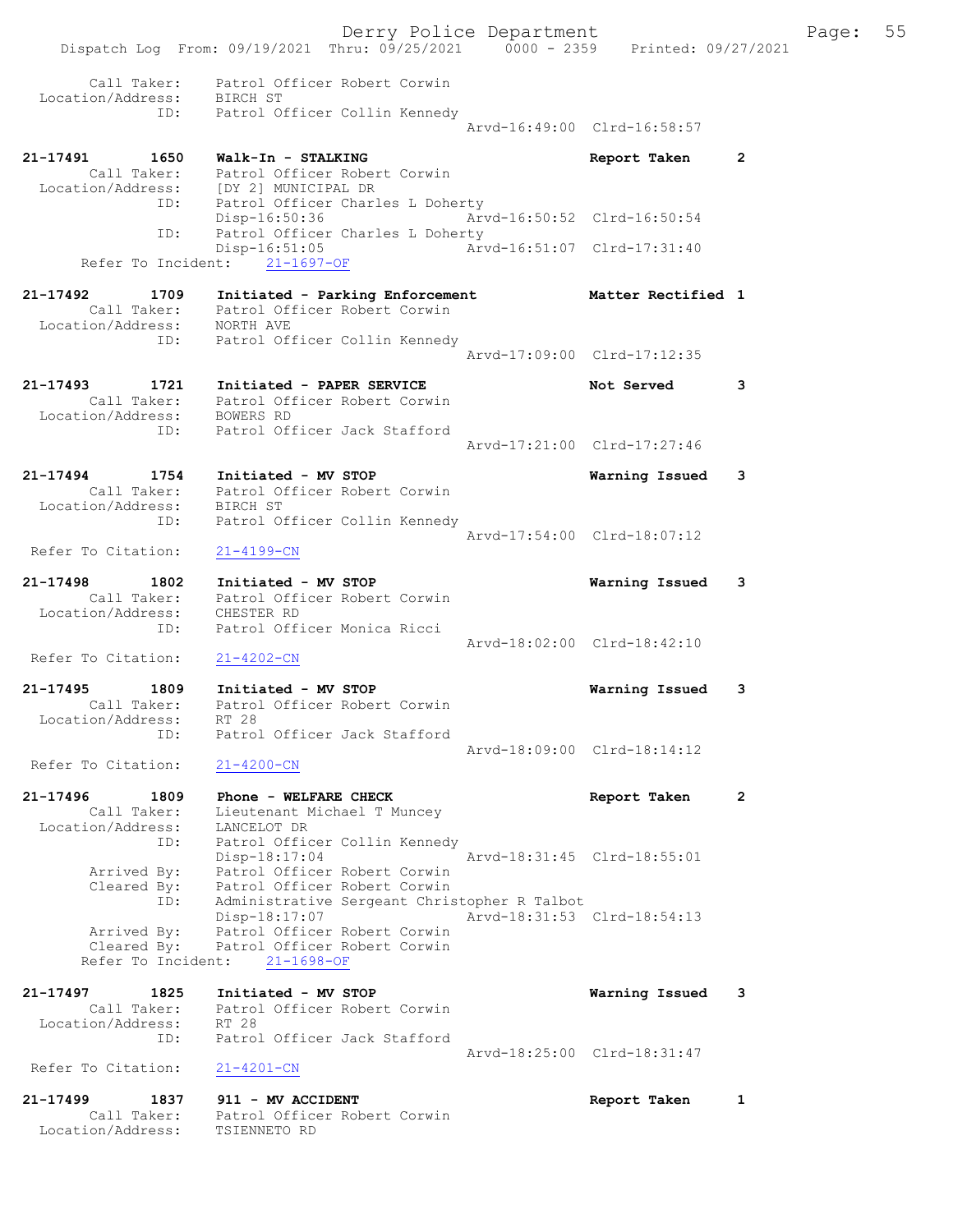Derry Police Department Fage: 56 Dispatch Log From: 09/19/2021 Thru: 09/25/2021 0000 - 2359 Printed: 09/27/2021 ID: Patrol Officer Joshua Martin Arvd-18:40:08 Clrd-18:55:13 Narrative: 09/24/2021 1841 dfd on scene Narrative: 09/24/2021 2135 Richardson v. Roadside Refer To Accident: 21-459-AC 21-17500 1859 Initiated - MV STOP Warning Issued 3 Call Taker: Patrol Officer Robert Corwin Location/Address: ELM ST ID: Patrol Officer Collin Kennedy Arvd-18:59:00 Clrd-19:05:47<br>21-4203-CN Refer To Citation: 21-17501 1914 Radio - SUSPICIOUS ACTIVITY Arrest(s) Made 2 Call Taker: Patrol Officer Robert Corwin Location/Address: [DY 949] N MAIN ST ID: Patrol Officer Monica Ricci Disp-19:14:43 Arvd-19:20:50 Clrd-19:55:15 Narrative: 09/24/2021 1955 juvenile released to parent Refer To Arrest: 21-930-AR 21-17502 1922 Phone - SHOPLIFTING Arrest(s) Made 3 Call Taker: Patrol Officer Robert Corwin Location/Address: ASHLEIGH DR ID: Patrol Officer Collin Kennedy Disp-19:23:10 Arvd-19:25:37 Clrd-20:32:11 ID: Patrol Officer Scott M Beegan Disp-19:23:15 Arvd-19:25:38 Clrd-21:42:59 Narrative: 09/24/2021 1931 one in custody Narrative: 09/24/2021 1938 enroute to DPD s/m 29610.1 Narrative: 09/24/2021 1941 off at PD s/m 29611.1 Narrative: 09/24/2021 2002 BC called/en route Narrative: 09/24/2021 2032 female placed in Cell #1 Narrative: 09/24/2021 2103 released on PR with court date of 01/13/22 Narrative: 09/24/2021 2133 One Female in Custody: Name: Katie Karpoff DOB: 04/13/1983 Address: 365 Vermont Rt. 243 N. Troy VT Charges: Willful Concealment Poss. of CD Refer To Arrest: 21-931-AR 21-17503 2001 Phone - CRIMINAL THREAT Report Taken 2 Call Taker: Patrol Officer Robert Corwin<br>ion/Address: LINLEW DR Location/Address: ID: Patrol Officer Joshua Martin

Arvd-20:25:25 Clrd-20:53:28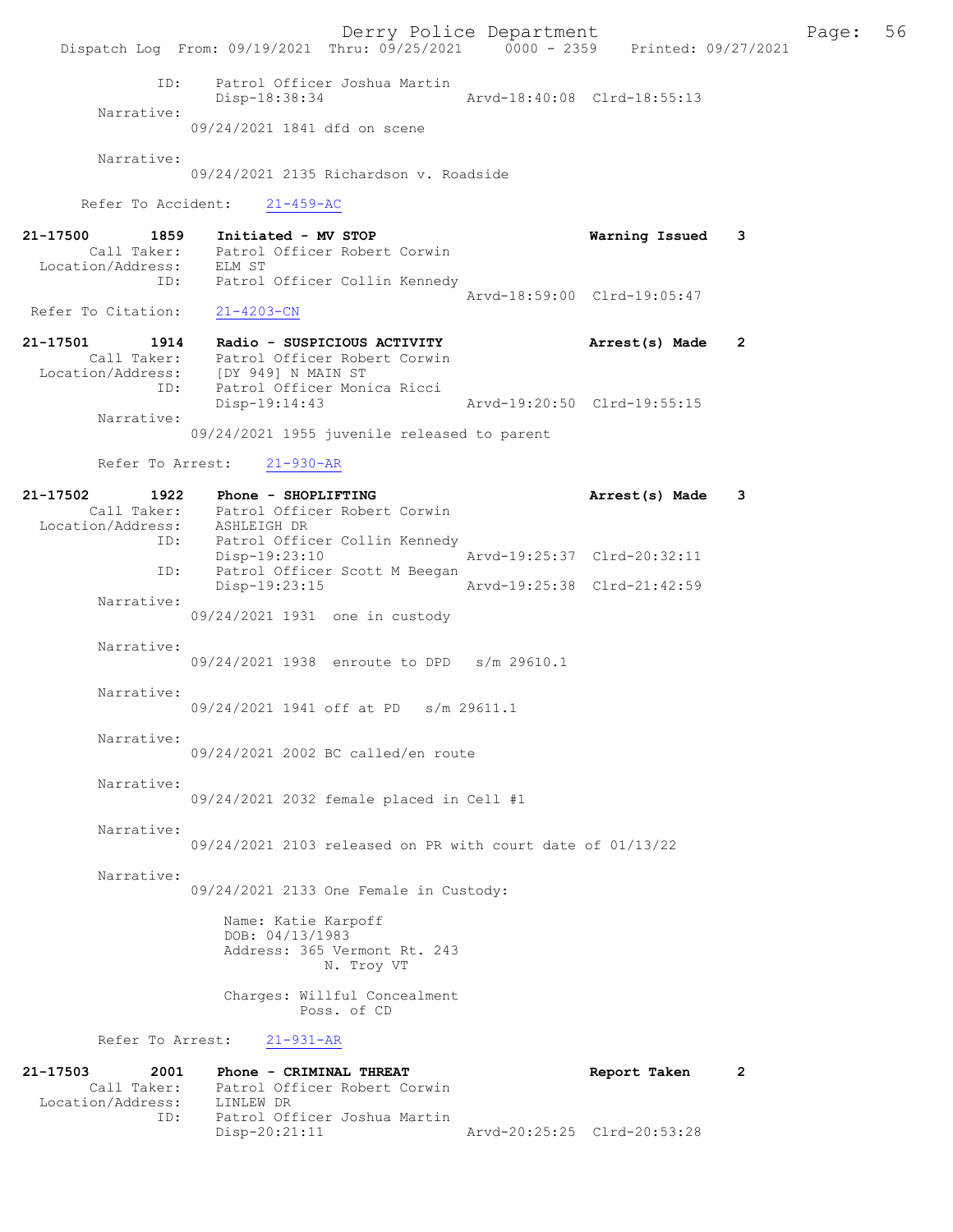Derry Police Department Fage: 57 Dispatch Log From: 09/19/2021 Thru: 09/25/2021 0000 - 2359 Printed: 09/27/2021 ID: Patrol Officer Monica Ricci Disp-20:21:16 Arvd-20:25:28 Clrd-20:53:30 Refer To Incident: 21-1700-OF 21-17504 2015 Phone - SUSPICIOUS ACTIVITY SENT ON THEIR WAY 2 Call Taker: Patrol Officer Robert Corwin Location/Address: LARAWAY CT ID: Patrol Officer Jack Stafford Disp-20:17:14 Arvd-20:20:12 Clrd-20:33:40 Narrative: woman in lot 21-17505 2114 Other - TRAFFIC CONTROL Cleared 3 Call Taker: Patrol Officer Robert Corwin Location/Address: N MAIN ST ID: Patrol Officer Joshua Martin Disp-21:15:03 Arvd-21:15:06 Clrd-22:01:23 21-17506 2117 Initiated - MV STOP Warning Issued 3 Call Taker: Patrol Officer Robert Corwin Location/Address: S MAIN ST

 Arvd-21:17:00 Clrd-21:21:50 Refer To Citation: 21-4204-CN 21-17507 2209 Phone - WELFARE CHECK Services Rendered 2 Call Taker: Patrol Officer Robert Corwin

 Location/Address: E BROADWAY ID: Patrol Officer Jack Stafford Disp-22:11:15 Arvd-22:21:51 Clrd-22:39:07 Arrived By: Lieutenant Michael T Muncey Cleared By: Dispatcher Christine D Carlson Narrative:

09/24/2021 2239 No issues

Refer To Field Int: 21-3364-FI

ID: Patrol Officer Jack Stafford

21-17508 2225 Phone - MV ACCIDENT Report Taken 1 Call Taker: Dispatcher Christine D Carlson Location/Address: E BROADWAY ID: Patrol Officer Joshua Martin Disp-22:27:56 Arvd-22:35:54 Clrd-22:48:01 Narrative: 09/24/2021 2247 Reportable Ebbett vs Freedman

Refer To Accident: 21-460-AC

| Call Taker:<br>Location/Address: JADE CT                     | 21-17509 2232 Initiated - FOLLOW-UP<br>Dispatcher Christine D Carlson                              |                             | Services Rendered 2         |  |
|--------------------------------------------------------------|----------------------------------------------------------------------------------------------------|-----------------------------|-----------------------------|--|
|                                                              | ID: Patrol Officer Monica Ricci                                                                    |                             | Arvd-22:32:00 Clrd-22:54:50 |  |
| ID:                                                          | Patrol Officer Scott M Beegan<br>Disp-22:38:36                                                     | Arvd-22:38:38 Clrd-22:54:47 |                             |  |
| 21-17510 2338<br>Call Taker:<br>Location/Address: ROLLINS ST | Initiated - PROPERTY CHECK<br>Dispatcher Christine D Carlson<br>ID: Patrol Officer Taylor Dezotell |                             | Services Rendered 2         |  |
|                                                              |                                                                                                    |                             | Arvd-23:38:00 Clrd-23:38:54 |  |
| Call Taker:<br>Location/Address: WENTWORTH LN                | 21-17511 2351 Phone - WELFARE CHECK<br>Dispatcher Christine D Carlson                              |                             | Services Rendered 2         |  |
| ID:<br>ID:                                                   | Patrol Officer Taylor Dezotell<br>Disp-23:52:57<br>Patrol Officer Brendan S Holden                 |                             |                             |  |
| Narrative:                                                   | $Disp-23:52:59$                                                                                    |                             |                             |  |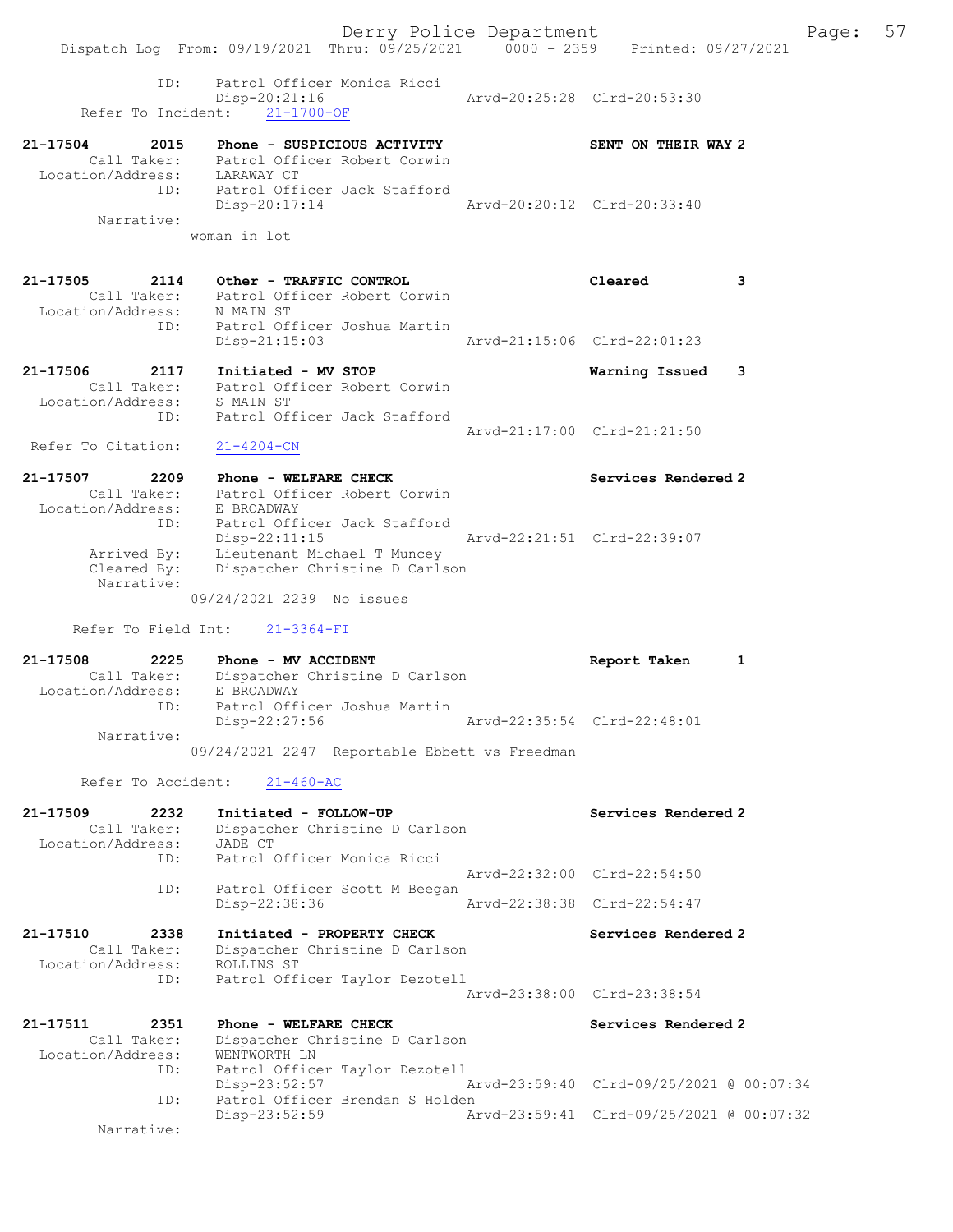09/25/2021 0007 No issues

Narrative:

09/24/2021 2351 For Portsmouth PD

#### For Date: 09/25/2021 - Saturday

21-17512 0128 Phone - DOMESTIC DISTURBANCE Verbal in Nature 1<br>Call Taker: Lieutenant Michael T Muncey Lieutenant Michael T Muncey<br>NORMAN DR Location/Address: ID: Patrol Officer Jack Stafford<br>Disp-01:30:34 Disp-01:30:34 Arvd-01:35:39 Clrd-01:50:10 Dispatched By: Dispatcher Christine D Carlson Arrived By: Dispatcher Christine D Carlson<br>Cleared By: Dispatcher Christine D Carlson By: Dispatcher Christine D Carlson<br>TD: Patrol Officer Brendan S Holder Patrol Officer Brendan S Holden<br>Disp-01:30:35 A Disp-01:30:35 Arvd-01:34:59 Clrd-01:50:01 Dispatched By: Dispatcher Christine D Carlson Arrived By: Dispatcher Christine D Carlson<br>Cleared By: Dispatcher Christine D Carlson Dispatcher Christine D Carlson<br>ht: 21-3365-FI Refer To Field Int: 21-17513 0228 Initiated - MV STOP Summons Issued 3<br>Call Taker: Dispatcher Christine D Carlson Call Taker: Dispatcher Christine D Carlson<br>Location/Address: HAMPSTEAD RD + OLD CHESTER RD HAMPSTEAD RD + OLD CHESTER RD ID: Patrol Officer Collin Kennedy Arvd-02:28:00 Clrd-02:42:05 ID: Patrol Officer Jack Stafford<br>Disp-02:28:46 Disp-02:28:46 Arvd-02:28:47 Clrd-02:42:03 Refer To Citation: 21-17514 0324 Initiated - MV STOP **Warning Issued** 3<br>Call Taker: Dispatcher Christine D Carlson Dispatcher Christine D Carlson<br>HAMPSTEAD RD Location/Address:<br>ID: Patrol Officer Jack Stafford Arvd-03:24:00 Clrd-03:33:34 ID: Patrol Officer Collin Kennedy<br>Disp-03:24:21 Disp-03:24:21 Arvd-03:24:22 Clrd-03:33:32<br>21-4205-CN Refer To Citation: 21-17515 0347 Initiated - MV STOP No Action Required 3 Call Taker: Dispatcher Christine D Carlson<br>ion/Address: HAMPSTEAD RD Location/Address: ID: Patrol Officer Collin Kennedy Arvd-03:47:00 Clrd-03:48:58<br>ID: Patrol Officer Jack Stafford Patrol Officer Jack Stafford<br>Disp-03:48:02 Disp-03:48:02 Arvd-03:48:03 Clrd-03:48:57 21-17516 0419 Initiated - MV STOP **Warning Issued 3**<br>Call Taker: Dispatcher Christine D Carlson Call Taker: Dispatcher Christine D Carlson<br>Location/Address: HAMPSTEAD RD + OLD CHESTER RD HAMPSTEAD RD + OLD CHESTER RD ID: Patrol Officer Collin Kennedy Arvd-04:19:00 Clrd-04:24:26<br>TD: Patrol Officer Jack Stafford Patrol Officer Jack Stafford<br>Disp-04:20:12 Disp-04:20:12 Arvd-04:20:14 Clrd-04:22:41 Refer To Citation: 21-17517 0541 Initiated - MV STOP 1981 21-17517 0541 Initiated - MV STOP 1981 21-17517 Dispatcher Christine D Carlson<br>KENDALL POND RD Location/Address: ID: Patrol Officer Brendan S Holden Arvd-05:41:00 Clrd-05:46:10<br>21-4207-CN Refer To Citation: 21-17518 0731 Phone - ALARM, BURGLAR False Alarm 1 Call Taker: Dispatcher Jess W Arcand<br>Location/Address: [DY 130] N MAIN ST Location/Address: [DY 130] N MAIN ST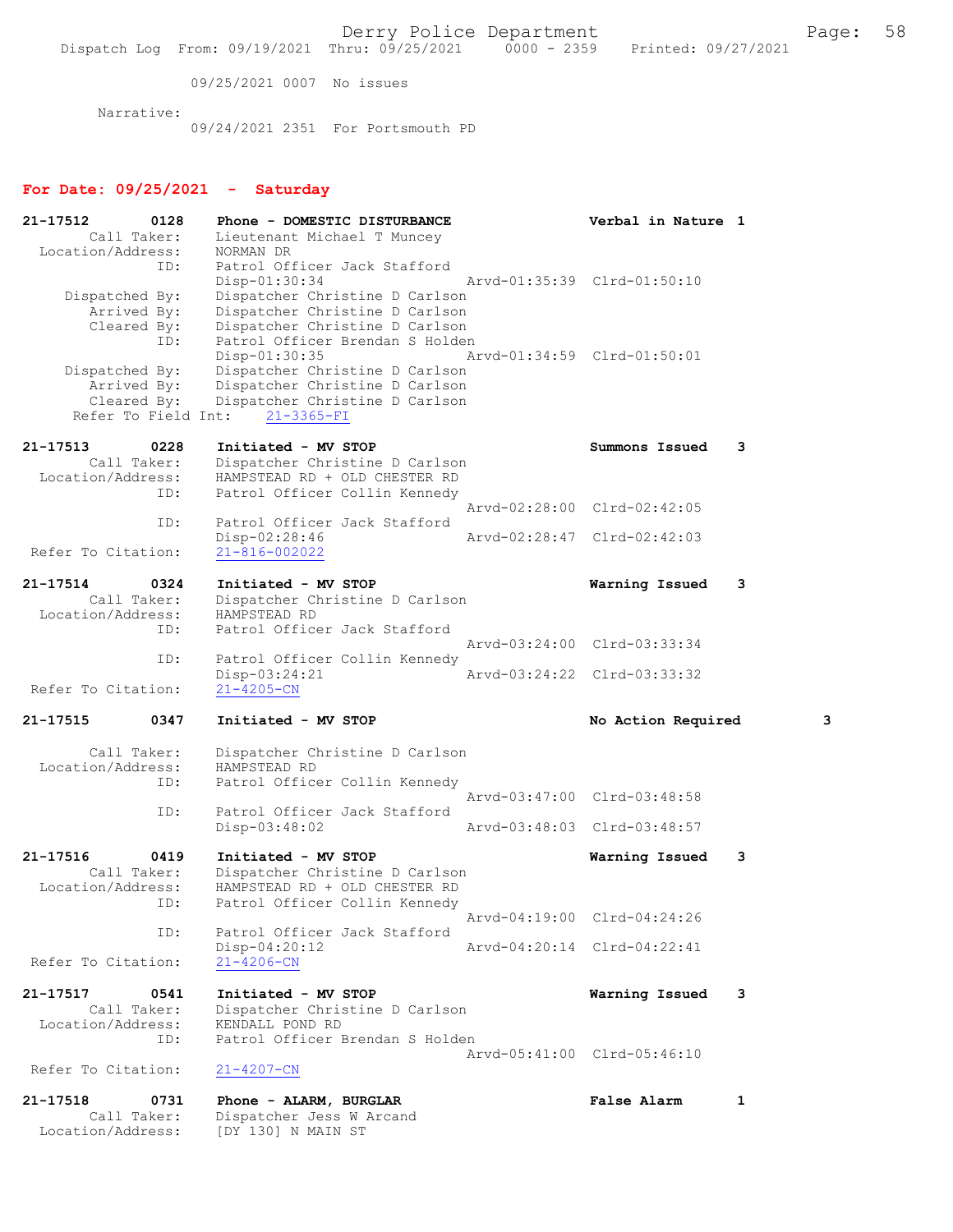Derry Police Department Fage: 59 Dispatch Log From: 09/19/2021 Thru: 09/25/2021 0000 - 2359 Printed: 09/27/2021 ID: Patrol Officer Nikita Tomnyuk Disp-07:32:17 Arvd-07:34:40 Clrd-07:39:22 ID: Patrol Officer Taylor Dezotell Disp-07:32:23 Arvd-07:35:26 Clrd-07:39:22 21-17519 0806 Phone - Loose Dog Complaint Services Rendered 2 Call Taker: Dispatcher Jess W Arcand Location/Address: DREW WOODS DR ID: Patrol Officer Nikita Tomnyuk Disp-08:06:30 Arvd-08:17:38 Clrd-08:21:11 Narrative: 09/25/2021 0821 RETURNED TO OWNER 21-17520 0830 Phone - ERRATIC OPERATION Services Rendered 2 Call Taker: Dispatcher Jess W Arcand Location/Address: ISLAND POND RD ID: Patrol Officer Taylor Dezotell Disp-08:30:19 Arvd-08:31:34 Clrd-08:37:16 ID: Patrol Officer Nikita Tomnyuk Disp-08:31:38 Arvd-08:32:04 Clrd-08:37:19 Refer To Citation: 21-4208-CN Narrative: 09/25/2021 0831 233 STOPPING MA 6FG651 ON S MAIN ST 21-17521 0830 Phone - ALARM, BURGLAR False Alarm 1 Call Taker: Lieutenant Shawn P O'Donaghue Location/Address: [DY 3288] GOODHUE RD ID: Patrol Officer Nicholas M Granville Disp-08:31:52 Arvd-08:43:06 Clrd-08:48:01 Arrived By: Dispatcher Jess W Arcand Cleared By: Dispatcher Jess W Arcand ID: Patrol Officer Charles L Doherty Disp-08:31:55 Clrd-08:48:01 Cleared By: Dispatcher Jess W Arcand Narrative: Interior Motion 21-17522 0900 Initiated - FOUND/LOST PROPERTY Services Rendered 3 Call Taker: Dispatcher Jess W Arcand Location/Address: N MAIN ST ID: Patrol Officer Nikita Tomnyuk Arvd-09:00:00 Clrd-09:05:32 21-17523 0922 Phone - TRAFFIC CONTROL Services Rendered 3 Call Taker: Dispatcher Jess W Arcand Location/Address: S MAIN ST ID: Patrol Officer Nikita Tomnyuk Disp-09:23:21 Arvd-09:53:52 Clrd-10:13:48 ID: Patrol Officer Taylor Dezotell Disp-09:23:25 Arvd-09:53:49 Clrd-10:00:58 ID: Patrol Officer Sara R Joyce<br>Disp-09:24:23 Arvd-09:53:47 Clrd-09:59:12 Patrol Officer Scott M Beegan ID: Administrative Sergeant Christopher R Talbot Disp-09:24:29 Arvd-09:53:45 Clrd-10:24:29 21-17524 0944 Phone - ERRATIC OPERATION Services Rendered 2 Call Taker: Dispatcher Jess W Arcand Location/Address: E DERRY RD ID: Patrol Officer Nicholas M Granville Disp-09:45:04 Arvd-09:48:00 Clrd-09:54:54 Narrative: 09/25/2021 0948 309 STOPPING NH 4158575 ON E BROADWAY

21-17525 0952 911 - MV ACCIDENT Report Taken 1 Call Taker: Dispatcher Jess W Arcand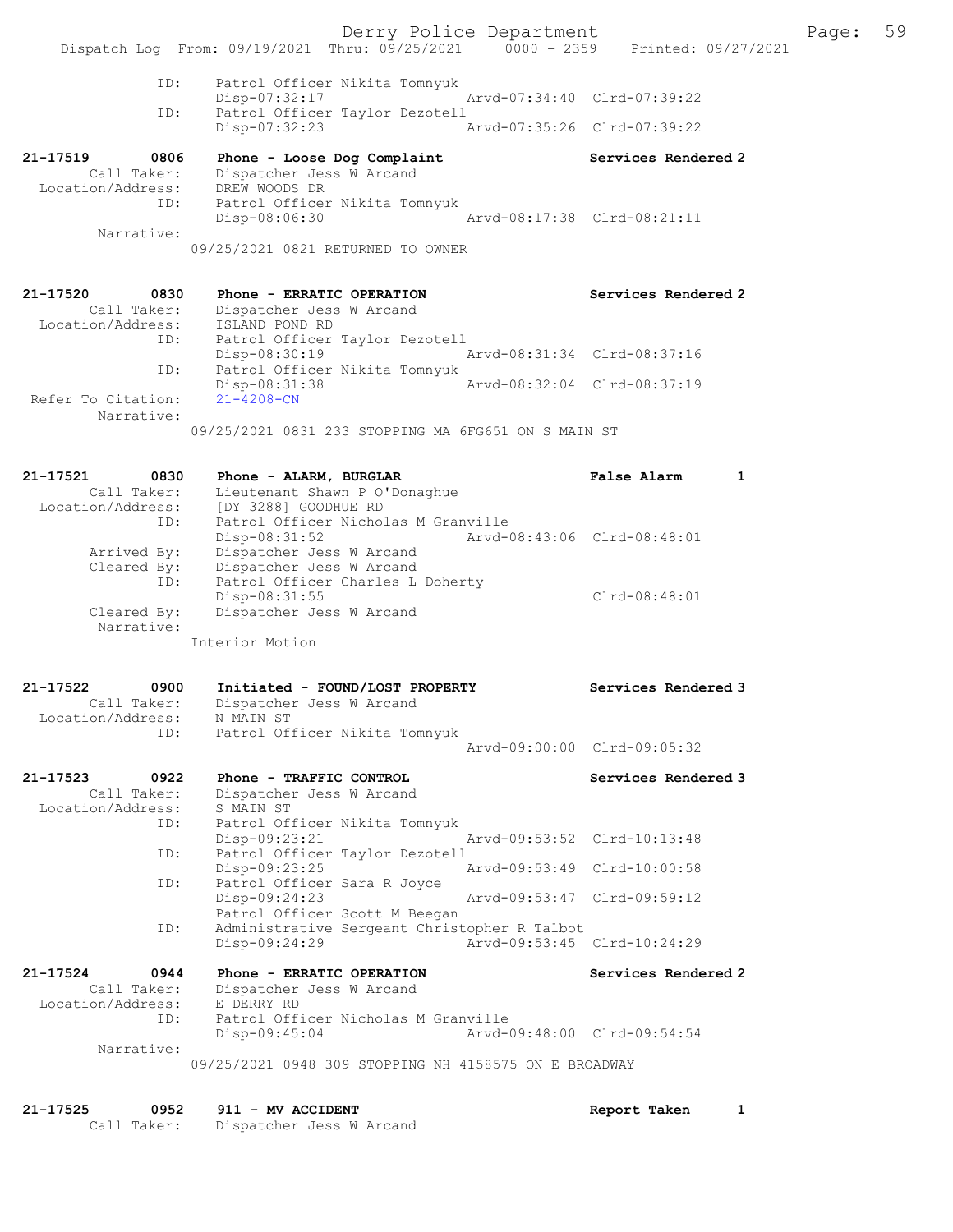Derry Police Department Fage: 60 Dispatch Log From: 09/19/2021 Thru: 09/25/2021 0000 - 2359 Printed: 09/27/2021 Location/Address: FRANKLIN ST EXT + FOLSOM RD<br>ID: Patrol Officer Charles L Dol Patrol Officer Charles L Doherty Disp-09:53:05 Arvd-09:54:00 Clrd-11:19:38 ID: Patrol Officer Nicholas M Granville<br>Disp-09:55:04 Arvd-0 Disp-09:55:04 Arvd-09:59:09 Clrd-11:03:32 ID: Patrol Officer Nikita Tomnyuk Disp-10:13:52 Arvd-10:13:54 Clrd-11:03:35 Refer To Citation: Narrative: 09/25/2021 1018 NEXT ON LISTRECOVERY SOLUTIONS NOTIFIED AND ON SCENE FOR MA 7671SD Narrative: 09/25/2021 1023 NEXT ON LIST LBP TOWING NOTIFIED AND UNABLE TO RESPOND Narrative: 09/25/2021 1023 NEXT ON LIST BIRCH ST TOWING NOTIFIED AND RESPONDING FOR NH IMTWINB Narrative: 09/25/2021 1024 NEXT ON LIST SPACETOWN AUTO NOTIFIED AND RESPONDING FOR NH 1655847 Narrative: 09/25/2021 1033 SPACETOWN ON SCENE Narrative: 09/25/2021 1040 BIRCH ST ON SCENE Narrative: 09/25/2021 1059 REPORTABLE. KAIMACHIANDE VS WALLACE VS GILBERT Refer To Accident: 21-461-AC 21-17526 1004 Walk-In - FINGERPRINTS Services Rendered 3 Call Taker: Dispatcher Jess W Arcand Location/Address: MUNICIPAL DR ID: Patrol Officer Taylor Dezotell Disp-10:04:58 Arvd-10:12:47 Clrd-10:25:29 Refer To Field Int: 21-3369-FI 21-17527 1041 Phone - TRAFFIC CONTROL Services Rendered 3 Call Taker: Dispatcher Jess W Arcand Location/Address: ROCKINGHAM RD ID: Patrol Officer Taylor Dezotell Disp-10:43:01 Arvd-10:46:23 Clrd-11:14:08 ID: Administrative Sergeant Christopher R Talbot Disp-10:43:05 Arvd-10:46:18 Clrd-11:19:24 ID: Patrol Officer Nicholas M Granville Disp-11:07:35 Arvd-11:07:37 Clrd-11:14:10 21-17528 1043 Phone - TRAFFIC CONTROL Services Rendered 3 Call Taker: Dispatcher Jess W Arcand Location/Address: S MAIN ST ID: Patrol Officer Sara R Joyce<br>Disp-10:43:21 Disp-10:43:21 Arvd-10:46:21 Clrd-11:14:12 Patrol Officer Scott M Beegan 21-17529 1045 Phone - RESTRAINING ORDER VIOLATION Report Taken 2 Call Taker: Dispatcher Jess W Arcand Location/Address: NEWHOUSE DR ID: Patrol Officer Nikita Tomnyuk Disp-11:20:13 Arvd-11:31:33 Clrd-12:03:20 Refer To Incident: 21-1701-OF 21-17530 1112 Phone - TRAFFIC CONTROL Services Rendered 3

 Call Taker: Dispatcher Jess W Arcand Location/Address: TSIENNETO RD + BYPASS 28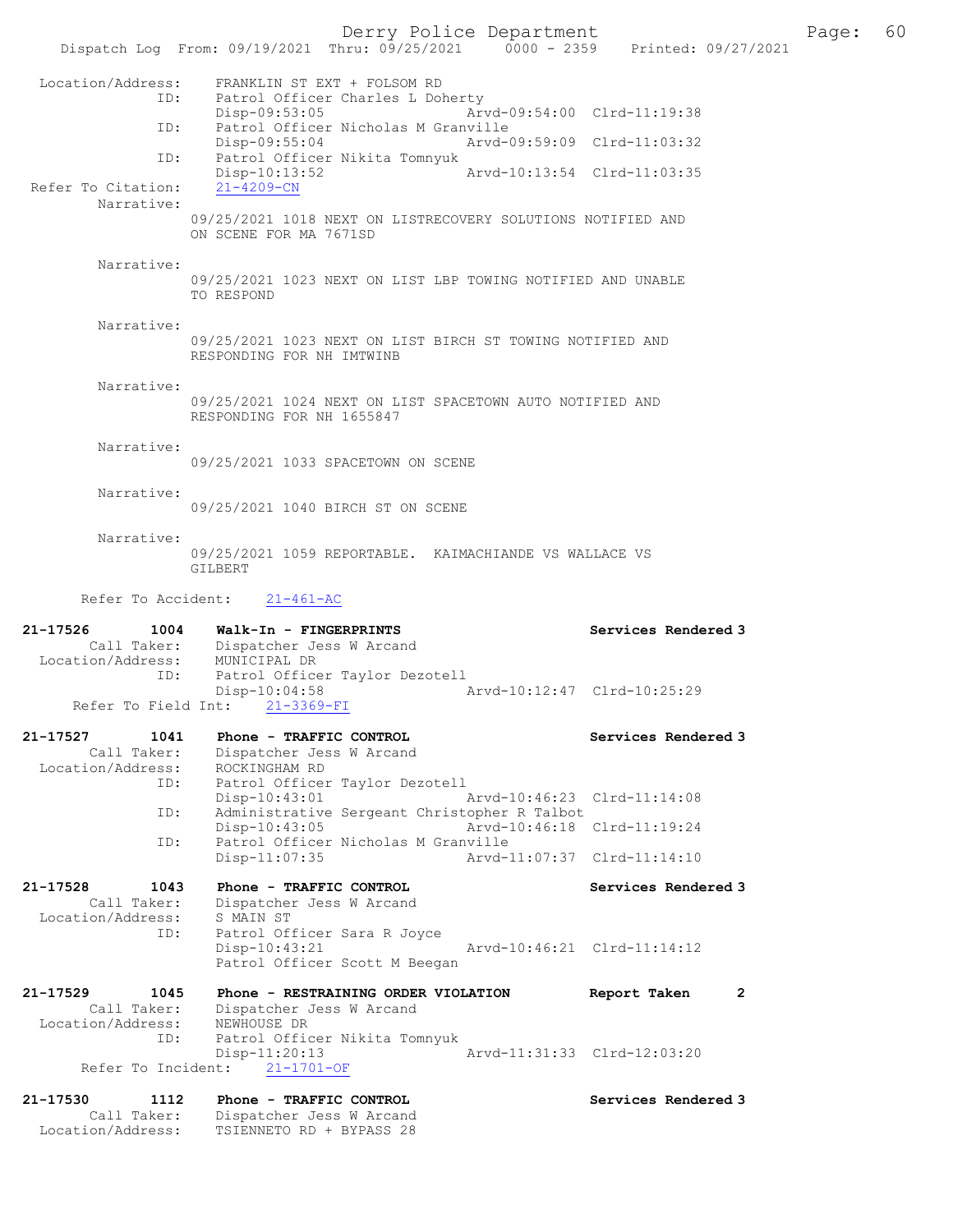Derry Police Department Fage: 61 Dispatch Log From: 09/19/2021 Thru: 09/25/2021 0000 - 2359 Printed: 09/27/2021 ID: Patrol Officer Nikita Tomnyuk Disp-11:13:38 Arvd-11:13:40 Clrd-11:19:30 21-17531 1119 Initiated - FOLLOW-UP No Action Required 2 Call Taker: Dispatcher Jess W Arcand Location/Address: PARKLAND DR ID: Patrol Officer Charles L Doherty Arvd-11:19:00 Clrd-11:35:30 21-17532 1120 Phone - THEFT Report Taken 2 Call Taker: Dispatcher Jess W Arcand Location/Address: HIGHLAND AVE ID: Patrol Officer Nicholas M Granville Disp-12:09:14 Arvd-12:14:10 Clrd-12:31:02 Narrative: 09/25/2021 1120 HALLOWEEN DECORATIONS Refer To Incident: 21-1702-OF 21-17533 1124 Phone - ERRATIC OPERATION Could Not Locate 2 Call Taker: Dispatcher Jess W Arcand Location/Address: MANCHESTER RD ID: Patrol Officer Nicholas M Granville Disp-11:25:21 Arvd-11:25:36 Clrd-11:31:07 Narrative: 09/25/2021 1125 NH 4904937 21-17534 1135 Initiated - FOLLOW-UP No Action Required 2 Call Taker: Dispatcher Jess W Arcand Location/Address: MUNICIPAL DR<br>TD: Patrol Office Patrol Officer Sara R Joyce Arvd-11:35:00 Clrd-12:21:00 Patrol Officer Scott M Beegan ID: Patrol Officer Sara R Joyce Disp-12:22:06 Arvd-12:22:14 Clrd-14:52:37 Patrol Officer Scott M Beegan 21-17535 1135 Initiated - FOLLOW-UP No Action Required 2 Call Taker: Dispatcher Jess W Arcand Location/Address: MUNICIPAL DR ID: Patrol Officer Charles L Doherty Arvd-11:35:00 Clrd-12:21:32 21-17536 1207 Phone - WELFARE CHECK Services Rendered 2 Call Taker: Dispatcher Jess W Arcand Location/Address: LARAWAY CT ID: Patrol Officer Charles L Doherty Disp-12:21:41 Arvd-12:21:43 Clrd-12:27:44 21-17537 1221 Initiated - ASSIST CITIZEN Assistance Rendered 3 Call Taker: Dispatcher Jess W Arcand Location/Address: MUNICIPAL DR<br>TD: Patrol Office Patrol Officer Sara R Joyce Arvd-12:21:00 Clrd-12:22:06 Patrol Officer Scott M Beegan Refer To Field Int: 21-3366-FI 21-17538 1318 Walk-In - DOMESTIC DISTURBANCE ADVICE GIVEN 1 Call Taker: Dispatcher Jess W Arcand Location/Address: KENDALL POND RD ID: Patrol Officer Nicholas M Granville Disp-13:18:28 Arvd-13:23:18 Clrd-13:46:04 Cleared By: Lieutenant Shawn P O'Donaghue Refer To Field Int: 21-3367-FI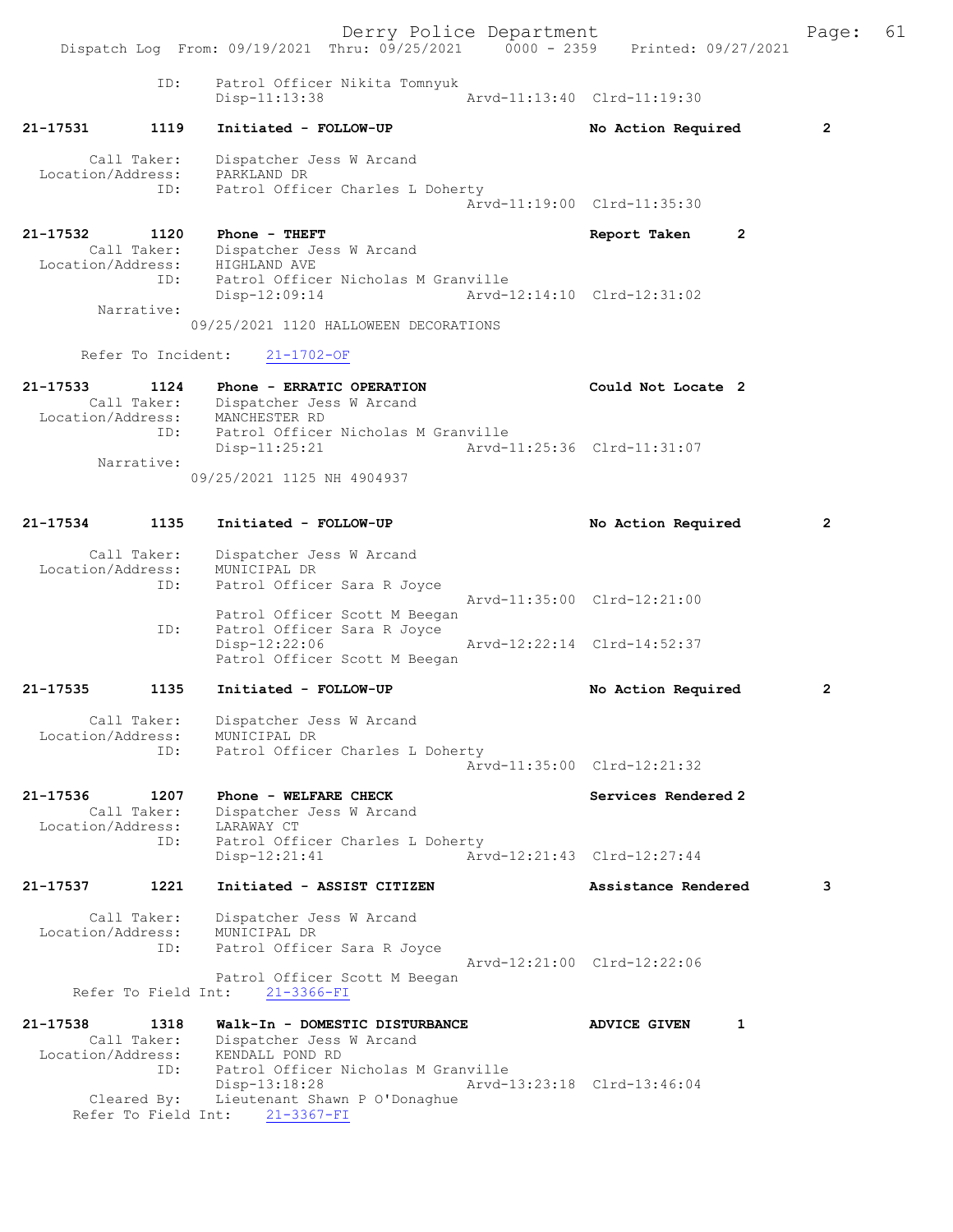| 21-17539<br>1326<br>Call Taker:<br>Location/Address: | Initiated - MV STOP<br>Dispatcher Jess W Arcand<br>S MAIN ST                                                       | 3<br>Warning Issued         |
|------------------------------------------------------|--------------------------------------------------------------------------------------------------------------------|-----------------------------|
| ID:<br>Refer To Citation:                            | Patrol Officer Taylor Dezotell<br>$21 - 4210 - CN$                                                                 | Arvd-13:26:00 Clrd-13:30:43 |
| 21-17540<br>1400<br>Call Taker:                      | Phone - SUSPICIOUS ACTIVITY<br>Dispatcher Jess W Arcand                                                            | Services Rendered 2         |
| Location/Address:<br>ID:                             | FIELD RD<br>Patrol Officer Nikita Tomnyuk                                                                          |                             |
|                                                      | $Disp-14:00:28$                                                                                                    | Arvd-14:06:47 Clrd-14:17:09 |
| 21-17541<br>1411<br>Call Taker:<br>Location/Address: | Phone - SUSPICIOUS ACTIVITY<br>Dispatcher Jess W Arcand<br>CRYSTAL AVE                                             | Services Rendered 2         |
| ID:                                                  | Patrol Officer Nicholas M Granville<br>$Disp-14:12:05$                                                             | Arvd-14:13:28 Clrd-14:20:31 |
| ID:                                                  | Patrol Officer Charles L Doherty<br>Disp-14:18:33                                                                  | Arvd-14:18:34 Clrd-14:20:32 |
| $21 - 17542$<br>1445                                 | Phone - MISSING PERSON                                                                                             | 1<br>No Action Required     |
| Call Taker:<br>Location/Address:                     | Dispatcher Jess W Arcand<br>BYPASS 28                                                                              |                             |
| ID:<br>Dispatched By:                                | Patrol Officer Jeffrey R Pike<br>$Disp-15:06:54$<br>Patrol Officer Jeffrey R Pike                                  | Arvd-15:06:56 Clrd-15:06:58 |
| Arrived By:<br>Cleared By:                           | Patrol Officer Jeffrey R Pike<br>Patrol Officer Jeffrey R Pike                                                     |                             |
| 21-17543<br>1451                                     | Phone - SUSPICIOUS ACTIVITY                                                                                        | Gone on Arrival<br>2        |
| Call Taker:<br>Location/Address:<br>ID:              | Dispatcher Jess W Arcand<br>MANCHESTER RD<br>Patrol Officer Sara R Joyce                                           |                             |
| Arrived By:<br>Cleared By:                           | $Disp-14:53:11$<br>Patrol Officer Scott M Beegan<br>Patrol Officer Jeffrey R Pike<br>Patrol Officer Jeffrey R Pike | Arvd-15:02:01 Clrd-15:02:31 |
| Narrative:                                           | 09/25/2021 1452 JUVENILES BEING PULLED ON A TRAILER IN THE<br>PARKING LOT                                          |                             |
| $21 - 17544$<br>1531                                 |                                                                                                                    | Services Rendered 2         |
| Call Taker:<br>Location/Address:                     | Initiated - Community Relations<br>Patrol Officer Jeffrey R Pike<br>A ST                                           |                             |
| ID:                                                  | Patrol Officer Jack Stafford                                                                                       | Arvd-15:31:00 Clrd-15:54:37 |
| 21-17545<br>1537<br>Call Taker:<br>Location/Address: | Initiated - MV STOP<br>Patrol Officer Jeffrey R Pike<br>E BROADWAY                                                 | Warning Issued<br>3         |
| ID:<br>Refer To Citation:                            | Patrol Officer Michael Carnazzo<br>$21 - 4213 - CN$                                                                | Arvd-15:37:00 Clrd-15:41:26 |
| 21-17546<br>1542                                     | Initiated - MV STOP                                                                                                | Warning Issued<br>3         |
| Call Taker:<br>Location/Address:<br>ID:              | Patrol Officer Jeffrey R Pike<br>E BROADWAY<br>Patrol Officer Michael Carnazzo                                     |                             |
| Refer To Citation:                                   | $21 - 4212 - CN$                                                                                                   | Arvd-15:42:00 Clrd-15:49:01 |
| 21-17547<br>1619<br>Call Taker:                      | Initiated - MV STOP<br>Patrol Officer Jeffrey R Pike                                                               | Summons Issued<br>3         |
| Location/Address:<br>ID:                             | MANCHESTER RD<br>Patrol Officer Joshua Martin                                                                      |                             |
| Refer To Citation:                                   | $21 - 816 - 003045$                                                                                                | Arvd-16:19:00 Clrd-16:27:25 |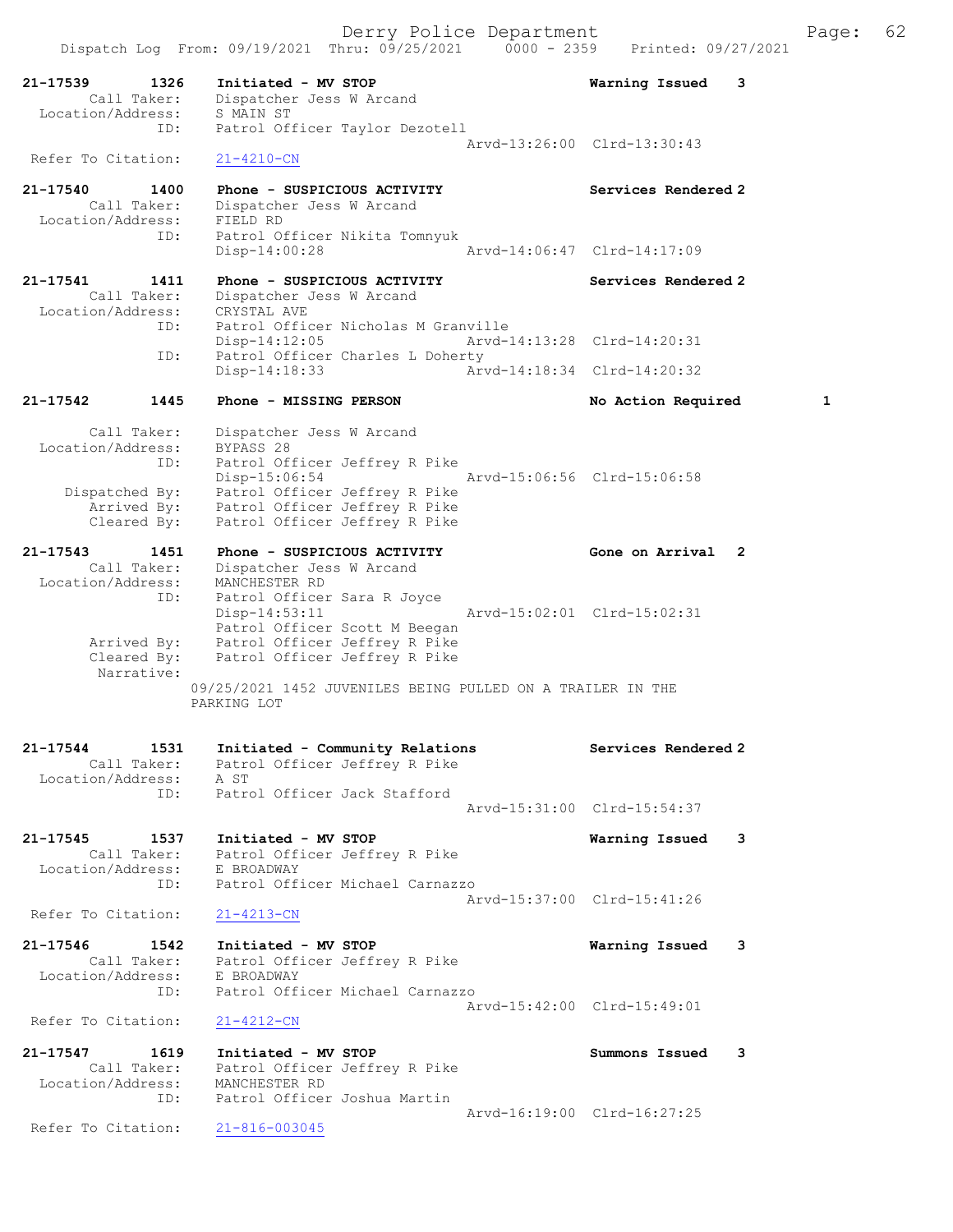21-17548 1622 Initiated - MV STOP Warning Issued 3

 Call Taker: Patrol Officer Jeffrey R Pike Location/Address: BIRCH ST ID: Patrol Officer Michael Carnazzo Arvd-16:22:00 Clrd-16:29:58 Refer To Citation: 21-4214-CN 21-17549 1636 Initiated - MV STOP Warning Issued 3 Call Taker: Patrol Officer Jeffrey R Pike Location/Address: BIRCH ST ID: Patrol Officer Michael Carnazzo Arvd-16:36:00 Clrd-16:40:36 Refer To Citation: 21-4216-CN 21-17550 1638 Initiated - MV STOP Warning Issued 3 Call Taker: Patrol Officer Jeffrey R Pike Location/Address: MANCHESTER RD ID: Patrol Officer Sara R Joyce Arvd-16:38:00 Clrd-16:44:51 Patrol Officer Scott M Beegan Refer To Citation: 21-4217-CN 21-17551 1644 Walk-In - PROPERTY CHECK Nether Rectified 2 Call Taker: Patrol Officer Jeffrey R Pike Location/Address: MANCHESTER RD ID: Patrol Officer Sara R Joyce Disp-16:47:16 Arvd-16:47:17 Clrd-16:52:04 Patrol Officer Scott M Beegan Narrative: UNSECURE DOOR 21-17552 1648 Phone - ERRATIC OPERATION Could Not Locate 2 Call Taker: Patrol Officer Jeffrey R Pike Location/Address: HAMPSTEAD RD ID: Patrol Officer Monica Ricci Disp-16:49:09 Arvd-16:49:11 Clrd-16:52:38 ID: Patrol Officer Michael Carnazzo Disp-16:49:19 Arvd-16:49:21 Clrd-16:52:36 21-17553 1708 Initiated - MV STOP Warning Issued 3 Call Taker: Patrol Officer Jeffrey R Pike Location/Address: MANCHESTER RD ID: Patrol Officer Sara R Joyce Arvd-17:08:00 Clrd-17:16:56 Patrol Officer Scott M Beegan Refer To Citation: 21-4218-CN 21-17554 1715 Walk-In - ASSIST CITIZEN Nervices Rendered 3 Call Taker: Patrol Officer Jeffrey R Pike Location/Address: MUNICIPAL DR ID: Sergeant Patrick H Dawson Disp-17:16:33 Arvd-17:16:36 Clrd-17:16:38 21-17555 1740 Phone - ATTEMPT TO LOCATE North Services Rendered 2 Call Taker: Patrol Officer Jeffrey R Pike Location/Address: LAKE SHORE AVE ID: Patrol Officer Monica Ricci Disp-17:44:26 Arvd-17:59:13 Clrd-18:01:53 Cleared By: Patrol Officer Kevin L Davies 21-17556 1742 Phone - SUSPICIOUS ACTIVITY Vehicle Towed 2 Call Taker: Lieutenant Michael T Muncey Location/Address: [DY 1574] ROCKINGHAM RD ID: Patrol Officer Michael Carnazzo Disp-17:45:57 Arvd-17:49:20 Clrd-18:31:32 Arrived By: Patrol Officer Jeffrey R Pike Cleared By: Patrol Officer Kevin L Davies ID: Patrol Officer Joshua Martin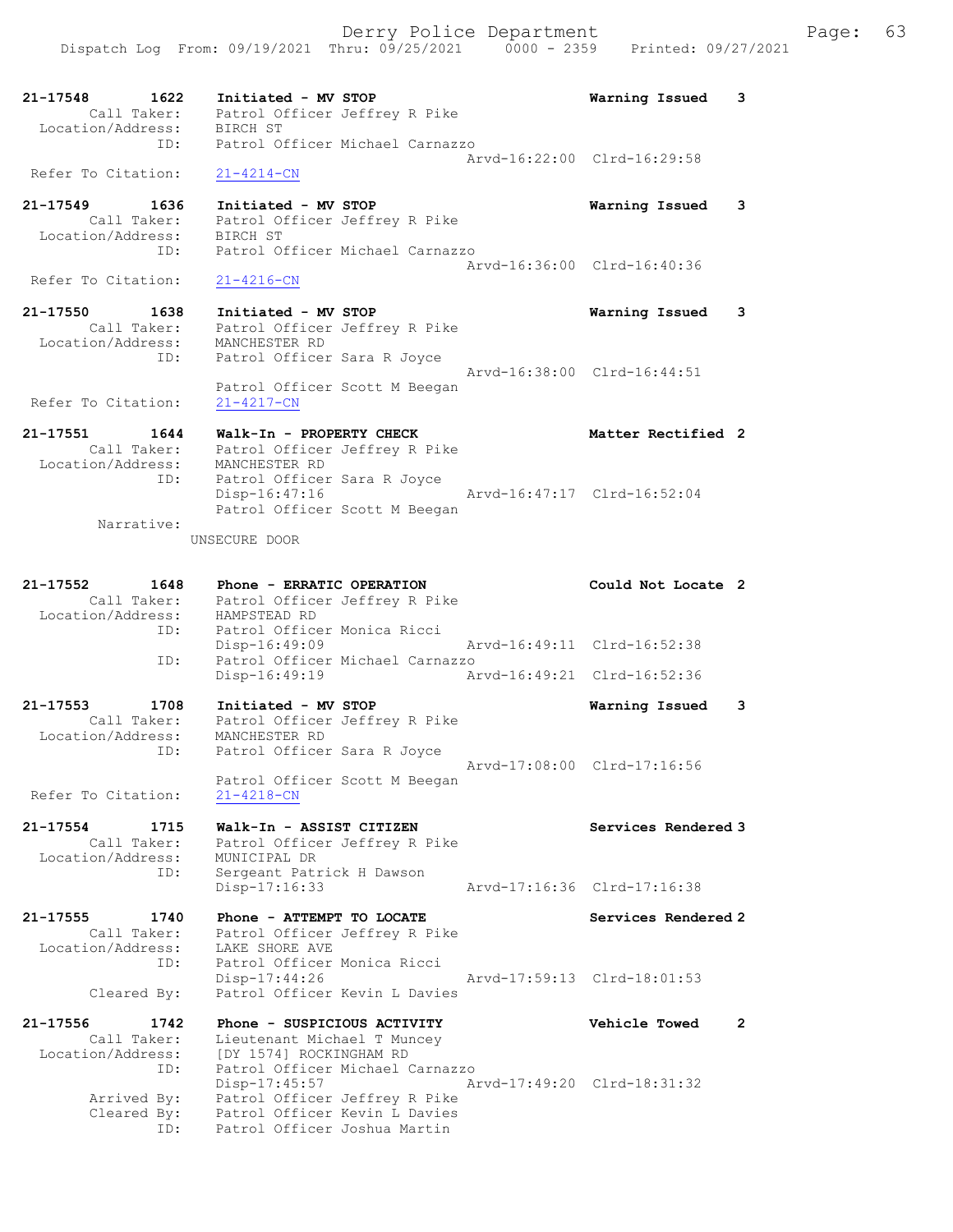Derry Police Department The Page: 64 Dispatch Log From: 09/19/2021 Thru: 09/25/2021 0000 - 2359 Printed: 09/27/2021 Disp-17:50:43 Arvd-17:50:45 Clrd-18:17:25 Dispatched By: Patrol Officer Jeffrey R Pike Arrived By: Patrol Officer Jeffrey R Pike Cleared By: Patrol Officer Kevin L Davies Narrative: 09/25/2021 1808 NEXT ON LIST RESQUESTED BY PROPERTY OWNER Narrative: 09/25/2021 1808 RECOVERY SOLUTIONS RESPONDING Narrative: 09/25/2021 1819 Recovery Solutions on scene 21-17557 1745 Phone - OHRV COMPLAINT SENT ON THEIR WAY 1 Call Taker: Patrol Officer Jeffrey R Pike Location/Address: WARNER HILL RD ID: Patrol Officer Collin Kennedy<br>Disp-17:46:52 Disp-17:46:52 Arvd-17:54:49 Clrd-18:11:11 Arrived By: Patrol Officer Kevin L Davies 21-17558 1812 Initiated - MV STOP Warning Issued 3 Call Taker: Patrol Officer Jeffrey R Pike Location/Address: S MAIN ST ID: Patrol Officer Jack Stafford Arvd-18:12:00 Clrd-18:17:31 Cleared By: Patrol Officer Kevin L Davies Refer To Citation: 21-4219-CN 21-17559 1812 Walk-In - WARRANT ARREST Arrest(s) Made 2 Call Taker: Patrol Officer Kevin L Davies Location/Address: [DY 2] MUNICIPAL DR ID: Patrol Officer Collin Kennedy Disp-18:13:01 Arvd-18:22:48 Clrd-19:07:36 Cleared By: Patrol Officer Jeffrey R Pike Narrative: 09/25/2021 1848 BC REQUESTED. NO ANSWER MESSAGE LEFT Narrative: 09/25/2021 1852 PLACED IN CELL 3 Narrative: 09/25/2021 1924 PRISONER CHECK Narrative: 09/25/2021 1926 BC CONTACTED 2ND TIME. ED RESPONDING Narrative: 09/25/2021 2008 BC MENCIS AT DPDHQ Narrative: 09/25/2021 2009 PRISONER CHECK Narrative: 09/25/2021 2034 PRISONER RELEASED ON PTA C/D 1/13/22 Narrative: 09/25/2021 2240 ARRESTEE: CHRISTIAN BENEDICT (4/22/01) 230 HAMPSTEAD RD DERRY, NH 03038 DPD WARRANT CHARGES: DISOBEYING AN OFFICER (X3) UNREGISTER VEHICLE (X2) STOP LIGHT M/V (X2) RECKLESS OPERATION (3) DRIVING AFTER SUSPENSION (X3) Refer To Arrest: 21-932-AR

21-17560 1826 Phone - ALARM, BURGLAR Cancelled Prior to Arrival 1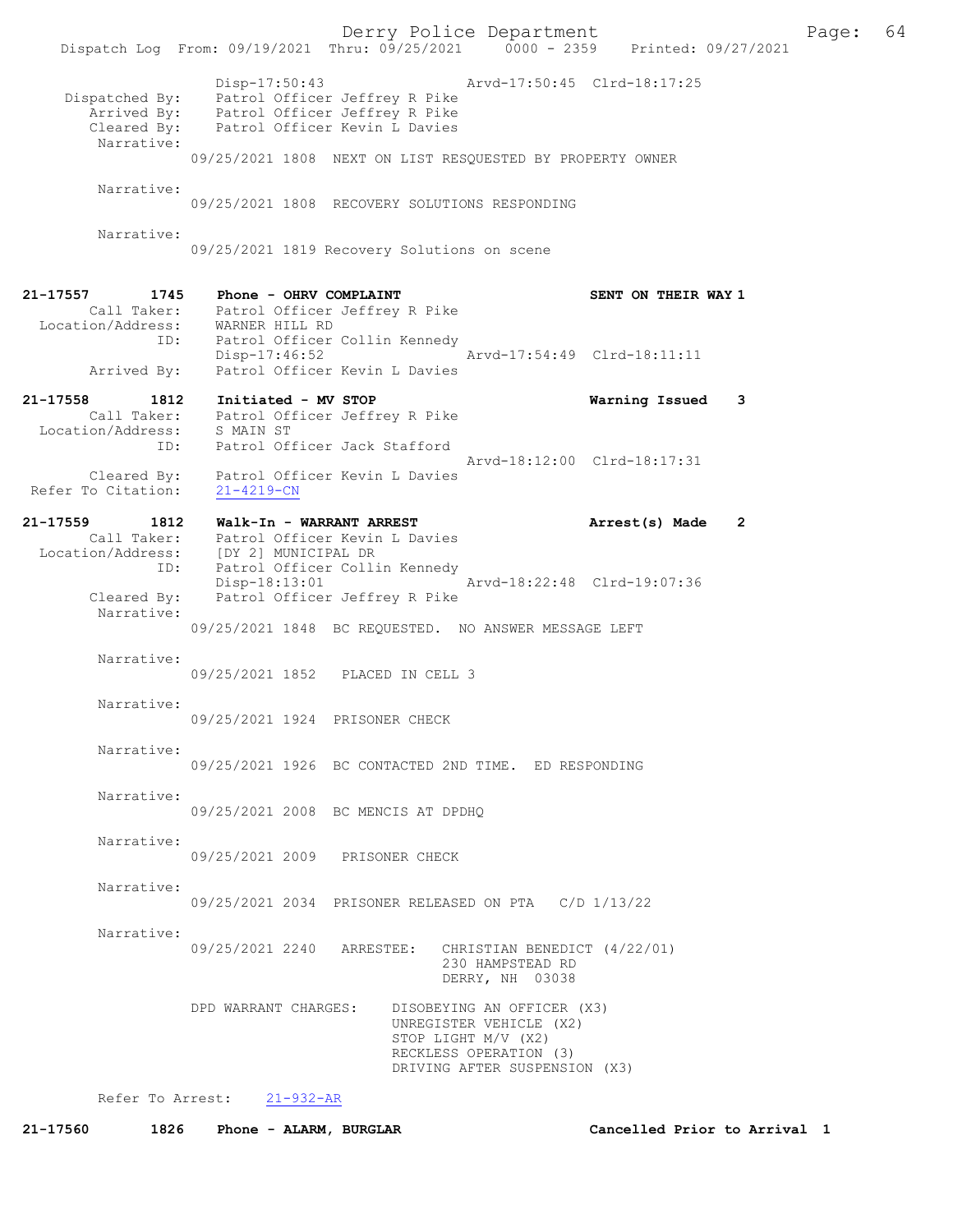| Call Taker:<br>Location/Address:         |      | Patrol Officer Kevin L Davies<br>[DY 250] PINKERTON ST         |                             |   |
|------------------------------------------|------|----------------------------------------------------------------|-----------------------------|---|
|                                          | ID:  | Patrol Officer Monica Ricci<br>Disp-18:29:34                   | Arvd-18:30:06 Clrd-18:30:09 |   |
| 21-17561                                 | 1846 | Phone - Loose Dog Complaint                                    | Could Not Locate 2          |   |
| Call Taker:                              |      | Patrol Officer Kevin L Davies                                  |                             |   |
| Location/Address:                        | ID:  | A ST<br>Patrol Officer Joshua Martin                           |                             |   |
|                                          |      | $Disp-18:47:52$                                                | Arvd-18:50:54 Clrd-18:55:50 |   |
| Arrived By:<br>Cleared By:<br>Narrative: |      | Patrol Officer Jeffrey R Pike<br>Patrol Officer Jeffrey R Pike |                             |   |
|                                          |      | black small dog                                                |                             |   |
| 21-17562                                 | 1906 | Phone - VEHICLE OFF THE ROAD                                   | Could Not Locate 2          |   |
| Call Taker:                              |      | Patrol Officer Jeffrey R Pike                                  |                             |   |
| Location/Address:                        |      | RT 111                                                         |                             |   |
|                                          | ID:  | Patrol Officer Jack Stafford<br>Disp-19:07:24                  | Arvd-19:18:42 Clrd-19:25:22 |   |
|                                          | ID:  | Patrol Officer Collin Kennedy                                  |                             |   |
|                                          | ID:  | Disp-19:07:57<br>Sergeant Patrick H Dawson                     | Arvd-19:19:16 Clrd-19:25:25 |   |
|                                          |      | Disp-19:08:38                                                  | Arvd-19:19:15 Clrd-19:25:26 |   |
| Dispatched By:                           |      | Patrol Officer Kevin L Davies                                  |                             |   |
| $21 - 17563$                             | 1923 | Phone - STRUCK ANIMAL                                          | Gone on Arrival             | 2 |
| Call Taker:<br>Location/Address:         |      | Patrol Officer Kevin L Davies                                  |                             |   |
|                                          | ID:  | RT 28<br>Patrol Officer Michael Carnazzo                       |                             |   |
|                                          |      | $Disp-20:16:42$                                                | Arvd-20:24:23 Clrd-20:25:30 |   |
| Dispatched By:<br>Arrived By:            |      | Patrol Officer Jeffrey R Pike<br>Patrol Officer Jeffrey R Pike |                             |   |
| Cleared By:                              |      | Patrol Officer Jeffrey R Pike                                  |                             |   |
| 21-17564                                 | 1924 | Radio - ERRATIC OPERATION                                      | Could Not Locate 2          |   |
| Call Taker:                              |      | Patrol Officer Jeffrey R Pike                                  |                             |   |
| Location/Address:                        | ID:  | PINKERTON ST                                                   |                             |   |
|                                          |      | Patrol Officer Monica Ricci                                    |                             |   |
|                                          |      | Disp-19:24:36                                                  | Arvd-19:24:39 Clrd-19:29:29 |   |
| Dispatched By:                           |      | Patrol Officer Kevin L Davies                                  |                             |   |
| Arrived By:                              |      | Patrol Officer Kevin L Davies                                  |                             |   |
|                                          | ID:  | Patrol Officer Michael Carnazzo<br>Disp-19:24:42               | Arvd-19:24:44 Clrd-19:29:30 |   |
| Dispatched By:                           |      | Patrol Officer Kevin L Davies                                  |                             |   |
| Arrived By:                              |      | Patrol Officer Kevin L Davies                                  |                             |   |
| 21-17565                                 | 1938 | Initiated - MV STOP                                            | Warning Issued              | 3 |
| Call Taker:                              |      | Patrol Officer Jeffrey R Pike                                  |                             |   |
| Location/Address:                        | ID:  | LINLEW DR<br>Patrol Officer Joshua Martin                      |                             |   |
| Refer To Citation:                       |      | $21 - 4221 - CN$                                               | Arvd-19:38:00 Clrd-19:45:03 |   |
| 21-17566                                 | 1939 | Initiated - MV STOP                                            | Warning Issued              | 3 |
| Call Taker:                              |      | Patrol Officer Jeffrey R Pike                                  |                             |   |
| Location/Address:                        | ID:  | KENDALL POND RD<br>Patrol Officer Michael Carnazzo             |                             |   |
| Refer To Citation:                       |      | $21 - 4220 - CN$                                               | Arvd-19:39:00 Clrd-19:44:53 |   |
|                                          |      |                                                                |                             |   |
| 21-17567<br>Call Taker:                  | 2013 | Phone - ERRATIC OPERATION                                      | Matter Rectified 2          |   |
| Location/Address:                        |      | Patrol Officer Kevin L Davies<br>A ST                          |                             |   |
|                                          | ID:  | Patrol Officer Joshua Martin                                   |                             |   |
| Cleared By:                              |      | Disp-20:14:38<br>Patrol Officer Jeffrey R Pike                 | Arvd-20:14:41 Clrd-20:27:57 |   |
| Narrative:                               |      |                                                                |                             |   |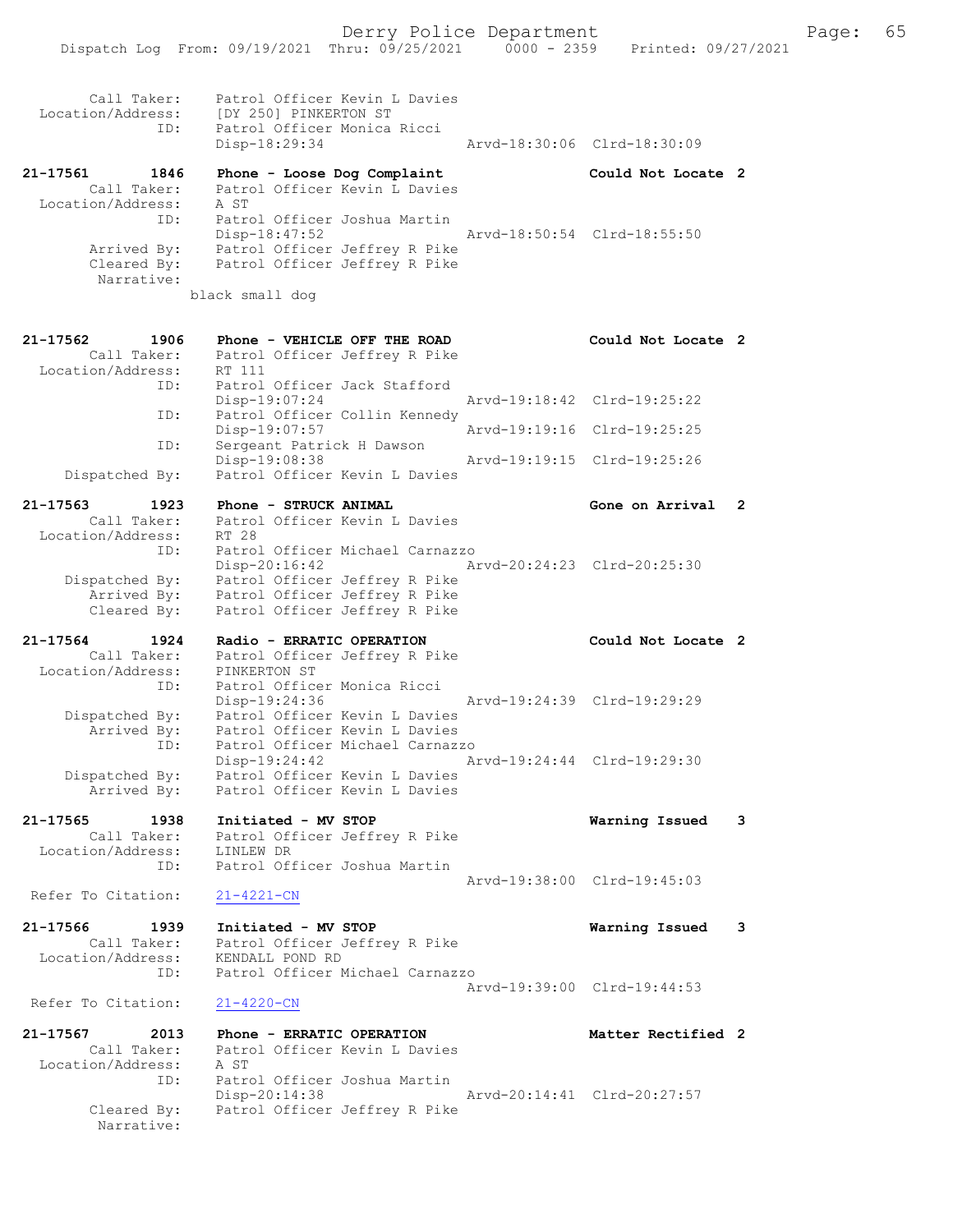gray GTI

| 21-17568<br>2100<br>Call Taker:<br>Location/Address: | Phone - STRUCK ANIMAL<br>Patrol Officer Jeffrey R Pike<br>CHESTER RD | Gone on Arrival             | 2              |
|------------------------------------------------------|----------------------------------------------------------------------|-----------------------------|----------------|
| ID:                                                  | Patrol Officer Monica Ricci<br>$Disp-21:01:20$                       | Arvd-21:04:46 Clrd-21:07:22 |                |
| 21-17569<br>2204                                     | Phone - SUSPICIOUS ACTIVITY                                          | Gone on Arrival             | $\overline{2}$ |
| Call Taker:<br>Location/Address:                     | Patrol Officer Jeffrey R Pike<br>ASH ST EXT                          |                             |                |
| ID:                                                  | Patrol Officer Collin Kennedy<br>Disp-22:05:36                       | Arvd-22:05:37 Clrd-22:13:00 |                |
| ID:                                                  | Patrol Officer Michael Carnazzo<br>Disp-22:06:16                     | Arvd-22:06:18 Clrd-22:12:55 |                |
| ID:                                                  | Patrol Officer Joshua Martin<br>Disp-22:07:45                        | Arvd-22:07:47 Clrd-22:12:58 |                |
|                                                      |                                                                      |                             |                |
| 21-17570<br>2205<br>Call Taker:                      | Phone - FIREWORKS COMPLAINT<br>Lieutenant Michael T Muncey           | Could Not Locate 2          |                |
| Location/Address:                                    | BERRY RD                                                             |                             |                |
| ID:                                                  | Patrol Officer Jack Stafford<br>Disp-22:07:30                        | Arvd-22:17:30 Clrd-22:22:17 |                |
| Arrived By:                                          | Patrol Officer Kevin L Davies                                        |                             |                |
| Cleared By:                                          | Patrol Officer Jeffrey R Pike                                        |                             |                |
| ID:                                                  | Patrol Officer Collin Kennedy<br>$Disp-22:17:25$                     | Arvd-22:17:28 Clrd-22:22:19 |                |
| Dispatched By:                                       | Patrol Officer Kevin L Davies                                        |                             |                |
| Arrived By:                                          | Patrol Officer Kevin L Davies                                        |                             |                |
| Cleared By:                                          | Patrol Officer Jeffrey R Pike                                        |                             |                |
| $21 - 17571$<br>2238                                 | Initiated - MV STOP                                                  | Warning Issued              | 3              |
| Call Taker:                                          | Patrol Officer Jeffrey R Pike                                        |                             |                |
| Location/Address:<br>ID:                             | KENDALL POND RD<br>Patrol Officer Jack Stafford                      |                             |                |
|                                                      |                                                                      | Arvd-22:38:00 Clrd-22:43:59 |                |
| Cleared By:                                          | Patrol Officer Kevin L Davies                                        |                             |                |
| ID:                                                  | Patrol Officer Joshua Martin<br>Disp-22:38:37                        | Arvd-22:38:38 Clrd-22:40:30 |                |
| Cleared By:<br>Refer To Citation:                    | Patrol Officer Kevin L Davies<br>$21 - 4222 - CN$                    |                             |                |
| 21-17572<br>2245                                     | Radio - MV CHECK                                                     | SENT ON THEIR WAY 1         |                |
| Call Taker:                                          | Patrol Officer Kevin L Davies                                        |                             |                |
| Location/Address:<br>ID:                             | PIERCE AVE<br>Sergeant Patrick H Dawson                              |                             |                |
| Cleared By:                                          | Disp-22:45:48<br>Dispatcher Christine D Carlson                      | Arvd-22:45:50 Clrd-22:53:29 |                |
| ID:                                                  | Patrol Officer Collin Kennedy                                        |                             |                |
| Cleared By:                                          | Disp-22:50:18<br>Dispatcher Christine D Carlson                      | Arvd-22:50:20 Clrd-22:53:34 |                |
| Refer To Field Int:                                  | $21 - 3368 - FI$                                                     |                             |                |
| 21-17573<br>2315                                     | Initiated - MV STOP                                                  | Warning Issued              | 3              |
| Call Taker:                                          | Dispatcher Christine D Carlson                                       |                             |                |
| Location/Address:                                    | E BROADWAY<br>Patrol Officer Michael Carnazzo                        |                             |                |
| ID:                                                  |                                                                      | Arvd-23:15:00 Clrd-23:21:43 |                |
| Refer To Citation:                                   | $21 - 4223 - CN$                                                     |                             |                |
| 21-17574<br>2320                                     | Initiated - MV STOP                                                  | Warning Issued              | 3              |
| Call Taker:                                          | Dispatcher Christine D Carlson                                       |                             |                |
| Location/Address:<br>ID:                             | TSIENNETO RD<br>Patrol Officer Cody Johnson                          |                             |                |
|                                                      |                                                                      | Arvd-23:20:00 Clrd-23:25:01 |                |
| 21-17575<br>2338                                     | Phone - WARRANT ARREST                                               | Arrest(s) Made              | $\overline{2}$ |
| Call Taker:                                          | Dispatcher Christine D Carlson                                       |                             |                |
| Location:                                            | [WND] WINDHAM PD                                                     |                             |                |